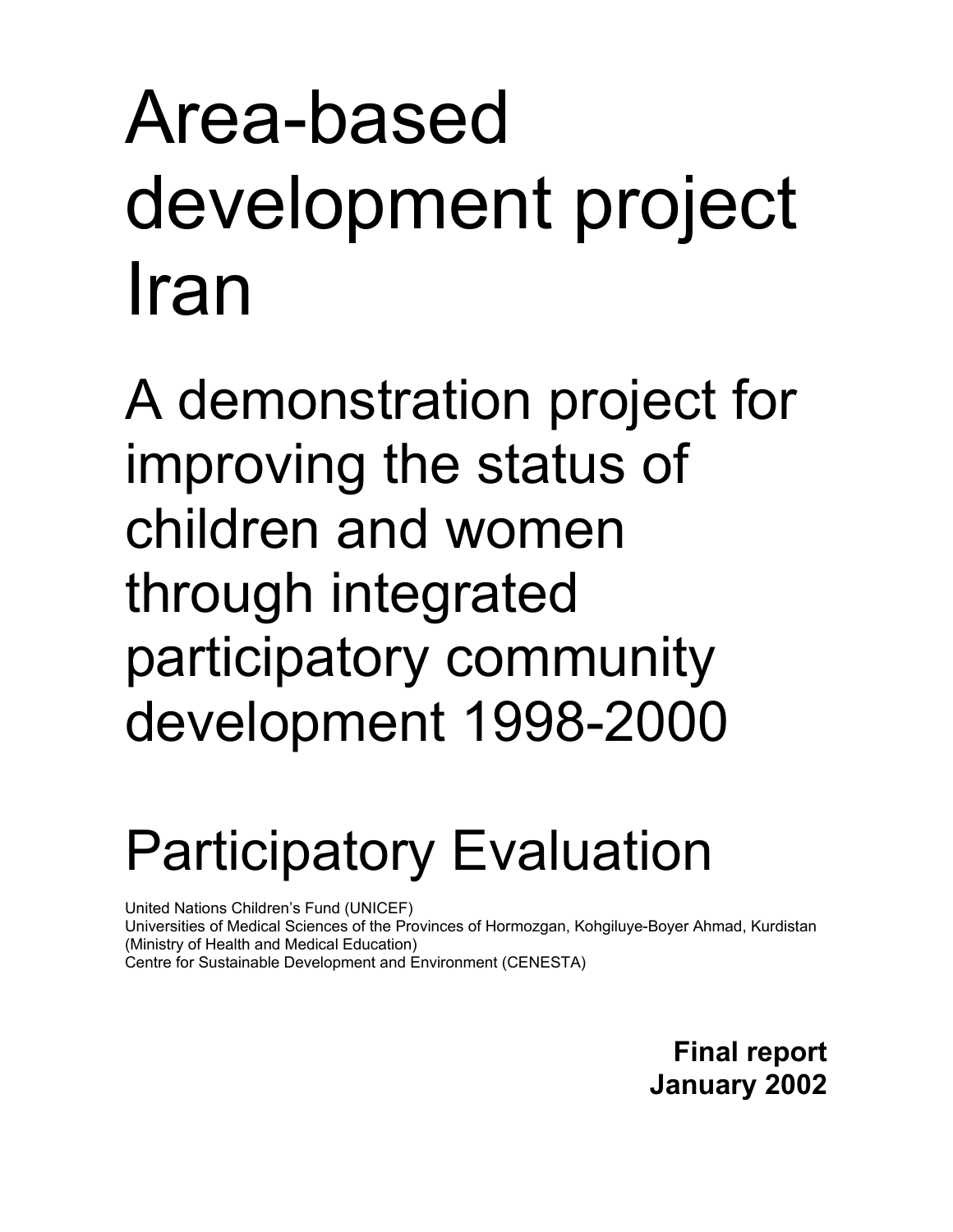# **Table of Contents**

# Note to the reader/user

This has been a "participatory evaluation", which is a rather broad concept, and had multiple implications in the present case.

At community level - 10 of the 15 project communities were visited; participatory (PRA-type) exercises and open-ended discussions were conducted with many different categories of people in each community, especially men and women, but sometimes also adolescents and children. These participants came from project related groups as well as the general community and local leaders. There were also village walk-abouts in many locations, with the agenda set by the community.

At district and provincial level – participatory meetings and additional open-ended discussions were conducted, with participants from multiple sectors where possible, and multiple departments of health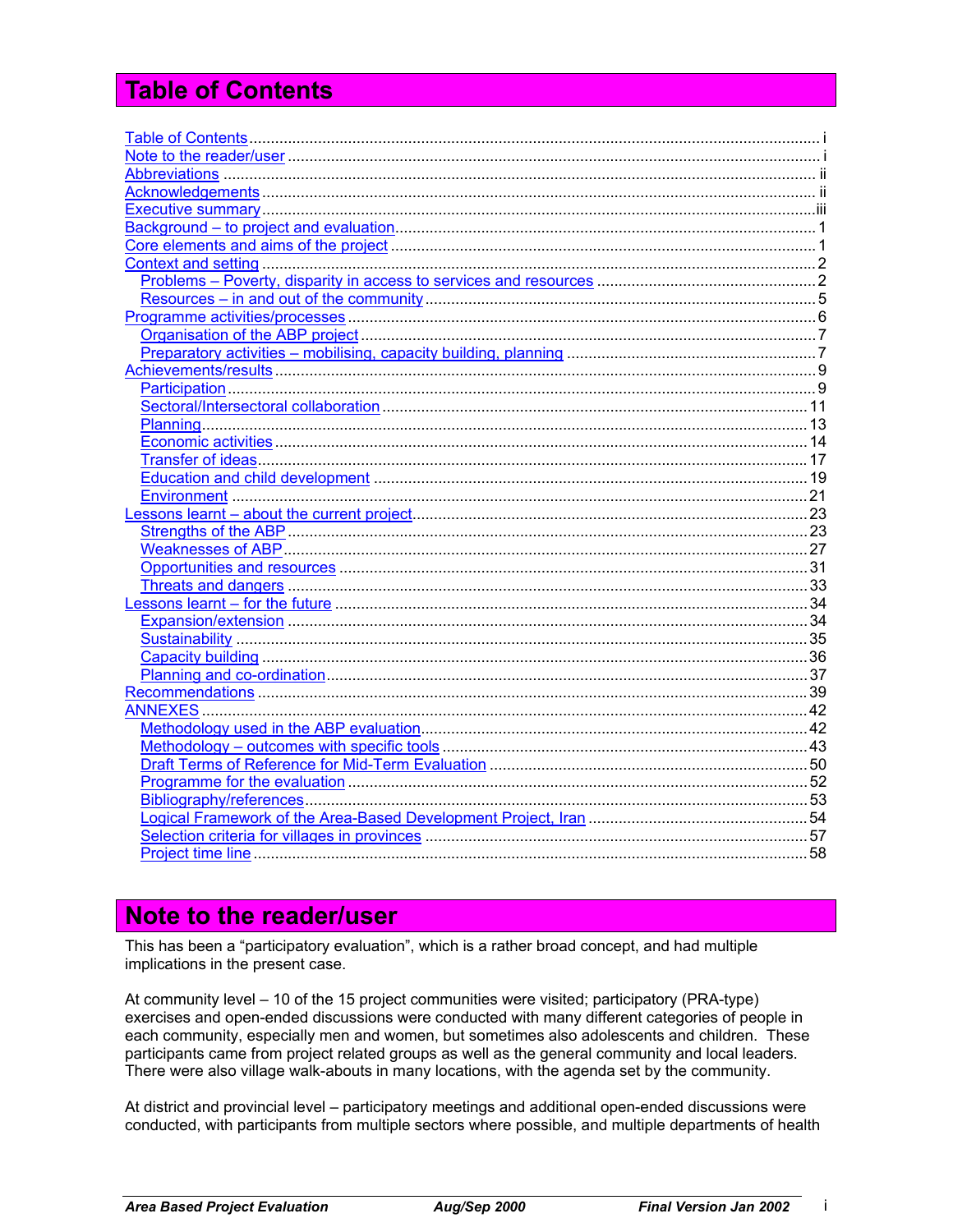when other sectors were not present. Facilitation strategies encouraged a free exchange of ideas in these meetings, including contradicting and opposing views.

At central level – stakeholders were consulted at length about their perceptions and desires for the evaluation, and then a very multisectoral group of representatives actively participated in a two-day meeting to consider the preliminary findings and ways forward.

The core team for the 'evaluation' consisted of four people: a UNICEF staff member (Ms. Laylee Moshiri), a staff member of the Ministry of Health and Medical Education (Mr. Seyed Asaei), a staff member and co-director of CENESTA (Dr. Taghi Farvar), and the team leader/facilitator who was recruited from Uganda (Dr. Tom Barton). The team collaborated in planning activities and gathering information in the field (with everyone else at one time or another helping the external team member who did not have any Farsi).

In addition, the core team was capably assisted by other CENESTA staff members, the project coordinators in each region, and the animators in each of the communities.

As a participatory exercise, the contents of this report have come principally from the first-hand comments made to the team members and observations in the field. An effort has been made to give primacy to the community voice, while also preserving and presenting the views of all other stakeholders and interested parties that were consulted by the team.

# **Abbreviations**

|                    | ABP Area-Based Programme                                    |
|--------------------|-------------------------------------------------------------|
|                    | CBOsCommunity-Based Organisations                           |
|                    | CENESTA  Centre for Sustainable Development and Environment |
|                    | DHCDistrict Health Centre                                   |
| HHs Households     |                                                             |
|                    | IGAs Income Generating Activities                           |
|                    | MoHMinistry of Health and Medical Education                 |
|                    | NGOs Non-Governmental Organisations                         |
|                    | PHO  Public Health Office                                   |
|                    | PMD  Provincial Medical Director                            |
|                    | RHC Rural Health Centre                                     |
|                    | SWOT Strengths, Weaknesses, Opportunities, Threats          |
|                    | TMWsTraditional Midwives                                    |
|                    | ToRsTerms of Reference                                      |
|                    | UNICEF United Nations Children's Fund                       |
| VC Village Council |                                                             |
|                    |                                                             |

# **Acknowledgements**

Communities – to all of the communities of the ABP, the team is very grateful for the hospitality, the free exchange of ideas, and for sharing both your enthusiasm for this project and your candour about its difficulties.

Ministry of Health and Medical Education and UNICEF – the team is very thankful to both the Ministry and UNICEF for co-sponsoring the evaluation, for participating completely throughout in the data collection/fieldwork, for assisting with translation, and for listening as well as sharing their expertise and organisational opinions.

CENESTA – the team sincerely appreciated the dedication, facilitation, resource materials, accessibility, support, excitement over ideas and learning demonstrated during course of the evaluation.

Government of Iran – the team acknowledges the support of the Government for participatory processes in the community, and for allowing this kind of participatory visit to village level.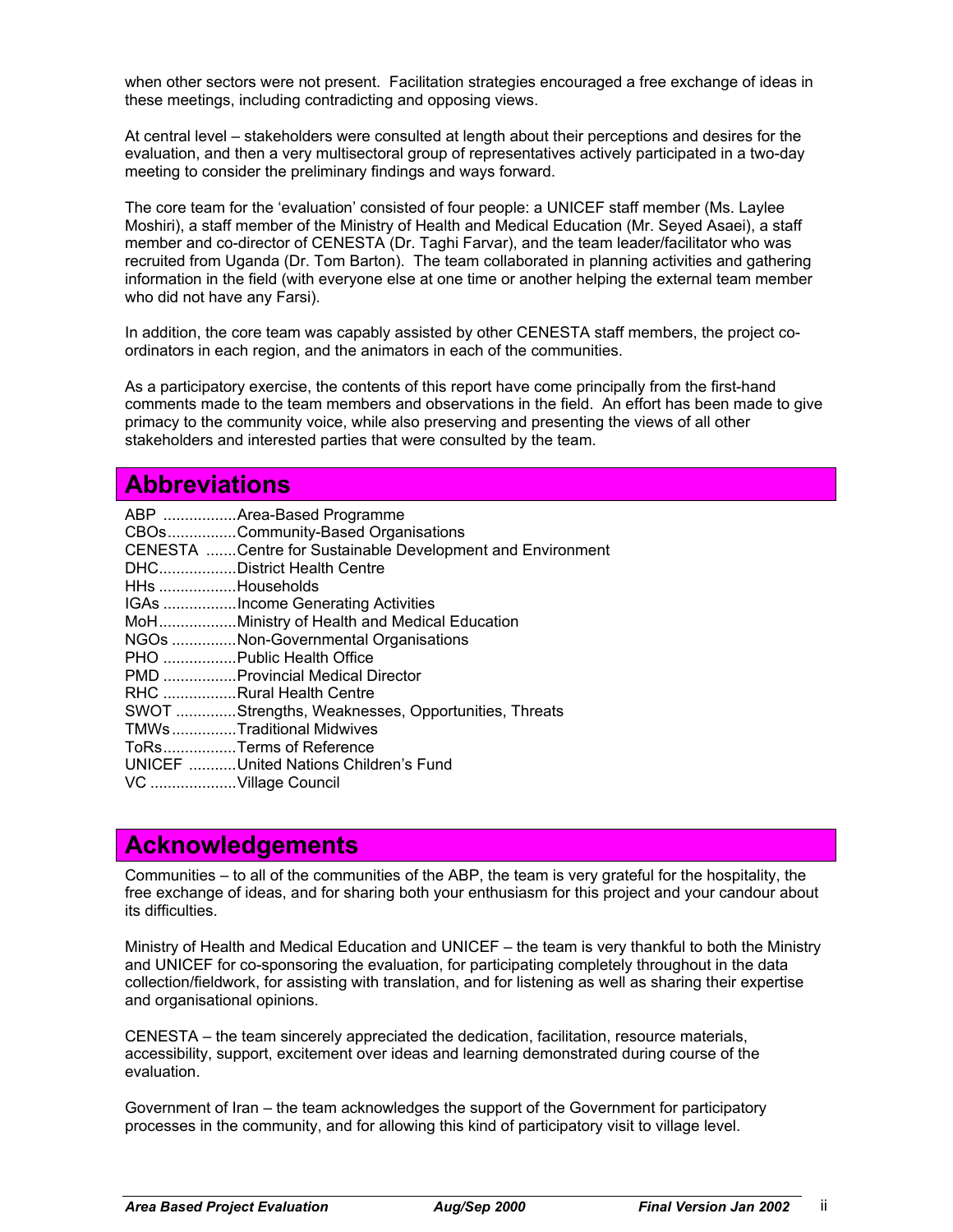# **Executive summary**

# **Background – to project and evaluation**

The Area-Based Development project, funded by the UNICEF Country Programme for Iran, has been implemented by the Centre for Sustainable Development and Environment (CENESTA) with the Cooperation of the Ministry of Health and Medical Education. The two-year project officially began in August 1998, and was expected to last until July 2000. This evaluation, carried out in 2000, was requested to: a) assess the process, results and impacts so far achieved; b) assess appropriateness and effectiveness of the adopted strategic approach; and c) provide recommendations to UNICEF, CENESTA, the project institutional partners and the beneficiary communities for optimising the project impacts and pursuing lessons learned in all appropriate contexts.

# **Core elements and aims of the project**

# Objectives of the project (project document)

- 1. To plan and carry out demonstration projects in three provinces of Iran with the specific aims of: protecting and promoting the rights of children and women; improving their health and well-being; and reducing regional disparities with national indicators.
- 2. To ensure that objective 1, once achieved, will remain self-sustainable beyond the life of the project. That is, issues of child and woman well-being will be addressed within the framework of an integrated and participatory area-based programme.

# Implementation strategy

To reach the above objectives, the project adopted a framework of working principles (cultural respect, transparency, mutual trust, sustainability, etc.) and a strategic approach focused on integrated, participatory community development for creating locally sustainable wealth and capacity. The project designers started from the premise that it would be desirable to have a local system to work in parallel with the official (district-based) system and yet be independent of it – so that the two systems could have a symbiotic relationship. They sought to empower beneficiary communities with the means to make provisions for their own livelihoods and eventually be able to act independently in order to make long-term plans for the common and direct benefit of the local community.

To meet these aims, the idea of "sanduq" (community investment group) was embraced as the best avenue for such empowerment. The sanduqs were evolved from (and linked to) traditional systems of communal sharing for mutual protection and well-being. In recognition that the principal source materials for wealth development in the communities were the indigenous natural resources, this project also gave attention to improving the sustainability of utilising such resources. Community organising and empowerment, wealth generation and sustainable management of natural resources are thus the three strategic pillars of the project in supporting enhanced awareness and action for women and child health and well-being.

# Reviewer commentary

Implementation strategy - The Sanduqs are a remarkable, and highly effective innovation in the Iranian setting and are discussed at greater length later in this review. They fit very well the intended approach emphasising cultural sensitivity, transparency, and participation. As such, they appear to be not only viable, but also to have a high potential for sustainability.

# **Context and setting**

# Problems – Poverty, disparity in access to services and resources

Poverty - The theme of poverty was recurrent in the project areas, as expected since it was a criterion in their selection for the project. Many communities linked poverty to unemployment, especially for young people. Many people in rural communities want improvement of their conditions and are willing to work hard toward that end. However, the poverty is a constraining factor inducing a desire for immediate solutions and unwillingness or inability to invest in solutions that take time to mature.

*We need employment guidance. Poor people can't wait for bread to come out of the oven, and so they eat it uncooked; rich people can afford to wait for the wheat to grow. (Oraman village, religious leader)*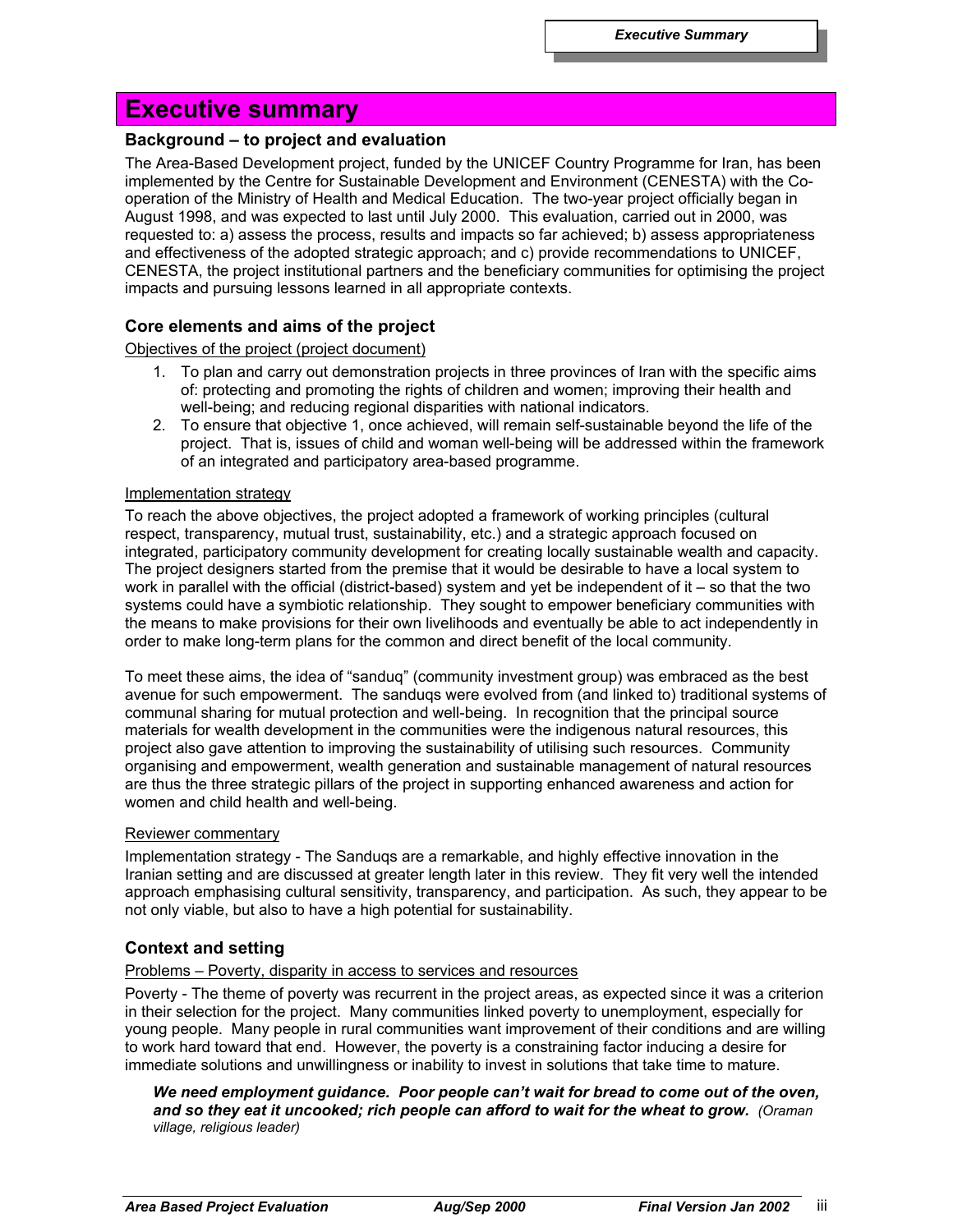Disparities - Poor access to transport and roads has increased difficulties with local income generation, creation of employment, and accessing essential services and markets. While national studies show increasing levels of education, there were obvious disparities in the programme communities. Guidance (middle level) and secondary schools were generally located quite far from the communities, posing a barrier of distance and cost to higher education for the rural pupils, especially for girls. In spite of remarkable national achievements in access to health services, low coverage was still a problem in many of the programme communities. In some communities, there was no behvarz (community-based health worker), and the nearest health unit was 10 kms or more away. In such settings, cost and distance can become almost insurmountable barriers to health care.

Access to water for all purposes is often insecure or not assured of sustainability in the programme areas. Disposal of human wastes (sewerage) is recognised as a common problem in the programme communities, and has been linked by the communities themselves to poverty-related issues such as income, education and ethnicity. Solid waste (rubbish) was amassing continuously in the villages, generally with little effort to control it, despite a popular recognition that rubbish constitutes a health and well-being problem.

# Resources – in and out of the community

Councils - Village councils have been mandated in the national constitution for some time, but only established during the present government for most villages. As such, not all areas have managed to set up the councils, and where they do exist, many of them are still feeling their way for how to coordinate development, especially with little local capital. At the present time, the village council links with the sub-district governor's office, but there is no council arrangement at the sub-district level though there are provisions for such in the national constitution. Villages above 100 households are also mandated to have a local health council, selected by the community; but again, the extent of implementation of this concept is highly variable.

Community based organisations (CBOs) - Many organisations exist at community level serving a wide range of interests, e.g., religious groups, education and literacy improvement, income generation, civil leadership, gender interests, and others.

Non-governmental organisations (NGOs) - Modern NGOs are present, but have not been there for a very long time due to opposition in earlier governments. They have to be registered, have a transparent constitution, and their mandate should be indicated to the relevant ministry.

Service sectors (government) - formal health care in Iran is built on the behvarz system, which started some 20 years ago; it is based on a 'health house' with two behvarz (one male, one female community-based trained health worker) for every village of 150 households or more. The behvarz system is considered by many to be the most complete infrastructure present out to village level, and thereby influenced the choice of health as the parent sector for the Area Based Programme. Most communities have primary schools, even the relatively small ones. Adult literacy programmes were present in almost all communities, though their activity was dependent on the availability of teachers.

Access to utilities - Most programme communities (except some summer villages of transhumanent groups) have access to electricity and water, which are managed by district level units.

# **Programme activities/processes**

# Organisation of the ABP project

Origins of the project - The project partners (Ministry of Health, UNICEF, and CENESTA) identified the problem of disparities in health and well-being and decided to work from a bottom-up communitybased approach toward overcoming these disparities. Their planning led to the present three province (15 community) area-based project. The selection of districts and villages was based on disparities, looking at some of the lowest performing districts for regions that were in difficult situations but also had stakeholders interested to help bring about change. The project formally started 1<sup>1</sup>/<sub>2</sub> years prior to this evaluation, with village level implementation beginning about six months after that.

Scope of ABP - According to the partners, there were many discussions at the beginning to develop the project; they were interested in trying to build sustainable system, with no need to ask for money all the time. The institutional partners emphasised critical concerns about participation, capacity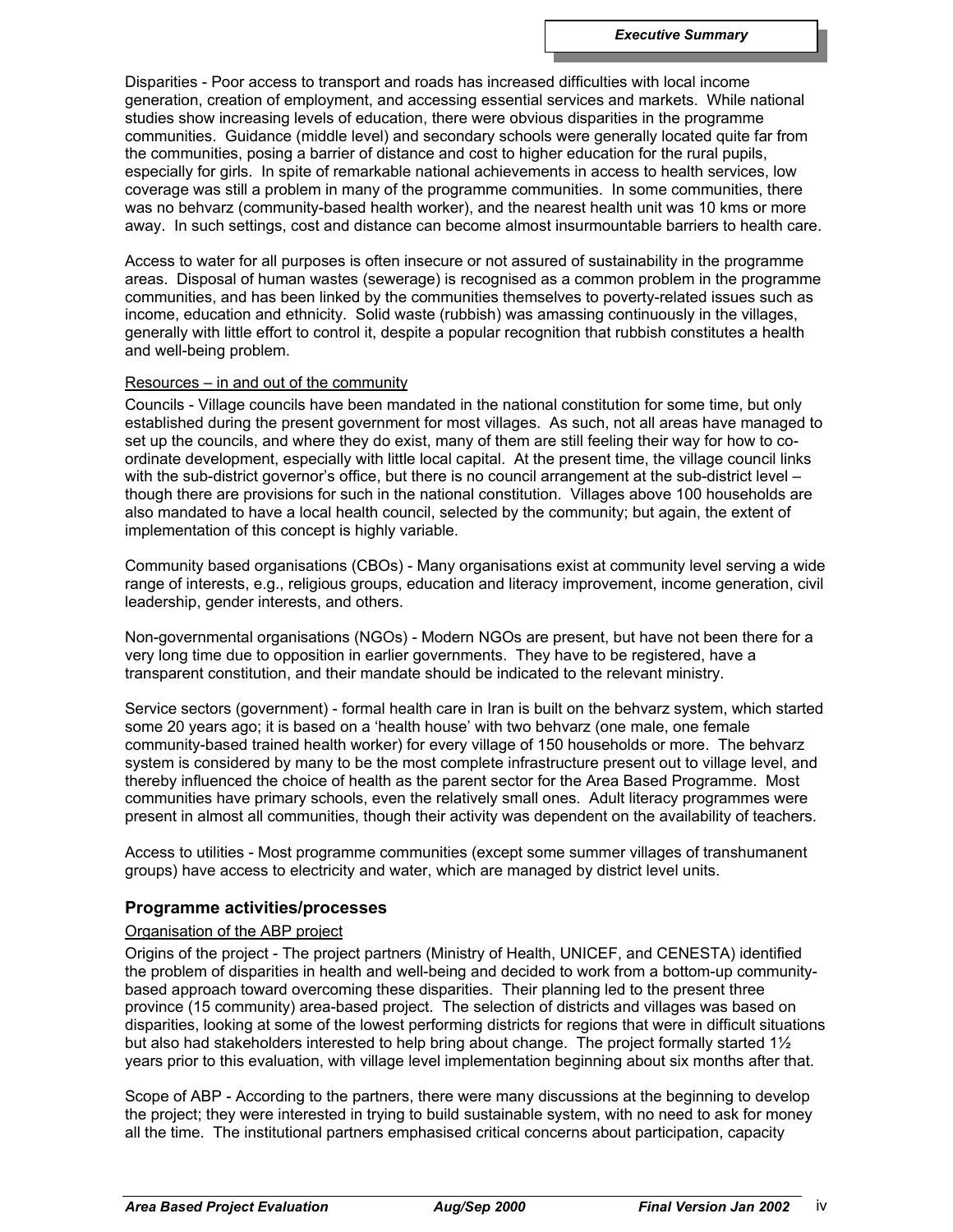building and improving the conditions of women and children. As CENESTA has put it, it is a processoriented project that has been evolving based on the lessons learned from the communities. In the words of a UNICEF staff member, it has been an experimental, pilot project. As a Ministry of Health staff member put it in Yasuj, the project is based on traditions of co-operation and then assessing the capacity of villages for self-management.

Stakeholder roles - The key stakeholders identified in this project were communities, local authorities, MoH, UNICEF and CENESTA. Regarding the roles of the various stakeholders, the role of community people has been pre-eminently important, with government as a facilitator, UNICEF as a funder, and CENESTA as a technical resource cum facilitator. Decisions were made by the communities in a self-contained way.

#### Preparatory activities – mobilising, capacity building, planning

Mobilising – The participating communities were initially mobilised by local social science experts identified by CENESTA, and encouraged to set up a general assembly for development issues. All households, without restriction, were urged to participate in the general assembly. Out of this group, the villages elected a Sanduq committee, usually consisting of about 10-15 members, and comprised of both men and women. At the time of the evaluation, these committees were present, and generally quite active. The communities also selected their own local community animators for training and later supporting and facilitating their community development efforts.

Capacity building - The first major collective activity of the project brought together new community animators for a three-week workshop in Jask facilitated by the implementing NGO (CENESTA). The meeting enhanced local decision making capability, obtained support from local authorities and met or addressed some important gender equity challenges. The participants got knowledge and skills for problem identification, prioritisation, solution planning, and economic feasibility analysis. They had discussions about child rights, how to gather baseline information, preparing log frames and proposals. They also discussed and proposed by-laws for the sanduq organisations in their communities. As reported by various animators who attended the workshop, the project was presented as a blank sheet for their villages and sanduqs to fill in, based on local needs and resources.

Planning - After the workshop, the animators returned to their communities to stimulate a series of activities culminating in a local plan. This included a village workshop to explain the process and then collecting data by household interview, key informant interviews, and some focus groups. Men, women, children separately listed and clustered and prioritised their issues and concerns. Men talked about men's problems; women talked of women's problems; but the children talked of both child and parent problems.

# *In some of the very early sessions the project people were pushing the children away; until they remembered the project was aimed at helping children, and then they were included to a greater extent. They did some participatory mapping, and then the adults started even respecting the children more. (Amir-Abad village, animator)*

Next, the community discussed possible solutions, their assets, and possibilities of resources locally and from outside the community. This was a time of planning and preparing multiple trial proposals at the village level. Many of the villages prioritised economic security as the first or principal problem affecting their well-being. In their subsequent planning, the animators and communities tried to find projects that would address multiple problems for the village, e.g., planting crops that could be used locally for improved nutrition as well as having commercial value.

Support – During the planning process, UNICEF committed itself to giving seed money (2,000,000 Tumans) to the programme communities that would be based on local proposals. UNICEF recognised that economic projects were not an area of strength for their organisation, but were willing to contribute to a pilot project where communities prioritised economic needs. The UNICEF seed money was for community income generating activities with the understanding that 20% of the income generated would be used to improve the situation of women and children in the community. After approving the proposal, UNICEF sent the money with the freedom that the community could revise the plan. Because a mechanism was required for handling the money, communities were requested to establish a bank account, which was an innovation for most of them.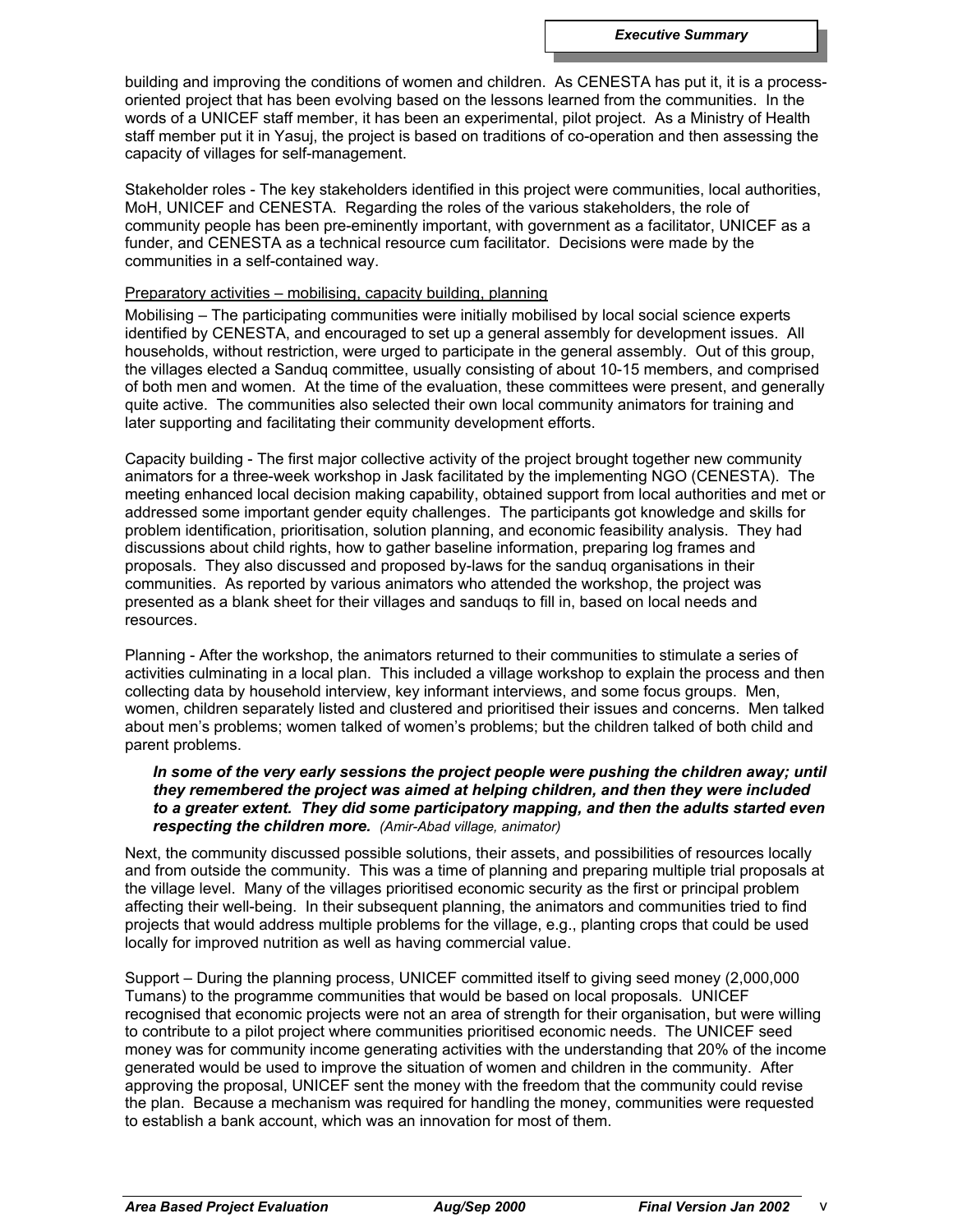In addition to funds, the communities also received some additional 'in-kind' support from UNICEF and CENESTA. UNICEF facilitated donation of a library of 300 books for each participating community and CENESTA provided three solar cookers per community. Around the midpoint of the project, computers and printers were made available to the co-ordinating sanduqs (one per province) through UNICEF and the implementing NGO (CENESTA).

# **Implementation and Achievements/results**

#### **Participation**

Participation strengths – Respondents in the evaluation affirmed the participatory nature of the Area-Based Programme, and offered many indications of its participatory character and outcomes. Participating communities have felt more self-confidence as a consequence of the project activities, including training, analysis and practice of skills

# *We did not know anything before the project, but now we know public health, and we are able to talk to and write to the governor. (Siromj village animator)*

Observers reported that communities were doing more planning for themselves than they were capable of prior to the project. This was linked to their increasing capacity for analysis. People are now co-operating in the sanduqs, and beginning to realise the capacity for generating community wealth rather than just individual gain. The injections of support and encouragement to plan in this project have indeed functioned as if a seed were being planted and nurtured. As an example, one community was able to mobilise both local and governmental support to resolve an important local crisis – rebuilding irrigation ditches destroyed by floods.

Participation weaknesses – There have been some difficulties with mobilising women in the project areas, as animators, members of the sanduq committees, and as health workers. This is linked to the intensity of cultural values and sensitivity related to gender; in the face of such feelings, the project designers focussed in the beginning on getting the participation of male community members. They felt that it was imperative to establish a degree of trust in these traditionally male dominated communities before seeking active involvement of female community members, which could take much longer than the two years of this project cycle.

Accountability - Many of the sanduqs are being created in environments that are not accustomed to formal accounting, either because of limitations of literacy, or because collective enterprise has not often occurred in the past. Despite the limited background with formal accounting procedures, the sanduqs and the implementing agency report that villages have been able to devise accounting methods in order to maintain the sanduqs. Building on this indigenous understanding has a strong advantage in participatory 'ownership' of the accounting. At the same time, however, it can introduce various inconsistencies and thereby affect monitoring by the co-ordinating sanduqs or CENESTA.

A second issue is that the accountability system at the present time seems to be set up on an annual basis, which may not be adequate for communicating with the participating communities and ensuring their continued confidence in the system. Care is needed to be sure that the system is adequately transparent for all community members to understand and to ensure that the sanduq leaders remain accountable and good guardians of their communities' interests.

Preventive health and environmental sanitation behaviour - Some latrines were reportedly built in most of the villages, and attributed to the inputs of the project. However, the achievements in this area were often lower than what the animators and co-ordinators desired for the communities. According to the project implementers, this may represent overly high aspirations by the community animators and co-ordinators. The project was not financially equipped to take on an expensive latrine-building programme, and the provision of latrines was not a part of the UNICEF sponsored component of this project. The planners have also noted that the Government is well equipped and has the financial means to take on such an endeavour.

Many of the rural villages complained of solid waste (rubbish) build-up in their communities, but rather than organising local clean-up arrangements, they were waiting for/expecting sectoral assistance for mechanised clean-ups, similar to those occurring in urban areas. Again, this represents a mismatch between expectations and resources available.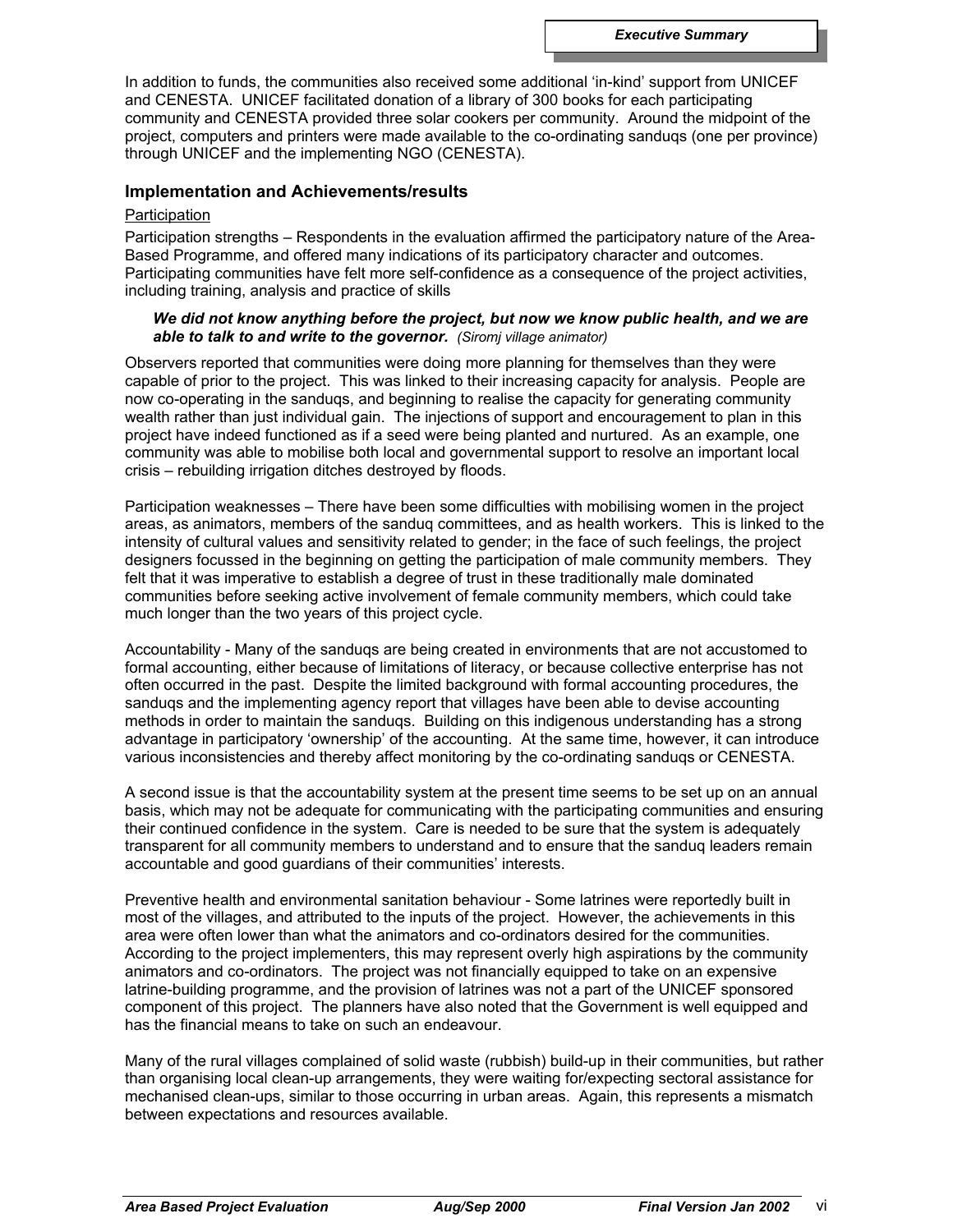# Sectoral/Intersectoral collaboration

Although intersectoral support was implied by the objectives of the programme, it was not explicitly stated. The intention to foster multisectoral collaboration was, however, described in the overall goals and guiding principles of the project. According to some of the project planners, this softer approach to co-ordination was intentional in order to break the vertical model of previous community projects.

Strengths of sectoral/Intersectoral collaboration - During the implementation, the programme workers encouraged and facilitated the process of developing contacts with local authorities, especially subdistrict and district governors. These authorities, in turn, were able in some areas to facilitate intersectoral linkages, e.g., with water, agriculture, social affairs, co-operatives, fisheries, etc. Some government sectors in the programme districts/provinces are quite aware of the programme, and some have visited the project settings/villages. Examples were available of positive sectoral collaboration with villages in many areas, including water, agriculture, health, communications, and administration.

Weaknesses of sectoral/Intersectoral collaboration – It was reported that sectoral co-ordination rests with the sub-district and district governors' offices. There is no collective forum at which village/community issues are routinely presented to and input received from multiple sectors under the governors. Thus, the extent of co-ordination varies considerably from one area to another, depending on the interest of the officials and their duration in office (which was sometimes preciously short before they were transferred or moved to other areas). As a result, although there has been collaboration of some sectors with villages, it was hard to find evidence of simultaneous collaboration between multiple sectors with the same villages. This is a difficult situation to resolve in a project as short as two years, since changing institutional behaviours is not a quick process.

# Planning

Local workplans for the first project year - The project villages shared a common short-term plan for 1999 that contained 14 items that could perhaps be clustered into four broad categories as follows<sup>1</sup>:

- **Organisational capacity building (and training)** • Activate the female animator
- Helping set up local CBO, i.e., the Sanduq
- Elaboration of a local action plan
- Setting up library and development house **Household livelihood/well-being support**
- Starting WGAs in the community
- Continue use of solar cooker
- Construction of toilets
- **Child welfare**
- Workshop on pre-school issues
- Promotion of child rights
- Support to vulnerable groups
- Training for TMWs and child growth cards **Documentation (and its support)**
- Collection of local data
- Periodic reports on progress
- Computer training and use

The common plan came out of the three-week animators' workshop in Jask near the beginning of the project. It was principally a product of the community animators, in conjunction with CENESTA and UNICEF support. While there were strengths to a symmetrical short term plan (ease of monitoring and developing capacity building support, building consensus among project communities), there were also some limitations to this approach. Among the limitations were tendencies to shift some of the analysis of baseline information and even of plan achievements from the community level to the central NGO level in order to consolidate and compare findings.

Long term plans - Involvement with this project has substantially raised the planning interest and capability of the participating communities. The communities are beginning to dream and open their horizons beyond the mundane. A wide range of potential larger scale projects were being conceived and explored by communities, ranging from producing bottled water, to building schools, to improving access to transport. Some communities were already creating concept papers and proposals for these ideas, and starting to discuss them with the responsible government sectors.

l

 $1$  It is interesting to note that the project team has begun to apply the term WGA– wealth generating activities – as a strategy to empower a broader community orientation than IGA – income generating activities.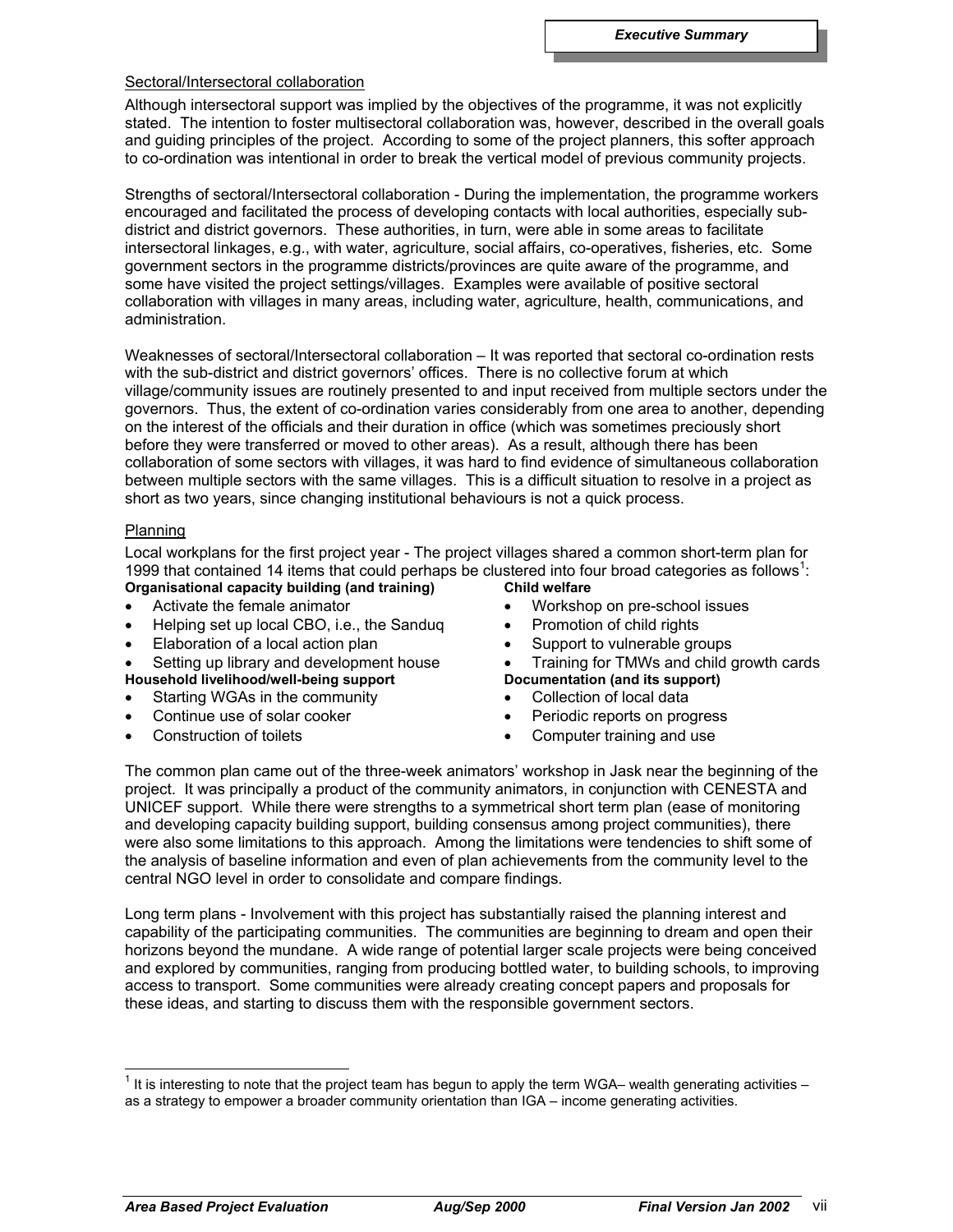# Economic activities

Use of sanduq funds – the sanduqs were using the seed money in several different ways. What is exciting is that they were succeeding at becoming profitable in all the different areas, and doing so in quite a short time despite various constraints. The more common strategy was communal investment in a joint venture (e.g., a retail grocery in Surgalm, a wholesale store in Gohert, a fishing boat with motor and nets in Baghan). These joint ventures sometimes included co-funding by wealthy community members, enabling the seed money to contribute to substantially bigger projects than it might have done otherwise. Less commonly, some of the communities, especially in the Yasuj area (e.g., Amir-Abad, Bar Aftab), decided to use their money to fund local micro-credit projects.

Micro-credit - The communities in the Kohgiluye-Boyer Ahmad province elected to do micro-credit schemes with local decisions about what to do with profits and how to sustain the projects and income. These schemes are carried out as a collective exercise and are administered entirely by the community. The community funds are easy to get compared to money from government or banks, where you have to go many, many times to get any. Spouses (both men and women) sign together for the microcredit, which is an innovation in bringing the women openly into the financial arena. There is no collateral for the loans; guarantees are made by another person in the community. So far, the sanduq is regarding the money returned plus interest as new loan money, increasing the capital available for loans, and therefore the overall wealth of the community.

Co-investment/shop schemes - To get started, the Sanduq used the animator, the Sanduq committee, and experts from the CENESTA project. They identified opportunities and feasibility, and supported the start up of the IGA project. In a simple version, Surgalm village now has a general retail food store, selling a range of products, including dairy products that had not previously been available locally. At the other end, of the spectrum, Gohert village managed to use their seed money from UNICEF to leverage additional funds from private sources, reaching a total almost ten times higher – and then opened a wholesale store. The arrangement is that 10% of the earnings on the leveraged supplemental funds goes to the Sanduq, plus 100% of the earnings on the original UNICEF donation. This shop is thriving; they now buy in Tehran and Mashad rather than Bandar Abbass, because of the expanded scope of the project. One benefit of the wholesale shop is that four to five families can now get together and buy a whole bag of sugar at lower cost, and then sub-divide it among themselves.

Local production schemes - The Kikan community has access to a tube well; and their irrigated agriculture scheme is producing vegetables and tomatoes that are being sold for income. Fifteen households are currently participating, and others now want to join. The project team have highlighted Kikan village as a good example of intersectoral cooperation – the agriculture sector helped to design the irrigation systems. It also acted as an intermediary to transfer the pump to the community because at the time the sanduq was not yet set-up. The energy sector brought electric lines and gave them credit to do the wiring, and the local government monitored the process. In Naw village, there is a shoe-making co-operative, producing a design of shoes that is traditional for the region, and able to be marketed nationally and perhaps soon, internationally.

#### Transfer of ideas

Spread of innovations - According to the information availed to the review, this project is unique, at least in the regions where it has been established, and probably in the whole country. As such, the spread of ideas from this project may be an important indicator of impact, as well as showing receptiveness to its expansion or replication in other areas.

Neighbouring communities - There were several examples of how project innovations are beginning to spread to neighbouring communities. Where neighbouring villages see that a village's needs are being met, it can be a powerful entry point for sharing ideas and stimulating participation.

Information sharing - some of the technical people associated with the project are beginning to transfer the lessons learnt to other arenas. All the villages indicated willingness to share their experiences with other groups that are interested in the project, including other villages that want to try a similar approach.

Documentation – The project villages are maintaining their own archives of correspondence, handouts, data collection and PRA maps and tools that have been created locally. The implementing NGO, CENESTA, has also made a significant effort to collect copies of all of the key documents.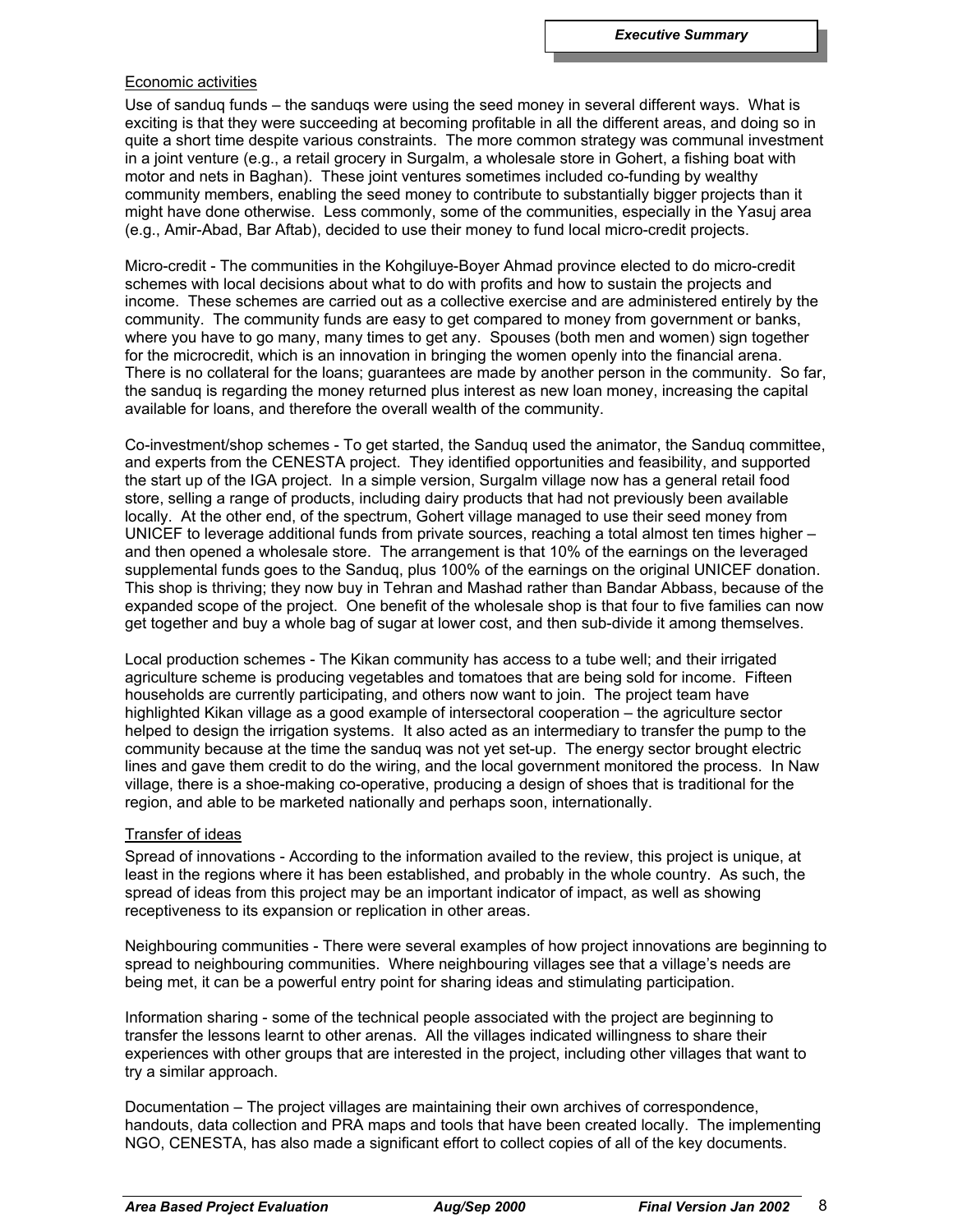CENESTA has then archived copies, as well as presenting copies to important stakeholders, like the provincial government authorities. Animators have become accustomed to preparing activity reports, and are increasingly using the project computers to write these reports.

#### Education and child development

Libraries/books - All of the project communities had received a donation of books from UNICEF and the Ministry of Education – 300 books, mostly targeted toward children. None of the villages had a community library before this donation. Some of the communities were particularly adamant about the positive value of the books for their community. Much as the books were appreciated, and communities were requesting more, it was unusual to find a community that had managed to supplement the original donation. This may be a reflection of a combination of factors – libraries as a exceedingly new innovation in communities, very rural communities with little or no access to book outlets, and even a lack of awareness among the various government sectors about the existence of the libraries and their potential to use them for circulating documents and facilitating their own sectoral education efforts.

Child development - four people (two male and two female) were invited from each of the programme villages to a workshop on child welfare and development. Following this workshop, the participants returned to their villages and tried to mobilise their communities to implement the ideas of the workshop, such as day care programmes, increased emphasis on child and women's rights, better nutrition for children, and more support to play and intellectual development for children. Some communities really took the child development workshop to heart and acted upon the ideas when they got home, e.g., developing recreation facilities and activities for children, improving child nutrition, and setting up a day care centre.

Education for girls - Access to education for girls has been limited in many areas, both in terms of family permission to attend, and in terms of schools that are set up to teach to girls. The project has worked intensively with the education sector in Jask, Bandar Abbas and in Tehran to improve this situation for the project areas.

Child rights/child welfare - Child rights issues were included in the initial three-week training workshop at Jask for community animators. Several of the communities have taken action on their own after the workshop, showing the potential for change when there is active follow-up in the community. Actions have included community meetings and discussions, better communication with children, more participation of children in community events, identifying vulnerable children, and even taking ownership of a child welfare programme that had previously been ignored.

Women rights and activism - There were both good and feeble examples of community response to the issue of women's rights that had also been promoted in the initial Jask workshop. It was reported that in some communities, women get more respect, and interactions and understanding have improved. In other areas, however, the initial enthusiasm has waned and women have reverted to a more passive role in public committees and events.

Computer - computers and printers were availed to the co-ordinating Sanduqs. The co-ordinators were expected to use the computers to prepare written reports on their activities and achievements. Many animators, including the executive directors of the sanduqs were making use of the computers to generate reports for the sanduq. In addition, some training has been provided to interested persons. This training was not highly structured, i.e., there was no particular curriculum, but it stimulated a lot of interest. Meanwhile, there were also some constraints in moving into the information age for the villages, for example, in achieving consensus about the value of the new technology and reaching an equitable arrangement for shared use of the items.

# Environment

While this project is still relatively young, the strong environmental background of CENESTA as the implementing agency has helped stimulate community awareness and support community involvement in environmental issues. Environmental activities that were adopted or promoted in many of the communities included improvement of human waste disposal – addressed principally through health education, though some sanduqs also used community funds to address the problem. The use of solar cookers was initiated as a pilot project, through a donation of such cookers to the sanduqs together with some training in their use, and engaging communities in making specific suggestions for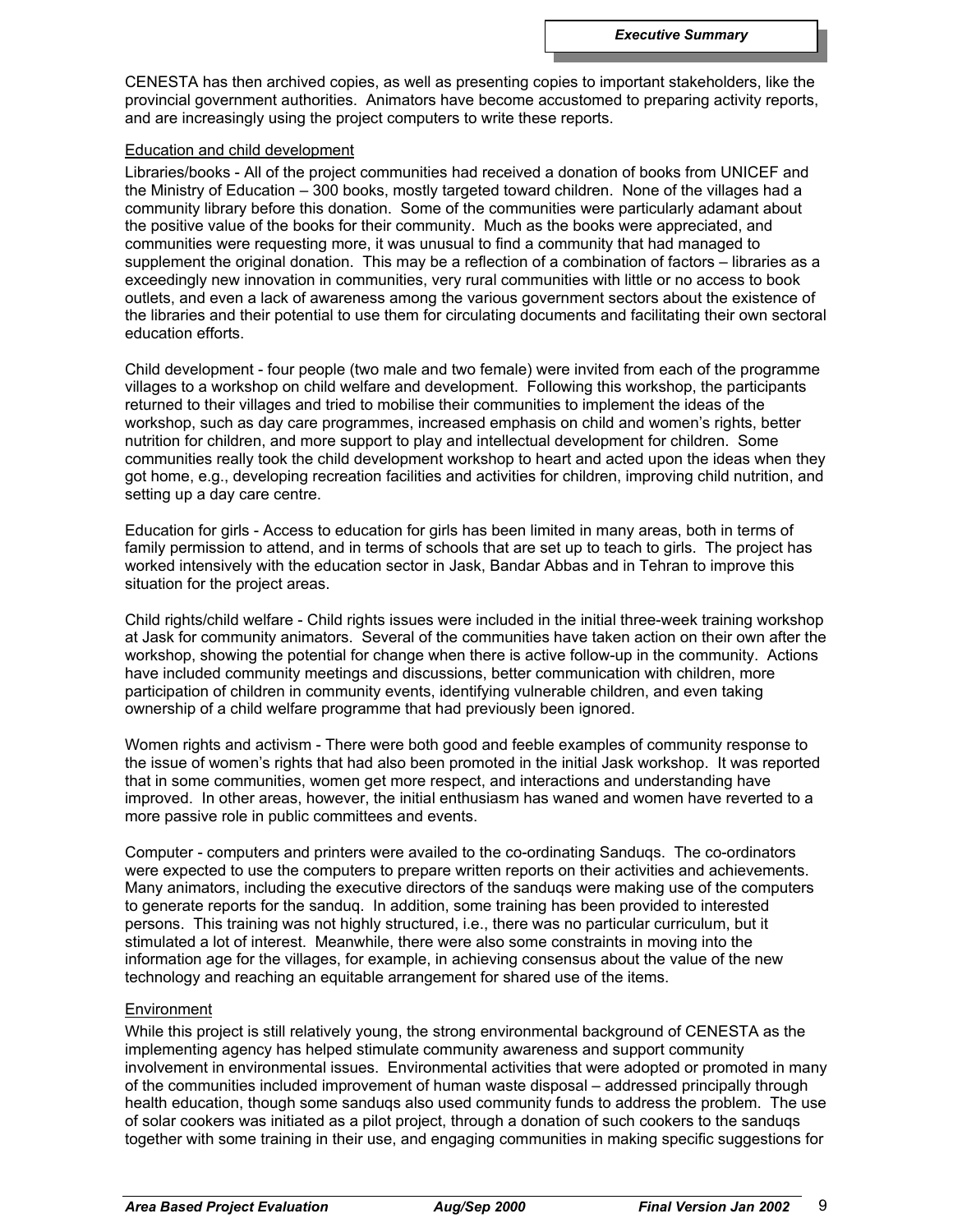improvements relative to their local practices and conditions. Although it was not part of the project proposal, some communities were also getting increasingly involved with tree planting, improved agricultural practices, advocacy for collaborative management of public lands and natural resources, and improved harvesting of natural resources.

# **Lessons learnt – about the current project**

Strengths of the ABP – participation, partnership, capacity building, access

Generating self-confidence - The project has been bringing about an increase in self-confidence, belief in oneself, belief in one's capacity, among rural people in villages and communities selected in the project. People in these project communities have hope for the future.

Increasing participatory activity - Mobilisation is evident in the progressively greater engagement of women in project activities, though this aspect has been a bit slower since the project found it essential for cultural acceptability to start with the men. Discussions are taking place in a spirit of community collaboration and increasing participation of the whole community, including women and children. More communities are acting to make direct contact with government sectors for solving their problems.

Establishing community ownership of development - The development process is revealing the capacity of local communities: local analysis, developing their own project proposals, decision-making and local implementation. There is ample evidence of improved abilities of people in the project communities to identify their problems/needs and to prioritise them.

# *Did not believe before this project that village people have the capacity to plan and decide. Now know that even people in low literate situations are better at identifying their needs than experts. (Yasuj PHO)*

This project has promoted decentralised planning; community people are prioritising and reaching consensus about their needs, as well as seeking solutions and proposing actions on those problems based on their own ideas and experiences. Respondents noted that the communities are now making more effective use of their existing resources, including human and natural resources, at the village level. Communities are quite visibly active in participatory management of the project, e.g., operating shops, raising animals, and doing agriculture. The active role of the animators in mobilising the communities and implementing activities has been a key element in this success.

Partnership with community, stakeholders – Another key element in the participatory nature of this project is the development of collaboration and partnerships. There are many examples of increased alliances among and between local communities and involved groups. Communities have appreciated the respect among the stakeholders in the project, and their attitude of collaboration and cooperation. For their part, the stakeholders seem to have respected traditional culture and traditions in each of the project areas, and even emphasised the restitution of such values.

Government attitudes, broadly taken, seem to have been positive, i.e., sectors supporting community participation, developing closer collaboration with the health sector at provincial and district levels, and building motivation among enthusiastic government sector people to support the project. Government had a relatively minor role at the beginning of the project, and this has helped its technical experts not to take over from the community while the communities were finding and developing their own strengths.

The donor agency, UNICEF, was praised by communities and the other stakeholders for its patience and support to the process. While UNICEF acknowledged that it had only put a relatively small amount of money into this modest pilot project, it was a seed that was watered and nurtured to active life and even considerable growth in most of the project communities.

The implementing NGO, CENESTA, was praised for its good, supportive attitude, and for using practical and applied methods instead of general ideas. Participants and stakeholders appreciated how they had been generating attention for an effective model of participatory and sustainable development.

Capacity building – Capacity building has been a critical factor linked to community participation. Capacity improvement can be perceived as a contributing factor, e.g., in the capacity building of many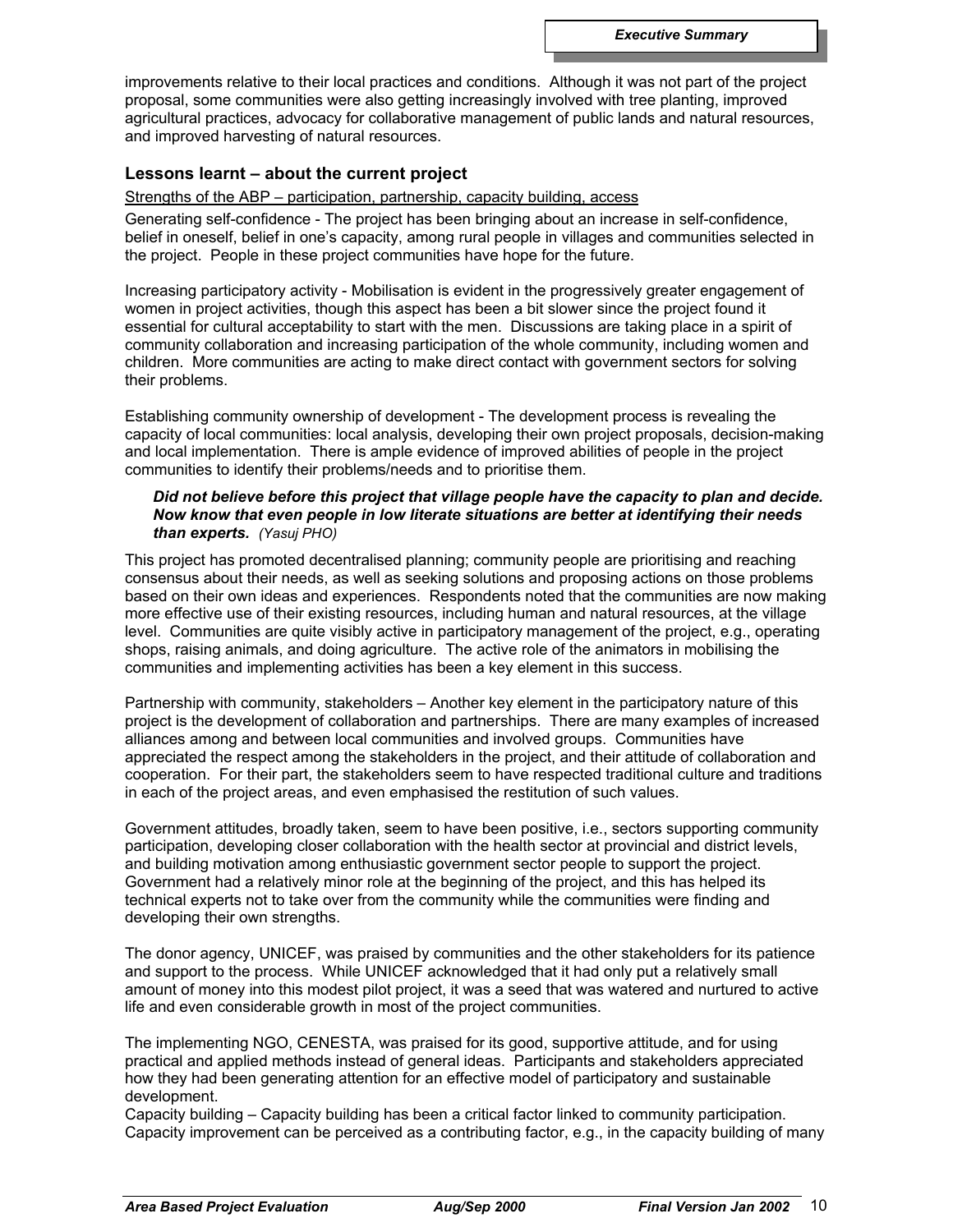people in order to allow or support implementation of the specific plans of the project. Changed attitudes and practices can also be perceived as an outcome of the project, e.g., the way that many communities are now developing proposals and starting activities that are well beyond the small resource inputs of the area-based project.

Communities have been sensitised about many topics, including health, children's rights, the role of women, local and traditional knowledge and management of projects and money. Residents have been mobilised to improve their sanitation, e.g., by building latrines, establishing home gardens that use wastewater, and keeping animal wastes away from the houses. There was widespread enthusiasm about the entry of new ideas and methods of livelihood into the villages, e.g., beekeeping, poultry breeding, irrigated agriculture, and improved shoe-making. Many community residents have appreciated the opportunity to learn about solar cookery. It has also been a learning process for the community, i.e., gathering and discussing local experiences with the cookers.

One of the particular focal areas for capacity building in this project has been improving the well-being of vulnerable groups, especially women and children. To this end, there have been many examples given by the communities of the project, ranging from attention to health and family planning to improving family and children's nutrition.

Improved access to key resources (for capacity building, other) – better access to key resources is both a contributing factor to the project achievements, and is itself an achievement of the project. The net effect of improved access is to act as an incentive for involvement and thereby reinforce community participation.

The community development funds established by the Sanduqs were designed to accumulate wealth on behalf of communities.

*The issue is funding support; with this concern, the Sanduq idea was invented – investing returns and using some of the returns to meet needs of the community. The Sanduq is a good approach; it helps planning for development. Depending on money in the Sanduq, it can start other projects and respond to other development needs. (Health sector, Marivan meeting)*

Virtually all of the community economic activities had been initiated only a matter of months before the evaluation and were already generating income. Even so, some of the communities had already starting using some of these funds for community development, e.g., improvement of drinking water quality and recreation for children.

Many communities have taken the donated books and created community libraries. These libraries may be small in scale (at 250-300 books), but they very much appreciated where none had been present at all before. Children, adolescents and youth are the main library users.

Several communities have established grocery stores, which is expanding the variety of foods available, and thereby affecting local nutrition and giving women a more active role in making food choices and purchases for the family.

Several villages have brought communication resources nearer, improving access to the outside world (e.g., to markets, civil authorities, and the support of the implementing NGO). These have included telephones, copy machines and computers (with printers).

# Challenges of the ABP – design, collaboration, support, sustainability

#### *Project design and start-up*

Slow start-up – the initial stage of the project leading up to starting implementation of activities in the communities was long, influenced by community pace, government bureaucracy, and design factors.

Dispersed and remote communities – the selection of provinces, districts and communities was based on vulnerability criteria; it resulted in a very dispersed set of communities, some of which are quite remote from provincial and district headquarters towns. While this was able to test project strategies in highly vulnerable communities, it also constrained the process and cost of monitoring and follow-up.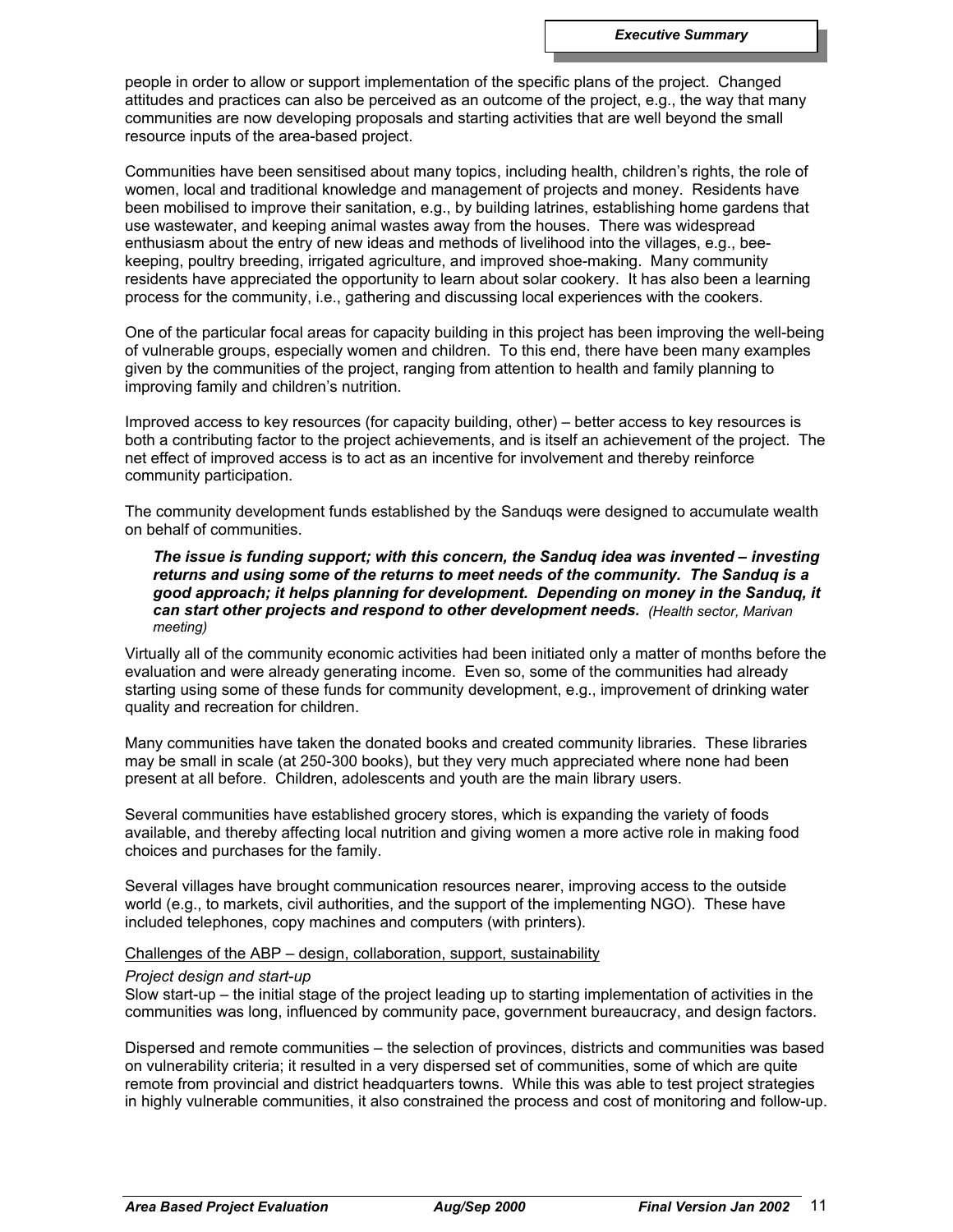Small scale of the project – this was a pilot project, which was carried out with very modest inputs and short duration; as such, it was difficult to resolve some of the expectations of various stakeholders, some of which were just not compatible with the resources available, e.g., solving fundamental problems of poverty at sub-district level or testing systems adequately to be sure about expansion potentials.

#### *Sectoral/intersectoral collaboration*

Low involvement by sectors – some felt that there had been little success in developing participation, collaboration, co-ordination, and financial support from sectors involved with development, especially during implementation. In part, this was attributed to low political will at local levels, and partly to the rapid turnover of key government officials.

Lack of integration of sectors into the project - The focus of this project was clearly based at community level and working upwards to the sectors rather than a top-downwards approach working through the sectors to the community. This community-based approach, which is a bit unconventional in Iran, did result in some concern by some sectors that they had not been invited (or enabled) to create a framework for people's participation.

While some government sectors were concerned about the capacity of the community to participate and contribute, some community members were at least as concerned about the government's capacity to participate and listen.

*We have had differences of opinion with the Ministry of Agriculture about placement of irrigation project and water point. Ministry wants to put it some place that the community knows and has told them will cause problems, but the ministry says that because they are paying the bill, they can decide. (Bar Aftab, community animator).*

#### *Support and follow-up*

Guidance – there were objections by some respondents to the choices made by the project communities, e.g., locating a store in Oraman where there are already other stores instead of putting in a more remote village. This disparity of perceptions suggests that more information sharing about the project at district and provincial level is probably needed.

NGO and donor support – there were some complaints that the implementing NGO had an unorganised approach in the implementation of the project. 'Unorthodox' might have been a better way to express the observation that the group did not lay out a refined programme of work, preferring to move at the pace of the community – which is not the usual practice in government or at UNICEF. On a related note, there was some concern expressed to the review team about the sufficiency of knowledge in the project group regarding local culture and traditions. Rather than a question of cultural sensitivity, this may actually have been another manifestation of insufficient communication about the project to the sectoral staff as the project had used experienced cultural and anthropological experts from the beginning, plus permanent local advisors from each region.

Books - During visits to the community libraries, it was found that there were no books in the libraries on development activities. This may partially reflect the agencies involved in the original choice of books – UNICEF and the Ministry of Education. But it also reflects on some gaps in the awareness of the value of this resource to the community by the implementing team and the government sectors.

Monitoring and information gathering – some respondents were concerned that there was no formal baseline household survey in each village at the beginning of the project, with local objectives linked to the baseline findings. While this concern discounts the value of the qualitative, self-generated 'baseline' prepared by the animators and communities themselves, it does highlight a concern among some of the ministry decision-makers about having some consistent indicators against which comparisons can be made later for tracking achievements.

Some respondents felt that there had been inadequate monitoring during the implementation of the project. In part, this was due to a limited number of visits made to the villages during the project lifespan, caused by distance and cost. In part, there was also relatively little participatory monitoring by the communities, which is perhaps not surprising in such a young project. The implementing agency had not yet undertaken work with the communities on indicators and strategies for participatory monitoring, and most the community energy had gone into implementation.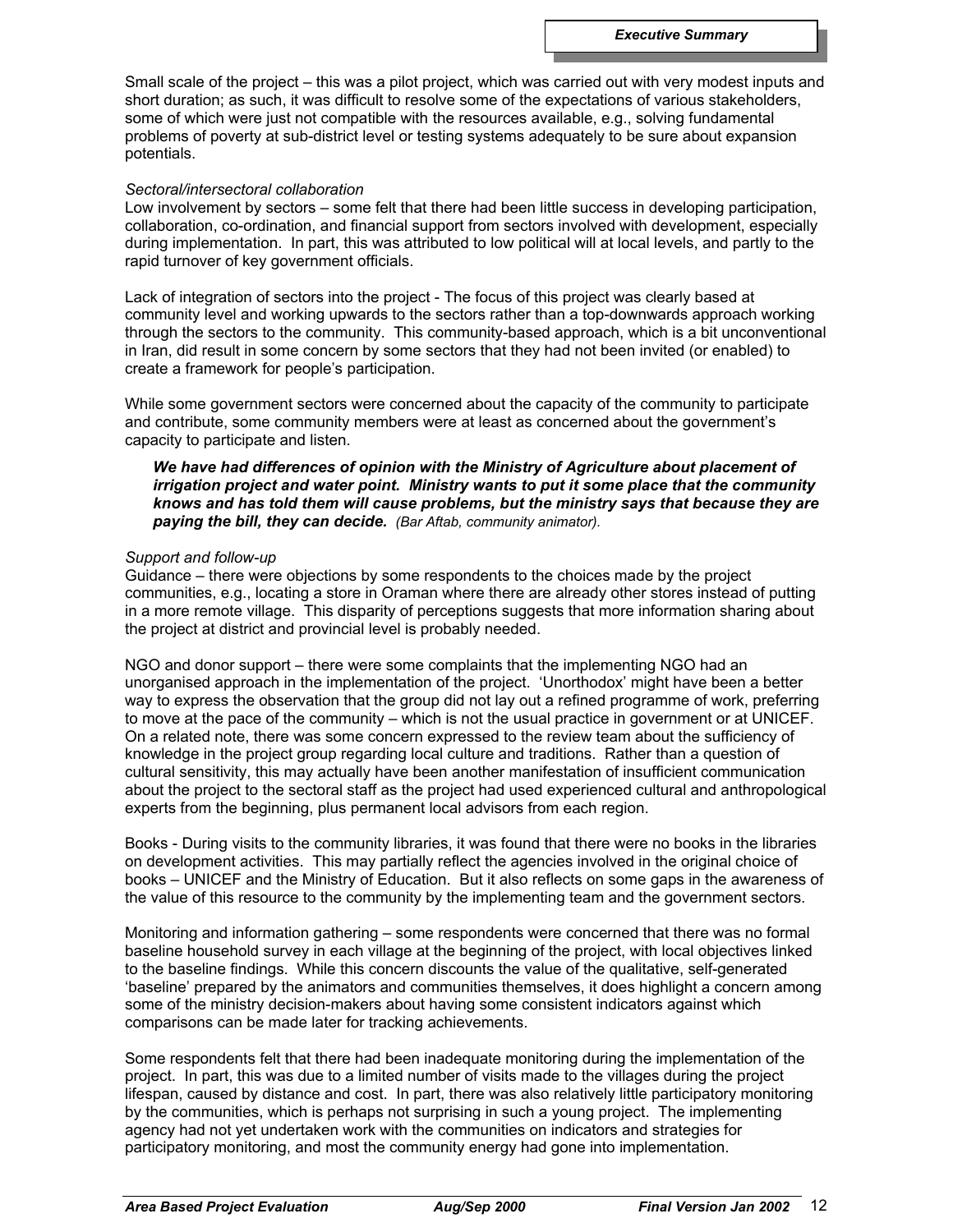# *Sustainability*

Management capacity – There was concern about the capacity of communities to calculate income and follow through on commitments to use 20% for development projects. Formal accountability for income and expenses has been relatively weak in some of the communities, however, most of these communities had been implementing for considerably less than even one financial year – and the statutes of the sanduqs only expect that the 20% is to be calculated at the end of the financial year.

Access to markets – in the face of increasing local capacity for production (e.g., shoes, vegetables, animals), there is a shortage of linkages to markets outside of the immediate vicinity of the project communities, which is a constraint to their income generating potential. As a related issue, some (or most) of the income/wealth generating activities that have been initiated so far are seasonal, and there is concern about the capacity of communities and households to generate and manage their income appropriately to cover the whole year.

Cultural values – It has proven quite difficult to develop very equal participation levels for women versus men. The strategies developed by the project are not uniformly successful, and in some areas, values about gender are so deeply entrenched that it appears solvable only in the very long term.

#### Opportunities and resources – human resources, partnerships, alternative funds

#### *Human resources*

This project has demonstrated that there are many people available and interested in this kind of project, from the residents of the communities, to individual technical staff in the various development and service sectors, to members of private and public companies. There are many young people with and without education who are ready to work and participate in developing their villages. Local communities are enthusiastic to improve and continue the project, and women are also interested and even eager to participate. Many resource people are present in the communities, and can be mobilised, e.g., behvarz, teachers, village council members, and other local leaders including religious leaders.

#### *Partnerships and sectoral/institutional collaboration*

In multisectoral meetings, government sectors expressed strong interest at the district level for participation with local communities in their development, including supporting the sanduqs. It is important to also note the existence of an appropriate environment in the country for participation, given the existence of supporting government policies, including Islamic Village Councils.

The levels of local interest and information sharing around project communities have demonstrated the possibility of expanding the model to adjoining areas through local community organizations and local efforts. This is another area where the supporting sanduq idea is applicable, i.e., sanduqs located in a regional marketing centre or sub-district/district headquarters that have a more skilled coordinator and can provide assistance to multiple village level groups.

#### *Alternative sources of funds*

Much as this project has been able to benefit from the input by UNICEF, such funds are limited and time-bound, and quite inadequate in comparison with the needs of the rural and poor areas of the country. During the evaluation, respondents identified several alternative sources of funds that could be tapped for future work, either in the existing areas or for expansion/extension to new areas; these included public and private sector, as well as additional income generation schemes.

#### Threats and constraints – needs and expectations

Magnitude of need - Needs are much greater than readily available local resources in the project communities, which were largely selected because of their poverty. People have demonstrated capacity to think about their problems, and to develop solutions for them, but lack sufficient means at hand to rapidly address the problems. Some areas have made a start, but are constrained by access problems, e.g., wintertime in Oraman, or a road to the sea in Siromj.

Government is sometimes hamstrung in its capacity to help because of all the rules and regulations of bureaucracy; support is tied to plans, but there are no development plans articulated for sub-district and village levels. In addition, at the present time, the district governor's offices also do not keep a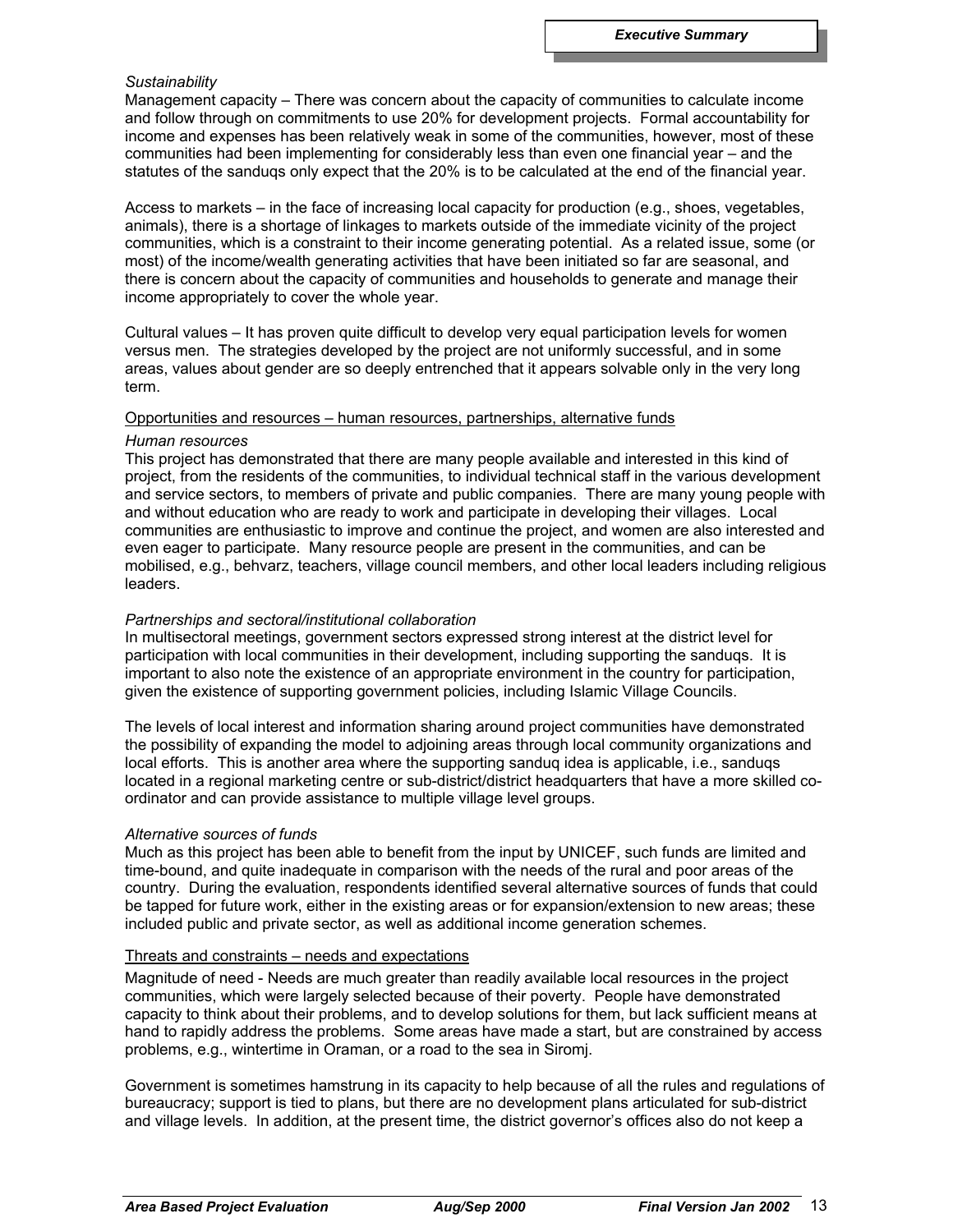notebook or file with written descriptions of all the kinds of funds available to communities and their regulations, e.g., amounts, criteria for obtaining, or other guidelines.

Expectations – In the face of overwhelming need, it is not surprising perhaps that both communities and stakeholders have had very high expectations of the project. Sometimes communities have seen a window of hope and then expected immediate resolution of all the community problems, complaining that the donated funds were too small. On the other side, some respondents from the community and implementing agency felt that the government and funder expectations of achievements were too high within the very short lifespan of the project.

Although generally there was a lot of goodwill toward and within the project, there were several areas of potential conflict that could be difficult – within the present areas or in new areas. One of the most prominent was between the project and the co-operatives sector, due to overlapping but not entirely synchronous interests. The co-operatives staff believed that development resources should flow through their offices, whereas the project was demonstrating success by giving community control of such resources.

# **Lessons learnt – for the future**

# Expansion/extension

This pilot project has developed and tested one general approach to community development, that is, training and support to local animators leading to community wealth generating organisations – sanduqs – with a strong focus on participation, locally specific planning and implementation, economic sustainability, and improving the conditions of women and children. It has worked with one implementing NGO and a relatively small number of communities and individuals (animators and committees) for a rather short period of time (functionally implementing for little more than a year). The present project has been a small one, e.g., only three scattered villages out of 2000 villages in one province. The villages themselves are willing to help with sharing their experiences if it is extended, but they are unable to say whether it should be replicated or not. Some local authorities, e.g., in Kurdistan, are very interested in how the project can be extended to include a much larger number of communities in the existing districts.

#### Preconditions for replication and/or extension

Government links – stakeholders generally agreed that the community is capable, but they also recognised that some linkages are needed with authorities at the next level up in order to support and co-ordinate any extension. There were debates, however, about the extent to which this linkage will need to be institutionalised and co-ordinated in order to achieve success when expanding.

Selection of villages – several respondents urged that in future, project areas should be selected to include contiguous communities, in ways that encourage the support of different sectors as well as mutual reinforcement among communities. At the same time, there was concern not to ignore the fact that one of the factors contributing to high levels of achievement in the ABP has been the requirement for and subsequent demonstration of commitment by the participating communities.

#### **Sustainability**

Current locations - The future situation is not yet clear for the existing 15 communities participating in this project. At this stage, they are still nascent as self-sustaining development agents. They are only beginning to find their own strengths, to make their own linkages with sectors and to establish independent sources of funds (either from their community investments or through engaging cofunding from others). Respondents at central level, e.g., MoH and UNICEF were wondering how soon it would be possible to stop support to this project in order to support other areas/other projects. Respondents at community and sub-district level were wondering how long the support could be maintained in order to facilitate consolidation and ensure sustainability of their work.

While both sides acknowledge that participatory processes take a lot of time, neither side has yet sorted out appropriate indicators for sustainability (of planning, activities, human resources/capacity, and financial capability) or the timeliness for discontinuing external support. Potential ideas include:

- To what extent local institutions are capable of carrying on
- People's level of confidence and trust in their future
- When 'good' results are reached by the communities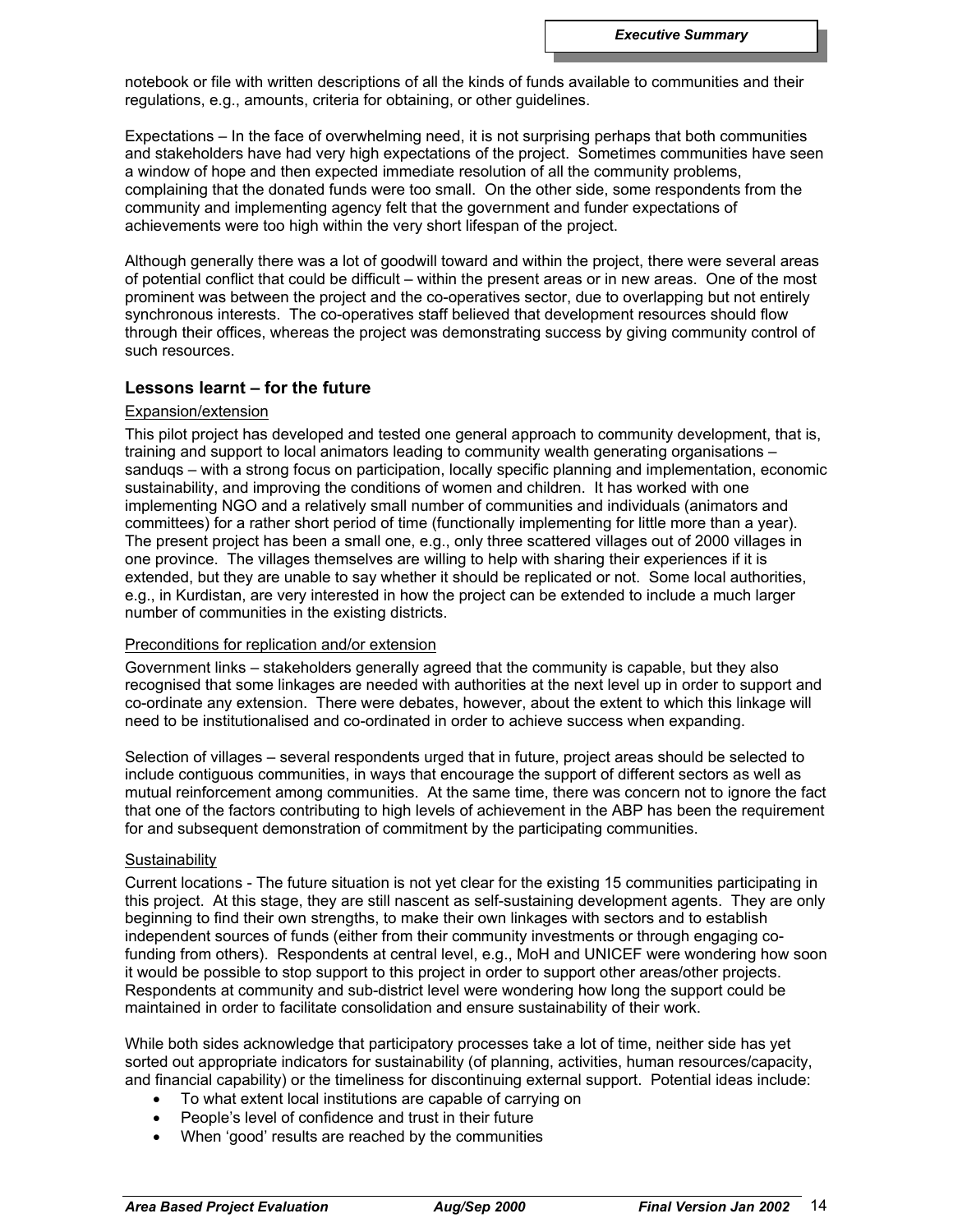Strategies of support - Three main strategies of support to continue participatory community development were identified by participants during the fieldwork for the evaluation. These included:

- a) External support to government for local activities, e.g., from UNICEF.
- b) Move government resources out to the communities, and give communities a stronger voice in the use of those resources for direct problem-solving. Respondents emphasised finding mechanisms to facilitate the community, e.g., by allocating some government resources to community funds for local budgeting and community management of their own plans.
- c) Advocacy for distributive justice, e.g., ensuring that the needs of the vulnerable are really attended to within the community and the region.

### Capacity building

Communities and stakeholders exhibited a lot of enthusiasm for capacity building and training, believing that increasing awareness and knowledge would contribute to better unity in the communities and more effective implementation of community plans. Some of the requests and recommendations for capacity building were generic, e.g., putting up a training and workshop facility in the community that could be used by men, women, and adolescents/youth for learning and using various skills. Other requests (mostly from community respondents) were for specific content on topics ranging from rights to income generation. Another aspect of capacity building that was reiterated in various communities was a request for more books for the small community libraries.

#### Planning and co-ordination

Focal point community – Most respondents were impressed with community planning and implementing capabilities and recommended that the focal point for development planning should be at community level. While the emphasis was on community-based planning, there was also a strong recognition that government does have a role and that it needs co-ordination.

Focal point government – One part of the debate about government's role in co-ordination was linked to concerns about supervision. Sectoral people within government have had a tendency to believe that it is their role to supervise, and they have seen supervision as a technical support issue. Others, such as the implementing NGO, have argued that technical support can come in the form of advice, but the core issue is collaboration in management to capitalise on the strengths of community, government and other participating stakeholders. This approach requires the participation of government with its technical skills, but does not presuppose that government is automatically more knowledgeable than the community about the local situation.

Support requested/recommended from specific sectors - Community members had ideas already about which sectors they would like to work with and get more support from. There is a wide range of specific opportunities for sectoral links with priority needs of the communities. Among the sectors and governmental bodies listed were: Health, Education, District governor, Fishery corporation, Physical education office, Water and waste water corporation, and Ministry of Jihad (details of opportunities identified in full report).

# **Recommendations**

*Continuity* – A continuity strategy should be developed in partnership with the communities, with government representatives responsible for those communities, and with the implementing NGO.

*Replication* – this project should be seriously considered for emulating in other areas of Iran, including the promotion of community animators, bottom-up planning, sanduq development committees with community investment funds and local wealth generating activities.

*Selection of communities* – consider working with entire administrative units, e.g., sub-districts. This will require a collaborative team (with community and sectoral representatives) to work out a strategy for identifying administrative units in need, and then clarifying those units that can go further to make commitments to the project, and what the nature of their commitment and contribution would be in order to become recognised as collaborative development partners.

*Monitoring* - monitoring in participatory projects like the ABP to include: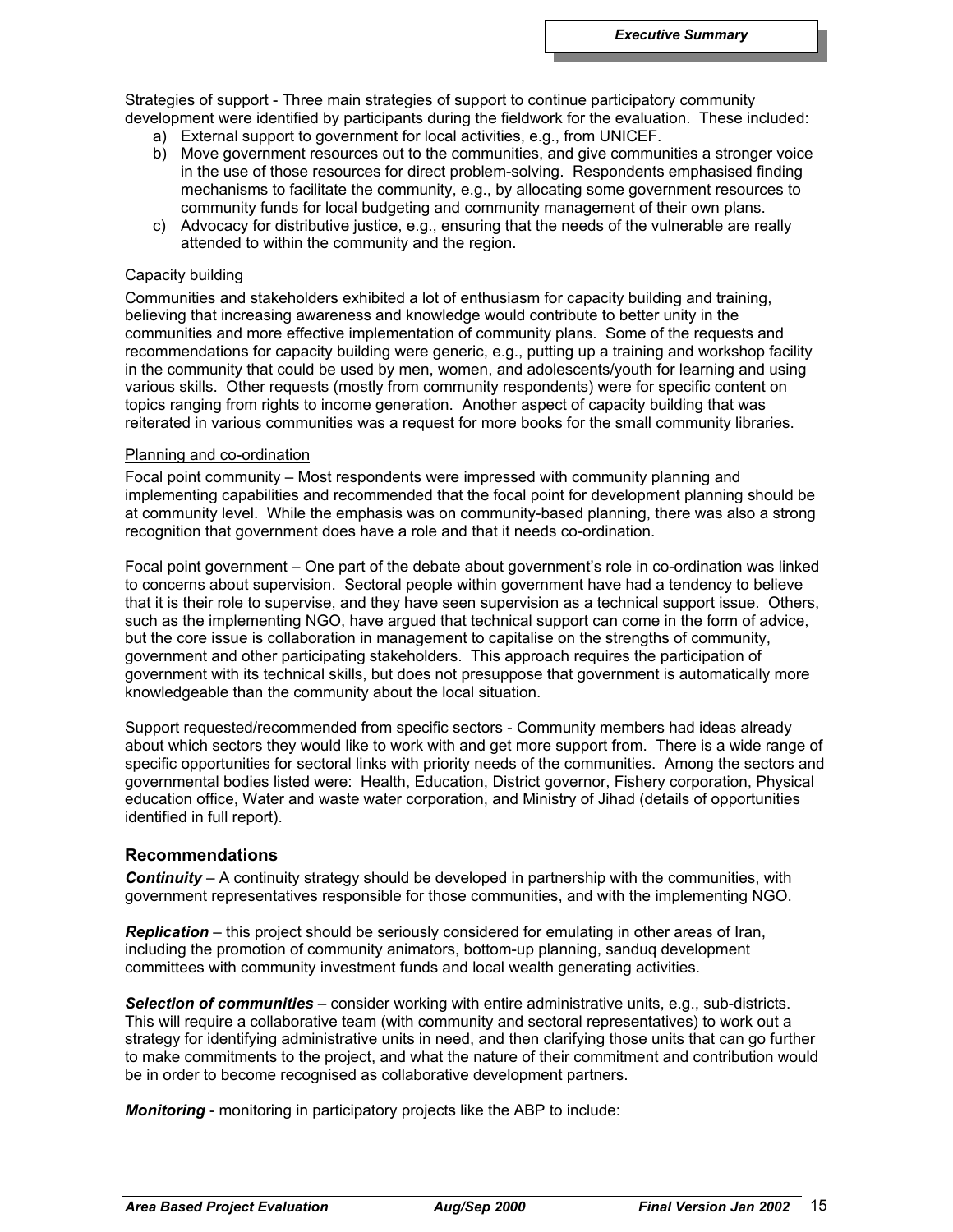- The objectives of the project to be carefully followed up and regularly monitored, since positive outcomes will strengthen good ideas
- Creating opportunities to discuss the projects, analyse achievements, study and evaluate them at specific intervals by the communities themselves
- Appropriate initial assessment in order to identify precise strategies and the role of monitoring and evaluation at every stage

*Accountability to communities about finances* – consider more community meetings, or possibly a visible posting of on-going (e.g., monthly) income and expenses, perhaps with simple charts using symbols that are easily understood by all, including non-literates.

*Improving government links/support* - register the Sanduq to get recognised by government. In addition, in order to improve government support to participatory community development projects:

- Eliminate unsatisfactory practices of government agencies
- Ease government bureaucracy and make regulations more flexible in such projects so that the government sectors can easily work with project implementers
- Create opportunities for the participation of other interested and effective sectors

*Library support* - Mobilise books, handouts, and other materials for the community libraries that teach about development, e.g., books on poultry rearing, irrigation, or improving agriculture. Such documents could come from government sectors, universities, national and international agencies.

*Alternative sources of funds* - project communities to work on accessing various additional funds to address community priorities, rather than being dependent on a single project such as the ABP. Advocate for channelling government funds through the sanduq rather than holding them at central level to increase local capital.

# **Options for the future**

For the present three province area-based project (15 villages)

- a) Continue longer
- b) Consider what inputs needed for the present project to advance
- c) Consider ways to work with the present project longitudinally

For any extension, e.g., with the disparity reduction project (5 provinces)

- d) Consider a phased approach
- e) Consider multiple implementing groups
- f) Build in a regular review process

# **Exploratory work**

- g) Try a similar exercise in one or more subdistricts
- h) Gather more information about participatory work in Iran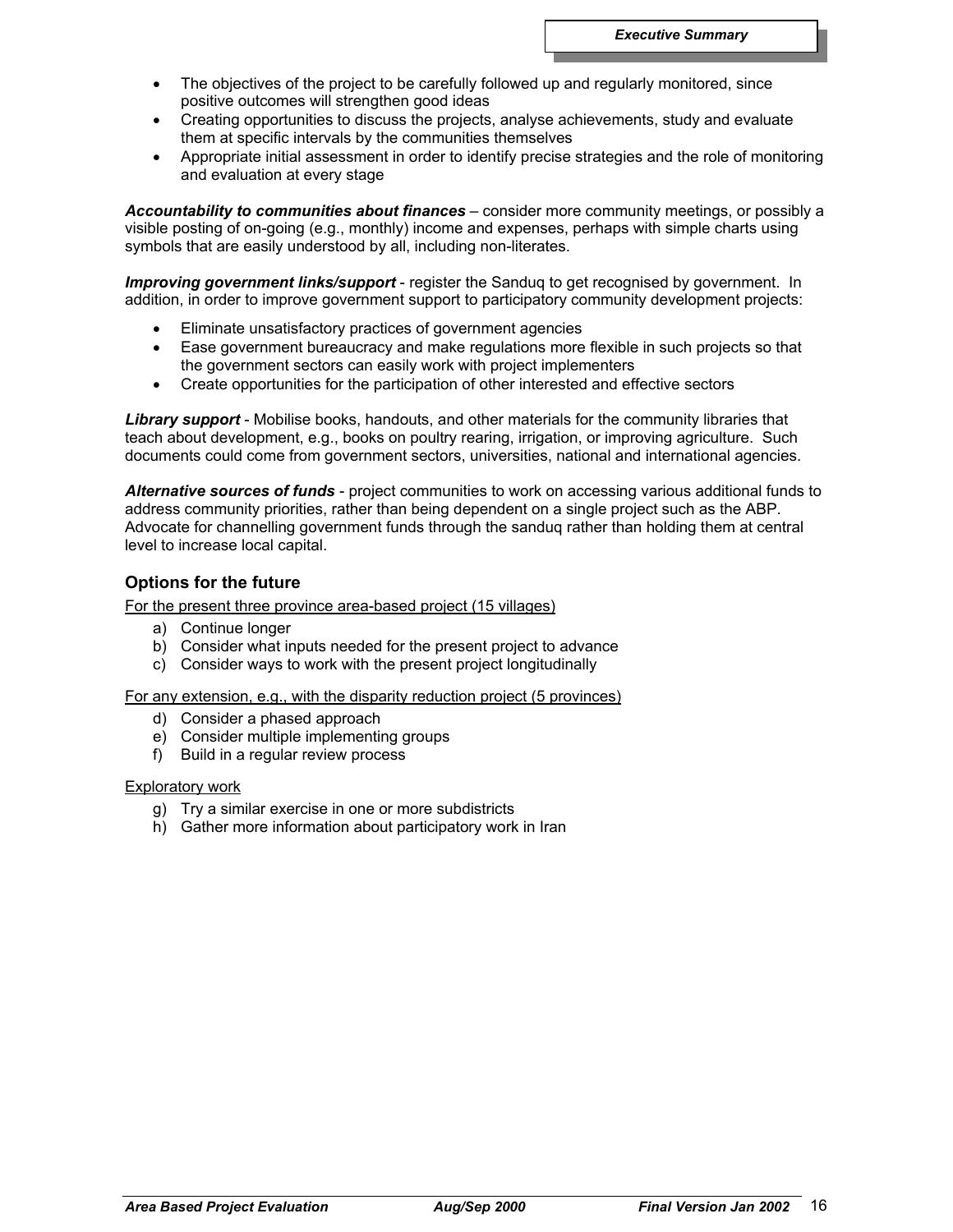# **Note on methodology used in the ABP evaluation**

# Main approaches

This was a very participatory evaluation, both in the members of the team (which included all three key stakeholders – MoH, UNICEF and CENESTA), and in the techniques that were used for information gathering about the project. The principal methods were as follows:

- Semi-structured interviews list of topics/themes to explore; with stakeholders, gatekeepers, and residents, both male and female
- Focus group assigning discussion about a set of topics or guiding questions, and then handing over to the community; followed by discussion with probes; conducted with men and women separately; occasionally with youth
- Village walkabout viewing achievements and problems in the community; seeing aspects of everyday community life; conducted with community animator/co-ordinator and some residents
- Participatory observation eating and sleeping in the community, using community facilities; seeing their shops, storerooms, latrines, homes, etc.
- Participatory plenary/large focus group meeting with multiple stakeholders (using idea cards); conducted with sectoral and intersectoral groups plus community animators and co-ordinators
- Documents review (for materials available in English)

# Specific techniques/tools in groups (summary)

- SWOT (strengths, weaknesses, opportunities, threats) and SW/R (strengths, weaknesses and recommendations); focused on the ABP project. Note that the weaknesses often yielded unmet needs in the community level discussions.
- Collaborative review of community documents (maps and action plans) discussing point by point about what has changed or been achieved since the documents were originally prepared
- Social group assessment free listing of groups, age/gender of members, size of membership, main activities and link to Sanduq
- Participatory mapping of resources and risks in the community multiple persons contributing to the drawing simultaneously (e.g., with boys in Lenj Abad).
- Decision-making free listing of decisions being made, who is the leader/main decision-maker, and other participants; recommendations for improved decision-making. Much of the recommendations had to do with specific decisions.
- Benefit/harms or risks analysis for decisions that were difficult that the community wanted to make, e.g., how to compensate an animator.
- Indicator analysis identification and prioritisation (based on feasibility and sensitivity) of indicators for children and women well-being and for Sanduq committee performance. Free listing for identification, with probes and suggestions of additional ideas by various experts after the community puts theirs up first. Prioritisation using buzz groups for discussion (allows similar categories of people to work together, helps ensure there are enough people talking together that at least one is literate enough to record the results of the discussion), with contributions by the community residents first, confirmed as to whether the same issue is present on the lists of any other groups, and then followed by additional items from the lists of the other (non-community) participants.

# General comment on participatory tools

Communities generally responded very positively to the variety of participatory tools that were utilised in the evaluation/assessment. In addition, the stakeholders (UNICEF, MoH, and CENESTA) were all quite eager to learn new participatory methods when we tried them out for these settings.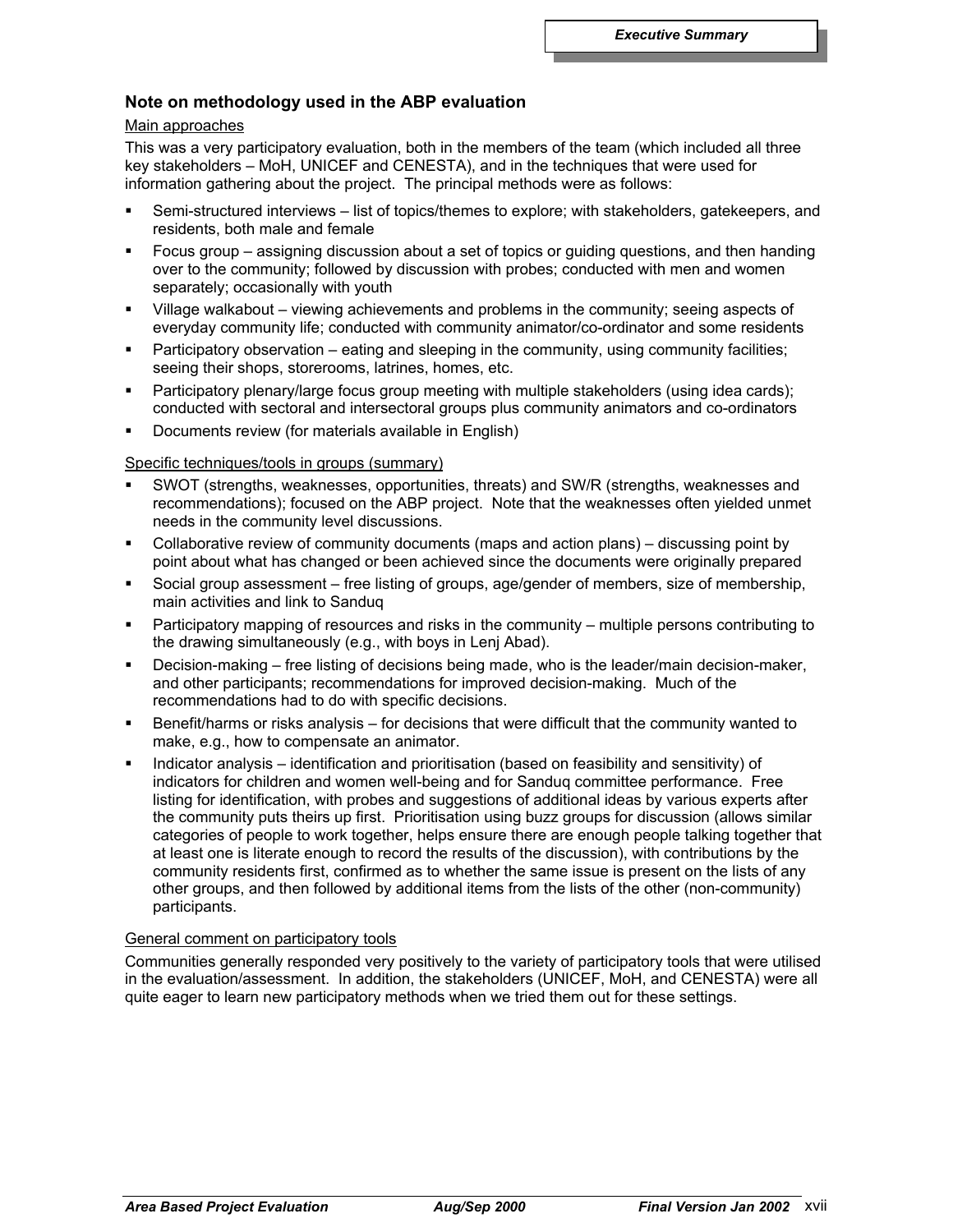# **Background – to project and evaluation**

# **Project background (from ToRs)**

The Area-Based Development project up to the point of the evaluation had been implemented with funding from the UNICEF Country Programme for the Islamic Republic of Iran. The project has been implemented by the Centre for Sustainable Development and Environment (CENESTA) with the Cooperation of the Universities of Medical Sciences of the Provinces of Hormozgan, Kohgiluye-Boyer Ahmad, Kurdistan (Ministry of Health and Medical Education).

After some initial surveys and contacts carried out by CENESTA, the two-year project officially began in August 1998, with the signature of the project document. The project was expected to last two years, until July 2000.

The evaluation to be carried out in 2000 will:

- a) Assess the process, results and impacts so far achieved;
- b) Assess the appropriateness and effectiveness of the adopted strategic approach; and provide recommendations to UNICEF, CENESTA, the project institutional partners and the beneficiary communities for optimising the project impacts and pursuing lessons learned in all appropriate contexts.

The Area-based project is to be evaluated in terms of process, outputs and impact on the health and well-being of women and children in the fifteen pilot communities. It is to also be evaluated regarding the surrounding conditions that may foster or impede the sustainability of the achieved gains. Quantitative and qualitative indicators and lessons learned are to be identified and assessed in fieldbased conditions. A participatory evaluation approach should be adopted, involving all major project stakeholders: donors, implementers, partners and beneficiary communities. [See Annex 3 for full ToRs].

# **Core elements and aims of the project**

# **Objectives of the project (project document)**

- 3. To plan and carry out demonstration projects in three provinces of Iran with the specific aims of: protecting and promoting the rights of children and women; improving their health and well-being; and reducing regional disparities with national indicators.
- 4. To ensure that objective 1, once achieved, will remain self-sustainable beyond the life of the project. That is, issues of child and woman well-being will be addressed within the framework of an integrated and participatory area-based programme.

# **Implementation strategy**

To reach the above objectives, the project adopted a framework of working principles (cultural respect, transparency, mutual trust, sustainability, etc.) and a strategic approach focused on integrated, participatory community development for the creation of local sustainable wealth and capacities.

The project designers report that they started from the premise that they wanted to help create a mechanism that would work in parallel with the official mechanism and yet be independent of it – so that the two systems could have a symbiotic relationship. Their idea was to empower beneficiary communities with the means to make provisions for their own livelihoods and eventually be able to act independently from the official mechanism in order to make long-term plans for the common and direct benefit of the community. As such, the idea of "sanduqs" was embraced as the best venue for such empowerment. In other words, the sanduqs were created as the backbone of the overall project.

Community organising and empowerment, wealth generation and sustainable management of natural resources are thus the three strategic pillars of the project in supporting enhanced awareness and action for women and child health and well-being.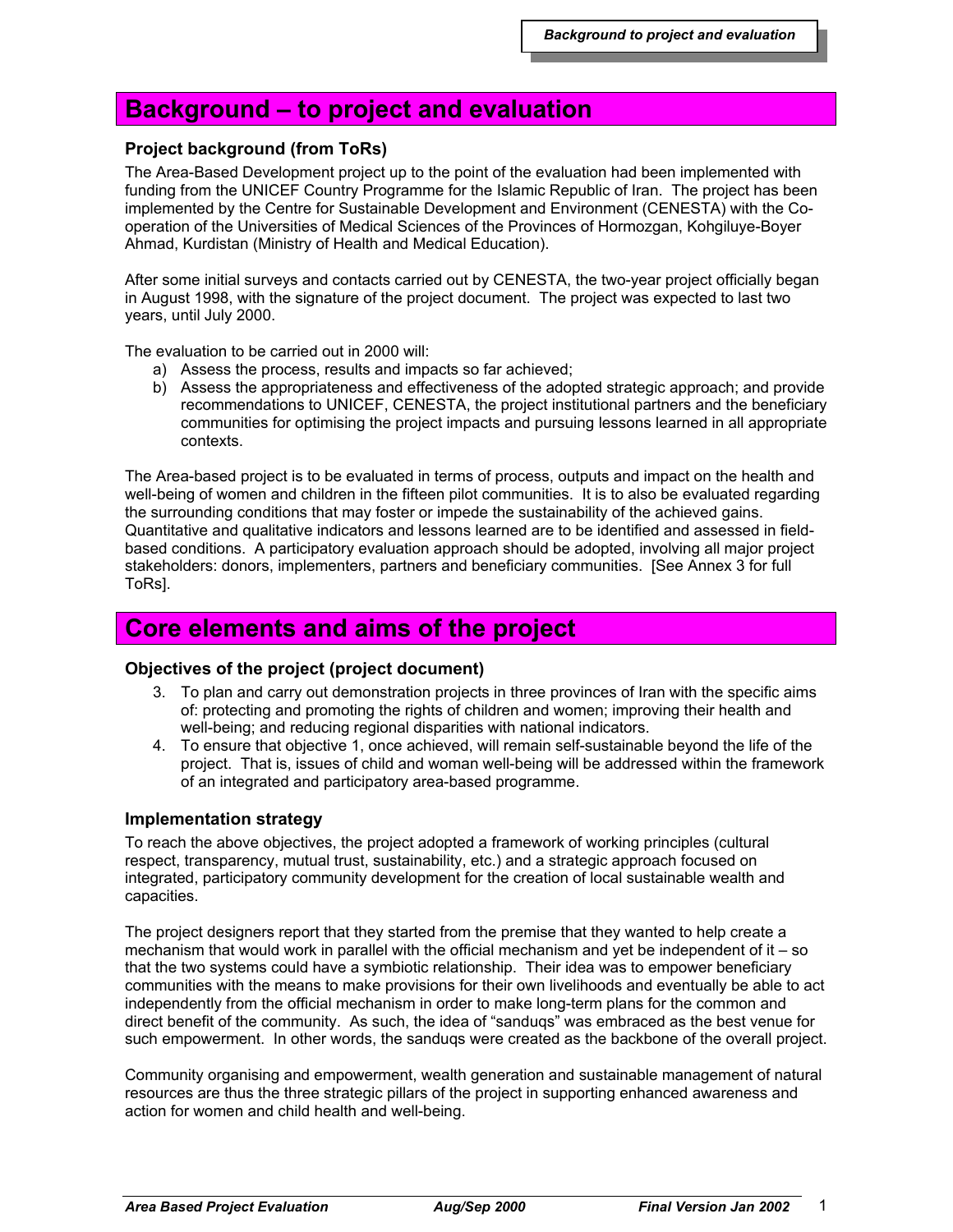#### Reviewer commentary

The objectives reflect a mixture of outputs and outcomes, some of which were probably realistic and appropriate to aim at in the course of the two-year project, and other parts were not very realistic.

**Objective 1 -** Carrying out demonstration projects is an output, and reasonable within two years, also relevant according to the lack of related experiences in Iran to date. Improving health and well-being is desirable, though if it is to be quantified and therefore more objective, it needs to be linked with specific indicators and a pre/post measurement process – which is not very realistic in a relatively small two year project. Reducing regional disparities is also highly unlikely in a small, two-year project, working with isolated communities - though one could see some testing of ideas that might possibly be able to be taken to a larger scale for another level of testing probably for a longer period, after which one might begin to think about achieving or assessing significant regional change.

**Objective 2** – the first half of this objective describes a desirable outcome, i.e., self-sustainable change. First of all, this is generally quite hard to achieve in the space of two years in most development work, as it is generally dependent on significant behaviour changes in communities and sometimes many other factors that are not necessarily completely under the control of the project. Secondly, as will be noted later in this review, the actual period of field implementation was much shorter than two years at the time of the review and the project was still in a relatively 'early' stage of implementation – making the assessment of 'sustainability' rather tenuous. The second half of this objective is actually an implementation strategy, rather than an outcome.

**Implementation strategy** - The Sanduqs are a remarkable, and highly effective innovation in the Iran setting and are discussed at greater length later in this review. They fit very well the intended approach emphasising cultural sensitivity, transparency, and participation. As such, they appear to be not only viable, but also to have a high potential for sustainability.

# **Context and setting**

This section will give the perceptions of the various respondents/participants about the context in which the ABP project has been developed and implemented. There are also some other excellent resource documents about poverty and disparity in Iran (see examples in the references annex). The main sub-headings in this section are:

- Problems Poverty and disparity
- Resources In and out of the community

# *Problems – Poverty, disparity in access to services and resources*

# Poverty

The theme of poverty was recurrent in the project areas, which was to be expected since that had been one of the key criteria in their selection for the project. Many communities linked their poverty to unemployment, especially for young people.

# *We are poor; there are no jobs in the village and a lot of unemployed youth. (Bar Aftab village, men)*

There are many barriers to employment in the rural areas, one of which is education, but not all of the unemployment is blamed on this factor. Often the range of available occupations for persons residing in the community is severely limited, e.g., camel herding or working as fishermen in a nearby community for the men in Siromj village.

# *Our community has 400 youth (15-25 years old) and some people are getting worried about their future. Fifty have a high school diploma, and four have a BS degree. All of this group is jobless. (Naw village, men)*

As a consequence of poverty, many people in rural communities want improvement of their conditions and are willing to work hard toward that end. However, the poverty is a constraining factor inducing a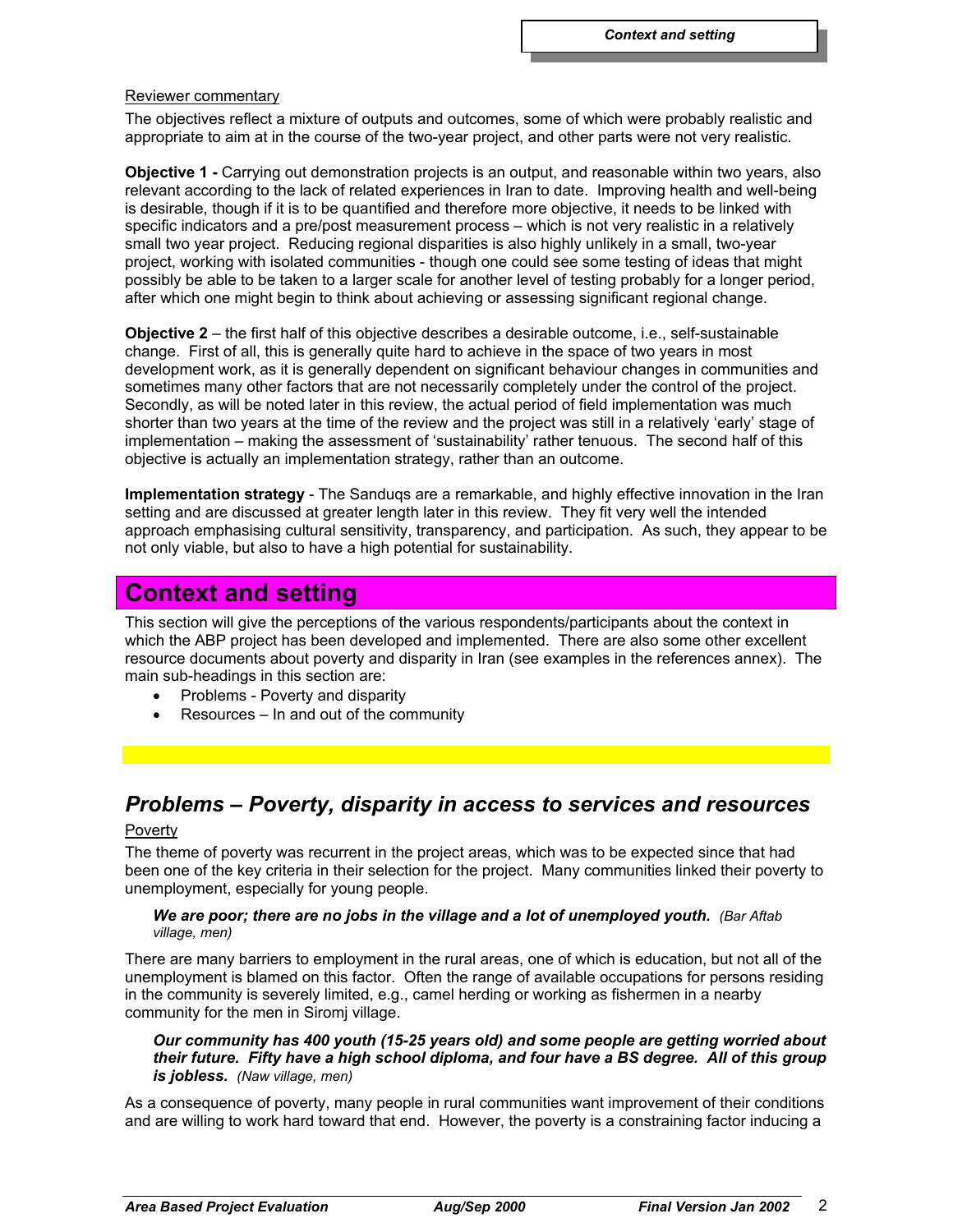desire for immediate solutions and unwillingness or inability to invest in solutions that take time to mature.

#### *We need employment guidance. Poor people can't wait for bread to come out of the oven, and so they eat it uncooked; rich people can afford to wait for the wheat to grow. (Oraman village, religious leader)*

The project has also found that the education system is alienating young people from their rural way of life. Young people in rural areas hope to continue their education and pursue occupations that are generally urban, such as engineer, accountant, etc. In answer to the question 'what do you want to do when you grow up?' young persons in rural communities hardly ever answer that they choose to traditional village occupations.

# "Remote" residence

Poor access to transport and roads compounds difficulties with local income generation and creation of employment.

*We cannot get goods to urban markets due to bad roads and high transport costs. Taking produce to Marivan costs 7-10,000 Tumans for a pick-up, twice as much in winter if the road is passable at all. Oraman is about 60 kms from Marivan and gets cut off from the city in the wintertime. (Oraman village, Animator)*

The difficulties with access affect other aspects of quality of life as well as the economic element.

# *We have the problem of being locked in, like being in prison, in the winter time (causing a feeling of) deprivation. The biggest problem is environment/nature. (Oraman village, religious leader)*

#### Shifting residence (transhumance)

Some of the selected communities carry on an old tradition of transhumance, shifting residence seasonally to accommodate the needs of their animals that are their principal source of food and income.

*This is the summering area; some people have permanent housing in this area, and a few families stay year round. The winter area is lower, warmer, and formerly was only tents – but now some people stay there year round and have more permanent dwellings. We move twice per year between the different villages – and the animals have to walk, which takes about four days. (Amir-Abad village, mixed group of men and women)*

There are several difficulties associated with this lifestyle, including having to invest in two sets of residences, including two sets of sanitation facilities, clean kitchen areas, etc. There are also difficulties with ensuring sectoral investments and services in multiple locations, e.g., Naw village only has a school in the winter community.

# Access to education

While national studies confirm increasing levels of education in the country, there were obvious disparities in the programme communities. For example, in Siromj village, out of the 15 men in the community discussion group, only one was fully literate.

Primary schools were usually present in the communities, but not always in good condition (e.g., in Bar Aftab, there were no toilets at the school; in Surgalm, the toilets had been non-functional for years and the school offered little protection from rain or cold weather). Guidance (middle level) and secondary schools were generally located quite far from the communities, posing a barrier of distance and cost to higher education for the rural pupils.

# *Right now, the children attending secondary school have to go and live in town, which is expensive. (Amir-Abad village)*

Girls' education was generally weaker even than that for boys. Girls tended to be held at home and then married relatively younger than the males (e.g., girls at about age 17-18 in Baghan)

# Access to water – crops, people

Access to water for drinking and health purposes, as well as for crops and animals, is often insecure or not assured of sustainability in the programme areas. In Bar Aftab village, the village animators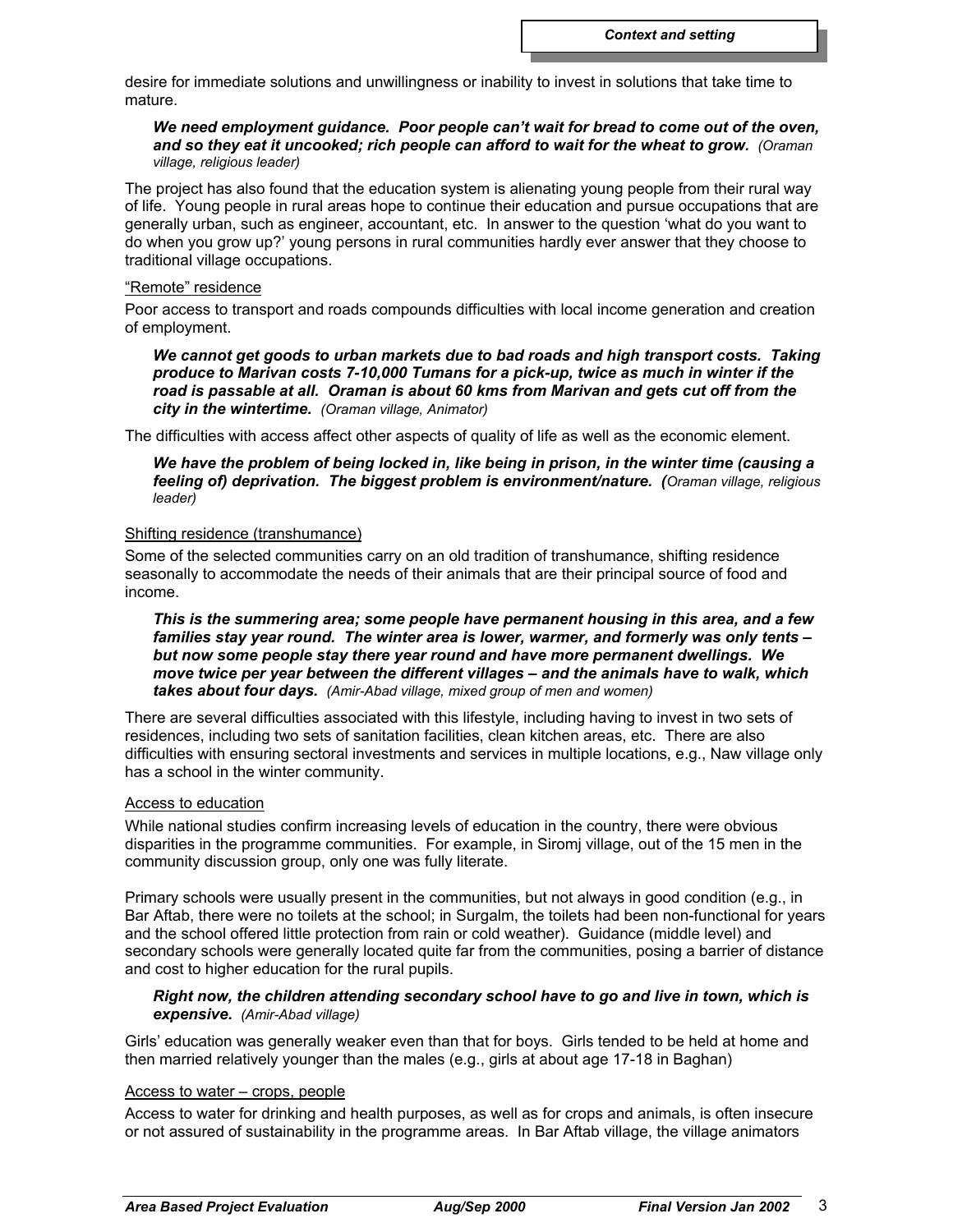complained of community pessimism and reluctance to plan for the future due to the chronic problems of water shortages.

*Drought has been an issue for the past two years. It means no water for planting, and a lot of unemployment for women. There is also lowering of the water table due to a lot of private tube wells. We have access at a couple of wells, but lack pipes/plumbing. We have written up a proposal for coping with this issue, but the cost would be in the range of US\$40,000 – which is more than we can afford. (Amir-Abad village, Animators)*

Even in areas with piped water, the supplies were insecure.

*Our community does not have safe drinking water. This area has water, but it has been cut to receiving water only three days in a month. (Gohert village, mixed group)*

In some areas, like Naw, there were problems controlling the flow and use of water in the village, leading to disputes and waste of time in queues. Other villages, like Oraman, also suffer with difficulties in balancing the water needs of the people against the crops and animals.

*We have had no choice but to bring irrigation water up to supply the town, e.g., schools and homes. Historically, irrigation water went to the gardens, but there are more and more people here and they wanted to be comfortable, so less water for the orchards – and some have dried up. Originally, there was no diversion of water in the summer time; it all went to the orchards. Now, the water even comes to the village in the summer. (Oraman village, animator and men group)*

# Sanitation and solid waste management

Disposal of human wastes (sewerage) is commonly recognised as a problem; and communities have linked it to poverty-related issues such as income, education and ethnicity.

*About 60% of the homes here do not have toilets. The persons least likely to have toilets are the poorest, and least well off. Illiteracy is also a risk factor for not having toilets. The public facilities, schools and mosque, do have toilets and they are working. The black community is the most vulnerable and deprived, having the least toilets and worst health. (Gohert village, animator)*

Solid wastes were amassing continuously in the villages, generally with little effort to control them, despite a popular recognition that the rubbish constitutes a health and well-being problem. In Lenj Abad village, some of the leading health risks identified by children were garbage, broken glass and sharp metal fragments littering the village and especially some areas in the middle of the community.

#### Constraints affecting access to health care

In spite of remarkable national achievements in access to health services, low coverage was still a problem in many of the programme communities. In some communities, there was no behvarz at all, and the nearest health unit was 10 kms or more away (e.g., Surgalm). In others, there was only one health worker for large numbers of people. In such settings, it is not possible for the behvarz to visit every single household as per the national plans and policies.

#### *Health risks are there, and waiting can be too late. We have only one behvarz and his wife for 800 HHs (about 3500 people). (Oraman village, VC leader)*

When local services are few, cost and distance are almost insurmountable barriers to health care.

*The doctor has been taken away, so there is no doctor in the rural health centre. Affairs depend on comfort-seeking government employees, and we are at the furthest point from them. We have to go to the nearest town for health care, which is actually in Iraq (7-8 hours on foot). It is cheaper than going to Marivan. We can get an operation for 7-8,000 Tumans in Iraq; same operation costs 60-80,000 Tumans in Marivan. These are official prices and one can get a receipt. Just transporting a patient to Marivan is 10-15,000 Tumans one way. (Oraman village, Religious leader)*

One contributing factor affecting health worker coverage in the programme areas has been the difficulty in recruiting female students into health careers. This has been linked to poverty, poor education, and traditional/cultural values.

*Tradition limits girls' education, and therefore the females eligible for behvarz training – since it requires literacy. (Gohert village)*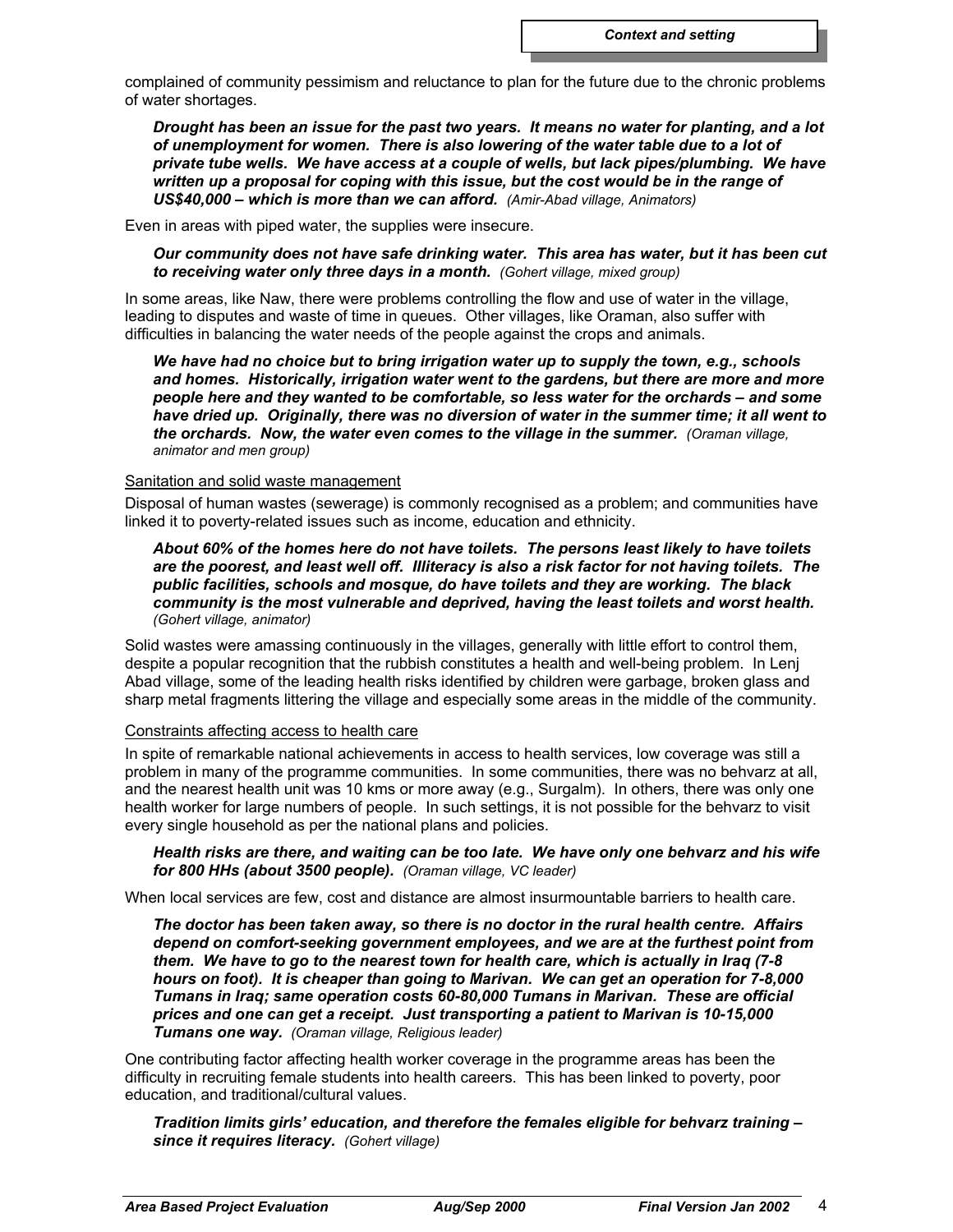Sometimes women or girls will be nominated but not allowed to travel to the training venues, e.g., Surgalm and the Jask area. The gender barriers also have an impact on the services rendered in the communities, increasing the risks for maternal mortality.

# *Women getting sick have problems going to the male behvarz. The male behvarz cannot speak easily with women on confidential female issues. There are traditional midwives, but they are not very hygienic. (Gohert village)*

#### Health and nutrition status

Despite national level successes in the improvement of health and nutrition, there are still many poverty and deprivation concerns related to these issues in the rural areas selected by this programme. Medical people were worried by problems of poor nutrition related to insufficient variety in the diet. The consequences of these problems include anaemia and stunting of child growth.

# *Anaemia is a problem in these villages. I give iron tablets, but there is not enough variety in the diet; malnourished mothers are affecting the children. (Bar Aftab village, female behvarz)*

*Stunting is a problem, especially in the Jask area. People use the fish, but have few fruits and vegetables. Traditional beliefs are also a factor, e.g., people oppose giving eggs to children under 2-3 years of age. (Bandar-Abbass, PMD)*

#### Access to animal health services

In communities dependent on animals, low access to animal health services is also linked with poverty – both as cause/contributing factor and effect.

*The main problems of the community include camel diseases (fever and diarrhoea leading to death). There are treatments, and possibly preventives, but they are not easily available for the poor persons in this community. (Siromj village)*

# *Resources – in and out of the community*

# **Councils**

# Village councils

It was widely acknowledged that village councils have been mandated in the national constitution for some time, but only established during the present Khatami government for most villages. As such, not all areas have managed to set up the councils, and where they do exist, many of them are still feeling their way for how to co-ordinate development, especially with little local capital. Some areas are, of course, further advanced than others.

# *About half of the villages in the district have village councils, but not all – due to low literacy and low number of women participating. (Surgalm village)*

At the present time, village councils link with sub-district governor's offices, and there is no council arrangement at the sub-district level – though there are provisions for such in the national constitution.

# Health councils

According to the Dehdasht DHC, villages above 100 households have a local health council, selected by the community. The village behvarz is a member of the health council and is the one to train the council after it is selected. The local health council does not supervise the behvarz; that is done by the rural health centre. The local council gets some feedback from higher health councils, e.g., the district health council that includes the district governor. The local health councils are working with different sectors and getting involved with development.

# **Community based organisations (CBOs)**

Many organisations exist at community level serving a wide range of interests, e.g., religious groups, education and literacy improvement, income generation, civil leadership, gender interests, and others. A listing of social groups that meet and have some kind of organised activities was gathered from a focus group of men in Lenj Abad village. It helps to illustrate the richness of this level of social organisation in communities. (See methodology annex)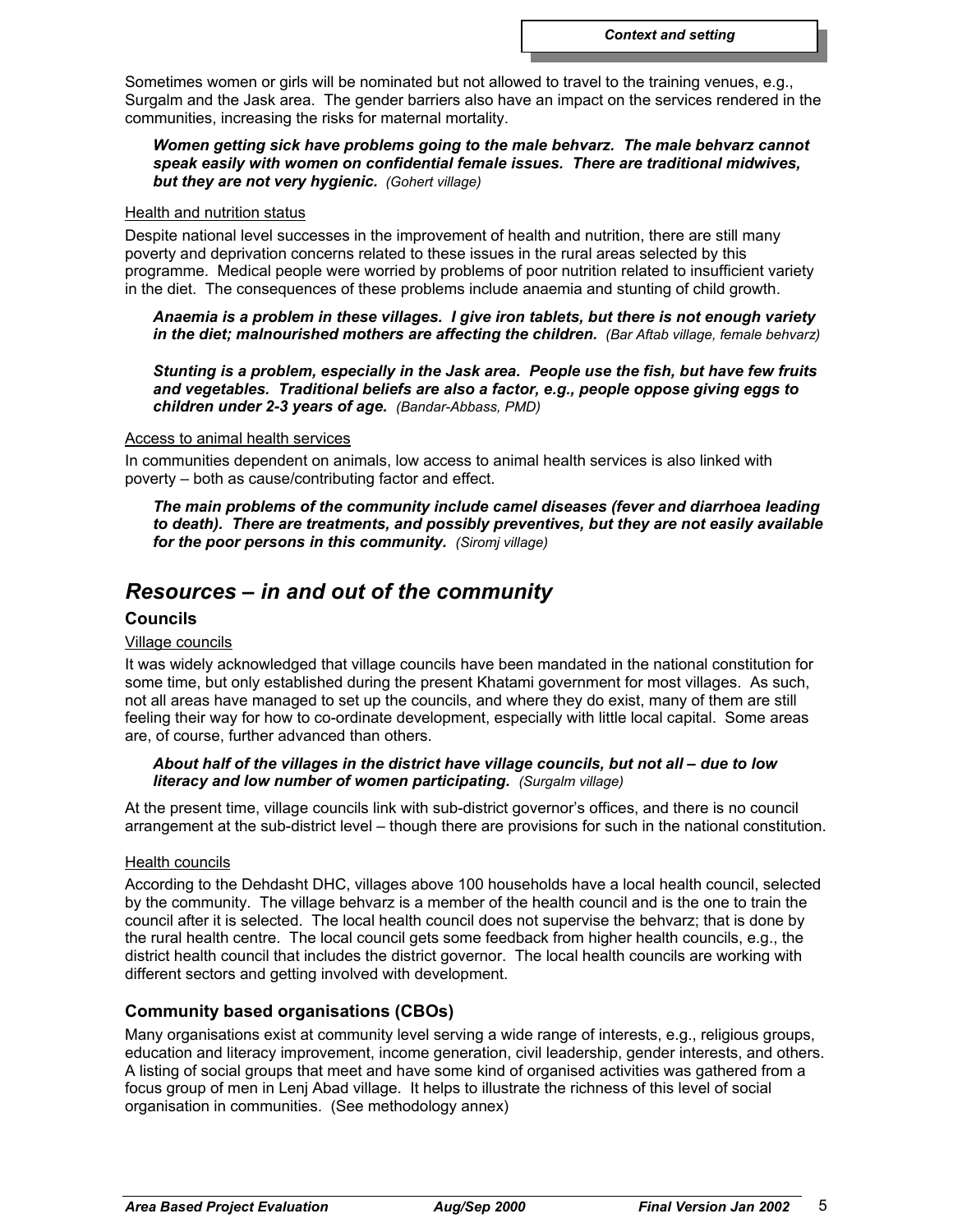# **Non-governmental organisations (NGOs)**

MoH - Modern NGOs only in the past 50 years or so. They have to be registered, transparent constitution, mandate indicated to the ministry

# **Service sectors (government)**

# Health services

Looking from the bottom up, the health system organisation is built on the behvarz system, which started some 20 years ago. The target for the behvarz system is a health house with two behvarz (one male, one female) for every village of 150 households or more. These health houses (and the behvarz) are expected to serve a cluster of villages around the base village where the health house is located. Districts are expected to make at least a monthly visit to the behvarz and health houses for supervision. The next level up from the behvarz is the rural and urban health centre, which is supposed to have doctors on staff. The behvarz system is considered by many to be the most complete infrastructure present out to village level, which is a key reason why the health sector was chosen as a parent sector for the Area Based Programme at the beginning.

#### Access to education

Most communities have primary schools, even the relatively small ones. Some communities reported local or nearby construction of middle and upper level schools (guidance level and secondary schools), e.g., Bar Aftab and Lenj Abad. Adult literacy programmes had been started in almost all communities, though they were not always active depending on whether teachers were available.

#### Access to utilities

Most of the programme communities (with the exception of some of the summer villages for the transhumanent groups) have access to electricity and water, which are managed by district level units.

#### **Information system**

#### Health data

According to the Dehdasht DHC, the village health councils have monthly meetings and report to the rural health centres. The collected monthly reports go to the urban health centre for analysis and report to the District Health Centre and one copy to the district governor's office. Various actions are taken on the basis of the information, e.g., reporting of broken water pipes, after which the council can negotiate with local water units for repairs.

The behvarz in each base village is expected to do an annual survey of all households in their catchment area, and then fill out a 'horoscope' to profile the health status and needs of their population.

## Community data

Some collection of community data other than health is also happening and is linked to the village council system, but this seems to be rather underdeveloped in many areas. [See discussion below about information related activities of the ABP]

# **Programme activities/processes**

The purpose of this section is to give room for the various respondents/participants to describe the most important activities and processes of the ABP project as it has been started. The main subheadings in this section are:

- Organisation of the ABP project
- Preparatory activities mobilising, capacity building, planning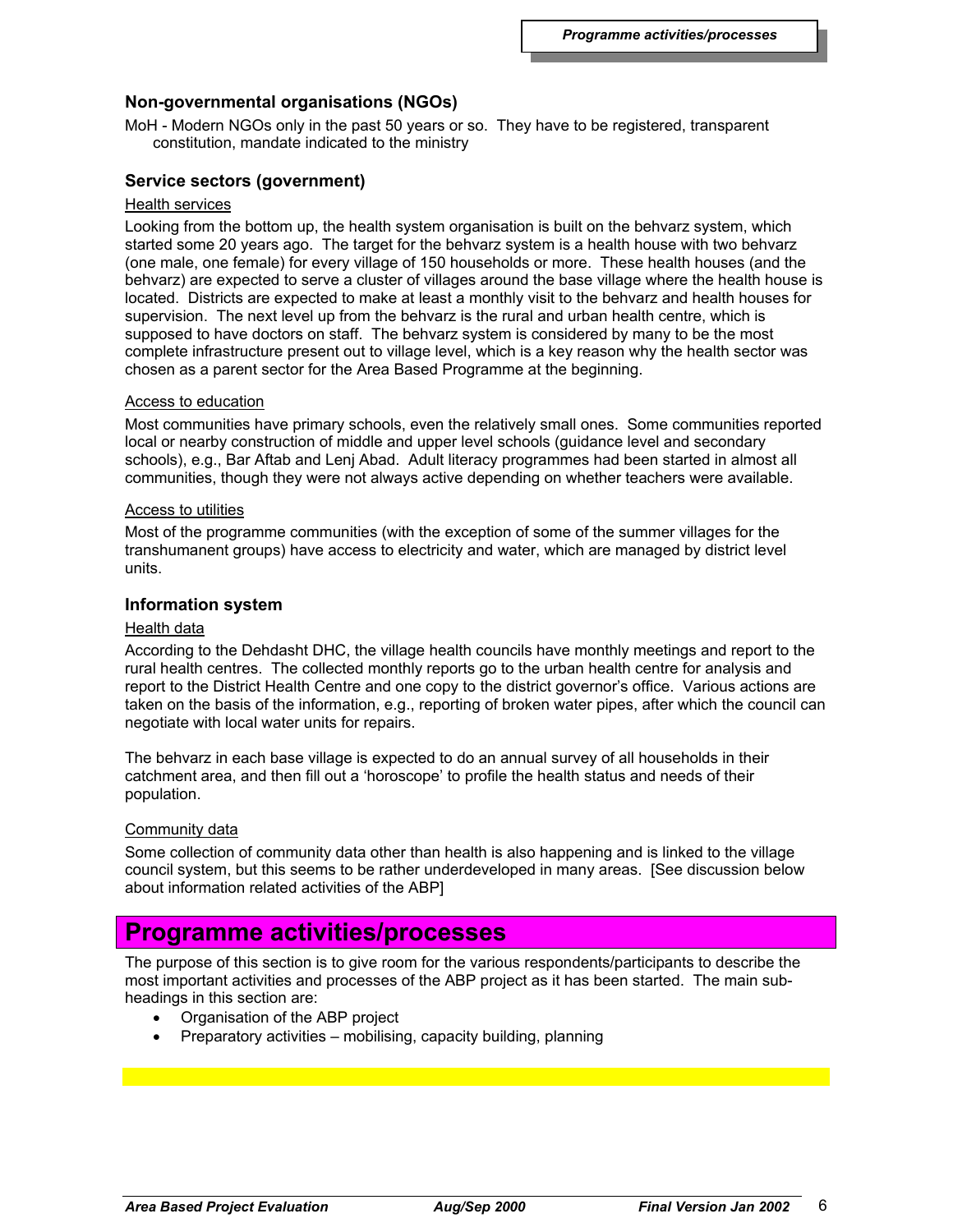# *Organisation of the ABP project*

#### Origins of the project

The Ministry of Health and UNICEF initiated the Area Based Project together with CENESTA, an Iranian NGO, as the implementing body. The partners identified the problem of disparities in health and well-being and determined that it would be appropriate to start community-based initiatives directed toward overcoming these disparities. Their planning led to the present three province areabased project. The selection of districts and villages was based on disparities, looking in some of the lowest performing districts for regions that were in difficult situations with stakeholders interested to help bring about change. The project formally started 1½ years ago, with implementation beginning in villages about one year ago.

#### Scope of ABP

According to the partners, there were many discussions at the beginning to develop the project, even heated discussions. The partners were interested in trying to build sustainable system, with no need to ask for money all the time. As CENESTA has put it, it is a process-oriented project that has been evolving based on the lessons learned from the communities. In the words of a UNICEF staff member, it has been an experimental, pilot project. As a Ministry of Health staff member put it in Yasuj, the project is based on traditions of co-operation and then assessing the capacity of villages for self-management.

The perceptions of the programme institutional partners about the focus of the programme emphasised critical concerns about participation, capacity building and improving the conditions of women and children.

*First and most important objective is participation. (Yasuj, MoH)*

*Main objective was building capacity at the village first, not the system first. (CENESTA staff)*

*The reason we were interested was poverty and inequality, with the ultimate objective of improving the well-being of women and children. (UNICEF staff)*

# Stakeholder roles

The key stakeholders identified in this project were communities, local authorities, MoH, UNICEF and CENESTA. Regarding the roles of the various stakeholders, the role of community people has been pre-eminently important, with government as a facilitator. It has been a community project with stakeholders. Through the district network, there were links to district health. UNICEF gave seed money, but has not been implementing. Outside persons (i.e., staff of the implementing NGO, CENESTA) were only there as resources, as persons responding to direct questions. Decisions were being made by the community in a self-contained way. (Various sources, including Ministry of Health, CENESTA and UNICEF)

# *Preparatory activities – mobilising, capacity building, planning* **Mobilising**

# Selection of local staff (animators)

Siromj village - The animator is male, an elderly man with very limited literacy; a camel herder by occupation, and a member of the village council. All members of the village council are supposed to be literate, but they stretched the point a bit for him because everyone likes him.

# Sanduq (CBO) members

The participating communities were mobilised by the animators and encouraged to set up a general assembly for development issues. All households, without restriction, were urged to participate in the general assembly. Out of this group, the villages elected a Sanduq committee, usually consisting of about 10-15 members, and comprised of both men and women.

At the time of the evaluation, these committees were present, and generally active. In some areas, of course, they were more so than others. In Gohert village, the Sanduq started with 11 members, 3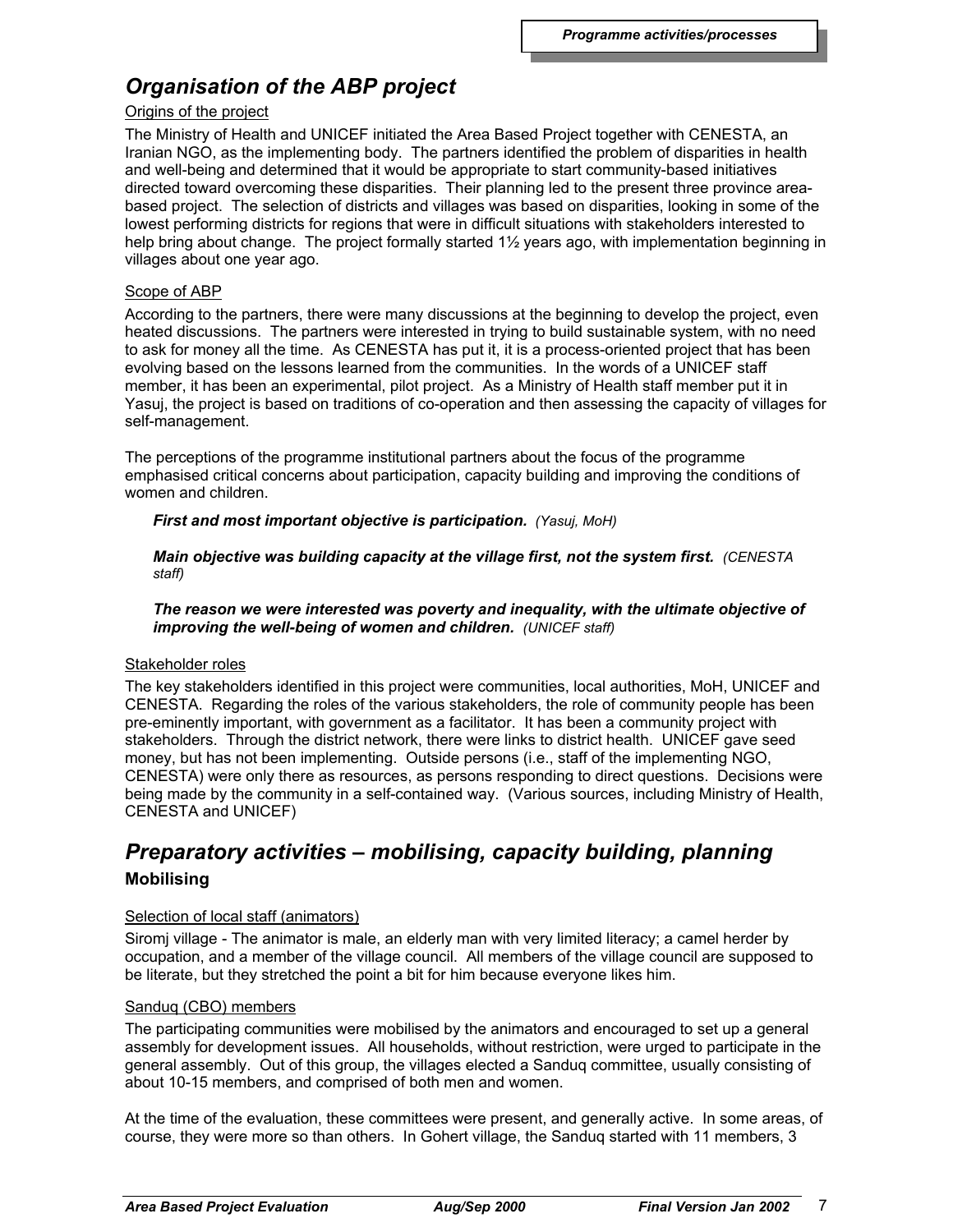stopped participating, and 8 are left. In Oraman, there is a 15 person Sanduq committee that includes three women.

# **Capacity building**

# Jask workshop (training, planning)

The first major collective activity of the project that drew together representatives from the various participating communities was a three-week workshop in Jask for the new village animators, facilitated by CENESTA. The meeting enhanced local decision making capability, obtained support from local authorities and met or addressed some important gender equity challenges.

As reported by various animators who attended the workshop, the project was presented as a blank sheet for them to fill in. The participants got knowledge and skills for problem identification, prioritisation, solution planning, and economic feasibility analysis. They had discussions about child rights, how to gather baseline information, preparing log frames and proposals. They also discussed and proposed by-laws for the sanduq organisations in their communities.

There were some visits from government people during the workshop – district government, subdistrict, and the prayer leader. All persons in the workshop were encouraged to be active participants, and relished the experience. One of the women (Malik, the female animator from Surgalm) stood in front of the governor and spoke – which was a very new experience for most of the animators. Some of the animators were illiterate or only partially literate, but felt that they too were included and learned in the course of the meeting (e.g., Siromj, Oraman).

# **Planning**

# Community work (diagnosis, planning)

After the workshop, the animators returned to their communities to stimulate a series of activities culminating in a local plan. The animators started with a workshop to explain and brief the community on the things they had learned at the Jask workshop.

The animators then collected data by household interview, some key informant interviews, and some focus groups. Men, women, children separately listed and clustered and prioritised their issues and concerns. Men talked about men's problems; women talked of women's problems; but the children talked of both child and parent problems.

# *In some of the very early sessions the project people were pushing the children away; until they remembered the project aimed at helping children, and then they were included to a greater extent. They did some participatory mapping, and then the adults started even respecting the children more. (Amir-Abad village, animator)*

Next, the community discussed possible solutions, their assets, and possibilities of resources locally and from outside the community. This was a time of planning and preparing multiple trial proposals at the village level. Many of the villages prioritised economic security as the first or principal problem affecting their well-being. In their subsequent planning, the animators and communities tried to find projects that would address multiple problems for the village, e.g., planting crops that could be used locally for improved nutrition as well as having commercial value.

# Proposal for UNICEF funds, organisation of sanduq

During the planning process, there were visits from CENESTA and UNICEF. As a result of these support visits, the community understood that they needed to have a direction of their own. They were stimulated to write specific proposals in line with the amount of the UNICEF contribution. In the process, everyone helped with the work, including the creation of community funds (Sanduqs).

UNICEF committed to giving seed money (2,000,000 Tumans) to the programme communities that would be based on local proposals. UNICEF recognised that economic projects were not an area of strength for their organisation, but were willing to contribute to a pilot project where communities prioritised economic needs. The UNICEF seed money was for community income generating activities with the understanding that 20% of the income generated would be used to improve the situation of women and children in the community. The proposal expectations of UNICEF were not too complicated, but it did have all the essential elements – what would be done, whom would it be for, etc.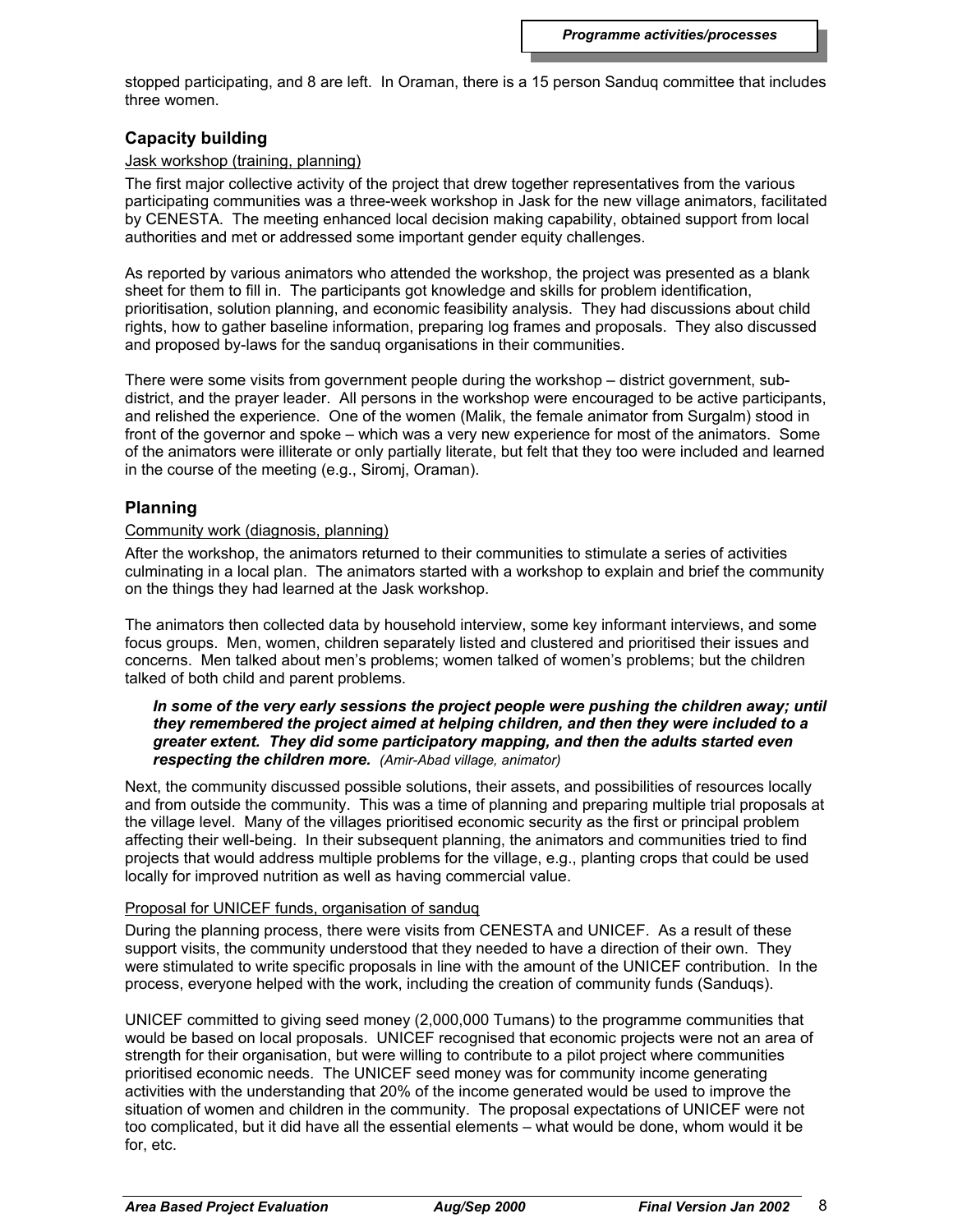After approving the proposal, UNICEF sent the money with the freedom that the community could revise the plan. Because a mechanism was required for handling the money, communities were requested to establish a bank account, which was an innovation for most of them. The UNICEF fund came to the account of the Sanduq community fund, was placed in the bank, and then they got a chequebook.

In addition to funds, the communities also received some additional 'in-kind' support from UNICEF and CENESTA. UNICEF facilitated donation of a library of 300 books for each participating community and CENESTA provided three solar cookers per community. Around the midpoint of the project, computers and printers were made available to the co-ordinating sanduqs (one per province) through UNICEF and the implementing NGO (CENESTA).

# **Achievements/results**

This section, which is considerably longer than either of the previous ones, presents respondent/participant perceptions of key activities and achievements for the project. Many of these are process level results, i.e., outputs and effect (behavioural and attitudinal) level changes as impacts are quite hard to discern in a project that has only been implemented at community level for a bit over a year. The organisation of the sections has been guided by a combination of the extensiveness of comments and the major elements of the project as it is being implemented. The main sub-headings in this section are:

- Participation strengths and weaknesses
- Sectoral/intersectoral collaboration strengths and weaknesses
- Planning
- Economic activities
- Transfer of ideas
- Education and child development
- **Environment**

# *Participation*

# **Participation – strengths**

Respondents in the evaluation affirmed the participatory nature of the Area-Based Programme, and offered many indications of its participatory character and outcomes.

# Attitudes and knowledge

Participating communities have felt more self-confidence as a consequence of the project activities, including training, analysis and practice of skills

# *We did not know anything before the project, but now we know public health, and we are able to talk to and write to the governor. (Siromj village animator)*

This change of attitude has manifested in greater self-reliance, which is increasingly evident to the other project partners as well.

*Self-confidence and belief in self is coming out for the communities. Even though people speak in simple language, yet they are able to express their concerns. (Yasuj PHO, Provincial Medical Officer)*

It is also associated with a developing sense of ownership at community level.

*The people of Lenj Abad feel the Sanduq belongs to them. They show participation. (Lenj Abad animator, speaking at the Marivan District Governor's office)*

# Behaviour: planning and management

Observers reported that communities were doing more planning for themselves than they were capable of prior to the project. This is linked to their increasing capacity for analysis.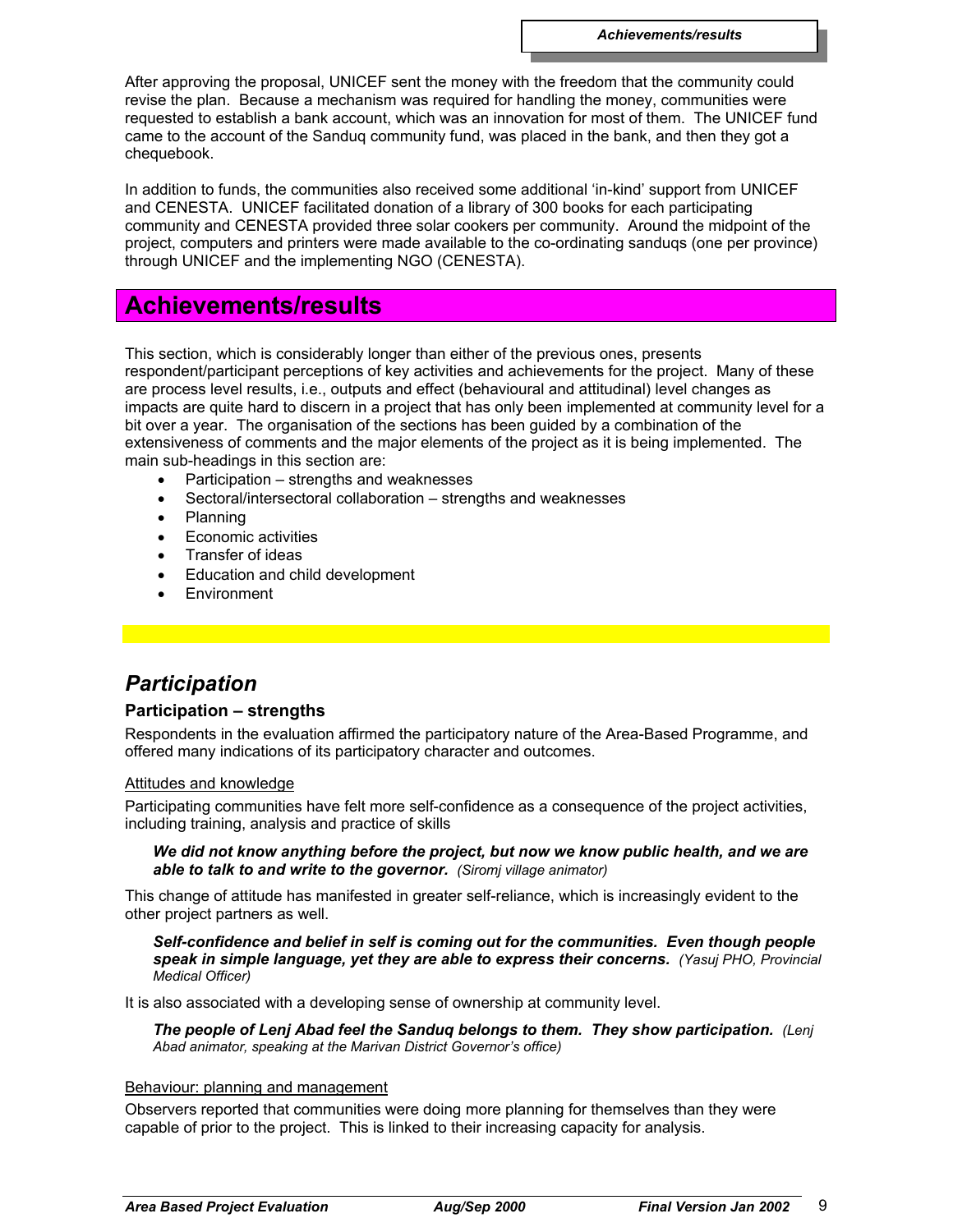# *One village did calculations about losses of worth to country for their time without water, based on interruption of agriculture, etc. (Yasuj co-ordinator)*

There is reportedly more group planning and discussion about issues of importance to the community.

# *The sanduqs and communities had to build capacity to communicate about project ideas, e.g., communities now able to use log frame – which is not a small thing. (CENESTA staff)*

People are now co-operating in the sanduqs, and beginning to realise the capacity for generating community wealth rather than just individual gain.

*This ABP project has facilitated thinking and implementation of the water project by achieving a common purpose, and unity of thinking. We now have skills to do proposals. (Bar Aftab village)*

# Behaviour: Local contributions/partnering

The injections of support and encouragement to plan in this project have indeed functioned as if a seed were being planted and nurtured.

# *The village has more initiative due to the project. Contributions from the community have helped them to build their own football field, and they are now participating in football competitions in the local region. (Surgalm village)*

As a result of project involvement, another community was able to mobilise both local and governmental support to resolve an important local crisis.

# *One of our irrigation ditches was destroyed by floods. We have contributed 800,000 Tumans from the village; and received 1,000,000 from the district government to also assist (based on a specific proposal). (Bar Aftab village)*

Not all of the community contributions have come in the form of money. In Lenj Abad, the community has been building toilets with a combination of Sanduq funds and other contributions from the community. In Surgalm, the number of latrines in the community has gone up from 7-8 latrines a year and a half ago to 23 or 24 at the present time.

*We do some projects without money, e.g., repair of the road, and we have worked on spring sanitation. (Naw village, men group and animator)*

# **Participation – weaknesses**

# Capacity building and gender

As mentioned earlier, there have been difficulties with mobilising women in the project areas, as animators, members of the sanduq committees, and as health workers. For example, in Naw village, only the male animator went to the Jask training workshop. Meanwhile, project designers report that, at the outset, due to cultural sensibilities, they focussed on getting the participation of male community members. They felt that it was imperative to establish a degree of trust and confidence in these traditionally male dominated communities before seeking the involvement of female community members.

# Accountability

Many of the sanduqs are being created in environments that are not accustomed to formal accounting, either because of limitations of literacy, or because collective enterprise has not often occurred in the past. Despite the limited background with formal accounting procedures, the sanduqs and the implementing agency report that the villagers have been able to devise accounting methods in order to maintain the sanduqs. This approach to building on indigenous understanding has a strong advantage in participatory 'ownership' of the accounting. At the same time, however, it can also potentially introduce difficulties with inconsistency of approaches and thereby affect monitoring by the co-ordinating sanduqs or the implementing agency.

A second issue is that the accountability system at the present time seems to be set up on an annual basis, which may not be adequate for communicating with the participating communities and ensuring their continued confidence in the system.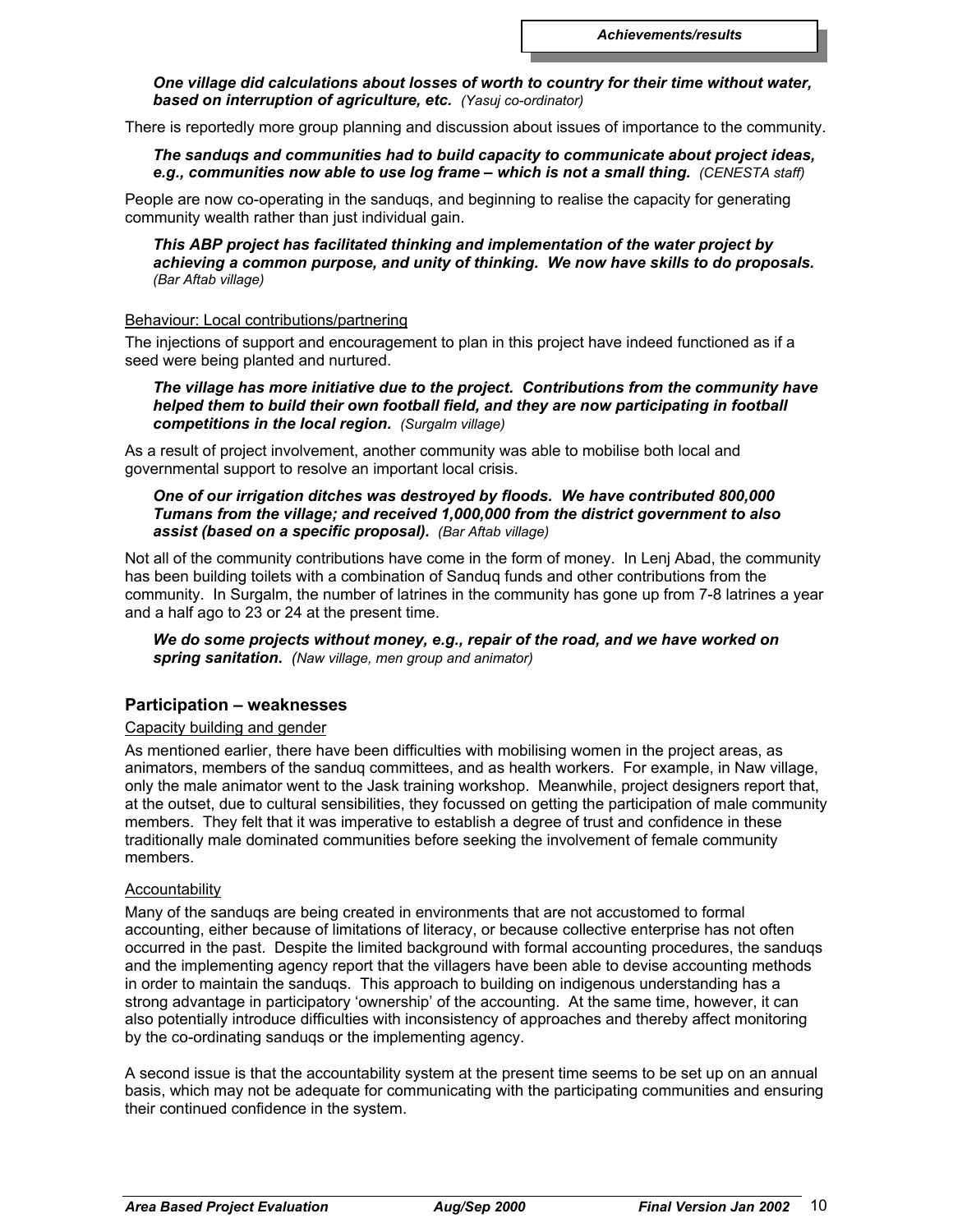*Not sure where the sanduq money is going and how much money is available. Our financial year starts in March, and there has been no accounting yet, but we still feel that if the Sanduq gets going, the people will benefit. (Oraman, village council and sanduq member)*

# *The sanduq is not transparent about income; we need to know what resources are available. (Bar Aftab village members)*

Care is needed to be sure that the system is adequately transparent for all community members to understand and to ensure that the sanduq leaders remain accountable and good guardians of their communities' interests. This may require more community meetings, or possibly a visible posting of on-going (e.g., monthly) income and expenses, perhaps with simple charts using symbols that are easily understood by all, including non-literates.

#### Preventive health and environmental sanitation behaviour

Some latrines were reportedly built in most of the villages, and attributed to the inputs of the project. However, the achievements in this area were often lower than what the animators and co-ordinators desired for the communities.

#### *I feel that achievements in this area are low. Only perhaps 15 toilets have been built during the lifespan of the project. (Gohert village animator)*

According to the project implementers, this may represent overly high aspirations by the community animators and co-ordinators. The biggest problem with the latrines was in the Jask region where the outhouse has been modelled after the Pakistani outhouse. The project was not financially equipped to take on such an expensive undertaking. The project planners note that this phase of the project did not have the means to promote alternative latrines, and to teach the Jask community alternative latrine methodology. As such, the provision of latrines was not a part of the UNICEF sponsored component of this project. Instead, it was being considered as an intervention to be undertaken during a second phase of the project. The planners have also noted that the Government is well equipped and has the financial means to take on such an endeavour.

Many of the rural villages complained of solid waste (rubbish) build-up in their communities, but rather than organising local clean-up arrangements, they were waiting for/expecting sectoral assistance for mechanised clean-ups, similar to those occurring in urban areas.

# *Sectoral/Intersectoral collaboration*

Although intersectoral support was implied by the objectives of the programme, it was not explicitly stated. According to some project respondents, this was intentional in order to break the vertical model of previous community projects (CENESTA). This perception contributed to the blank page concept that was used in the initial animator workshop at Jask. Meanwhile, the intention to foster multisectoral collaboration was described in the overall goals and guiding principles of the project (See project document, page 10)

During the implementation, the programme workers encouraged and facilitated the process of developing contacts with local authorities, especially sub-district and district governors. These authorities, in turn, were able in some areas to facilitate intersectoral linkages, e.g., with water, agriculture, social affairs, co-operatives, fisheries, etc.

# **Strengths of sectoral/Intersectoral collaboration**

# Awareness of the project

Some government sectors in the programme districts/provinces are quite aware of the programme. At an intersectoral meeting in Yasuj, both the doctor and the environmental officer had visited the project settings/villages. The environmental officer said that he had received intersectoral problem lists from the communities. The social affairs sector also reported intersectoral collaboration and said they were well informed about the project and its processes.

# Behaviour: examples of sectoral collaboration with villages

Water - In Bar Aftab village, a water project was carried out jointly between the community and the district government. As a consequence of the project, the community is now able to plant and irrigate many more crops than they could previously.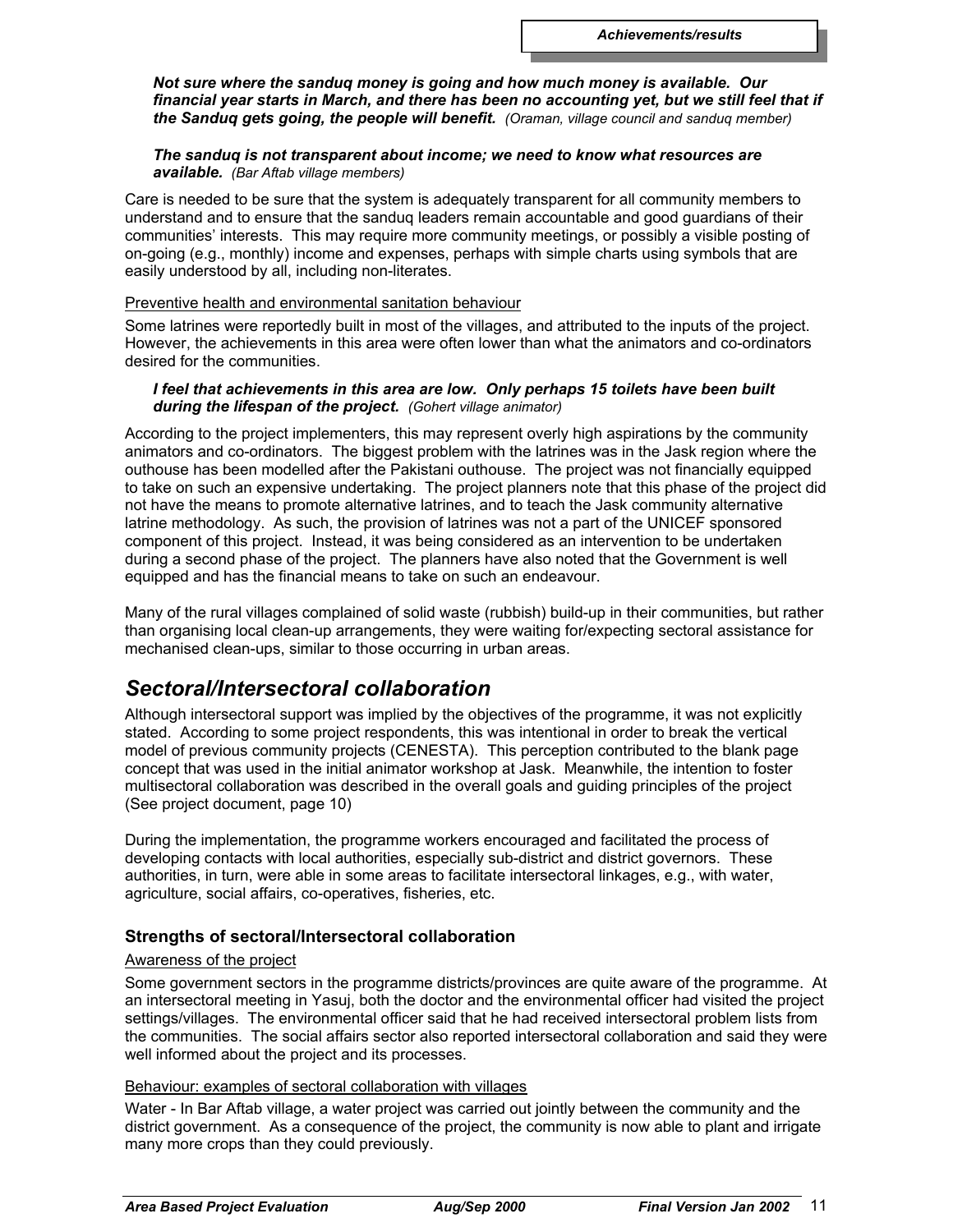Agriculture – in Surgalm village, a female extension worker has been working with households to promote domestic gardens that are protected from animals and utilising wastewater from homes. The ABP project team has facilitated this linkage, and many families in the community have adopted the practice. Members of the project team initiated the process and encouraged local authorities to provide housing for the female extension worker.

Health and nutrition – in Bar Aftab village, the female behvarz reported that the project deals with children and women through training the people related to their health and nutrition needs and what should be done, including for perinatal care.

Communications – in Oraman village, the sanduq bought a copier as an income generating activity, but have already found that it is perhaps even more useful in solving problems of registering children for school. In Surgalm and Lenj Abad, the community has been able to get a telephone line to the village, and have now set up a communication centre in their villages.

Local infrastructure – in Surgalm village, increasing organisation of the community has influenced completion of a road to the sea, as well as bringing the fisheries corporation out to their village to establish an office.

Local administration – in all of the villages, all the key members of the local village councils are on the executive committee of the sanduq. This helps in co-ordination of local development projects.

# **Weaknesses of sectoral/Intersectoral collaboration**

#### Co-ordination

It was reported that sectoral co-ordination rests with the sub-district and district governors' offices. There is no collective forum at which village/community issues are routinely presented to and input received from multiple sectors under the governors. In Jask and Marivan, the district governors accommodated the project team's request to convene the Administrative Council (intersectoral) in order to discuss issues as they arose with community animators and members of the project team. While this system was helpful, and occurred more than once, it was only convened on an ad hoc basis when and if it was necessary.

#### *Facilitator takes problem to the sectors, but no one pushes the agencies to visit and make them help. (Yasuj PHO, Environment officer)*

The combination of these factors means that the extent of co-ordination varies considerably from one area to another, depending on the interest of the governors and their duration in office (which was sometimes preciously short before they were transferred or moved to other areas). As a result, although there has been collaboration of some sectors with villages, but it was hard to find evidence of simultaneous collaboration between multiple sectors with the same villages. This is a difficult situation to resolve in a project as short as two years; changing institutional behaviours is not a quick process.

Similarly, follow-up out to village level by sectoral staff was limited, including by members of the health sector higher than behvarz level – except in times of crisis. For example, during a cholera outbreak, the sectoral health workers collaborated with members of the project team to provide cholera education to affected communities.

#### Behaviour: examples of weaknesses in sectoral collaboration from specific sectors

There was some collaboration in some villages, but many communities still have problems that have not been solved. Community funds are being used to do what they can locally, but many sectors seem more concerned about other problems.

# Water

The development of piped water supplies in many areas has helped improve the quality of water, but it has also been associated with dependency on the water department, which may not have the capacity to respond effectively to community needs.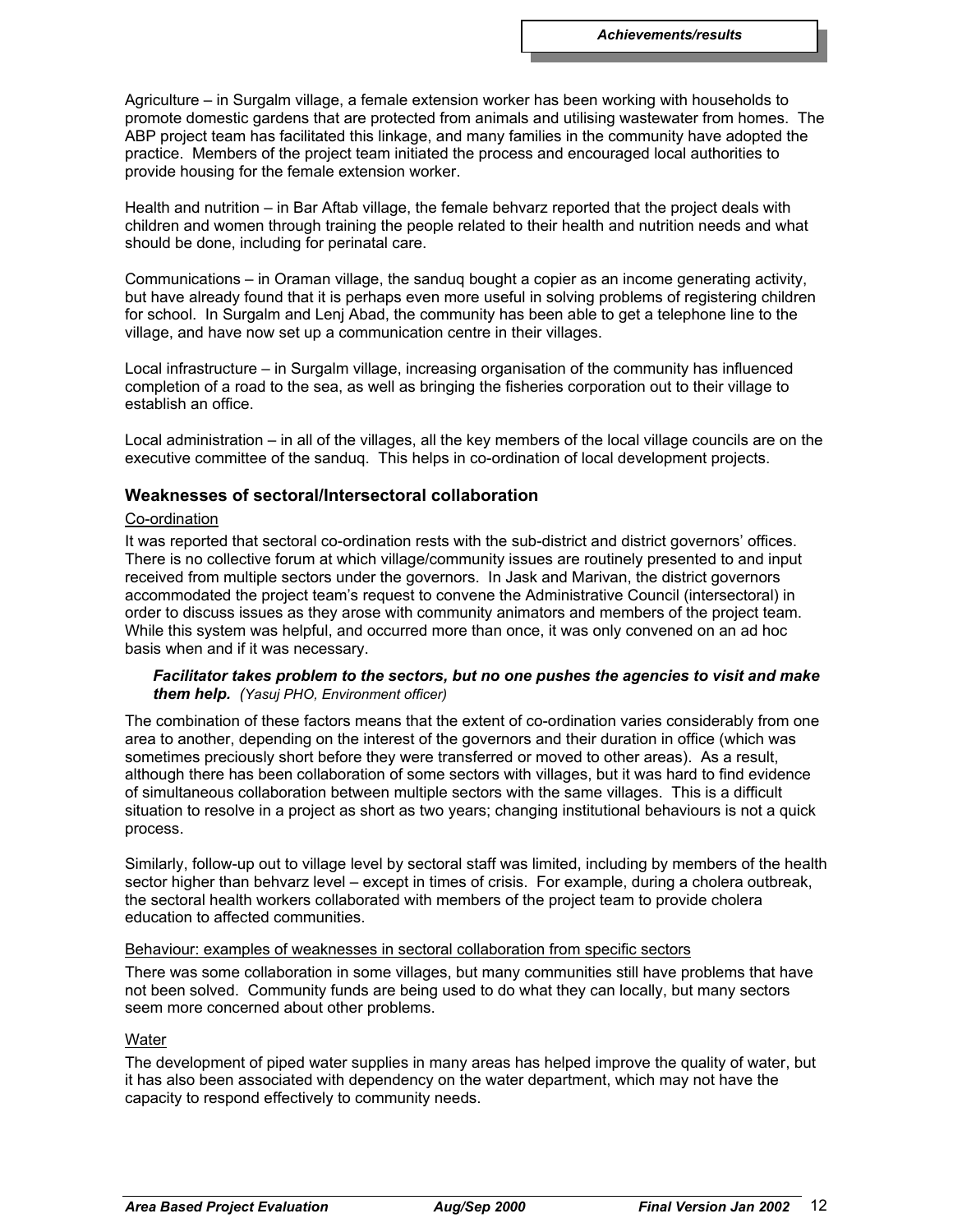*The water department comes only if they drag someone from the water and wastewater department to the village. Recently, they went for 13 days with no water at all. The village council is unable to coerce the water department staff to come. (Surgalm village elders)*

# **Agriculture**

The department of agriculture is willing to fund some irrigation projects, but their technical capacity does not always seem to include the capacity to respond to local socio-cultural and political concerns.

*The village drafted a proposal in writing for an irrigation project that included costing. After this, the technical officer for agriculture came to the village and made some adjustments. The local measurement of land was different than that of the technical person. This led to arguments since he did not understand the local requirements and concerns for balancing social groups. (Bar Aftab village men)*

#### Sanitation and health

As with agriculture, the concerns of the technical health staff are not always congruent with community concerns.

*We have been speaking to the villages about animal waste, but the community responds that what they need is water and that animal waste is a fertiliser. (Yasuj PHO, health staff)*

#### Child welfare

Several of the communities that had been stimulated by the child welfare workshop felt frustrated due to lack of support from the child welfare sector.

*For our day care centre, the welfare organisation requires certain standards for the building that are difficult, and therefore we have not been able to get money from them. (Bar Aftab village animator)*

*To assist our child activities, we came to the welfare organisation, who promised to send us some materials and expert assistance, but it has not happened. I rented a room at my own expense (because there is no balance sheet yet for the Sanduq) but the welfare organisation told me not to open it until it has been inspected, and they have not come to do the inspection. Despite my letters, they have not come, not even one visit. (Oraman village animator)*

# *Planning*

# **Local workplans for the first project year**

The project villages shared a common short-term plan for 1999 that contained 14 items that could perhaps be clustered into four broad categories as follows<sup>2</sup>:

Organisational capacity building (and training)

- Activate the female animator
- Helping set up local CBO, i.e., the Sanduq
- Elaboration of a local action plan
- Setting up library and development house

Household livelihood/well-being support

- Starting IGAs in the community
- Continue use of solar cooker
- Construction of toilets

Child welfare

- Workshop on pre-school issues
- Promotion of child rights
- Support to vulnerable groups
- Training for TMWs and child growth cards

Documentation (and its support)

- Collection of local data
- Periodic reports on progress
- Computer training and use

l  $^{\text{2}}$  Regarding the following list, it is interesting to note that the project team has begun to apply the term WGA– wealth generating activities – as a strategy to empower a broader community orientation.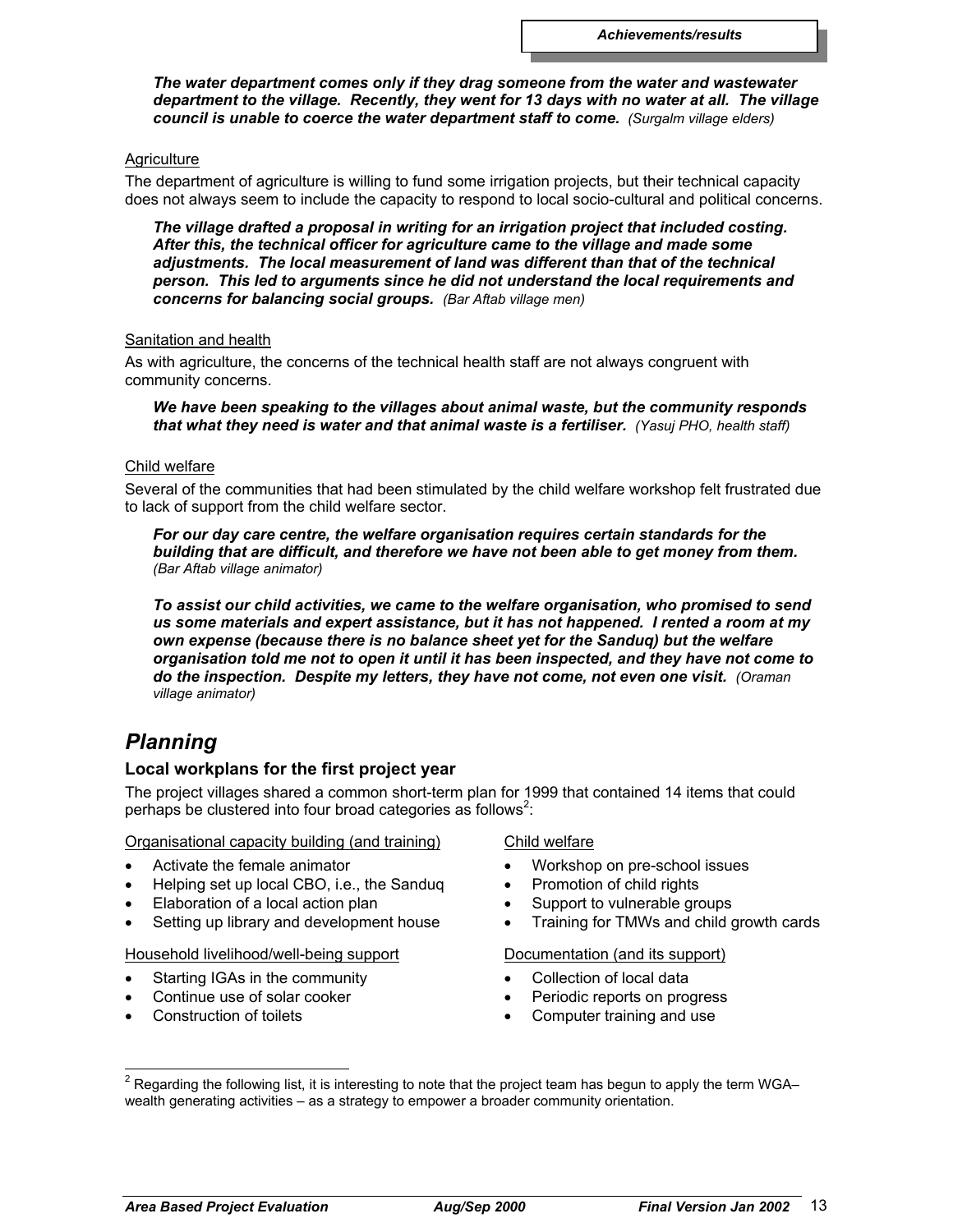The common plan came out of the three-week animators' workshop in Jask near the beginning of the project. Reportedly, it was principally a product of the community animators, in conjunction with CENESTA and UNICEF support. This plan was reviewed in detail during the evaluation discussion in two of the communities (see methodology section in annex for results).

While there were strengths to having a symmetrical short term plan (ease of monitoring and developing capacity building support for it, building consensus among the project communities), there were also some limitations to this approach. Among the limitations were tendencies to remove some of the analysis of baseline information and even of plan achievements from the community level in order to consolidate and compare findings.

*The animators did some tallying of data, but not the full analysis; that was done at central level of the project. (Surgalm village)*

# **Long term plans**

Involvement with this project has substantially raised the planning interest and capability of the participating communities. The communities are beginning to dream and open their horizons beyond the mundane.

| Type of project             | Village   | <b>Expected benefits</b>                                                                                                                                                     | <b>Other comments</b>                                                                                                                                                                                                                  |
|-----------------------------|-----------|------------------------------------------------------------------------------------------------------------------------------------------------------------------------------|----------------------------------------------------------------------------------------------------------------------------------------------------------------------------------------------------------------------------------------|
| Bottled water               | Naw       | Region, and possibly wider                                                                                                                                                   | There is a very large volume, year<br>round spring with high quality water<br>in the territory of the village                                                                                                                          |
| Development                 | Surgalm   | Neighbouring villages                                                                                                                                                        | Hopes to work with neighbouring<br>villages when it gets rich enough                                                                                                                                                                   |
| Education                   | Siromj    | Access to education                                                                                                                                                          | Want to build a school, with article 3<br>funds                                                                                                                                                                                        |
| Irrigation                  | Bar-Aftab | Could then do livestock project,<br>small scale industries, workshops,<br>animal skin treatment, weaving,<br>canned foods<br>Would benefit this and<br>neighbouring villages | Based on 150 hectares of usable<br>land<br>Many resources available – land,<br>electricity, people, management,<br>animal power<br>Need - capital (100,000,000<br>Tumans), technical input, basic<br>equipment, construction materials |
| Reproductive<br>health      | Oraman    | Pregnant women in the local area                                                                                                                                             | Want to support women going to<br>deliver a baby, possibly build a<br>bigger health unit; will need help<br>from outside                                                                                                               |
| Transportation -<br>road    | Siromi    | Access to the sea, local fishing<br>industry                                                                                                                                 | Have spoken with governor who<br>said there is a budget for a road to<br>the sea, but don't know when                                                                                                                                  |
| Transportation –<br>vehicle | Amir-Abad | Improved access to markets; Could<br>earn equivalent of US\$ 12 per day                                                                                                      | Minibus to/from city, with en route<br>stops                                                                                                                                                                                           |

#### **Some examples of long-term project ideas and plans:**

# *Economic activities*

# **Investment activities**

# Use of sanduq start-up funds

There were three major ways that the sanduqs chose to use the seed money. The more common strategy was communal investment in a joint venture (e.g., a retail grocery in Surgalm, a wholesale store in Gohert, a fishing boat with motor and nets in Baghan). These joint ventures often included co-funding by wealthy community members, enabling the seed money to contribute to substantially bigger projects than it might have done otherwise.

The second commonest approach was one where the communities, especially in the Yasuj area (e.g., Amir-Abad, Bar Aftab), decided to use their money to fund local micro-credit projects. And the least common approach, to date, was a local production scheme.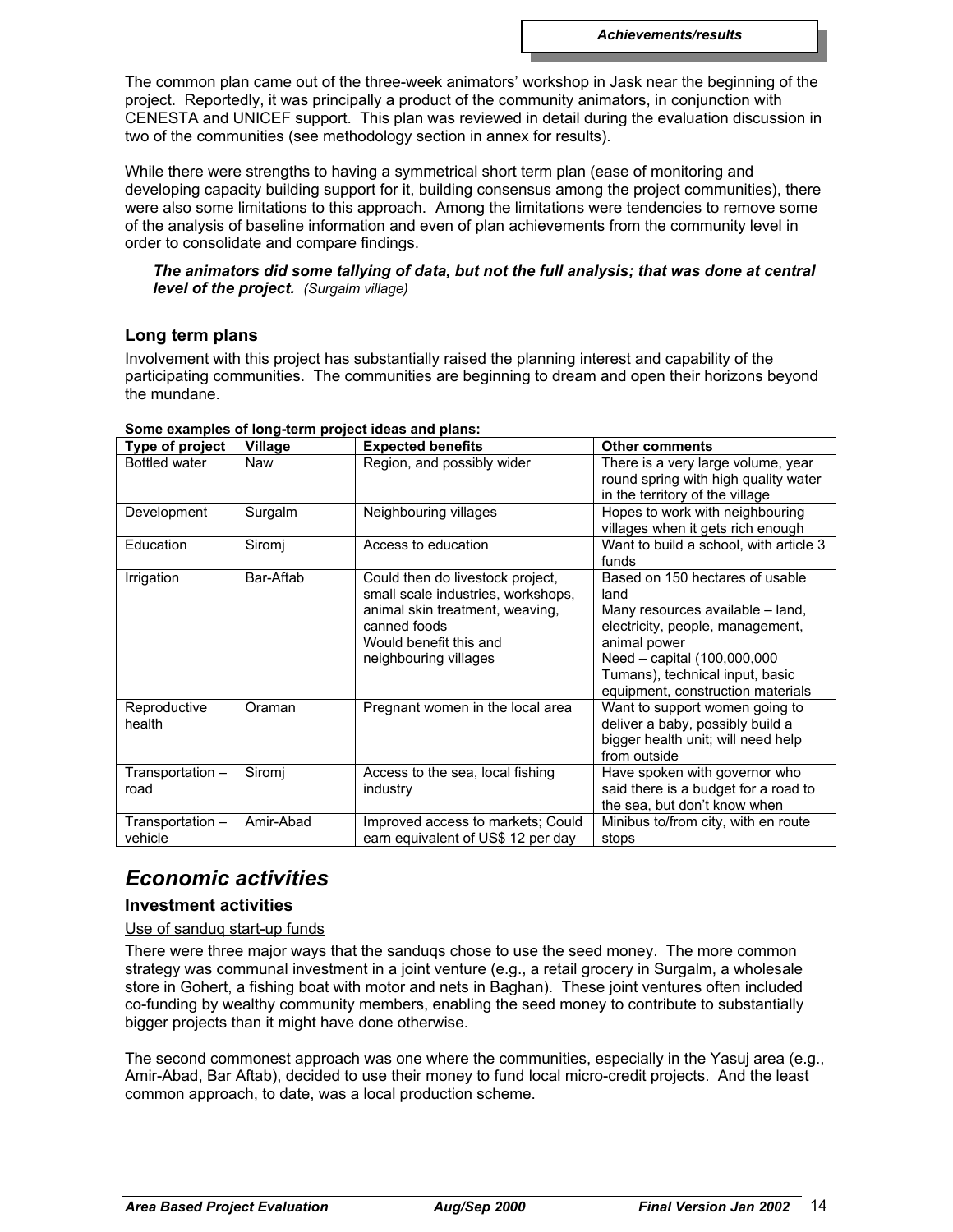#### Co-investment/shop schemes

#### **General or common features**

To get started, the Sanduq used the animator, themselves, and experts from the CENESTA project. They identified opportunities and feasibility, and supported the start up of the IGA project.

#### **Gohert village – wholesale store**

The 2.5 million tomans from UNICEF was meagre here; it does not reach far. In the end, the communities came to believe in themselves and co-investment with UNICEF. The community raised 17.5 million tomans from their own sources and combined it with the 2.5 million tomans from UNICEF. So the IGA (for wholesaling) started with about 20 million tomans. The arrangement is that 10% of the earnings on the 17.5 million tomans goes to the Sanduq, plus 100% of the earnings on the 2.5 million fund.

At the start of this particular project, the sanduq knew suppliers in Jask (the nearest trading centre) but CENESTA helped them identify suppliers in places other than Jask – such as Bandar Abbas, Tehran, and Tabriz. Next, they found they had to have a tax code to operate as a wholesale enterprise. Even without the code, with the help of one of the CENESTA staff, they were able to make purchases at one supplier to begin with. After the purchase, they worked on getting the tax code. It was a complex and difficult process. Took two months; and support from the sub-district governor was very helpful in getting the business license. The tax office was helpful and did follow-up; there was a lot of assistance to get the license.

The Sanduq is now on track. They now even have to buy in Tehran and Mashad rather than Bandar Abbass, because of the expanded scope of the project. One benefit of the wholesale shop is that four to five families now get together and buy a whole bag of sugar at lower cost, and then sub-divide it among themselves.

#### **Oraman community – retail store with a copy machine**

Started with nothing in the shop. The store said they had invested about 2,000,000 Tumans. A copy machine was purchased for 1,000,000 Tumans. After getting the copy machine, 1,050,000 was invested in the shop with the help of the Sanduq - 50,000 for backing immunisation; 50,000 for shop; 150,000 for buying a safe and equipment, shelves; and 800,000 was used to buy sugar, beans, rice, etc. for selling. The store/Sanduq is purchasing rice and plans to sell it later when the market prices are higher.

Photocopies are critical in the region. The sanduq went to Tehran to purchase the copy machine. In 4 months, the copying machine has been operating well; it charges less than the cost of going elsewhere to make copies, e.g., for school application forms. Copy machine may or may not be money making, but it was a real need here.

Any of the goods sold are sold for lower than the regular retail price. The store has already sold 450 containers of cooking oil at less than the prices elsewhere. They give a 100 Toman discount, and people are coming in to take advantage of it. Five kgs of cooking oil sells at 52 Tumans; it helps the community that essential goods are sold for less. Gives credit in the shop for 5-10 days if a family has no money to buy items. Whatever is bought and sold, the animator has detailed accounts – recording transactions and profit made. He has calculated the profit for each item, so he can get the gross/net profit. For the moment, he reported that there is no storage space that would allow buying local products for resale.

Community has become happy about the Sanduq, and has donated 500,000 Tumans to help with broken water pipes. In the villages, the atmosphere of the people about the project is happy. Outputs have included setting up the Sanduq; plan supporting women and children; helping with development of handicrafts; employment and IGA; meeting basic needs of people and promoting trade of villages and marketing.

#### **Surgalm village – retail store**

The village now has a general retail food store, selling a range of products, including dairy products that had not previously been available locally. There are also some locally produced items in the shop – roasted and salted sunflower seeds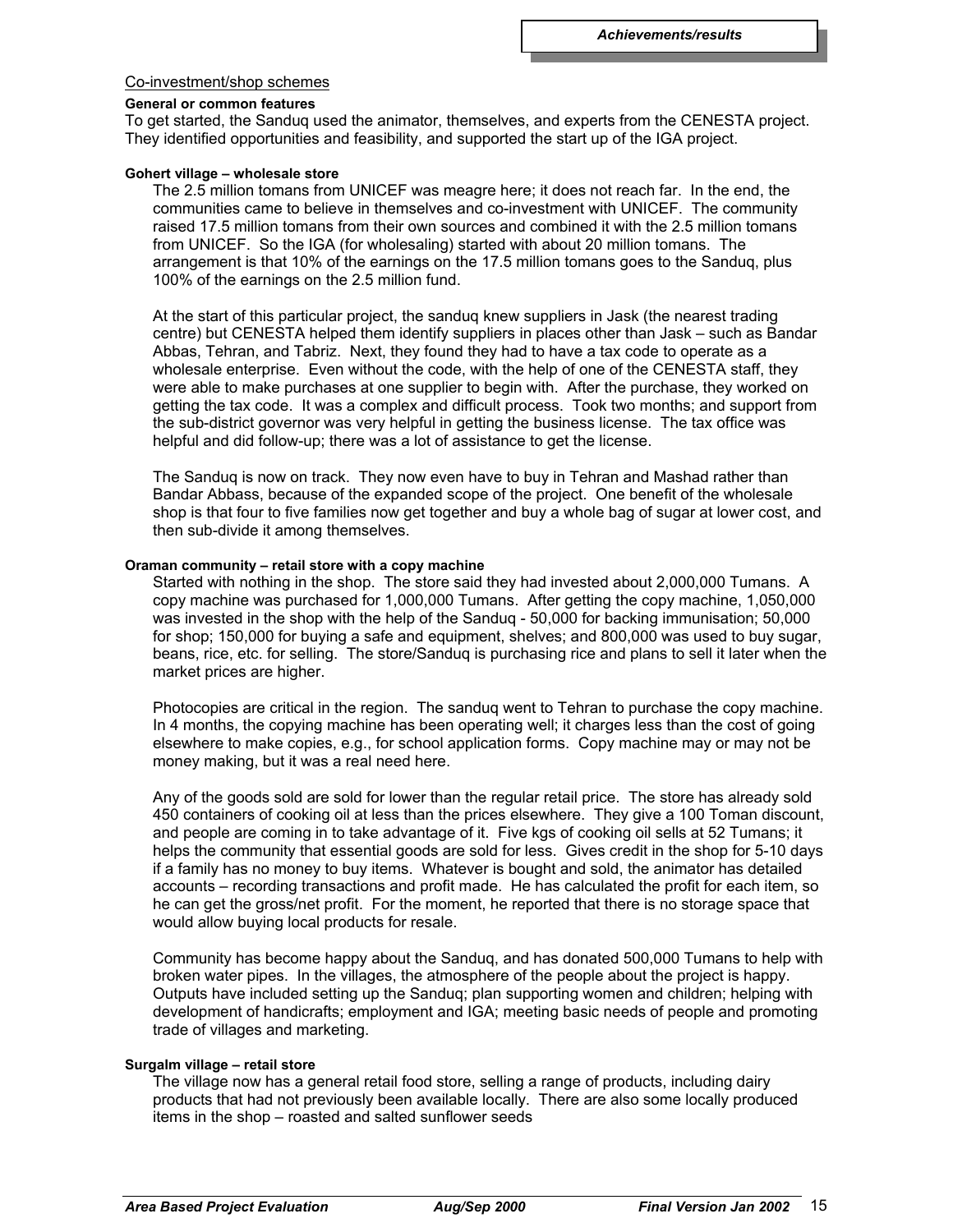# Micro-credit/loan schemes

The communities in the Kohgiluye-Boyer Ahmad province elected to do micro-credit schemes with local decisions about what to do with profits and how to sustain the projects and income. These schemes are carried out as a collective exercise and are administered entirely by the community.

#### **General or common features**

The community funds are easy to get compared to money from government or banks, where you have to go many, many times to get any. Spouses (both men and women) sign together for the microcredit, which is an innovation in bringing the women openly into the financial arena. There is no collateral for the loans, it is a local moral issue and the whole community is the collateral. Guarantees are made by another person in the community. Reportedly, there have been no problems with this approach.

*Loans are made to men, but women have to co-sign. Loans are usually for 6 months or so, but some keep longer. Loans are charged at 4% per month. (Amir-Abad village)*

*Worked on rules of the Sanduq and decided who can draw money. Credits equivalent to US\$ 150-200 and usually for 3 months. Two-fifths of the profit goes to the Sanduq, rest to the borrower. The interest rate was set after seeing the profit possible. (Bar Aftab village)*

#### **Amir-Abad village**

Many projects have already been started, all within the past eight months. Four persons who were trading in animals have already paid back their loans. Some people now have checking accounts.

Current projects (at the time of the evaluation) for the summer ground: poultry, livestock fattening, motor pumps at water wells, beekeeping, small store. Winter ground: small shop, poultry, animal fattening, buy/sell feed, motor pump, and two who got money without specifying what they got it for.

A brief walkabout observed the following: Poultry projects (4) - some were more confined than others, all were being consumed by families, only one was really selling chickens at a substantial level (50-80 so far). One uses the chicken droppings for manure/compost. Livestock fattening: sheep project (1), bull project (1). Beekeeping project (1) - no formal training for the operator; he reported that he learned his craft by watching bees in the wild.

# **Bar Aftab village**

There have been 19 loans so far, reaching 18 households with one a repeat borrower. Preharvest purchase arrangements for crops – there have been 37 HHs included in this scheme, where the crops are purchased at 14,000 Tumans rather than selling to the commercial buyers who bid 10,000 Tumans. So, 54 HHs have benefited out of the 81 HHs in the main village where the Sanduq is operating.

Seven loans have been repaid already, but some have trouble paying. The sanduq got cheques from the borrowers at the beginning, but they are not enforcing these cheques (not putting the cheque in the bank if the person does not pay). The sanduq has told people to pay on time, then if there is a problem, they can leave off paying for up to a month. There have been no loans to women, and no applications from women. They report that they "have not felt like it". There is one possible project that has been considered by the women – applying for a loan to purchase sewing machines.

Grain buying/selling has been the most successful IGA from this village. It involves purchasing staple grains (rice, wheat) before they ripen. Says the rates of buying grains ahead are fairer than the rates that had been offered by shopkeepers. In addition, with these loans, the borrowers are allowed to repay in kind rather than cash. Some people are buying at wholesale and selling to the shops here. Others bought animal feed. Two bought a cow. Some have kept milking cows. They gave credit to one person who wanted to get married, because he made a good case for paying back and for the value to the village.

So far, the sanduq is regarding the money returned plus interest as new loan money, increasing the capital available for loans, and therefore the overall wealth of the community. There is no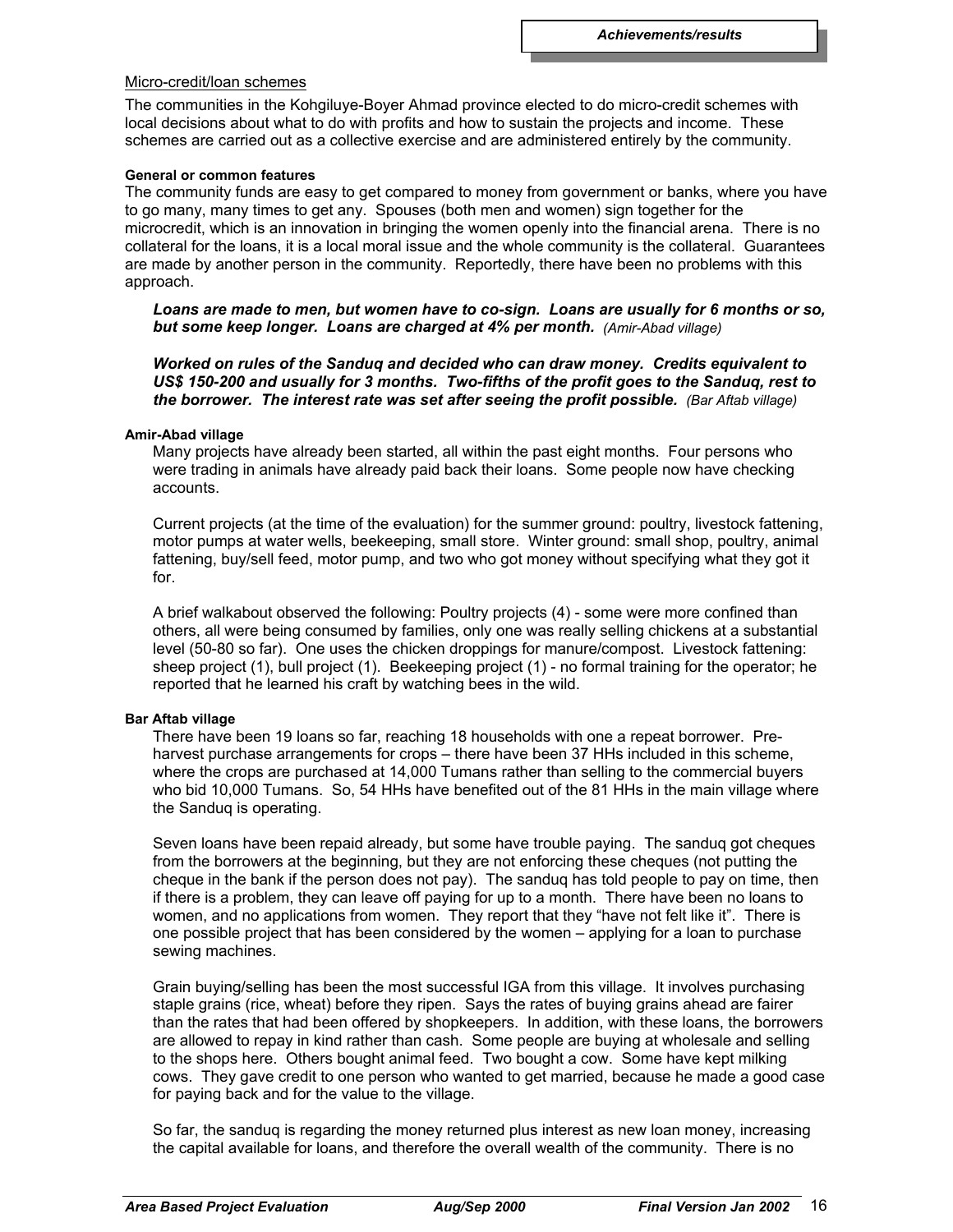information about how much profit as yet. They have not had any bookkeeping training, and are doing their own system. Meanwhile, they have had bookkeeping questions, e.g., how to deal with people who want to pay early.

#### Local production schemes

#### **Naw village – shoe making**

It was reported to the reviewers that up to three-quarters of the cash-related work being conducted by people in the village is making shoes. Says the rest of the work is labouring elsewhere.<sup>3</sup> The design of the shoes is traditional to the region, so there is a local market for selling them. Heard that the quality of the shoes in this village is the best in the area. These shoes will last for up to two years, but are just good in the summer; they are not designed to tolerate wet weather.

They make all the usual sizes for persons age 12 and above. Right now, they only do one design, but would/could do others on special order. CENESTA is helping make links for the shoe makers with a company making and exporting 'health shoes' in Tehran; it has connections to a substantial international market, including a general market in Germany as well as Iranians in many other countries.

The shoes that people are making have a very firm sole, made of intensely folded blue cloth, sewn on the edge with black goat hair, and through the middle longitudinally with rawhide leather. The tip of the toe and the back of the heel of the shoe is made of very thick hard leather with many small nails in it. The top of the shoe is made of string that is tightly tied/knitted.

The soles take 1/3 of a day to produce one pair (three pairs in a day), with only 2-3 men in the village who know how to do it. The tops are produced by 8 or more families and take about three days per pair. The Sanduq buys shoes that are incomplete and gives them to needy community members to finish, as an IGA.<sup>4</sup> Persons without money (needy) get materials for shoe making through the animator. The Sanduq has already generated 300,000 Tumans in interest.

#### **Kikan village – communal irrigation**

The community has access to a tube well; and the irrigated agriculture is producing vegetables and tomatoes that are being sold for income. Fifteen households are currently participating, and others now want to join. They have established a Sanduq committee, linked to getting this IGA and job opportunity. The project team have highlighted Kikan village as a good example of intersectoral cooperation – the agriculture sector helped to design the irrigation systems. It also acted as an intermediary to transfer the pump to the community because at the time the sanduq was not yet set-up. The energy sector brought electric lines and gave them credit to do the wiring, and the local government monitored the process.

# *Transfer of ideas*

# **Spread of innovations**

According to the information availed to the review, this project is unique, at least in the regions where it has been established, and probably in the whole country.

#### *No other similar projects anywhere else in the province. (Bandar-Abbass PMD)*

As such, the spread of ideas from this project may be an important indicator of impact, as well as showing receptiveness to its expansion or replication in other areas.

#### Neighbouring communities

There were several examples of how project innovations are beginning to spread to neighbouring communities. In Yasuj district (an area practicing seasonal migration), people were noticing the spread of ideas particularly from the wintering communities. For example, people from nearby villages are now requesting books for their communities.

<sup>&</sup>lt;sup>3</sup> The project team reports that there is a thriving orchard sector in this area and people here also harvest forest products.<br><sup>4</sup> The pro

The project team point to this is as an example of a "true" IGA where an individual benefits versus a WGA (where the community benefits).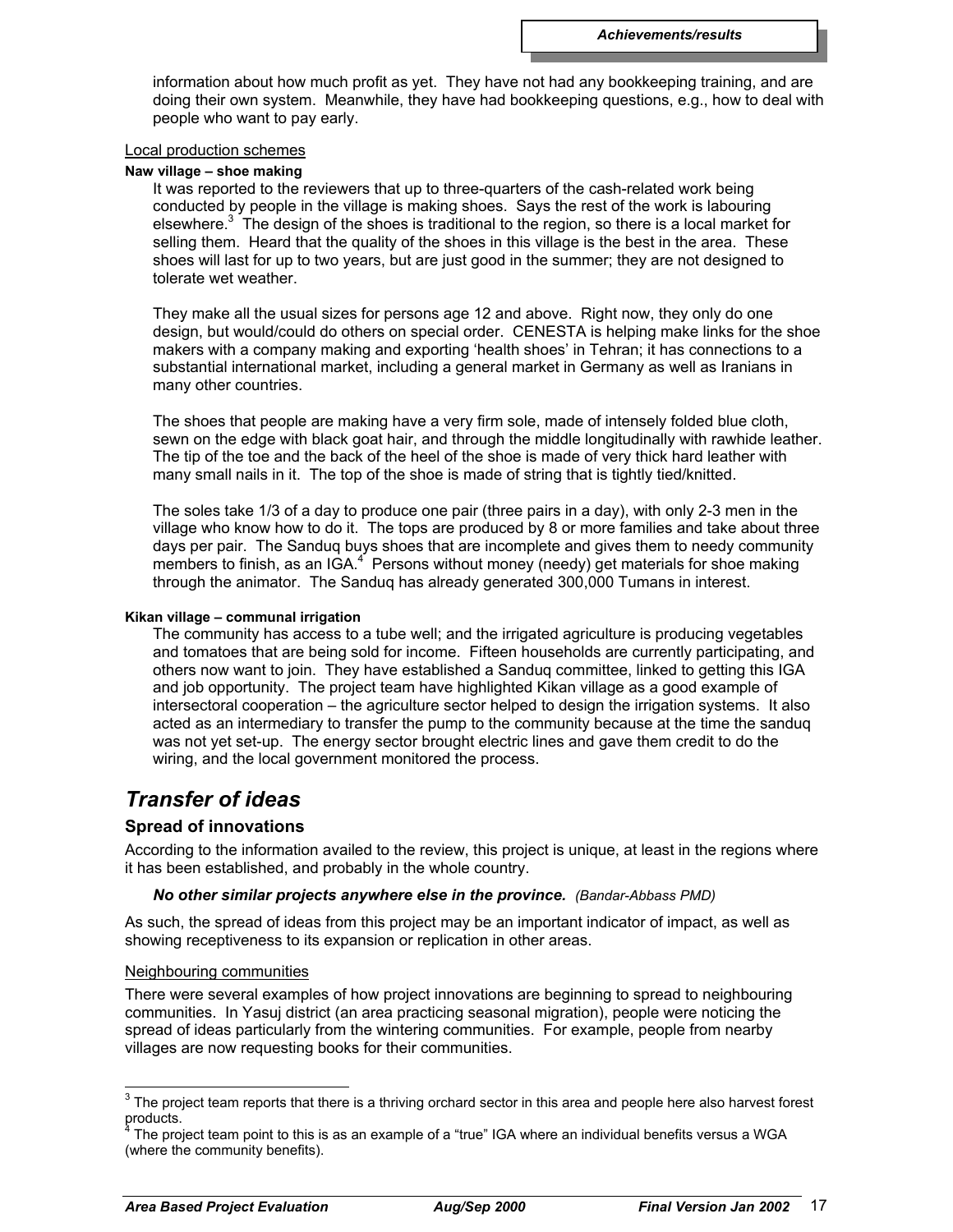# *This project is a good model for other villages. Some neighbouring villages are asking if they can get loans from this village. (Bar Aftab village animator)*

The Yasuj co-ordinator pointed out that it is very possible to influence nearby villages, especially as they see the village's needs being satisfied. But if they do not see any change, then they won't be interested. Where their needs are being met, it can be a powerful entry point for sharing ideas and stimulating participation.

*People from up to 12 kms away come to the grocery store in this village set up by the Sanduq. There are about 50 HHs in the surrounding area that depend on this store. (Surgalm village animator)*

#### Information sharing

All the villages indicated willingness to share their experiences with other groups that are interested in the project, including other villages that want to try a similar approach.

Even some of the technical people associated with the project are beginning to transfer the lessons learnt to other arenas. A doctor in the Yasuj health office was able to use examples from this project to have a positive influence on a discussion about activating the health network. On another occasion, when he was involved with a discussion of total quality (quality assurance), he was also able to refer to this project about community involvement in improving quality of services.

# **Computer**

Computers and printers were availed to the co-ordinating Sanduqs in each of the three programme provinces. The co-ordinators were expected to use the computers to prepare written reports on their activities and achievements. Many communities were using their computers to generate reports for the sanduq. In fact, many animators, including the executive directors of the sanduqs were making use of the computers.

In addition, some training has been provided to interested persons. This training was not highly structured, i.e., there was no particular curriculum, but it generally stimulated a lot of interest.

# *There has been computer training – started for girls, and then boys also got interested. Happens one to two times per week. (Amir-Abad village)*

In Amir Abad, the community was organizing computer classes for girls only. They were giving a preference to girls because they felt that boys could go to Yasuj for the training but girls could not travel that far so they need to have classes locally.

Meanwhile, there were also some constraints in moving into the information age for the villages. For example, achieving consensus about the value of the new technology.

# *Not sure of the purpose of the computer. (Oraman village, VC leader)*

Because the equipment is expensive, but also exciting to have and use, there are difficulties in reaching and stabilising an equitable arrangement for shared use of the single items.

*The computer belongs to four villages and there is some dispute about how to share the use. I have sent my son to Tehran to learn computer, but we are not yet sure where to put it. (Oraman village animator)*

# **Documentation**

# **Strengths**

The project villages are maintaining their own archives of correspondence, handouts, data collection and PRA maps and tools that have been created locally. The implementing NGO, CENESTA, has also made a significant effort to collect all of the key documents. CENESTA has then archived copies, as well as presenting copies to important stakeholders, like the provincial government authorities. Animators have become accustomed to preparing activity reports, and are increasingly using the project computers to write these reports. In Oraman village, for example, the animator not only has activity reports, but also has written meeting reports for the sanduq, and all the participants sign them (for transparency).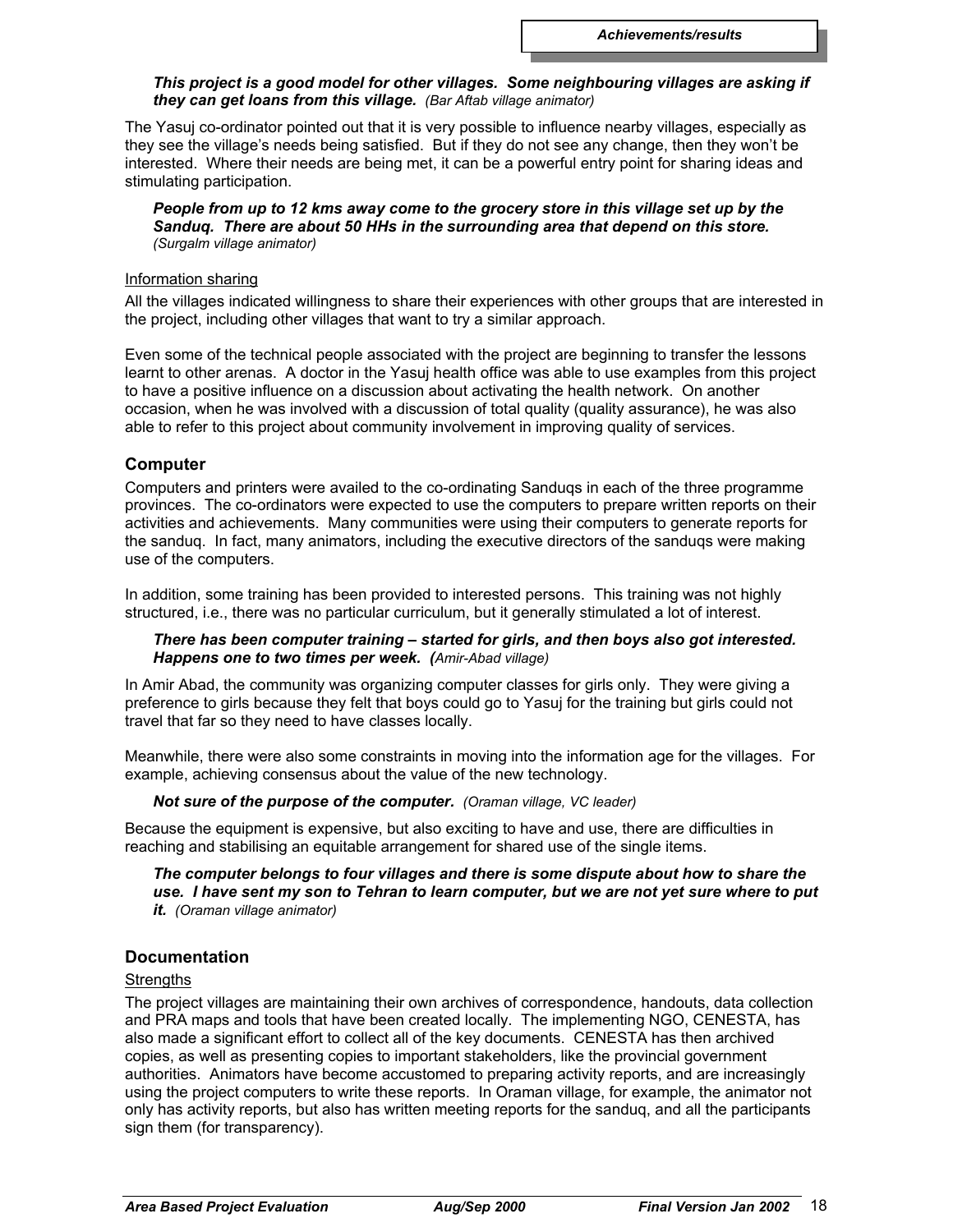#### Weaknesses

It appeared in the field that some of the work of collecting community documents and organising files was just being done recently rather than having been done all along as a routine practice. In addition, it seemed that originals of maps and some other documents had been 'borrowed' from communities and then not returned for long periods of time. For example, in Surgalm village, the animator had some maps, but not the best ones. The best ones had been sent to CENESTA for copying and then compiling into a report on the project for all stakeholders.

## *Education and child development*

### Library/books

A donation of books was made by UNICEF to each programme community – 300 books, mostly targeted toward children. In Yasuj, the university collaborated and gave bookshelves to the communities. None of the villages had a community library before this donation. All of the project communities had received the donation of books from UNICEF, and some of the communities were particularly adamant about the positive value of the books for their community.

#### *The library helps the community. In fact, the books are more important than the money the community has obtained. (Amir-Abad village mixed focus group)*

Much as the books were appreciated, and communities were requesting more, it was unusual to find a community that had managed to supplement the original donation. This may be a reflection of a combination of factors – libraries as a exceedingly new innovation in communities, very rural communities with little or no access to book outlets, and even a lack of awareness among the various government sectors about the existence of the libraries and their potential to use them for circulating documents and facilitating their own sectoral education efforts.

*The books are being read by the youth and children. There is a strong adult literacy organisation here, and they also use the books. There have been some additions to the books – some from Ministry of Jihad that even gave cloth books for young children. (Bar Aftab village female animator)*

One constraint that has limited the use of the books is the cultural difficulty in establishing gender equity and good access to the books for girls and women.

#### *We have set up a house for development, i.e., a room, with a library where books are checked out or read from there. We had a competition for the children on reading books, but it was mostly boys who participated. Strong cultural rules about men mean that we can't work too fast with the girls. (Gohert village animator)*

Examining the contents of the libraries, it was found that the books are principally oriented to children and youth, and cover many topics, e.g., fiction and science. However, there are no books teaching about development, e.g., there are no books on poultry rearing, irrigation, or improving agriculture. These kinds of books would be widely appreciated not only by the youth but also by the adults in the community that are trying to improve their conditions.

During the course of the evaluation, one respondent from the health sector in Yasuj raised a concern about the Ministry of Education potentially misinterpreting the intention of the project in distributing books. He was, however, reassured by UNICEF and CENESTA that the Ministry of Education and Local Government had both been active partners in the selection of the books that were donated.

#### Child development

A collective exercise was conducted during implementation, wherein four people (two male and two female) were invited from each of the programme villages to a workshop on child welfare and development. By report of the animators, some villages were able to recruit the full complement or even more (e.g., Baghan reportedly sent 3-4 girls and 2-3 men), and others were unable to mobilise the full numbers, especially of women (e.g., Siromj).

Following this workshop, the participants returned to their villages and tried to mobilise their communities to implement the ideas of the workshop, such as day care programmes, increased emphasis on child and women's rights, better nutrition for children, and more support to play and intellectual development for children. Some communities really took the child development workshop to heart and acted upon the ideas when they got home.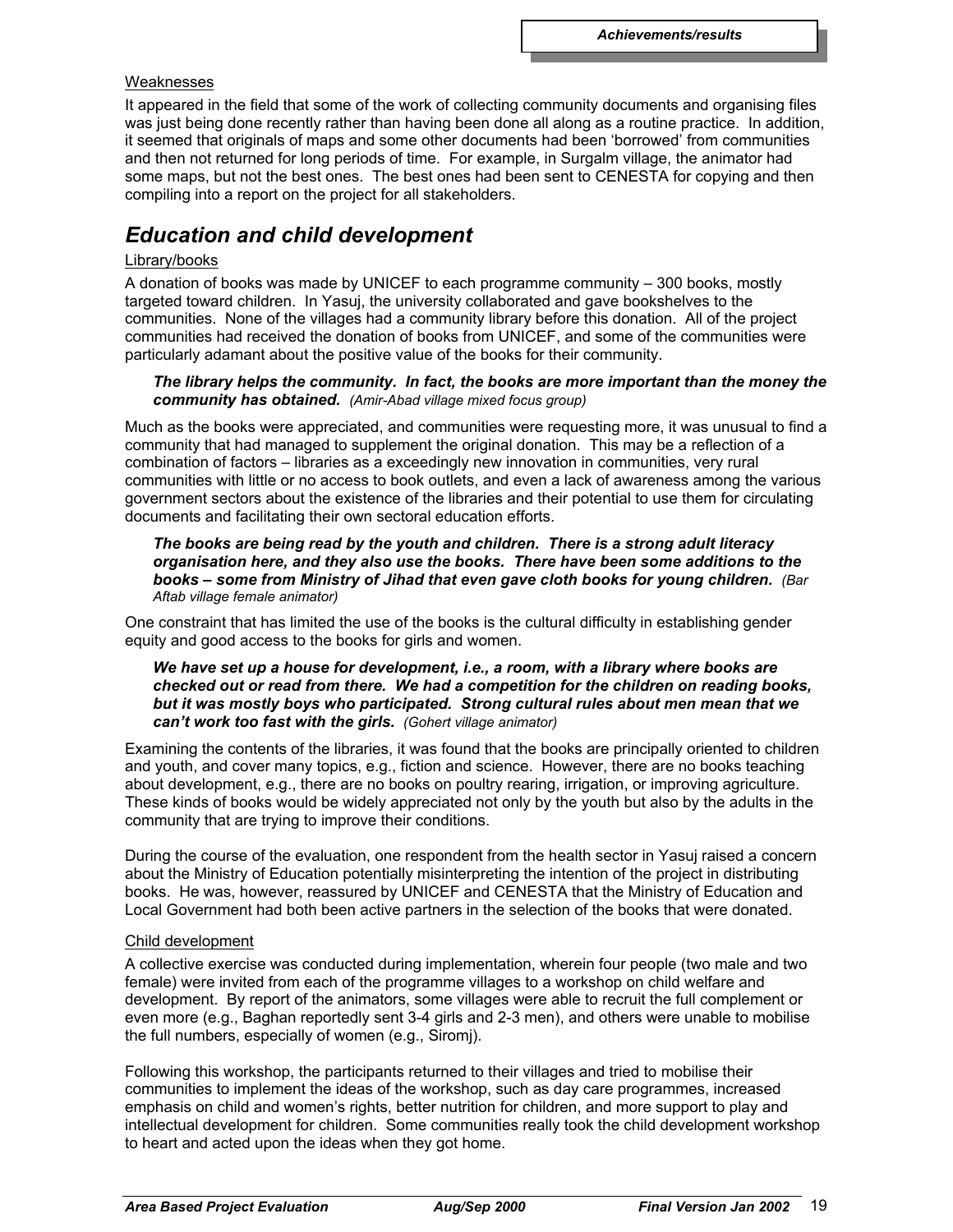#### **Amir-Abad village**

After the workshop, the men who attended the meeting have taken some of the children camping, set up a football pitch, plans for a playground, purchase of some games and group toys. They have learned the value of the colostrum that they used to discard. One man described going to the workshop and coming back to do a lot with "an empty hand" by explaining child values to women, and trying to co-ordinate child care and development activities in the village.

#### **Bar Aftab village**

When the participants from the workshop returned, they set up a day care centre for play, child care and training. They sat together to rent a house for the school, separate from the primary school. At the day care/pre-school, they have had three weeks of day care so far, and all the young kids go there, learning skills and good behaviour. However, when school starts, they won't have space and they are not sure what to do. They got this space on request from the education department. At least 24 children go for this, aged 4 years and upwards. They do stories, and organised play. It lasts for 2-4 hours each day, with no meal available. The teacher, who is also the female animator, quits early if the children are too tired.

#### **Naw village**

Men and women are learning about the value of recreation for children. They have some toys direct from UNICEF and some kits provided by CENESTA. They have also used some Sanduq money for soccer, jump ropes, and badminton equipment.

#### Education and gender (schooling for girls)

Access to education for girls has been limited in many areas, both in terms of family permission (or encouragement) to attend, and in terms of schools that are set up to teach to girls. According to the project team, there are significant differences between communities that are West and East of Jask. Communities to the west of Jask are more open, and their need is greatest for a boarding high school for girls. To the east of Jask, it is hard to find girls in these communities (which include Surgalm, Gohert and Lirdaf) that have gone beyond primary school; therefore, the need for east of Jask is for a boarding junior high school for girls. The project has worked intensively with the education sector in Jask, Bandar Abbas and even in Tehran and was instrumental in finally getting a boarding junior high school in Lirdaf in September of 1999. Some of the villages were using the project community assessments as a jumping off point for advocacy and action on this issue.

#### **Surgalm village**

One consequence of the project has been efforts to promote women, e.g., through establishing boarding schools. Last year there were 40 girls/women in the adult literacy class and the woman teacher had a house; but this year there is no class.

#### **Gohert village**

When the project started, there was no possibility for girls' education, so they have started to follow-up on the issue. Wrote letters to the governor general, where they got a letter to the district governor that a school for girls at the junior high level is welcome. CENESTA has been following the issue up, and the community is also hoping that UNICEF can follow up on this issue.

The project has also facilitated access to secondary education for a number of girls, mostly from the western side of Jask district. In Jask, the local government office and CENESTA were able to convince the education sector to accept secondary level girls into the boarding school. This, however, was not a component of the UNICEF project and UNICEF did not pay for this. As the parents had no money, the project team had to locate an independent funding source that would support the girls for one year. After that period, the Government secured funds in order to continue the boarding of secondary girls in subsequent years.

#### Child rights/child welfare

Child rights issues were included in the initial three-week training workshop at Jask for community animators. The following example is perhaps one of the stronger examples from the whole project, illustrating the potential for change when there is active follow-up in the community.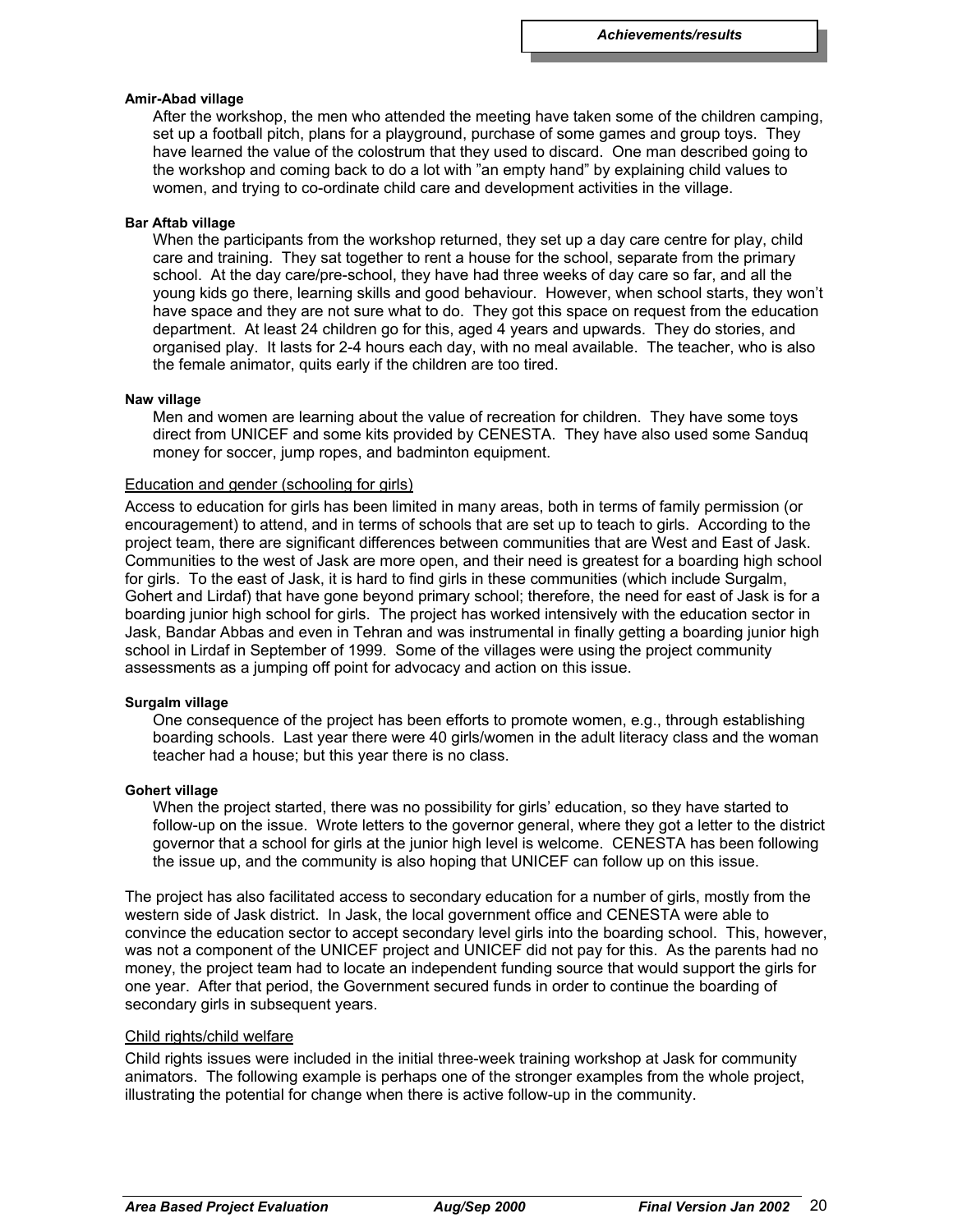#### **Bar Aftab village**

After returning from the training workshop, the animators talked about child rights and how to treat children. They had a lot of meetings about the rights of children and now people are culturally more aware about the issues. There is more attention to child rights and better communication with their children. Children are now being allowed to participate in events. One member of the village sanduq committee went to one school where a child was arguing with the teacher saying that he had rights. They put the articles of the convention on child rights in the schools so that the children could see them. Also asked religious leaders to come and see the rights.

In another example, the data gathering exercise and associated discussion provoked the community to take ownership of a child welfare problem that had previously been ignored.

#### **Surgalm village**

The data gathering and discussion process identified vulnerable children, including two children who had been abandoned by their parents. The community found homes for these two children and set up a community charity for them.

This richness of outcomes on child rights was not uniform, however. In one village, it was reported that the extent of child rights involvement was giving children religious instruction for moral education.

#### Women - rights and activism

There were both good and feeble examples of community response to the issue of women's rights that was also promoted in the initial Jask workshop.

#### **Bar Aftab village – good example**

Women believe that people's attitudes have changed. Men are now pouring tea, which they did not use to do. Women get more respect, and interactions and understanding have improved. Men take better care of their wives, e.g., not making the women go to the mountain to get wood; they don't force them to do so anymore.

#### **Gohert village – weak example**

At first there were women members in the sanduq committee, but they gave up. The women said they did not understand about such things and would not be able to do anything, and they trusted the men. There was a lady animator, but she has not been active and has basically quit, along with the female members of the Sanduq – though none of them has done a formal resignation, and could be considered as 'inactive'.

## *Environment*

While this project is still relatively young, the broad environmental background of CENESTA as the implementing agency has helped stimulate community awareness and support community involvement in environmental issues.

There were two main environmental activities that have been adopted or promoted in many of the communities. These were first, the improvement of human waste disposal – recognition that toilets were often insufficient and more homes needed to construct or improve their toilets. This was addressed principally through health education, though some sanduqs also used community funds to address the problem.

The second major environmental activity was the donation of solar cookers to the sanduqs, together with some training in their use. This was done as a pilot project, with an effort to engage communities in testing the cookers and making specific suggestions for improvements relative to their local practices and conditions.

Although it was not part of the project proposal, some communities were also getting increasingly involved with tree planting, e.g., Surgalm, Amir-Abad, as well as planning and advocacy around access to land and natural resources, and improved agricultural and resource harvesting methods.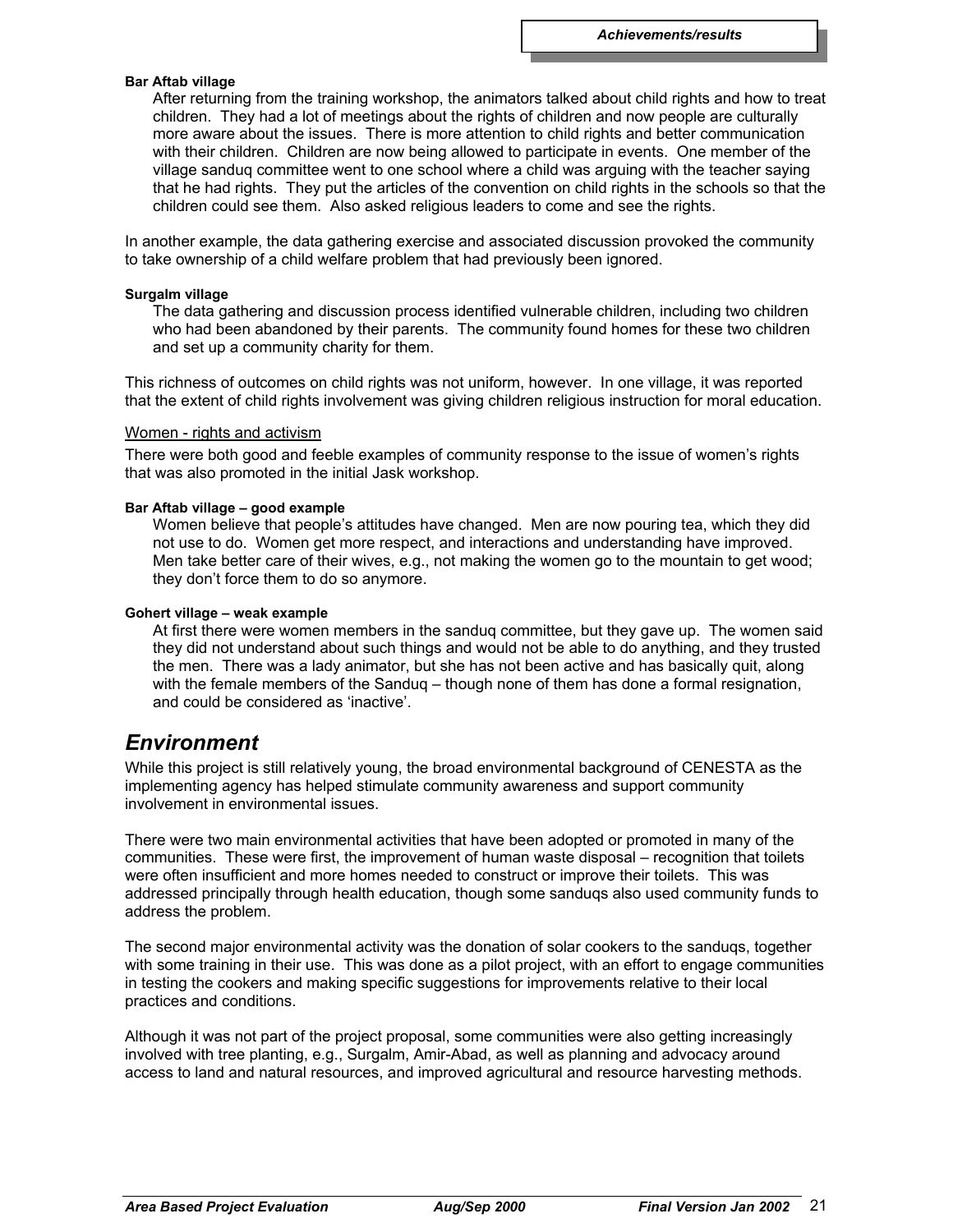#### Appropriate technology

The solar cooker effort was very successful in some areas and less so in others. A key factor affecting the difference was the amount of time and attention spent on preparing the community for the project. Following are two examples, one successful, and one notably less successful.

#### **Bar Aftab village**

The village received five solar cookers. The animator and sanduq rotated them in the community, and helped the users to record impressions and observations in order to learn. In this way, they collected concrete information about how long it takes for different kinds of foods to cook in this location. Everybody likes it – it takes less fuel, saves time (if you plan ahead), and costs less.

#### **Amir-Abad village**

The solar cookers worked at the winter village, but flopped at the summering area – two glass covers broke and they were unable to cook food quickly at the time of day they wanted the food.

#### Tree planting

The following examples illustrate two approaches to the tree planting – collective and individual. One can note that these variations mirror the microcredit (individual) and community investment (collective) approaches of the regions where these villages are located.

#### **Surgalm village**

The community received some assistance from the relevant sector, and did an extensive project planting 'Harrah" tree (mangroves) in some tidal areas near the sea. They understood how this would have a positive effect on the shrimp fishing that is one of their economic mainstays. Before the project, this community was not taking care of the mangroves; there was open grazing for camels and the mangroves were being degraded. The project worked with the community, so they initiated a conservation plan of their own and began restricting camel access.

According to project team members, Surgalm and the Forest and Range Organization had a dispute because the FRO had planted some mesquite (non-indigenous) without consulting the community. The project facilitated the commencement of dialogue between the community and the FRO both locally and centrally. The community managed to convince the FRO central not to plant anymore mesquite and not to plant any vegetation without consulting the community about indigenous species. This subsequently became an FRO regulation.

In addition to the mangrove and mesquite issues, this same community is the one where efforts to establish domestic gardens have met with the most success, i.e., it has become a more environmentally sensitised and conscious community.

#### **Amir-Abad village**

One person is creating some green space and is planting some acacias and lemons. Although it is only one person so far, the community is aware of his effort is monitoring the results

### Access to land and natural resources

The project team reports that some of sanduqs, notably Oraman sanduq, are doing sustainable harvesting of Saqez (natural chewing gum). They got permits from the FRO to harvest Saqez. This is significant because it is a community based sustainable use of natural resources.

The government has a national plan to turn over public lands for private use. Local communities, FRO and CENESTA have been negotiating to have FRO controlled land turned over to communities for protected community managed lands and in some cases for agro-forestry projects. Project members reported that the FRO had identified a number of areas that could be turned over to local communities. It was also reported that in the Jask region, for the first time in Iran, two community administered forest reserves were being created.

The project team reports that there is a large dam project going on in Jask (Surgalm and Siromj). The team has been working with these communities to raise their awareness concerning the impact of the dam on their communities and their ancestral natural resources. As a result of CENESTA efforts, communities have started getting involved with the project and begun voicing concerns to relevant line ministries.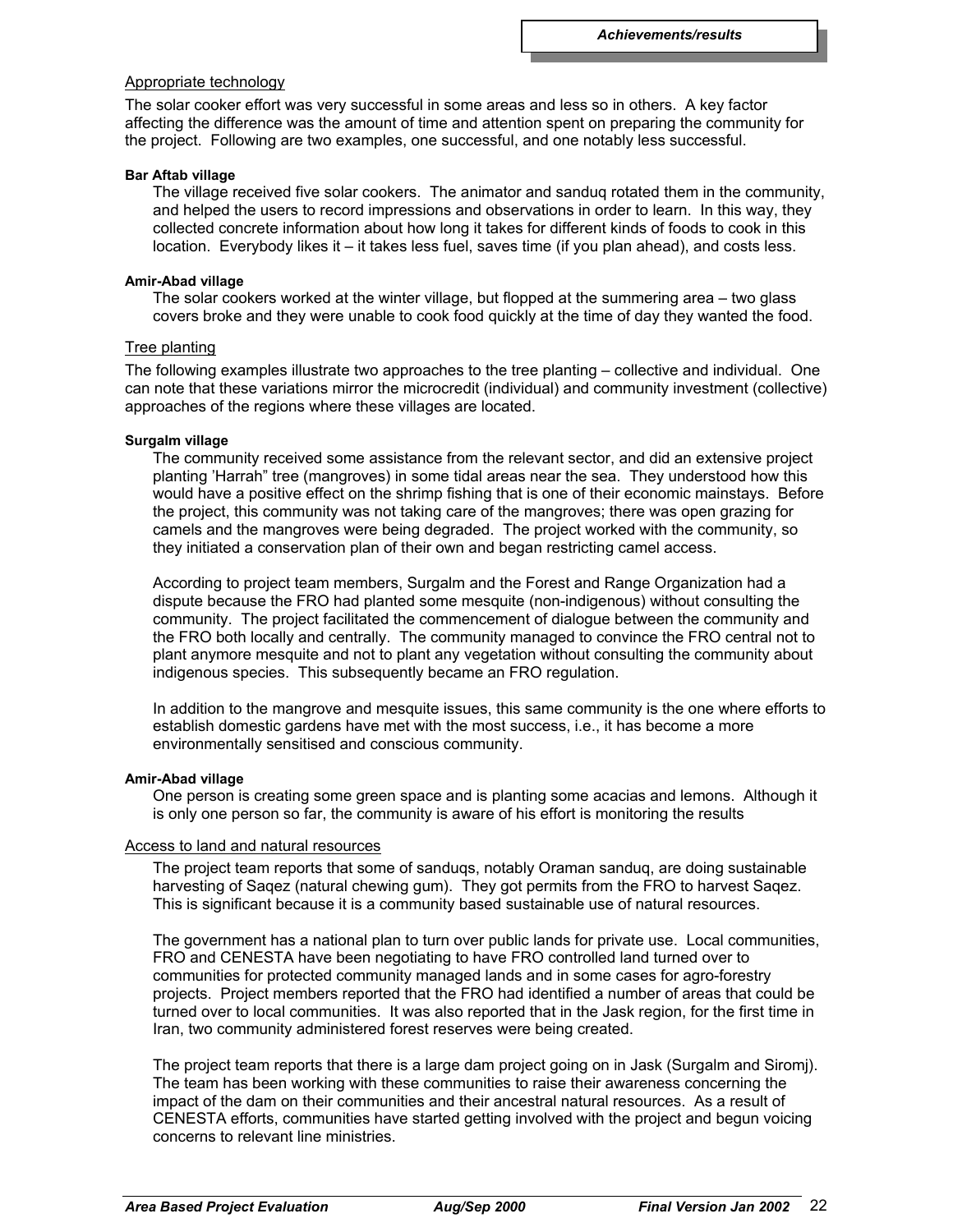Some of the sanduqs have been stimulated to do research on potentials for eco-tourism, including an idea for marine based eco-tourism in the Jask region.

Improved agricultural and resource harvesting methods

Project team members have been working with communities to introduce organic agriculture, which seems to have a good potential for local acceptance, since these communities don't have a big history of pesticide use. In fact, some communities are already marketing organically grown vegetables. Regular discussions have also been held with communities in all three regions about IPM (integrated pest management). This has been done by sharing lessons from FAO's community-based IPM project, which is being implemented by CENESTA. There has been a lot of interest in the Neem tree as a natural pesticide, and the project has been transferring information concerning this tree from India and Africa to the participating communities through printed material and videos.

In the villages of Lenjabad and Kikan in Kurdistan province, CENESTA has facilitated training for the animators and others at the ministry of agriculture on non-chemical farming of exotic fruits and vegetables. In addition, some people from these same villages have gone through rangeland management training at Jihad.

The Jask region is a big shrimping region, with increasing numbers of fishermen and competition as more enterprise develops. CENESTA reports that it has had discussions with communities in the Jask area about what other countries are doing for ecologically sound shrimping. They have also been talking to fishermen in the Jask region concerning their nets and fishing practices, as well as having talks with Fisheries about holding cooperative workshops.

# **Lessons learnt – about the current project**

This section sets out descriptive lessons learnt about the project by the project participants and stakeholders. It is descriptive in the sense of talking about lessons from the project as it has been implemented; the next section on expresses opinions about ways forward for the future. The main sub-headings in this section are:

- Strengths of the ABP
- Weaknesses of the ABP

# *Strengths of the ABP*

## **Generating self-confidence**

The project has been bringing about an increase in self-confidence, belief in oneself, belief in one's capacity, among rural people in villages and communities selected in the project. People have hope for the future.

## **Increasing participatory activity and opportunity**

Participation can be viewed in many different ways. Looking first from the perspective of the community, it is possible to identify increased community participation in mobilisation, involvement in discussions, and establishing local social development structures.

Mobilisation can be seen in the stimulation/activation of community residents, creating incentives and enthusiasm for participation. It is also evident in the progressively greater engagement of women in project activities, though this aspect has been a bit slower since the project found it essential for cultural acceptability to start with the men.

*Traditionally, women were only in house. Now they are coming out and discussing their problems. (Women's commission representative, Marivan meeting)*

Involvement in discussions is seen in the greater involvement of community members in meetings about their problems and possible solutions, compared to the past (e.g., Surgalm village). Discussions are taking place in a spirit of community collaboration and increasing participation of the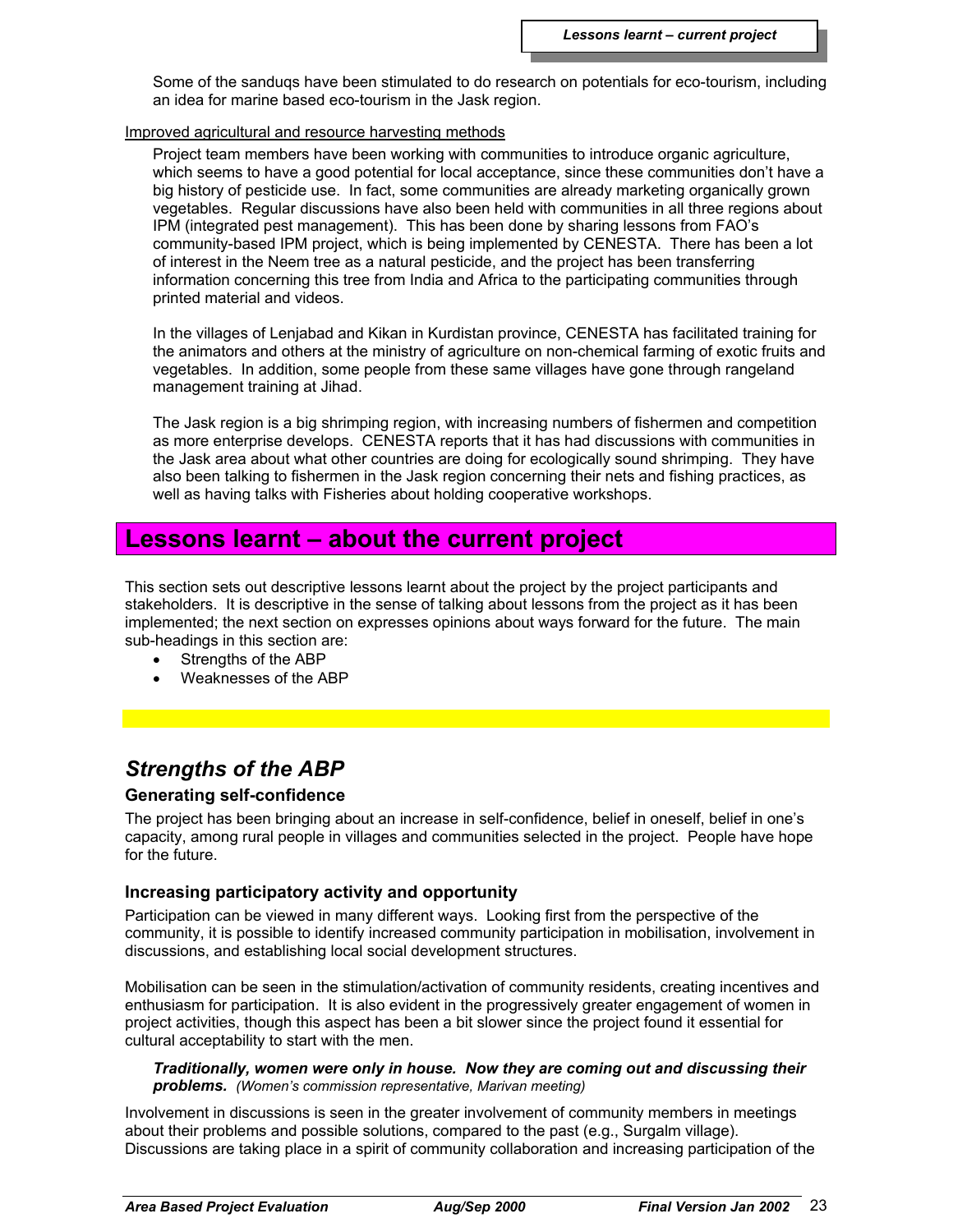whole community, including women and children. Communities have also been encouraged (and acting on the encouragement) to make direct contact with government sectors for solving their problems (e.g., reported in Yasuj provincial meeting).

The local social development structure that has been developed in the project communities is the sanduq. In short form, the steps in developing a sanduq have included identifying economic needs as one of the primary concerns of the community, establishing an organisation among households in a village; and then establishment of sustainable development funds (Sanduqs) and their by-laws.

### **Establishing community ownership of development**

Another element of participation is the ownership of the development process. In this regard, ownership can be disaggregated into levels of assessment, planning and implementation. The process is revealing the development capacity of local communities: local analysis, developing their own project proposals, decision-making and local implementation.

#### Assessment

There is ample evidence of improved abilities of people in the project communities to identify their problems/needs and to prioritise them. People's awareness has been raised about their own problems. Economic improvement, health and well-being and education have generally ranked among the highest priorities.

#### *Did not believe before this project that village people have the capacity to plan and decide. Now know that even people in low literate situations are better at identifying their needs than experts. (Yasuj PHO)*

#### Planning: Proposing solutions and decision-making

This project has promoted decentralised planning by increasing planning skills and capacity among the people. Having identified their own problems, people are prioritising and reaching consensus about their needs. From there, they are now seeking solutions and proposing actions on those problems based on their own ideas and experiences.

### *We learned how to participate and work together to make decisions. (Baghan village, men)*

Several respondents noted that the communities are now making more effective use of their existing resources, including human and natural resources, at the village level.

*This project has good leverage for providing services to women because the decisionmakers are the women and villagers. The design has come from the village and gives value to the people. Ladies have changed the opinion of the Friday prayer leader and women have come together with men to discuss problems. (Women's commission representative, Marivan meeting)*

Stakeholders have also been impressed by the community ownership.

*There has been good prioritisation by communities, together with economic feasibility planning. (UNICEF, Marivan meeting)*

#### Action: local implementation

Communities are quite visibly active in participatory management of the project, e.g., operating shops, raising animals, and doing agriculture. These individual and community projects are also identified only by community name, rather than having large signboards that show ownership by some external agency. In addition, the communities are endorsing the sanduq arrangements in writing.

#### *We are not yet sure if the Sanduq arrangement is fully legal or not, but the community decided and the village council has signed the agreement. It is showing the potential for the community to run it for themselves. (UNICEF, Marivan meeting)*

Several respondents (e.g., a provincial health centre staff member at the Marivan meeting) indicated that the active role of the animators in mobilising the communities and implementing activities is a reason for success.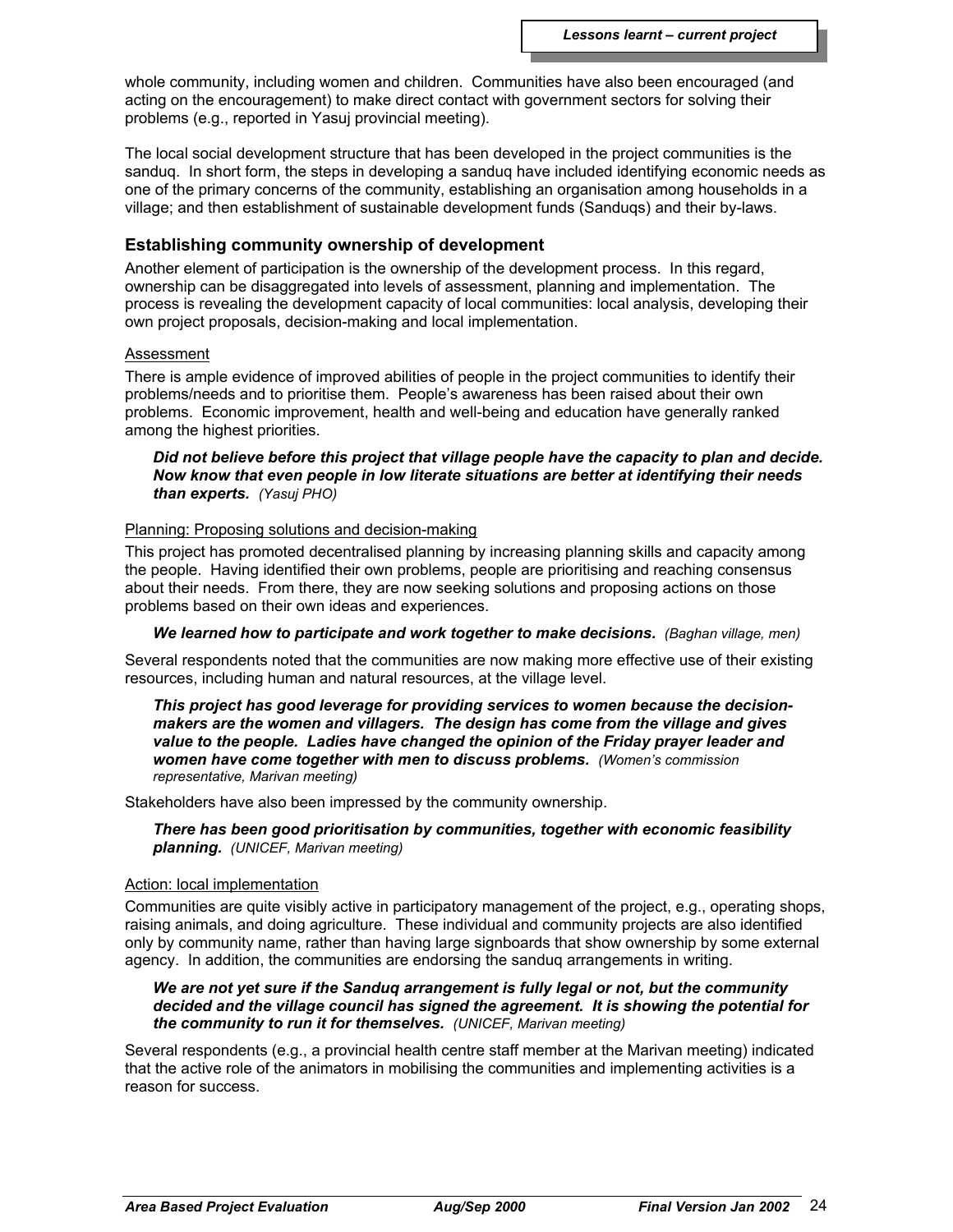## **Partnership – community, stakeholders**

A third key element in the participatory nature (and achievements) of this project is the development of collaboration and partnerships. There are many examples of increased alliances among and between local communities and involved groups.

Communities have appreciated the respect among the stakeholders in the project, and their attitude of collaboration and cooperation. For their part, the stakeholders seem to have respected traditional culture and traditions in each of the project areas, and even emphasised the restitution of such values.

Government attitudes, broadly taken, seem to have been positive, i.e., sectors supporting community participation, developing closer collaboration with the health sector at provincial and district levels, and building motivation among enthusiastic government sector people to support the project. Government had a relatively minor role at the beginning of the project, and this has helped its technical experts not to take over from the community while the communities were finding and developing their own strengths. Although there were comments about weaknesses in the collaboration among sectors and between sectors and communities, people agreed that some changes were beginning.

#### *This meeting is showing that intersectoral collaboration is happening, and how various issues can be addressed. (PHO, Yasuj meeting)*

A meeting in the District Governor's office in one province identified some of the key factors contributing to good co-ordination by government.

#### *This province has had good co-ordination of sectors and the reason has been respect of government and people toward each other. District government and MoH support at district and provincial level are good. The Commission for Women officer at the provincial level has also been active and helpful. (CENESTA, Marivan meeting)*

The donor agency, UNICEF, was praised by communities and the other stakeholders for its patience and support to the process, despite various difficulties and the slowness of participatory development. While UNICEF acknowledged that it had only put a relatively small amount of money into this modest pilot project, it was a seed that was watered and nurtured to active life and even considerable growth in most of the project communities.

### *UNICEF did not owe us anything, and the money they advanced was only the wheel of one tractor, but it was something. (Amir-Abad village)*

The implementing NGO, CENESTA, was praised for its good, supportive attitude, despite various difficulties and setbacks. They were also praised by communities and other stakeholders for using practical and applied methods instead of general ideas; creating a background for generating attention to a model of participatory and sustainable development.

## **Capacity building**

Capacity building has been a critical factor linked to community participation. Capacity improvement can be perceived as a contributing factor, e.g., in the capacity building of many people in order to allow or support implementation of the specific plans of the project. Changed attitudes and practices can also be perceived as an outcome of the project, e.g., the way that many communities are now developing proposals and starting activities that are well beyond the small resource inputs of the areabased project. The capacity building that has taken place has affected awareness (through sensitisation and mobilisation), knowledge and skills (through training and practice), and behaviour (through access to resources, about which see more below).

#### *Looking at all sectors, community was the weakest so we decided to start there. Tried to develop community as the boss; to determine their own abilities and quality. (CENESTA, Yasuj meeting)*

#### Awareness raised

Communities have been sensitised about many topics, including health, children's rights, the role of women, local and traditional knowledge and management of projects and money. Residents have been mobilised to improve their sanitation, e.g., by building latrines, establishing home gardens that use wastewater, and keeping animal wastes away from the houses.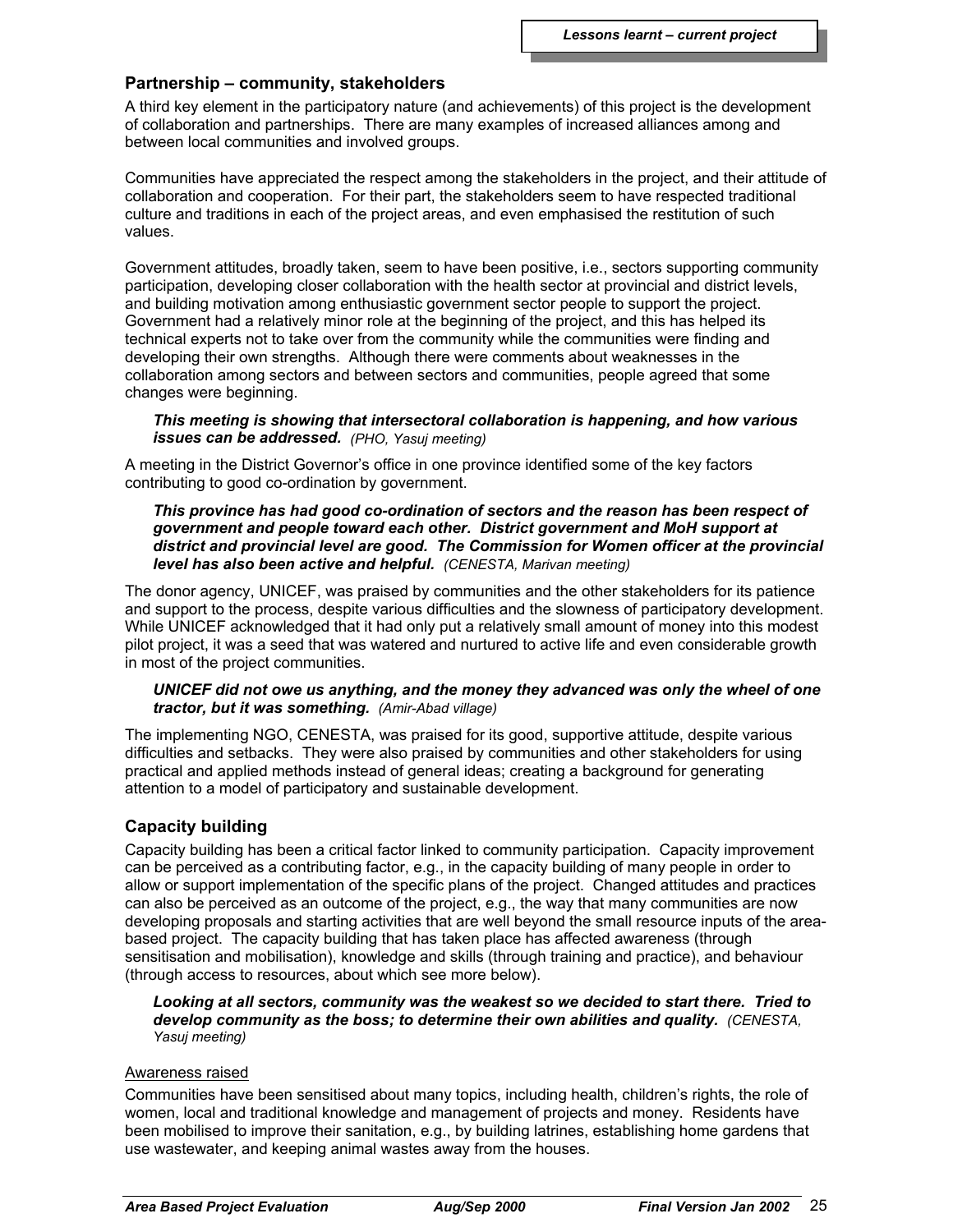#### Specific knowledge and skills

IGAs and economic development – there was widespread enthusiasm about the entry of new ideas and methods of livelihood into the villages, e.g., bee-keeping, poultry breeding, irrigated agriculture, and professional shoe-making. As pointed out in Amir-Abad village, before the project, no one was even considering poultry raising as an economic enterprise.

*The centre of development is a job. In this, the ABP participation (including women) is very important. In the village, women are the economists, but due to illiteracy, they can't express themselves, but they can work together with participatory leverage to have IGAs. Point is that we have to let people make their own decisions. Thanks to UNICEF/CENESTA for providing this opportunity to community people. (Min of Labour and Social Affairs representative, Marivan meeting)*

Solar cookers - Many community residents have appreciated the opportunity to learn about solar cookery, and they liked it as an activity that appealed to women, e.g., Baghan. It has also been an activity that has been most successful where it has been a learning process for the community, i.e., gathering and discussing local experiences with the cookers.

Home gardens – although this was not a universal practice in the project communities, some had taken it up with considerable interest, e.g., Surgalm.

#### Focus on children and women

One of the particular focal areas for capacity building in this project has been improving the well-being of vulnerable groups, especially women and children. To this end, there have been many examples given by the communities of the project.

- Attention to health and family planning for children and women (Baghan village, men)
- **IMPROVIG EXALGO EXA** Improving early child care (after the workshop) (Baghan village, women)
- **Fulfilling children and women's rights. (Yasuj provincial meeting)**
- Helping women and children in higher risk categories (Surgalm village)
- Women taking better care of children for hygiene (Baghan village, women)
- **Helping children's nutrition status** (Surgalm village)

There are many examples of strengthening for women and how the communities are moving, albeit slowly, toward greater gender equity. The following quote is a particularly cogent one in this regard.

*Has been very significant to have a female animator from here (named Malik). Before the Jask workshop, she had never spoken in front of men. She also saw the ocean for the first time during that workshop, despite growing up in a fishing village (about 15 minutes drive from the ocean). (Surgalm village)*

## **Improved access to key resources (for capacity building, other)**

As with capacity building, the improvement of access to key resources is both a contributing factor to the project achievements, and is itself an achievement of the project. The net effect of the improved access is to act as an incentive for involvement and thereby reinforce community participation.

#### Community development fund

The community development funds established by the Sanduqs were designed to accumulate wealth on behalf of communities.

*The issue is funding support; with this concern, the Sanduq idea was invented – investing returns and using some of the returns to meet needs of the community. The Sanduq is a good approach; it helps planning for development. Depending on money in the Sanduq, it can start other projects and respond to other development needs. (Health sector, Marivan meeting)*

Virtually all of the community economic activities initiated only a matter of months before the evaluation were already generating income. In addition, in some of the communities had already starting using some of these funds for community development, e.g., improvement of drinking water quality and recreation for children (Naw village). Some also used the funds to specifically assist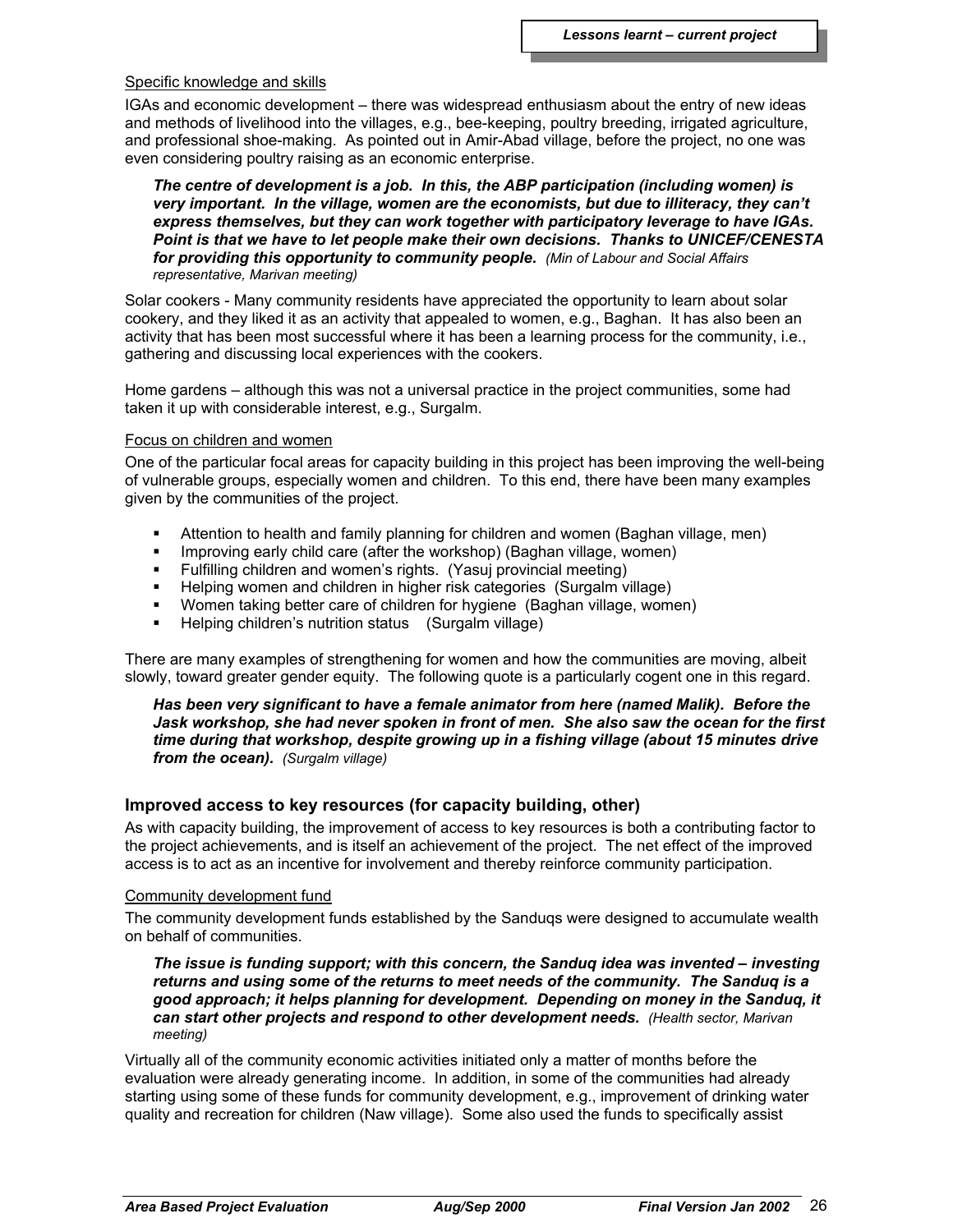needy families, e.g., helping low-income households to buy the sole of the shoes that they use in making shoes (Naw village).

#### Establishing learning resources

Many communities have taken the donated books and created small community libraries. These libraries may be small in scale at 250-300 books, but they very much appreciated where none had been present at all before. Children, adolescents and youth are the main library users.

*The library encourages youth and students to study books and spend their spare time well. (Naw village, men)*

#### Nutrition (varied diet)

Several communities have established grocery stores, which is expanding the variety of foods available, and thereby affecting local nutrition (usually positively, though one can also note the sale of more candy and 'junk food' – i.e., highly processed foods that are quite expensive relative to nutritional value, caloric or otherwise). The local presence of the store is also perceived as a relief to both men and women related to their gender roles.

#### *Women are now participating in purchasing household foodstuffs (since they can do it locally whereas before the men had to be the ones to do it in town). (Surgalm village)*

#### Establishing communication resources

Several villages have brought communication resources nearer, improving access to the outside world (e.g., to markets, civil authorities, and the support of the implementing NGO). These have included telephones, copy machines and computers (with printers).

*Thanks to UNICEF and CENESTA for a great project. Just regarding the copy machine, e.g., it is responding to a community need. (Provincial health centre staff member, Marivan meeting)*

## *Weaknesses of ABP*

## **Project design and start-up**

Slow start-up – the initial stage of the project leading up to starting implementation of activities in the communities was too long for some respondents (e.g., health sector, UNICEF comments at Yasuj meeting). Some respondents felt that this was appropriately done at the pace of communities; others objected and felt that it should have been possible to get started sooner. Some respondents believed that the slowness was an inherent issue in the design of the project; while others believed that external factors, such as bureaucracy and staff transfers in government had interfered with project progress.

Dispersed and remote communities – the selection of provinces, districts and communities was based on criteria related to need and demonstrating community participation capacity in a variety of vulnerable communities. This process resulted in a very dispersed set of communities, some of which are quite remote from provincial and district headquarters towns. Some respondents appreciated this strategy for testing the project in vulnerable communities, but others objected that the villages were spread too far apart. Time and distance acted as a barrier to the provision of monitoring and follow-up support. In addition, some areas either had no road directly to the community (e.g., Naw summering area) or were cut off at some seasons (e.g., Oraman).

Small scale of the project – this was a pilot project, with modest inputs (both overall and to the 15 project communities). Some respondents objected to the microcredit projects, saying that they were too small to make much difference. Some objected to the small number of villages, saying that the success was too dependent on a small number of personalities (e.g., the animators and coordinators), and did not develop (or test) system capacity. Some felt that the project was just too small to solve the fundamental problems of poverty (e.g., sub-district representative, Marivan meeting). There was also strong concern that short-term projects are less effective (e.g., CENESTA, Yasuj meeting).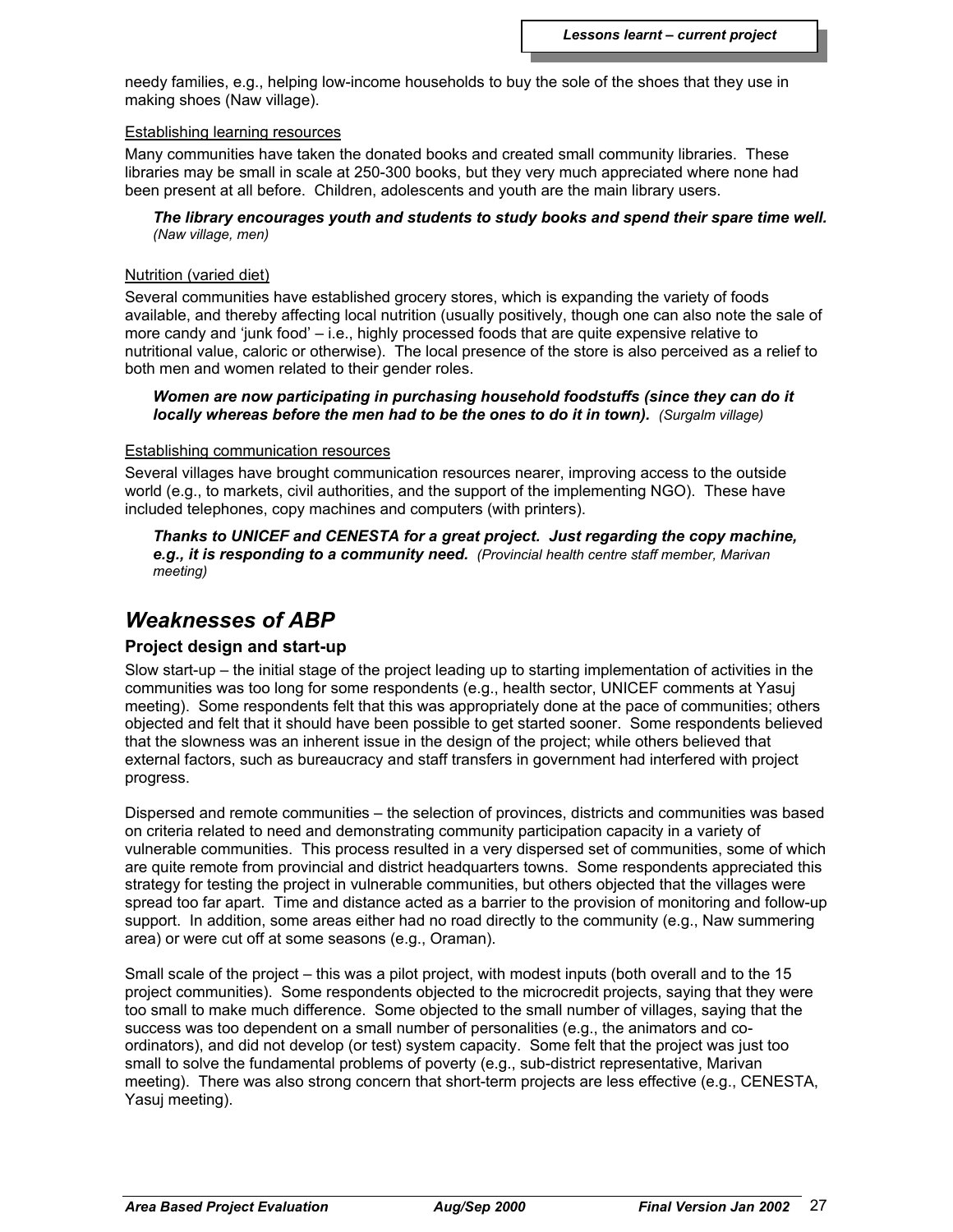Economic focus – although all communities had a very high priority for income and wealth improvement in their own prioritisation of problems, some respondents in the evaluation objected that too much importance was given to income generation activities in the implementation of the project.

Insufficient participation opportunities – some respondents felt that there was not enough attention to the selection and training of animators. Some felt that the community missed out when the orientation workshop was only held in Jask and only for the animators instead of being conducted in each of the project villages for a wider representation of the community. Realistically, of course, such a massive training effort was infeasible within the resources of this project and it was more realistic to use the training of trainers approach.

There was also a suggestion that there had been gaps in the provision of continuous education for the purpose of improving and strengthening the spirit of participation (e.g., in the Yasuj meeting). Others have pointed out the frequent change of personnel in government sectors, including health, e.g., when a focal point from Yasuj trained in Jask did not return to continue to link and serve. The heads of the MoH in the province had also changed twice. As the project team have pointed out, however, one of the overall intentions was to reduce dependence on government offices and officials anyway.

### **Sectoral/intersectoral collaboration**

Low involvement by sectors – some respondents (e.g., in the Yasuj meeting) felt that there had been little success in developing intersectoral participation, involvement, collaboration, co-ordination, and financial support (from sectors involved with development), especially during implementation. Some said there is lack of adequate awareness of the political and executive authorities about the project. In part, this was blamed on low political will at local levels, and partly on the rapid turnover of key government officials. The result was said to be lack of attention by government sectors to the project in the absence of UNICEF and the implementing agency.

*Turnover of governor general is a problem; it has happened three times in course of the project here. Participation and collaboration need to be internalised, systematised; but it is a problem if the officials change – unless the people are involved, which is what is being done. (Yasuj meeting)*

Lack of integration of sectors into the project - There was also some concern by sectors that they had not been considered at the very beginning of the project, and therefore had not been invited (or enabled) to create a framework for people's participation. The following quote highlights that the orientation of this project was based more at community level than it was at level of expectations by the sectors.

#### *Intersectoral collaboration was not objective of the ABP project or of the stakeholders, or the project would not have achieved what has been done. We decided to start from bottom and see what could happen. (CENESTA, Yasuj meeting)*

There was an associated complaint that there had been little information sharing by the project with the sectors at district/provincial level. Looking from the other side, there also seem to be weaknesses in government's willingness to partner with NGOs.

*Given the bureaucratic aspects of government, there is resistance to NGOs really taking root. The Ministry of Jihad has own rules/regulations; so does the Ministry of Agriculture. There will always be resistance by government sectors to working outside their own bureaucracies. (Yasuj meeting)*

On the one hand, some government sectors are concerned about the capacity of the community to participate, i.e., to make contributions.

*Our department has some similar income generation projects with the community but financial co-operation of the community is weak. People did not welcome this kind of project; people do not co-operate in paying for things. (Co-operative department, Marivan meeting)*

On the other hand, some community members are concerned about the government's capacity to participate, i.e., to listen.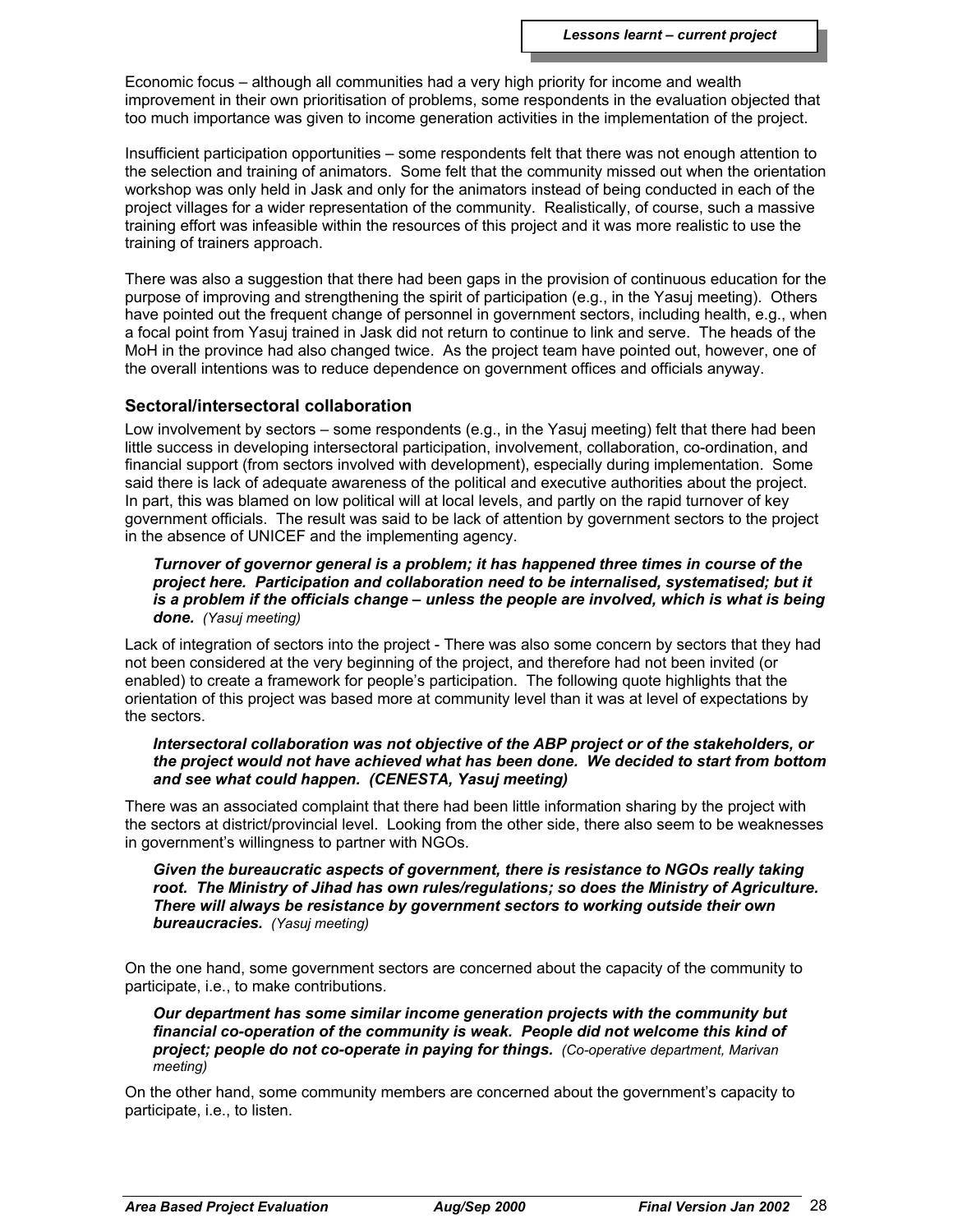*We have had differences of opinion of community with the Ministry of Agriculture about placement of irrigation project and water point. Ministry wants to put it some place that the community knows and has told them will cause problems, but the min says that because they are paying the bill, they can decide. (Bar Aftab, animator).*

Weak health sector response – some respondents observed that there had been a lack of efforts by the health sector in using the project's experiences and planning to conduct similar projects (e.g., community and health sector respondents, Yasuj meeting). It was suggested that this due to low participation by the health sector at all levels, including inadequate involvement of the health sector at the central level, as well as at the periphery.

*The level of awareness at district level is poor about this project. We could have supported the behvarz to be more involved. (District doctor, Dehdasht district, Bar Aftab village)*

## **Support and follow-up**

Guidance – there were objections by some respondents to the choices made by the project communities, e.g., locating a store in Oraman where there are already other stores instead of putting in a more remote village, and developing a shoe-making IGA without providing training to the community (Min of Jihad representative, Marivan meeting). Project staff, on the other hand, say that the participants in the shoe-making venture were unemployed members of the community who were taken on as apprentices by master cobblers. As such they received on the job training. This disparity of perceptions suggests that more information sharing about the project at district and provincial level is probably needed.

Interestingly, there were similar complaints voiced by community respondents about sectoral projects, e.g., a large loan from the Ministry of Jihad and the Agricultural bank where the person who took it got into all kinds of trouble (Bar Aftab). The community reported that they were not aware of the project, or they could have advised against the location due to stony ground and other difficulties that have stalled the project.

NGO and donor support – there were some complaints (e.g., at the Yasuj meeting) that the implementing agency (CENESTA) had limited technical expertise (compared to the sectoral experts). Some respondents felt that the NGO had an unorganised approach in the implementation of the project, perhaps due in part to rapid turnover in the agency and lack of clarity about the actual project director. Another explanation offered by the project team is that CENESTA strove to stimulate community decision-making, and therefore did not lay out a refined programme of work, preferring to move at the pace of the community – which is not the usual practice of the sectors or UNICEF.

While the community book donations were generally highly praised, they were not without difficulties. During visits to the community libraries, it was found that there were no books in the libraries on development activities, e.g., raising poultry, options for income generation projects, managing small enterprises, or accounting for beginners. This may be partially a reflection of the agencies involved in the original choice of books – UNICEF and the Ministry of Education. But it also reflects on some gaps in the attention and awareness of the value of this resource to the community by the implementing team and the government sectors.

There have also been conflicts in some communities about placement of the books and control of access to their use. In one community (Amir-Abad) this had been linked to an error by a former project staff member who had given some volunteers money inappropriately and created strife.

In some communities, the solar cookers had also been problematic. One of the problems was sorting out difficulties in rotating the cookers among the community since only a few were donated to each community as a pilot effort. Another was breakage and inadequate use of the cookers, which was attributed by the implementing NGO to a combination of poor initial design drawn from international resource documents, as well as insufficient training and preparation by the project for the local community. In this case, however, the project team reports that they have subsequently been quite successful at learning from the community experience – going on to develop cookers that are a better design for the rural lifestyle and even creating cookbooks based on lessons learnt.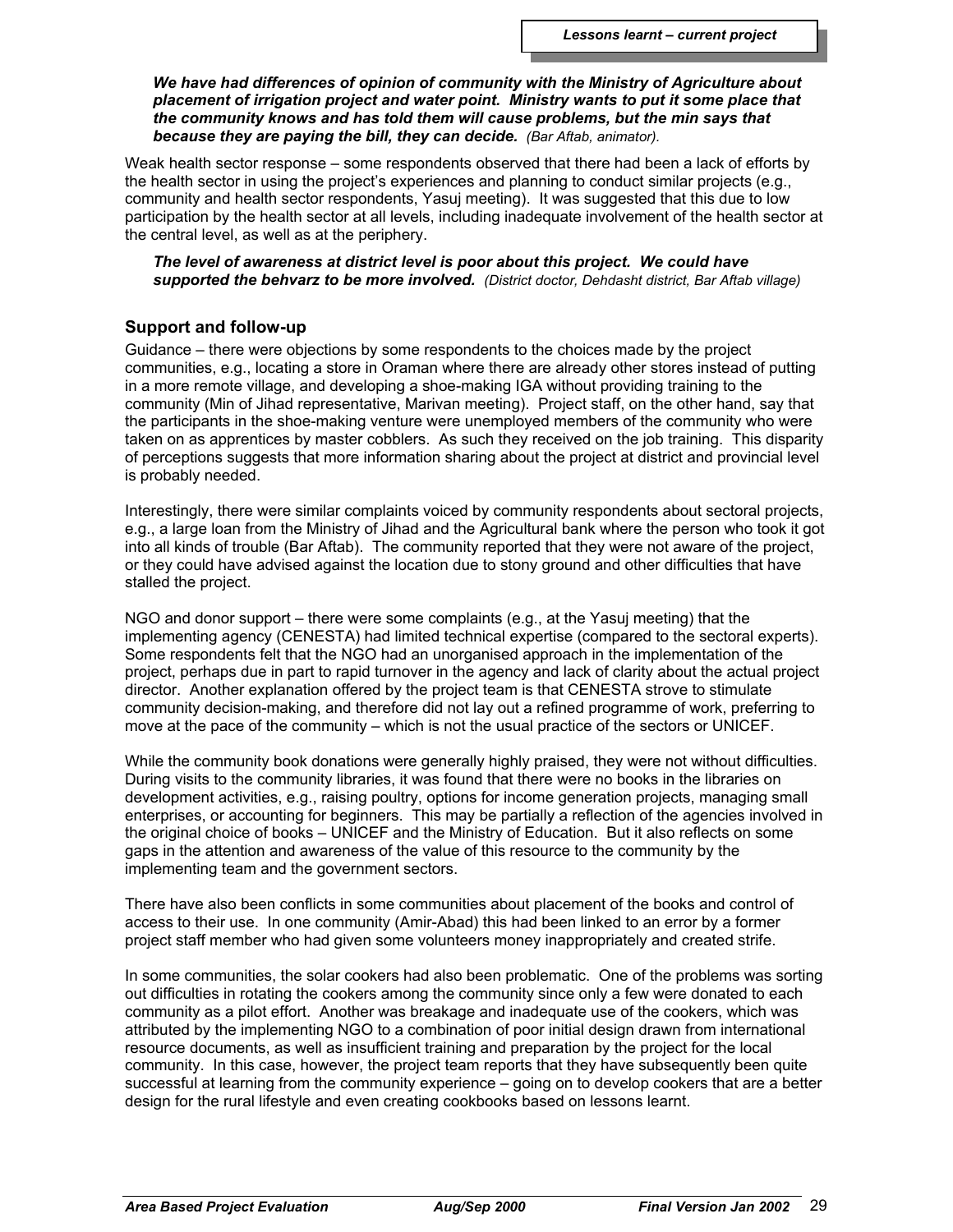Monitoring and information gathering – some respondents were concerned that there was no formal baseline household survey in each village at the beginning of the project, with local objectives linked to the baseline findings. While this concern discounts the value of the qualitative, self-generated 'baseline' prepared by the animators and communities themselves, it does highlight a concern among some of the ministry decision-makers about having some consistent indicators against which comparisons can be made later for tracking achievements.

On a related note, there was some concern expressed to the review team about the sufficiency of knowledge in the project group regarding people's culture and traditions. Rather than a question of cultural sensitivity in the field, this may actually have been another manifestation of insufficient communication about the project to the sectoral staff. The review team met most of the experienced experts on cultural and anthropological fields who had been with the project teams from the earliest times when they were initiating their work the communities (e.g., Mr. Garroussy), plus permanent local advisors from each region (e.g., Mr. Yaqoub Ghaffari in Kohgiluyeh, Pakhireh, Singaleh and Khatibi-Zadeh in Jask, and Parikhani as well as others in Kurdistan).

Some respondents felt that there had been inadequate monitoring during the implementation of the project. In part, this was ascribed to the limited number of visits made to the villages during the project lifespan, which was in turn blamed on both distance and access to funds for travel. In part, it might also be pointed out that there was relatively little participatory monitoring by the communities, which is perhaps not surprising in such a young project. Community maps and plans were not readily at hand in all the communities, and often did not show issues that were considered important to the community workplan, e.g., specific numbers of houses and people, presence and location of latrines, and risk areas in the community (e.g., Surgalm and Siromj).

## **Sustainability**

Continuity – there is some uncertainty with regard to continuation and support of the project, especially with regard to the donor (UNICEF). It is unclear to the communities and other interested parties what the next steps are likely to be for the communities that are already in the project. Possibly due to turnover of personnel in government and supporting agencies, there was some lack of awareness of some people, especially in government, about the objectives of the project.

Management capacity – accountability for the turnover of funds has been relatively weak in some of the communities. There was concern about the capacity of the communities to calculate income and follow through on commitments to use 20% of the income for community development projects. Already one community has dropped out due to lack of organisational and management capacity, and reportedly, another one is about to do so. The project team very appropriately points out, however, that the statutes of the sanduqs specify that the 20% is to be calculated at the end of the financial year, but by the time of the review, a full financial year had not yet taken place in any of the communities visited. Pushing for a more rapid off-take of funds during the first months of operation of the fledgling businesses is more likely to be detrimental than beneficial, though periodic reminders and discussion with the community about plans for the eventual application of the funds could be useful and reinforcing.

Access to markets – in the face of increasing local capacity for production (e.g., shoes, vegetables, animals), there is a shortage of linkages to markets outside of the immediate vicinity of the project communities, which is a constraint to their income generating potential. As a related issue, some (or most) of the income generating activities that have been initiated so far are seasonal, and there is concern about the capacity of communities and households to generate and manage their income appropriately to cover the whole year.

## **Cultural values**

Gender equity – it has proven quite difficult to develop very equal participation levels for women versus men. The strategies developed by the project are not uniformly successful, and in some areas, values about gender are so deeply entrenched that it appears solvable only in the very long term.

*This village is behind others. Partly because women unwilling to move from here, so problem with mobilising animators. (Siromj village, men)*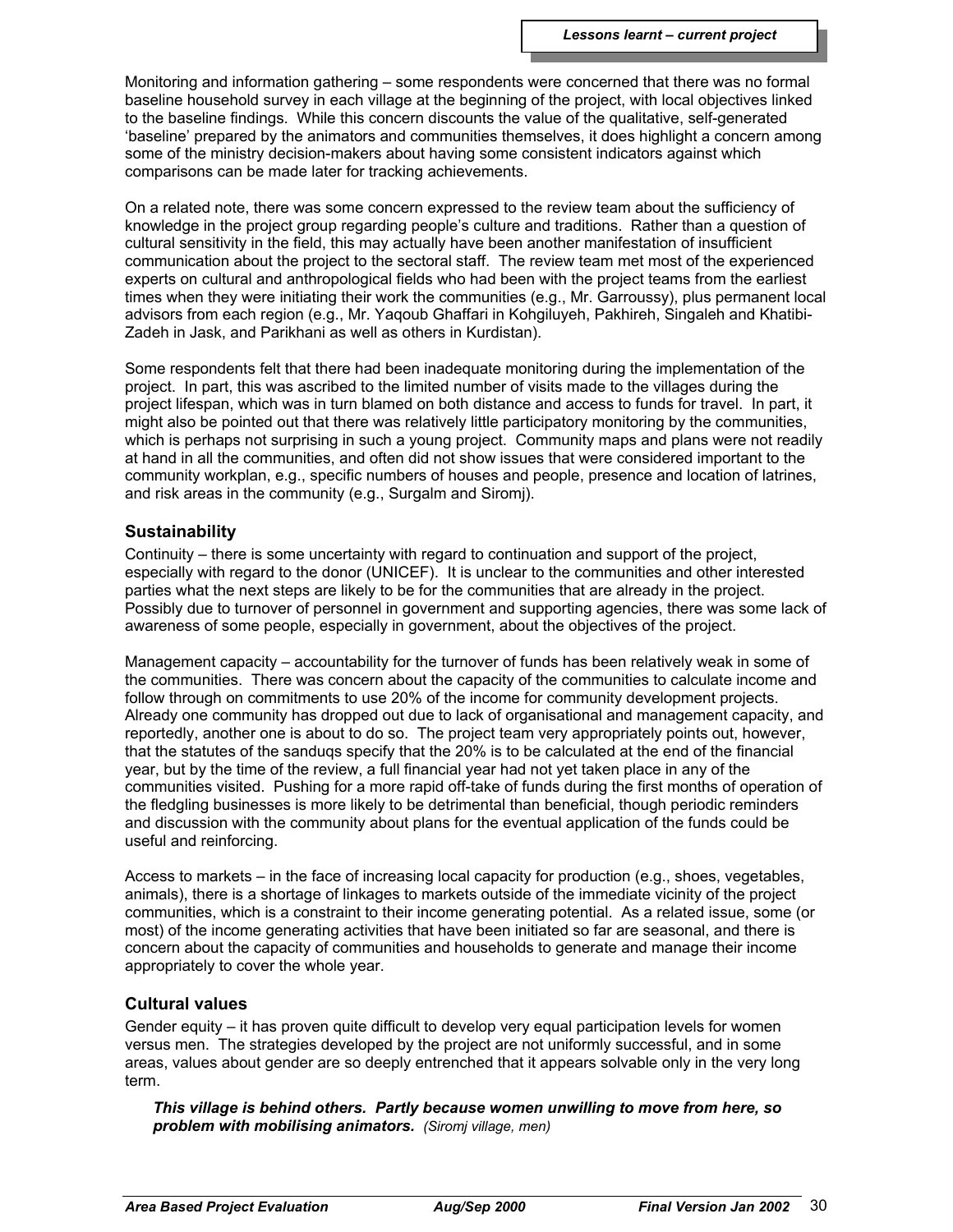Roles and expectations about labour – cultural values are also quite strong in the realm of occupational roles and health behaviours. Practices associated with centuries old patterns, e.g., of nomadic pastoralism, may be less suited to the contemporary environment of sedentary agriculture or fishing. These values are sometimes creating difficulty in taking up local responsibility and using local resources for the management of rubbish and human waste that accumulate when one stays in one area for a long time.

## **Funding levels**

Funding – while all communities appreciated the funds that had been given, some hoped for more, feeling that the amount received was very insufficient relative to their levels of need. Some respondents felt that government was weak in declaring the support that it did have available, or facilitating the process of accessing that support, e.g., loans and grants under article 3. There were also concerns with some projects that the investment would not be sufficient to bring the project up to the level of sustainability, e.g., the shoemaking project.

*Since the materials for making shoes are expensive, the provided fund is just [not] enough for [the] shoes. We lack enough funds for better managing of the project. (Naw, men)*

## **Community needs/problems**

Many issues were identified by the communities when probing about project weaknesses. On reflection, these are not really weaknesses of the project, but are reflections of community needs (wishes, hopes, plans). As such, they are on the border between weaknesses (competing needs and interests) and opportunities (for applying the new skills, locally generated funds, and improved contacts with the governmental sectors).

Fisheries (details mostly from Surgalm, Siromj, Baghan) – need for more infrastructure: training facilities, boat shelter, gas station for boats and vehicles, access road. Need for equipment, some of which is expensive: ice making machine, commercial refrigerator/freezer, and nets.

Employment (details from everywhere) – high unemployment, especially for youth, regardless of education

Social welfare and services – examples included needing a health house (Surgalm, Baghan), a secondary school (many), day care facility (many), building for a library (many), recreational centre for youth/children (many), training facility for adults including women (many).

Environment - equipment and tools for cutting mesquite trees beside the road and within the village; this is a thorny tree, promoted by forestry for desertification control, not eaten by camels or goats; is now overgrowing the village, road, and palm plantations. (Surgalm village)

## *Opportunities and resources*

## **Human resources**

This project has demonstrated that there are many people available and interested in this kind of project, from the residents of the communities, to individual technical staff in the various development and service sectors, to members of private and public companies. There are many young people with and without education who are ready to work and participate in developing the villages. Local communities are enthusiastic to improve and continue the project, and women are also interested and even eager to participate. Many resource people are present in the communities, and can be mobilised, e.g., behvarz, teachers, village council members, and other local leaders including religious leaders.

## **Partnerships and sectoral/institutional collaboration**

In multisectoral meetings, government sectors expressed strong interest at the district level for participation with local communities in their development, including supporting the sanduqs. It is important to also note the existence of an appropriate environment in the country for participation, given the existence of supporting government policies, including Islamic Village Councils.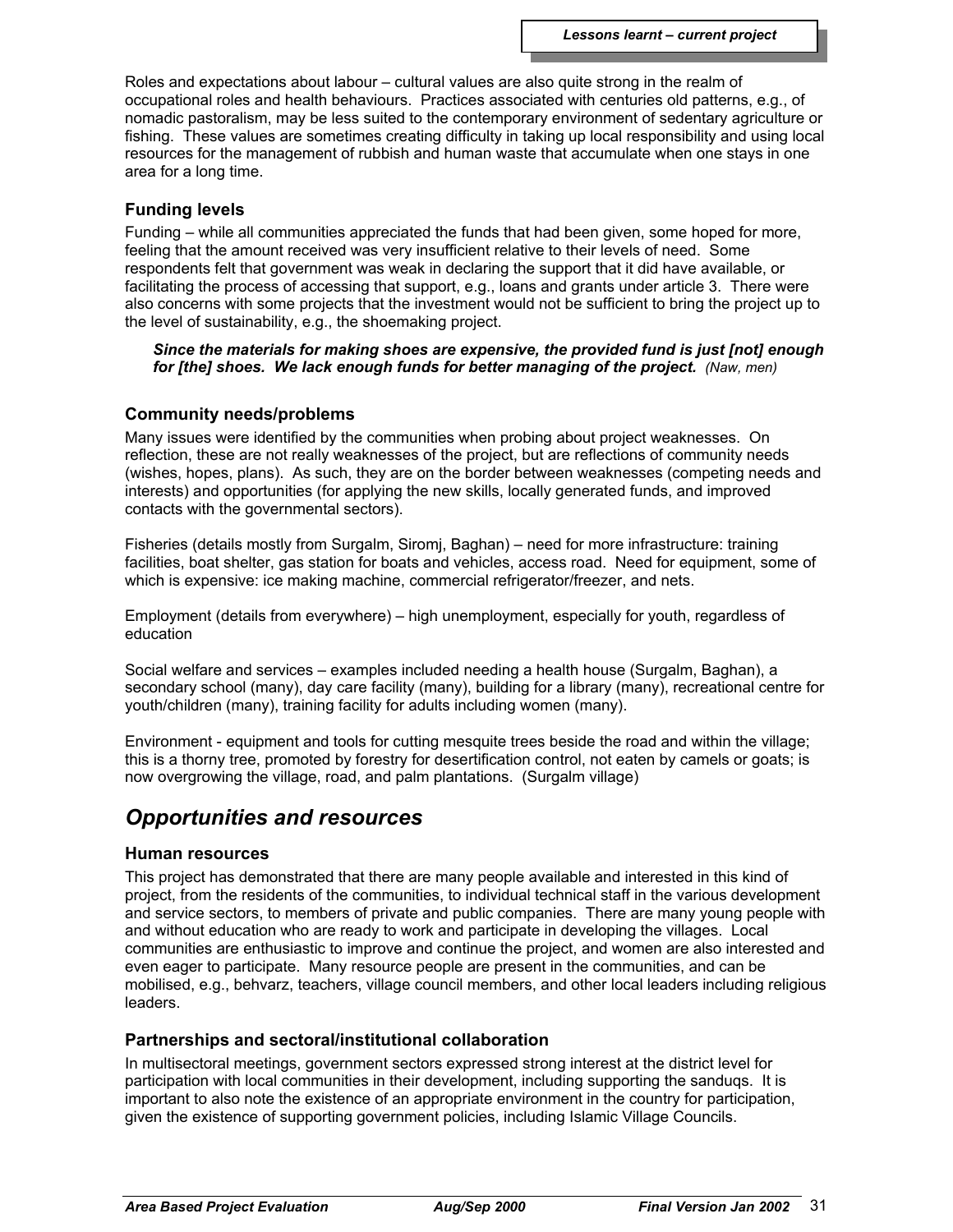UNICEF and other partners of the project have shown their willingness to assist in supportive and educational activities. UNICEF expressed a particular desire to work with provinces and communities on ways to promote child rights. NGOs including CENESTA are eager for learning from the experiences of the ABP and employing these lessons in the continuation and expansion of the project, even if current sponsors are no longer involved.

#### Specific sectors

- Health The health sector, in particular, has re-emphasised its enthusiasm for this kind of project and its outcomes that they have already seen. Health has pointed out that they are the only sector in contact will all the households in the community, e.g., through the annual household surveys of the behvarz workers. In Bandar-Abbass, the PMD indicated strong interest in the outcome of the project, and said they have the means to implement it elsewhere in the province. In Dehdasht, the district doctor was willing to donate some healthrelated reading materials to the village libraries.
- Education Suggestions were made that more or better linkages could be made between the project and the literacy movement educators; while not as prevalent as health workers (the village behvarz) at village level, the literacy movement teachers are quite widely distributed in the rural areas.
- Ministry of Jihad In Marivan, the Ministry representative indicated readiness to assist through occasional training, e.g., fishing, and animal husbandry. They area also ready to give books to village libraries if interest is expressed by the communities.
- Social welfare organisation in Marivan, the social welfare representative said they are ready for training children about different issues.
- Women's commission in Marivan, the representative emphasised that the ladies commission is working to raise the awareness of women and their main goal is to provide services to women. They have a project on empowerment of women, with research to find out the situation of women. There is another project on rights of women.

Separate from the question of larger scale extension of the project, e.g., in whole districts or in new regions of the country, the levels of local interest and information sharing around project communities have demonstrated the possibility of expanding the model to adjoining areas through local community organizations and local efforts. This is where the supporting sanduq idea is also applicable, i.e., sanduqs located in a regional marketing centre or sub-district/district headquarters that have a more skilled co-ordinator and can provide assistance to multiple village level groups.

## **Alternative sources of funds**

Much as this project has been able to benefit from a significant input by UNICEF, such funds are limited, especially in comparison with the needs of the rural and poor areas of the country. In discussions and meetings during the evaluation, the respondents/participants identified several alternative sources of funds that could be tapped for future work, either in the existing areas or for expansion/extension to new areas. The principal categories of resources were as follows:

- Public sector Governmental financial resources; Article 3 has money for job creation, small industries; there is government money available for animal husbandry, for drought prevention, for underground water, for banana planting.
- Private sector Financial resources of factories, companies, wealthy individuals. This is already happening in some areas, e.g., the Gohert village wholesale enterprise.
- Alternative IGAs division of flat rangelands that have high production capacity for farming (e.g., in Amir Abad), use of existing mines, interest-free/low interest loans, export of products (e.g., shoes to Germany), marketing local products more broadly around the country (e.g., walnuts, bottled water)

At the present time, the district governor's offices do not keep a notebook or file with written descriptions of all the kinds of funds available and their regulations, e.g., amounts, criteria for obtaining, or other guidelines. While there is no such documentation at the present time, local officials are quite interested in this idea (e.g., the Deputy District Governor in Jask).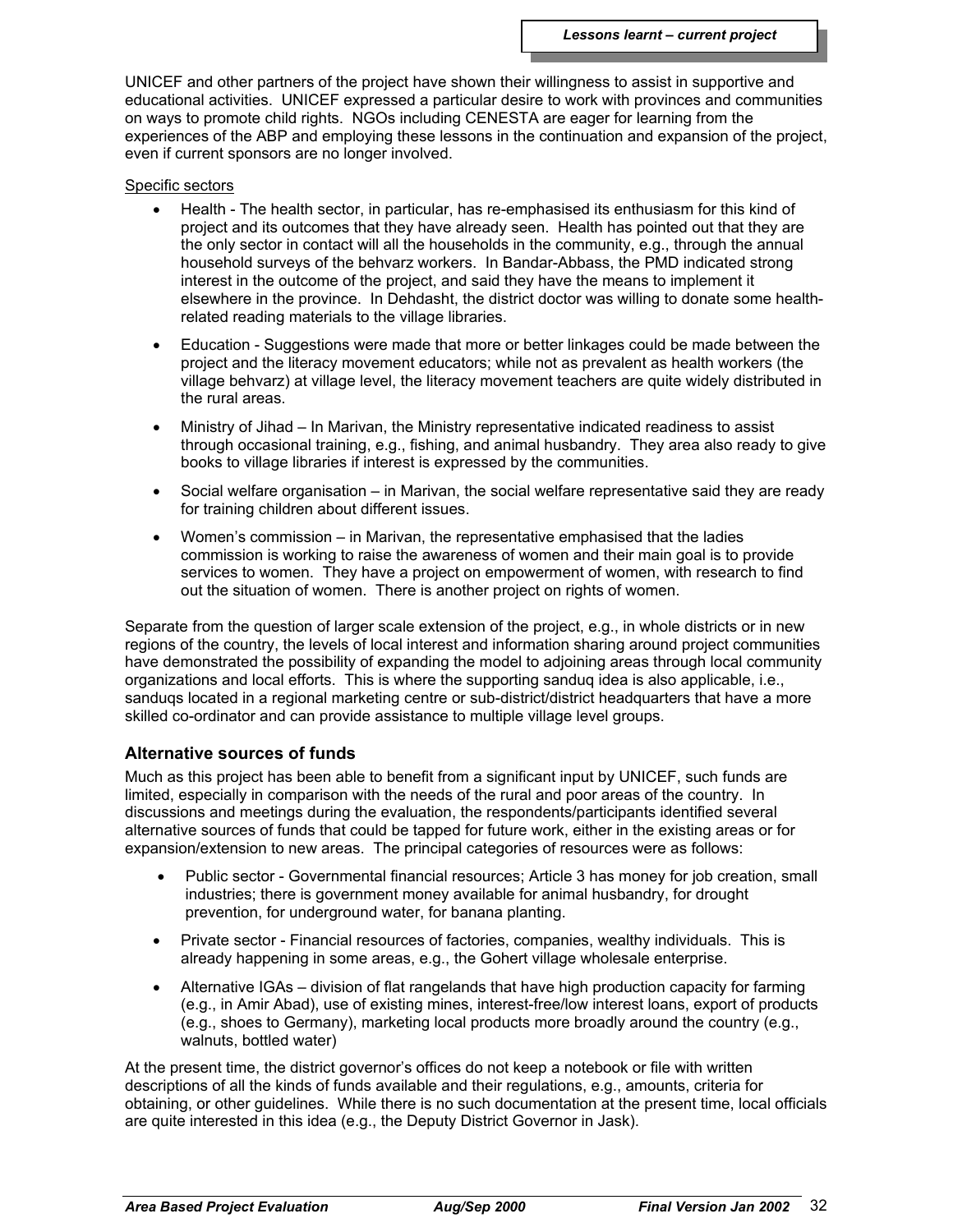Respondents recommended using these resources (government and otherwise) in effective models, e.g., the sanduqs as a mechanism for job creation in the rural villages. People appreciated the sanduq approach of investing money in an income generating strategy for the community, with continued investment of returns to increase community wealth and then using some of the returns to address community development needs. Channelling funds through the sanduq rather than holding them at central level is another way of increasing local capital. The respondents also suggested that it would be appropriate for project communities to already be working on accessing various additional funds to address community priorities, rather than being dependent on a single project such as the ABP. Depending on the money in the Sanduq, the community can start other projects and respond to other development needs.

## *Threats and dangers*

### Magnitude of need

Needs are much greater than readily available local resources in the project communities, which were largely selected because of their poverty. People have demonstrated capacity to think about their problems, and even to develop solutions for them, but lack sufficient means at hand to rapidly address the problems. Some areas have made a start, but are constrained by access problems that are barriers to further development, e.g., wintertime in Oraman, a road to the sea in Siromj.

### **Expectations**

In the face of overwhelming need, it is not surprising perhaps that both communities and stakeholders have had very high expectations of the project. Sometimes communities have seen a window of hope and then expected immediate resolution of all the community problems, complaining that the donated funds were too small. In other settings, there were expectations that external solutions could be found, e.g., that the project would be able to bring in machinery to remove trash because local cultural values objected to manual labour on such issues. On the other side, some sectoral, NGO, and community respondents felt that the stakeholders' expectations of achievements were too high within the very short lifespan of the project.

### **Conflict**

Although generally there was a lot of goodwill toward and within the project, there were several areas of conflict that could be potentially difficult – within the present areas or in new areas. One was between the project and the co-operatives sector, due to overlapping but not entirely synchronous interests. The co-operatives staff believed that development resources should flow through their offices, whereas the project was demonstrating success by giving community control of such resources. Another potential conflict for the project was with some sectoral people who were concerned that the income-generating strategies of the project were going to be introducing a profit orientation in the villages and leading people away from production. There were also community/sector difficulties in particular locations, e.g., with the agriculture technical expert on water versus the community in Bar Aftab. In a few places, there were conflicts within the community, e.g., in Amir-Abad village about who was in control of the use of the library books and what to do if the books were damaged.

## Lack of partnership and good collaboration

Sectors – there has been limited participation by government sectors in the proposed projects, and lack of collaboration by all the sectors that are required to provide services to the villages. Some respondents complained of too much interference of the government sectors in the local affairs of the communities (non-participatory monitoring and supervision, one-sided decisions). There were also concerns that some government sectors are really looking at issues from a political viewpoint.

Stakeholders – there were complaints and concerns about the level of participation of the stakeholders. Some people felt that inadequate collaboration of the stakeholders in the village would lead to lost opportunities. There were complaints from community level about a perceived lack of adequate understanding of some of the stakeholders about the project and its components, resulting in a purely financial outlook toward the achievements.

Government - Government is sometimes hamstrung in its own capacity to help because of all the rules and regulations of bureaucracy; support is tied to plans, but there are no development plans articulated for sub-district and village levels.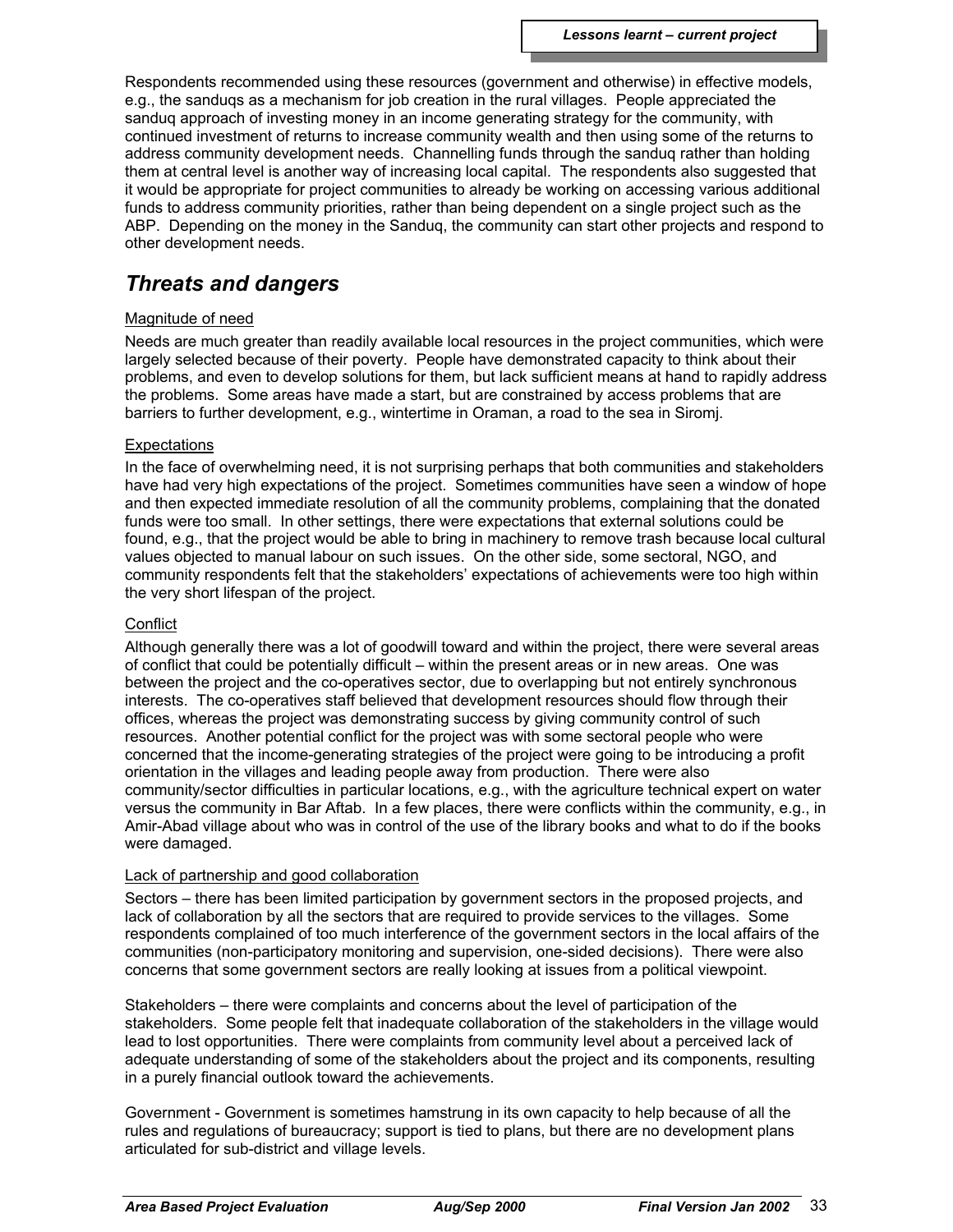### Apprehensions and disillusionment/despair

There were fears among some community people about the danger of a possible termination of the project due to lack of support and follow-up. There was concern by some sectoral people that if the fears of termination become too strong, people will abandon the project and become hopeless. Some sectoral staff were concerned about potential lack of interest among animators for continuation due to lack of financial incentive. In some communities, some people had become disheartened after referring directly to the government sectors for solving their problems; when there was lack of financial support and motivation they began to lose interest.

# **Lessons learnt – for the future**

This section presents respondent/participant ideas from the field about ways forward, with suggestions based on lessons learnt from the project to date. The main sub-headings in this section are:

- Expansion/extension
- **Sustainability**
- Capacity building
- Planning and co-ordination

# *Expansion/extension*

### Pilot project

The present project has been a small one, e.g., only three scattered villages out of 2000 in one province. The villages themselves are willing to help with sharing their experiences if it is extended, but they are unable to say whether it should be replicated or not.

#### *Right now, we are still a pilot project. Cannot say yet if it should be repeated. (Bar Aftab village)*

UNICEF has made it clear that it is not willing to do a major extension of the project in the exact same format, due both to resource requirements and the risk of project dependence on external resources rather than local ownership. The implementing NGO has also emphasised that external agencies, including UNICEF, have little money in this country.

### *We have said many times this is a pilot project only, and it is there to stimulate a movement. Anything bigger will have to come from other sponsors, e.g., government and community. (CENESTA staff)*

This pilot project has developed and tested one general approach to community development (i.e., local animators leading to community organisations – sanduqs – with a strong focus on participation, economic sustainability, and improving the conditions of women and children), with some variations linked to local choices and circumstances (e.g., differences in microcredit versus community investment, in shops versus boats). It has worked with one implementing NGO and a relatively small number of communities and individuals (animators and committees) for a rather short period of time (functionally implementing for little more than a year).

#### **Opportunities**

New areas - The Ministry of Health and UNICEF are jointly considering a disparity reduction project that would go to five provinces. Both stakeholders are interested in strategies for adopting/adapting elements of the ABP exercise in the new project. Both have also expressed interest in how to do the effort at a larger scale than the small scattered pilot operation of the ABP.

Same areas – Some local authorities, e.g., in Kurdistan, are very interested in how the project can be extended to include a much larger number of communities in the existing districts.

### Preconditions for replication and/or extension

Government links - There was general agreement among the stakeholders that the community is capable, but there was also recognition that some linkages are needed with authorities at the next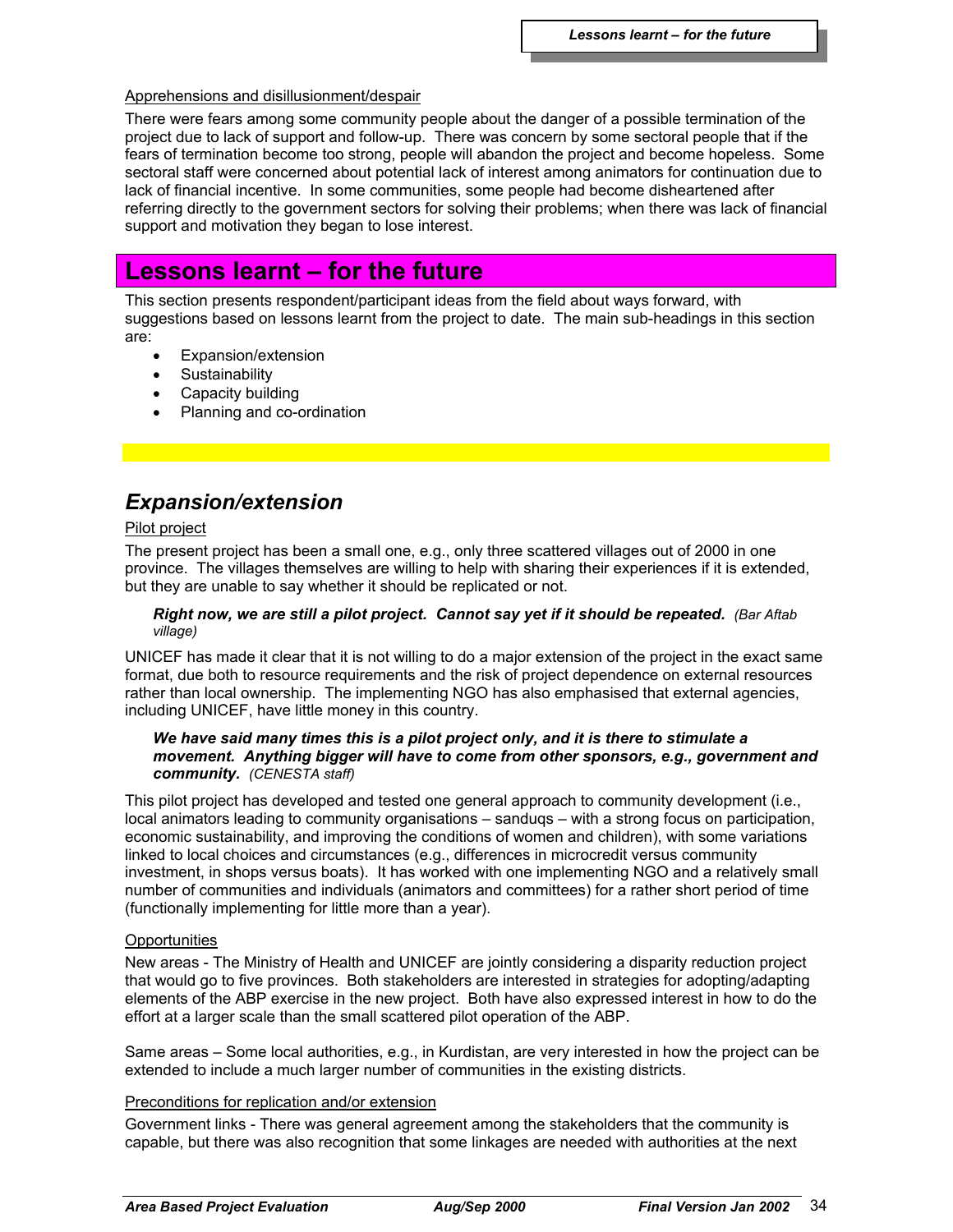level up in order to support and co-ordinate any extension. A related concern for ensuring the success of expansion is institutionalisation and co-ordination; some people wanted to know how to do it because it did not seem to them to be strong anywhere yet.

#### *Perhaps there should be some people who are linked with community and sectors. Not sure what level, e.g., district or other. So all that is done there is linked, less duplication. This is a good idea, but not happening. (UNICEF, Yasuj)*

Reviewer note: this is not a bad idea, if taken as a functional issue, but it could be potentially harmful if it was conceived that it had to be very structured and the same structure in all locations.

Selection of villages – several respondents urged that in future, project areas should be selected to include contiguous communities, in ways that encourage the support of different sectors as well as mutual reinforcement among communities. At the same time, one of the factors contributing to high levels of achievement in the ABP has been the expectation and demonstration of commitment by the participating communities.

In responding to both of these concerns, these desires may be most easily achieved by working with entire administrative units, e.g., sub-districts. To do so will require that a collaborative team (with community and sectoral representatives) work out a strategy for identifying administrative units in need, and then clarifying those that can go further to make commitments to the project, and what the nature of their commitment and contribution would be in order to become recognised as collaborative development partners.

#### Collaborative management/shared ownership

As the team moved around for the evaluation, there were many discussions in which it became clear that the various stakeholders are looking for strategies for sharing ownership.

*The Government's Third Development Plan puts attention to rural communities, believing that this will reduce urban migration. This means we have to have villages based on what they want and we have to have provincial government with more responsibilities, but also community involved. Community participation and intersectoral collaboration have to work together, side by side. (MoH, Yasuj)*

## *Sustainability*

#### Current locations

The future situation is not yet clear for the existing 15 communities. At this stage, they are still nascent as self-sustaining development agents. They are only beginning to find their own strengths, to make their own linkages with sectors and to establish independent sources of funds (either from their community investments or through engaging co-funding from affluent community members and their relatives).

Respondents at central level, e.g., MoH and UNICEF were wondering how soon it would be possible to stop support in order to support other areas/other projects. Respondents at community and subdistrict level were wondering how long the support could be sustained in order to facilitate consolidation and ensure sustainability of their work.

While both sides acknowledge that participatory processes take a lot of time, neither side has yet sorted out appropriate indicators for sustainability (of planning, activities, human resources/capacity, and financial capability) or the timeliness for discontinuing external support. Potential ideas include:

- To what extent local institutions are capable of carrying on (from MoH)
- People's level of confidence and trust in their future (from Bar Aftab village)
- When good results are reached by the communities (Yasuj meeting)

#### Strategies of support

Three main strategies of support to continue participatory community development were identified by participants during the fieldwork for the evaluation.

These included external support to government for local activities, e.g., from UNICEF.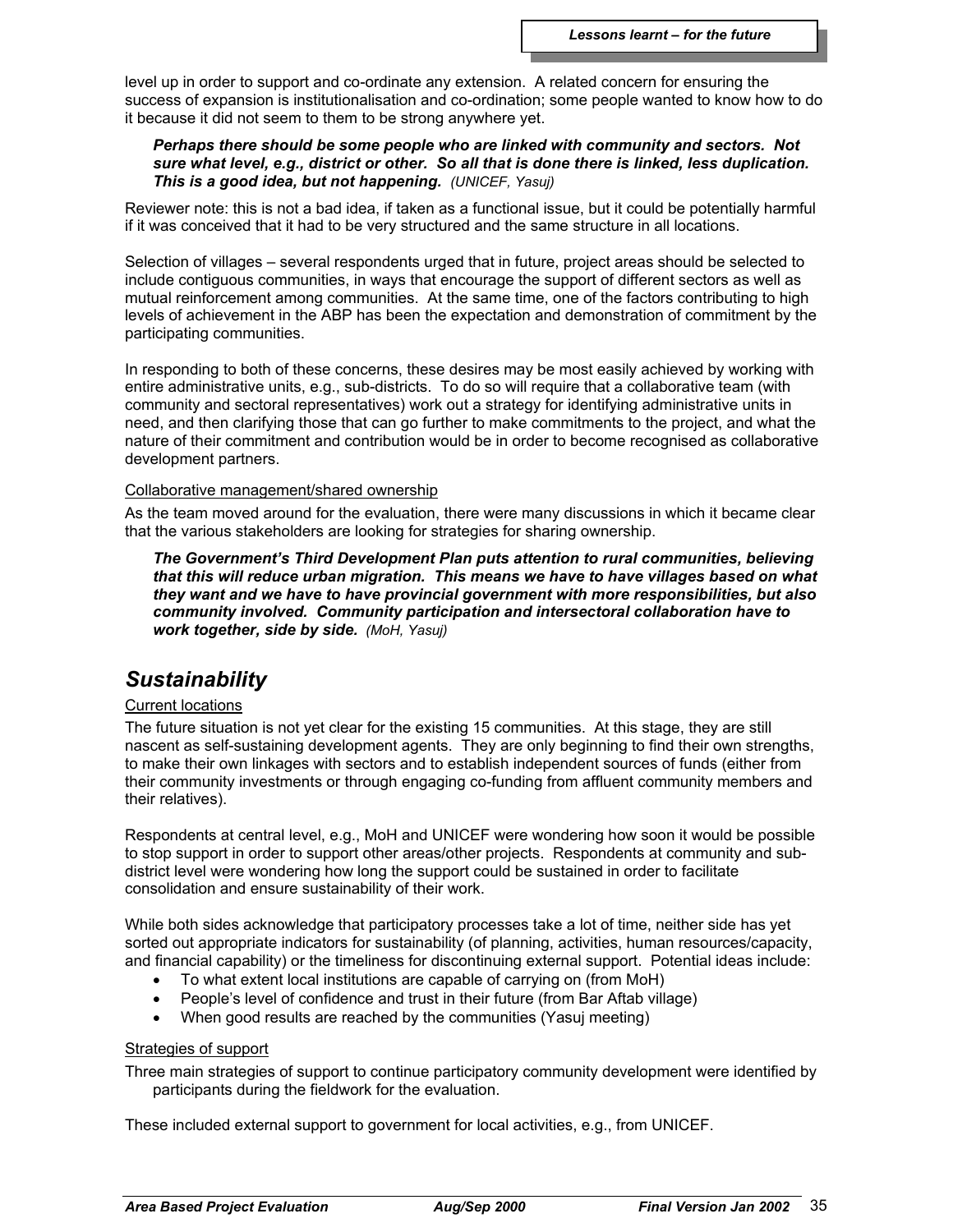#### *UNICEF wants to provide support to government sectors, rather than to a series of small communities. UNICEF will support government, but not take over for/from them. Wants to use seed money, not continuous support. (Yasuj, UNICEF staff)*

A second key strategy that was outlined looked at how to move government resources out to the communities, and how to give communities a stronger voice in the use of those resources for direct problem-solving. The emphasis here that emerged was on finding mechanisms to facilitate the community, e.g., by allocating some government resources to community funds for local budgeting and management of community plans.

*To get the financial support of the government into the Sanduq, i.e., to channel development funds through the Sanduq so that the profit margin of the money will come to the community rather than an outside contractor, as well as helping to get the best quality for the money. (Surgalm village, CENESTA staff and sanduq co-ordinator)*

#### Distributive justice

The third key strategy is advocacy for distributive justice, e.g., ensuring that the needs of the vulnerable are really attended to within the community and the region. While this is already the avowed concern of the sanduqs, some voices were reminders that this concern needs constant attention.

*Would like ways to work better with sharing resources from the haves to the have-nots. (Bar Aftab village, woman behvarz)*

*We are requesting that the stakeholders (and evaluation team) reflect concerns of the village to higher authorities, and pressure local government by sharing information about local conditions abroad.* (Oraman village, animator)

# *Capacity building*

#### **General**

Communities and stakeholders exhibited a lot of enthusiasm for capacity building, which was generally equated with training, believing that increasing awareness and knowledge would contribute to better unity in the communities and more effective implementation of community plans. People also suggested that more in-depth attention to the capacities of local communities with respect to their needs would help in giving direction to these capabilities (e.g., at the Yasuj meeting).

Some of the requests and recommendations for capacity building were generic, e.g., putting up a training and workshop facility in the community that could be used by men, women, and adolescents/youth for learning and using skills (such as those in the following set of topics). Training was desired for village council members, as well as the general public of men, women, and youth.

Other requests (mostly from community respondents) were for specific content on topics ranging from rights to income generation. The following list gives an indication of the range of community interests:

- Income generation rug making skills, shoe making skills (especially how to make the soles), finding markets, improving technology (e.g., making shoes water resistant),
- Rights increase awareness of child and women rights, how to identify needs, becoming aware of laws that affect achievement of rights; skills training for women and girls
- Health nutrition, nutrition needs of children, feeding for pregnant mothers
- Planning for sustainable development, how to promote community participation
- Information sharing including site visits to profitable projects
- Computers training for men and women

Another aspect of capacity building that was reiterated in various communities was a request for more books for the small community libraries. In one village, the women were very specific about what they wanted.

*We women want some cookbooks, including urban type cooking. (Bar Aftab village, women group)*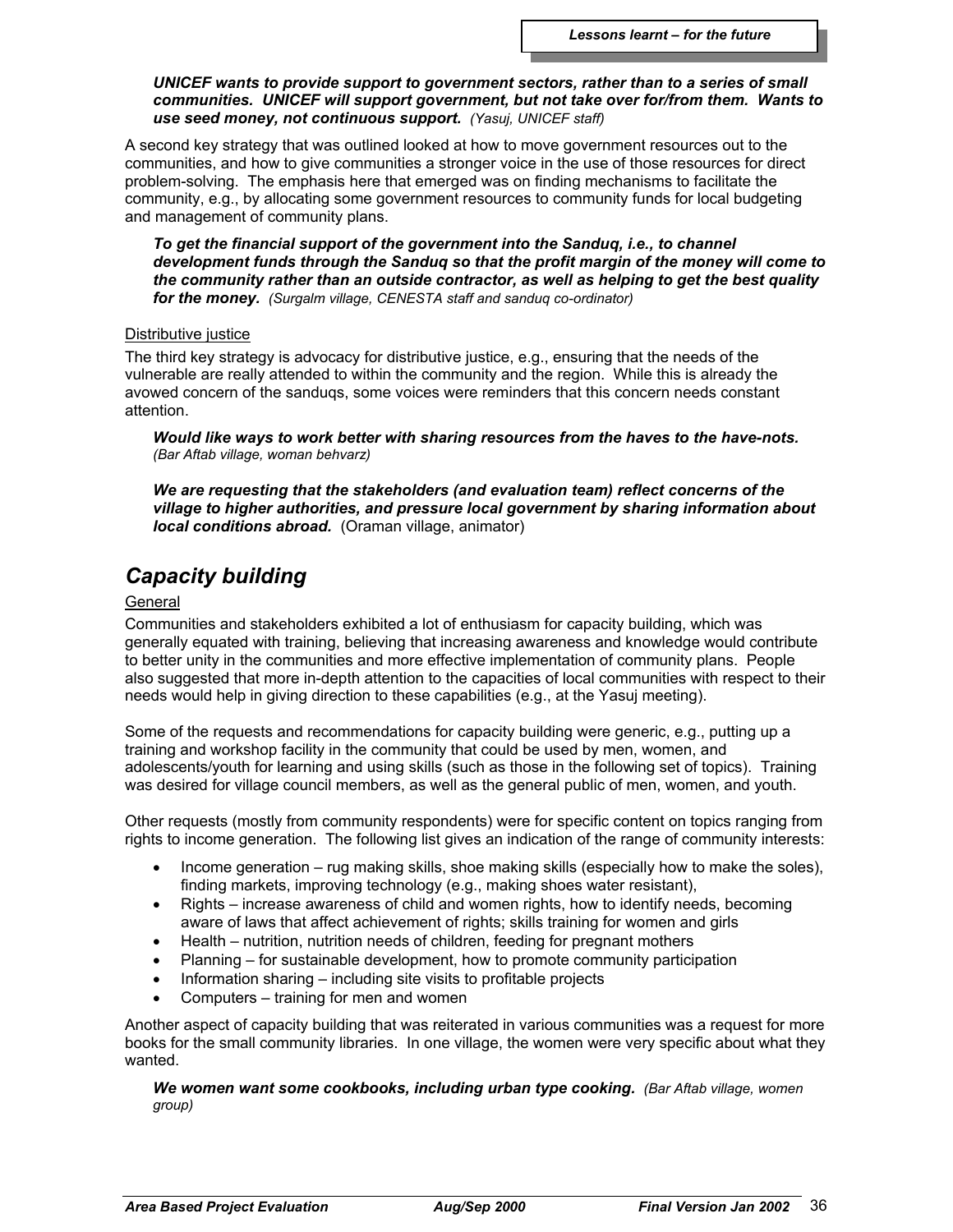## *Planning and co-ordination*

#### Focal point – community

Most respondents were impressed with community planning and implementing capabilities and recommended that the focal point for development planning should be at community level.

#### *We expect government to come to village and hear people's voice, not to only be there at high level. Problems of the village need to be prioritised. (Bar Aftab, animator, Yasuj)*

While the emphasis was on community-based planning, there was also a strong recognition that government does have a role and that it needs co-ordination.

*Government can't just pour money – there needs to be a plan, and it should be a plan of the community. (UNICEF, Marivan meeting)*

*Have seen a lot of projects over the years. Since they were planning from the top down, evaluations have shown they were not successful. Need bottom-up planning and coordination of sectors. (Women's commission representative, Marivan meeting)*

#### Focal point - government

Although fewer people suggested it, there were some who wanted to emphasise the government role, and then involve related sectors in the implementation of community level projects on a case by case basis (e.g., MoH).

One part of the debate about government's role in co-ordination was linked to concerns about supervision. Sectoral people within government have had a tendency to believe that it is their role to supervise, and they have seen supervision as a technical support issue. Others, such as the implementing NGO, have argued that technical support can come in the form of advice, but the core issue is collaboration in management to capitalise on the strengths of community, government and other participating stakeholders. This approach requires the participation of government with its technical skills, but does not presuppose that government is automatically more knowledgeable than the community about the local situation. The following small section notes some recommendations from the field to help address such assumptions by government staff.

#### Overcoming current constraints (and bureaucracy)

At the Yasuj meeting, several good recommendations were made about how to improve government support to participatory community development projects:

- Eliminate unsatisfactory practices of government agencies
- Ease government bureaucracy and make regulations more flexible in such projects so that the government sectors can easily work with project implementers
- Create opportunities for the participation of other interested and effective sectors

Similarly, in the Marivan meeting, the District Governor agreed that there are legal obstacles, and that it is now necessary to find solutions for these regulatory constraints. In Surgalm village, the coordinator suggested that the project should help to register the Sanduq and thereby get them recognised by the government.

### Monitoring

Several good recommendations about monitoring in participatory projects like the ABP emerged from the Yasuj meeting; they are listed as follows:

- The objectives of the project to be carefully followed up and regularly monitored, since positive outcomes will strengthen good ideas
- Creating opportunities to discuss the projects, analyse achievements, study and evaluate them at specific intervals by the communities themselves
- Appropriate initial assessment in order to identify precise strategies and the role of monitoring and evaluation at every stage

#### Support requested/recommended from specific sectors

Community members had ideas already about which sectors they would like to work with and get more support from. The following list is an aggregated list of ideas from all of the villages, without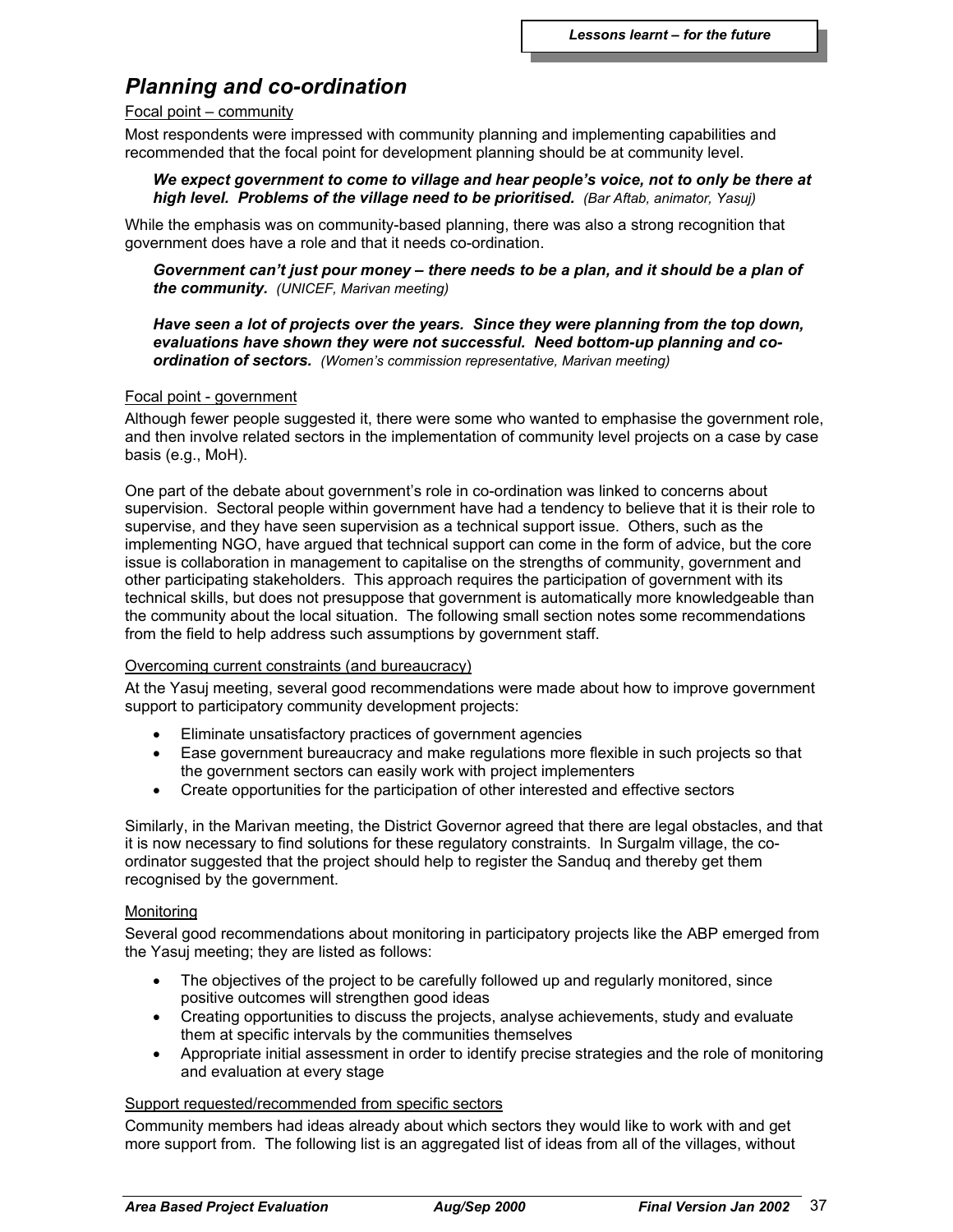trying to represent how frequently the requests were voiced by the different communities, nor linking the requests to details of the current situation and costs of a proposal. It is presented here to illustrate the range of opportunities for sectoral links with priority needs of the communities.

- Health to build a health house and select the behvarz from the community with the support of community and MoH. To establish health education courses and content on family planning for women. To implement health projects for women.
- Education to build a lower (or 'junior') secondary school within the village with the support of the ministry for education and the community. To provide opportunity for village secondary school graduates to go on with technical training and jobs in rural affairs, health, fishery, cooperatives, communication centre, literacy movement, etc.
- District governor to create new jobs for youth; establish facilities for youth (including sports, training workshops, etc.)
- Fishery corporation development of a shelter for fishery and harbourage; improved access to fishery licenses
- Physical education office creation of sports facilities
- Water and waste water corporation access to drinking water at the seaside/shore for fishing communities
- Ministry of Jihad to invest in other projects for the goals of the village

Interestingly, when communities were probed more deeply about needs, resources and constraints that prevented resolving the problems, it was possible to find that at least some of the resources already exist in the communities and can be tapped through careful facilitation. See the following example from Gohert village.

In Gohert village, the evaluation team engaged a group of men, including the local male animator (who is very energetic) in a discussion about community needs and plans. During this discussion, the community members recommended establishing health education courses for ladies by the health department. However, when the team asked about various kinds of local resource persons, it became evident to the participants that maybe they had some people locally who would be even more culturally acceptable as health educators. The request for external support gradually changed into plans to activate a local health education team, probably comprised of the former female behvarz and possibly some of the TMWs, with some support to come from the Sanduq.

A similar discussion and rethinking occurred when the Gohert men recommended implementation of short-term projects concerning health issues for ladies by UNICEF and health department. In this case, it was acknowledged that the local sanduq (a wholesale grocery enterprise) is doing extremely well, even though a full accounting has not yet been done. Rather than waiting for the full accounting report, or going through the difficulties of getting external support, the participants adapted their plan to arrange an advance of funds from the Sanduq that would be used to set up a separate account for the women and children activities. The store manager (who is also the animator) suggested an initial amount of about 200,000 Tomans, i.e., about US\$250. The Sanduq will write a letter to the District Governor and using support from CENESTA arrange for the account to be established.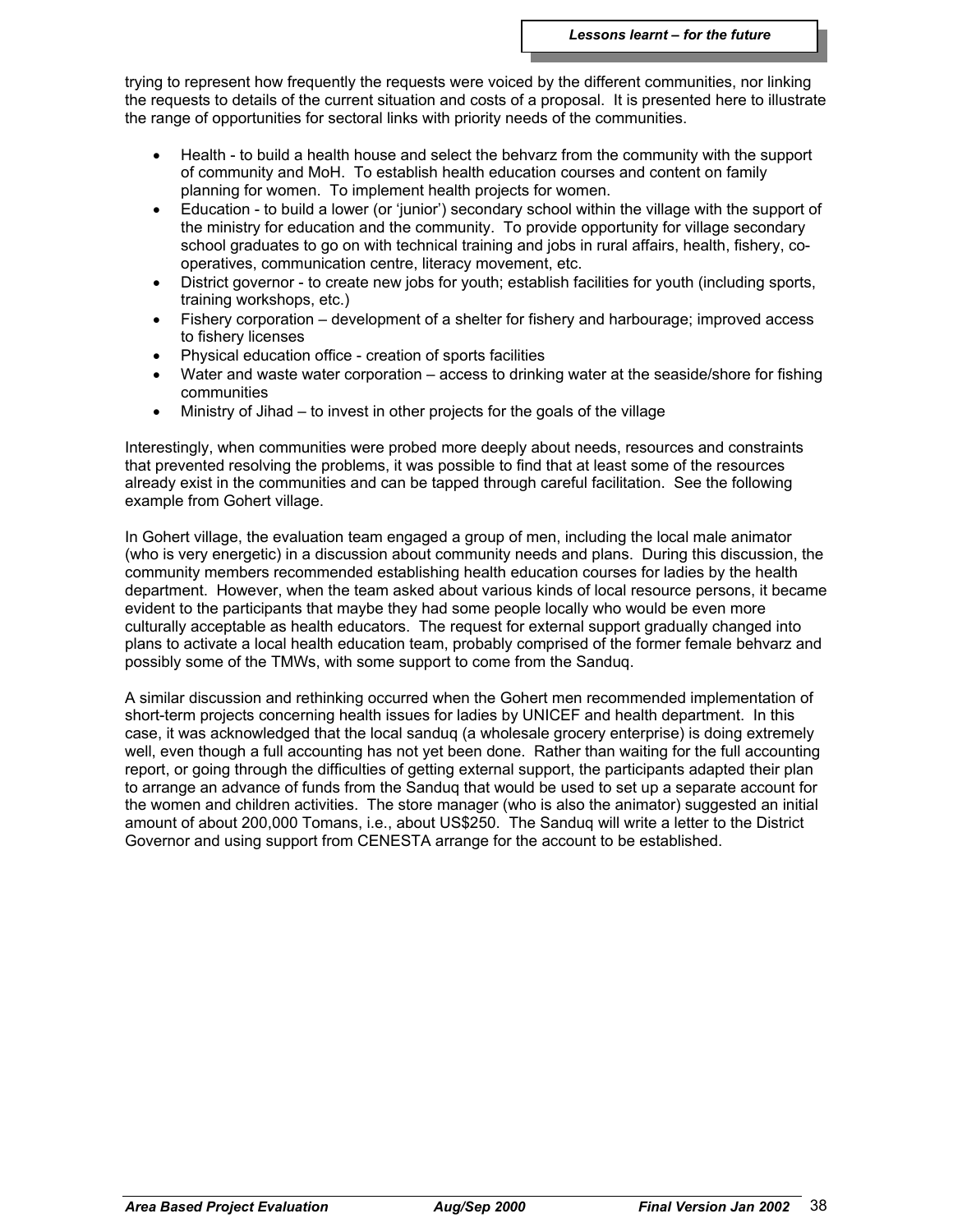# **Recommendations**

*Continuity* – this project has been instrumental in stimulating local development activities in the identified project communities, but it is far too early for termination of support (particularly technical, advocacy and monitoring support) to these communities. A continuity strategy should be developed in partnership with the communities, with government representatives responsible for those communities, and with the implementing NGO for continuity.

*Replication* – this project has been highly successful in the short run, and has many elements worth emulating in other areas of Iran, including the promotion of community animators, bottom-up planning, sanduq development committees with community investment funds and local wealth generating activities.

*Selection of communities* - In responding to concerns for working with committed communities, and expanding to cover more areas, these desires may be most easily achieved by working with entire administrative units, e.g., sub-districts. To do so will require that a collaborative team (with community and sectoral representatives) work out a strategy for identifying administrative units in need, and then clarifying those units that can go further to make commitments to the project, and what the nature of their commitment and contribution would be in order to become recognised as collaborative development partners.

*Monitoring* - Several good recommendations about monitoring in participatory projects like the ABP emerged from the Yasuj meeting; they are listed as follows:

- The objectives of the project to be carefully followed up and regularly monitored, since positive outcomes will strengthen good ideas
- Creating opportunities to discuss the projects, analyse achievements, study and evaluate them at specific intervals by the communities themselves
- Appropriate initial assessment in order to identify precise strategies and the role of monitoring and evaluation at every stage

*Accountability to communities about finances* - This may require more community meetings, or possibly a visible posting of on-going (e.g., monthly) income and expenses, perhaps with simple charts using symbols that are easily understood by all, including non-literates.

*Improving government links/support* - In Surgalm village, the co-ordinator suggested that the project should help to register the Sanduq and thereby get them recognised by the government. At the Yasuj meeting, several good recommendations were also made about how to improve government support to participatory community development projects:

- Eliminate unsatisfactory practices of government agencies
- Ease government bureaucracy and make regulations more flexible in such projects so that the government sectors can easily work with project implementers
- Create opportunities for the participation of other interested and effective sectors

*Library support* - Mobilise books, handouts, and other materials for the community libraries that teach about development, e.g., books on poultry rearing, irrigation, or improving agriculture. Such documents could come from government sectors, universities, national and international agencies. These kinds of books would be widely appreciated not only by the youth but also by the adults in the community that are trying to improve their conditions. In addition, mobilise additional books in languages specifically relevant to the local communities, where possible.

*Alternative sources of funds* - The respondents suggested that it would be appropriate for project communities to already be working on accessing various additional funds to address community priorities, rather than being dependent on a single project such as the ABP. Channelling government funds through the sanduq rather than holding them at central level is another way of increasing local capital. Respondents recommended using these resources (government and otherwise) in effective models, e.g., the sanduqs as a mechanism for job creation in the rural villages. Depending on the money in the Sanduq, the community can start other projects and respond to other development needs.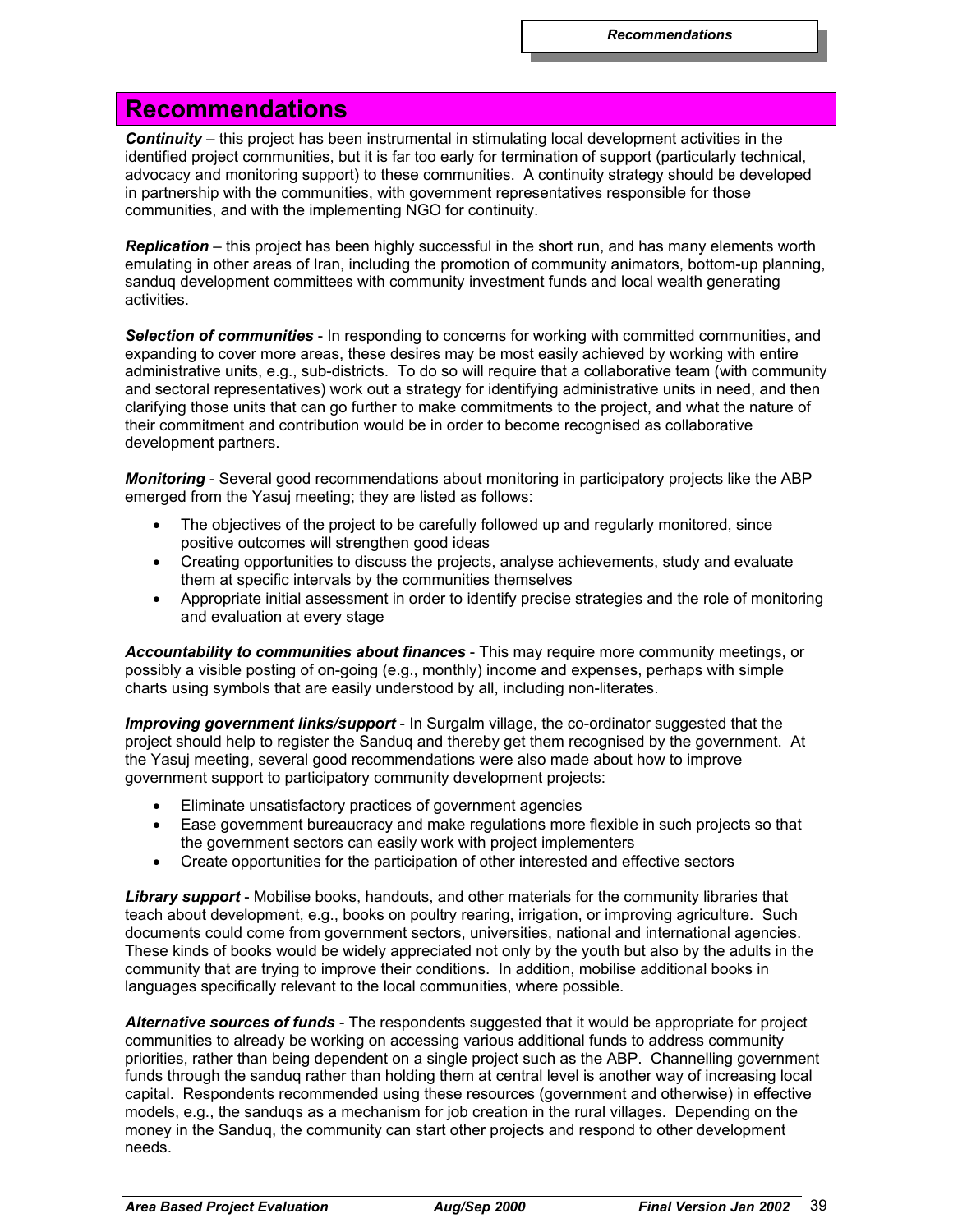## **Options for the future**

For the present three province area-based project (15 villages)

- a) Continue longer
	- To see if sectors can be brought in, probably in a bottom up way, but possibly through increasing pressure from above to co-operate, if not collaborate
	- To see how community participation and planning can direct local resources to their own health priorities, in addition to putting attention on their economic needs
	- To see what development and health changes are possible over a 4-5 year project lifespan (rather than  $1\frac{1}{2}$  years)
	- To clarify what the phase out criteria will be, and when the phase out plan would be generated (which would include responsibilities of all stakeholders and timing)
- b) Consider what inputs needed for the present project to advance
	- Health related efforts, e.g., better links with behvarz, RHC and sub-district; assigning some local funds and activities specifically to the health related priorities
	- Specific village plans (not just generic)
	- Support for sub-district councils, and building the role of village co-operation/collaboration for joint action/common voice, sharing ideas among communities
	- Training in simple accounting and a consistent system
	- Training in participatory monitoring and evaluation (have already had some in participatory design), generating indicators from the communities, getting a process going of using locally understandable tools for review and checking progress
	- Review information sharing strategies/methods for work with low literate groups
- c) Consider ways to work with the present project longitudinally
	- Possibly shifting home sector sponsorship (e.g., to Jihad?)
	- Possibly shifting donor/sponsor (e.g., to UNDP?, Jihad?, Central Agricultural Bank?); possibly collaborative sponsorship
	- Function as a training facility for the next phase, e.g., for the disparity reduction project
	- Need to consider the implications of being a training study site for the community (benefits and risks; opportunities and threats; quid pro quo)

### For any extension, e.g., with the disparity reduction project (5 provinces)

- d) Consider a phased approach
	- Consider starting at sub-district level (or possibly sub-district and district) for support to community development, drawing on lessons from the area-based project model (workshop, animator, sanduq, co-ordinator, and supportive facilitation) keyed to locally specific priorities and locally prepared plans of action
	- Consider best implementing agent(s)/partners and nature of partnership agreements/collaborative management plan
	- Assign carefully selected and prepared persons, with long enough assignments and adequate transport/logistical support to be effective (important to create successes and build on successes)
- e) Consider multiple implementing groups
	- Serious review of opportunities and threats of relying on existing infrastructures (and NGOs)
	- Utilise a reward linked process for effective work, possibly competitive depending on opinions about possible benefits/harms of this approach
	- Assess option of a competitive bid process for selection, with careful selection criteria
- f) Build in a regular review process
	- Broad categories of issues to monitor might include health status, household health behaviour and responsibility, community services and responsibility
	- To be done collaboratively, including the community level; linked to an agreed plan and set of indicators (which may be refined or adapted during the project lifespan to flexibly respond to community concerns and capacities)
	- To have a prior agreement that the fundamental approach will not be changed abruptly or lightly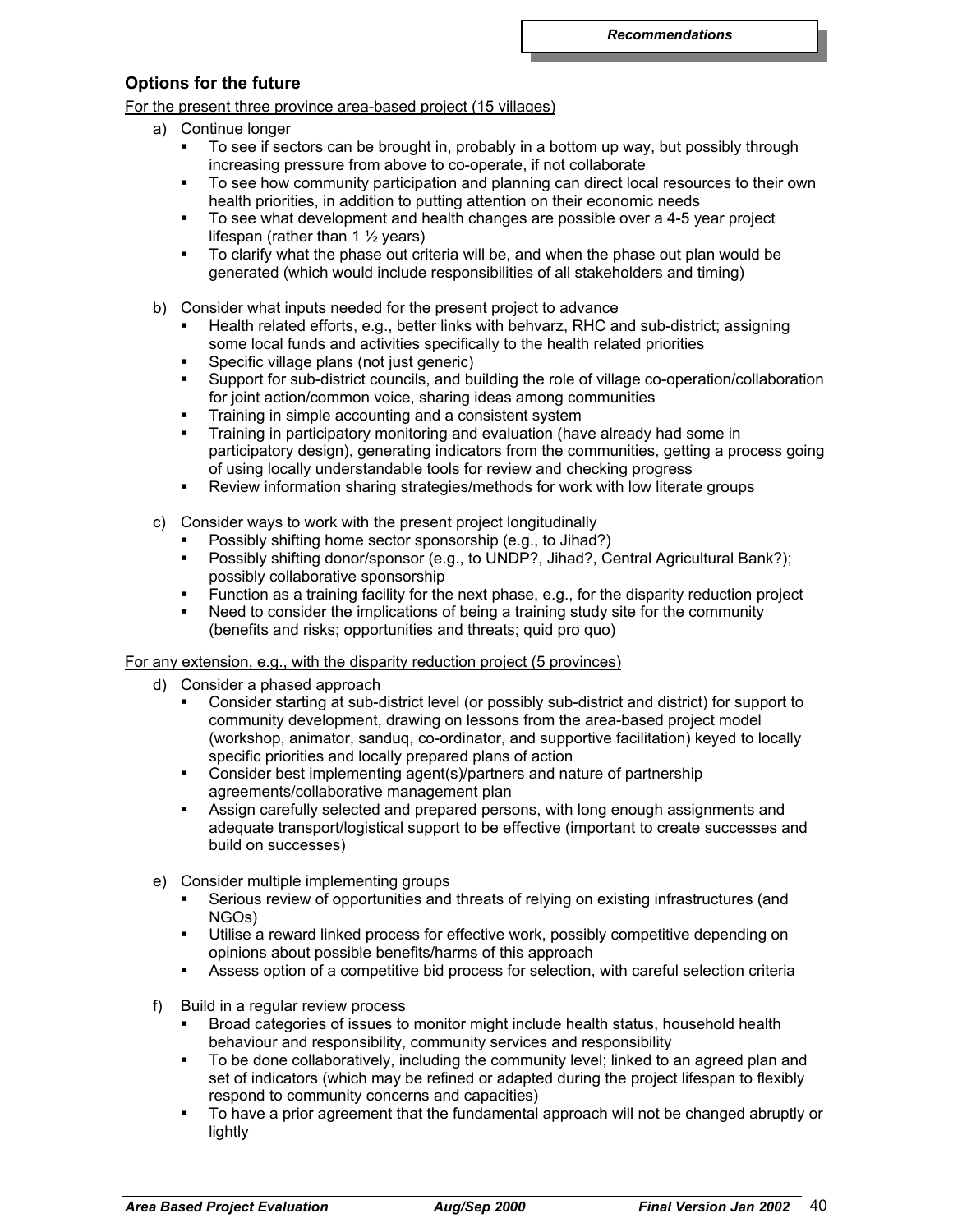To agree that the process will not be changed drastically without consideration for initiatives that have already been started

### Exploratory work

- g) Try a similar exercise in one (or more) subdistrict(s)
	- Reach all village in the sub-district, and have the full area be the mandate
	- **See what can happen with engaging fuller intersectoral participation**
	- Try to get collective/collaborative efforts going among the villages as well as the sectors
	- Build in participatory needs/resource/solution and planning work (strategic and action level)
	- Explore linkages to existing information systems, as well as locally developed and monitored indicators
- h) Gather more information about participatory work in Iran
	- Regardless of sector, though perhaps with special interest in 'health and well being'
	- Consider also information from surrounding countries that share any similar cultural/behavioural patterns
	- Look at both urban and rural settings
	- **Look at traditional and modern forms**
	- Assess the effectiveness using some kind of semi-structured analysis, i.e., with a combination of qualitative and quantitative indicators (see UNICEF TZ extract of discussion on best practices)
	- **EXECT** Look into communication strategies for low literate groups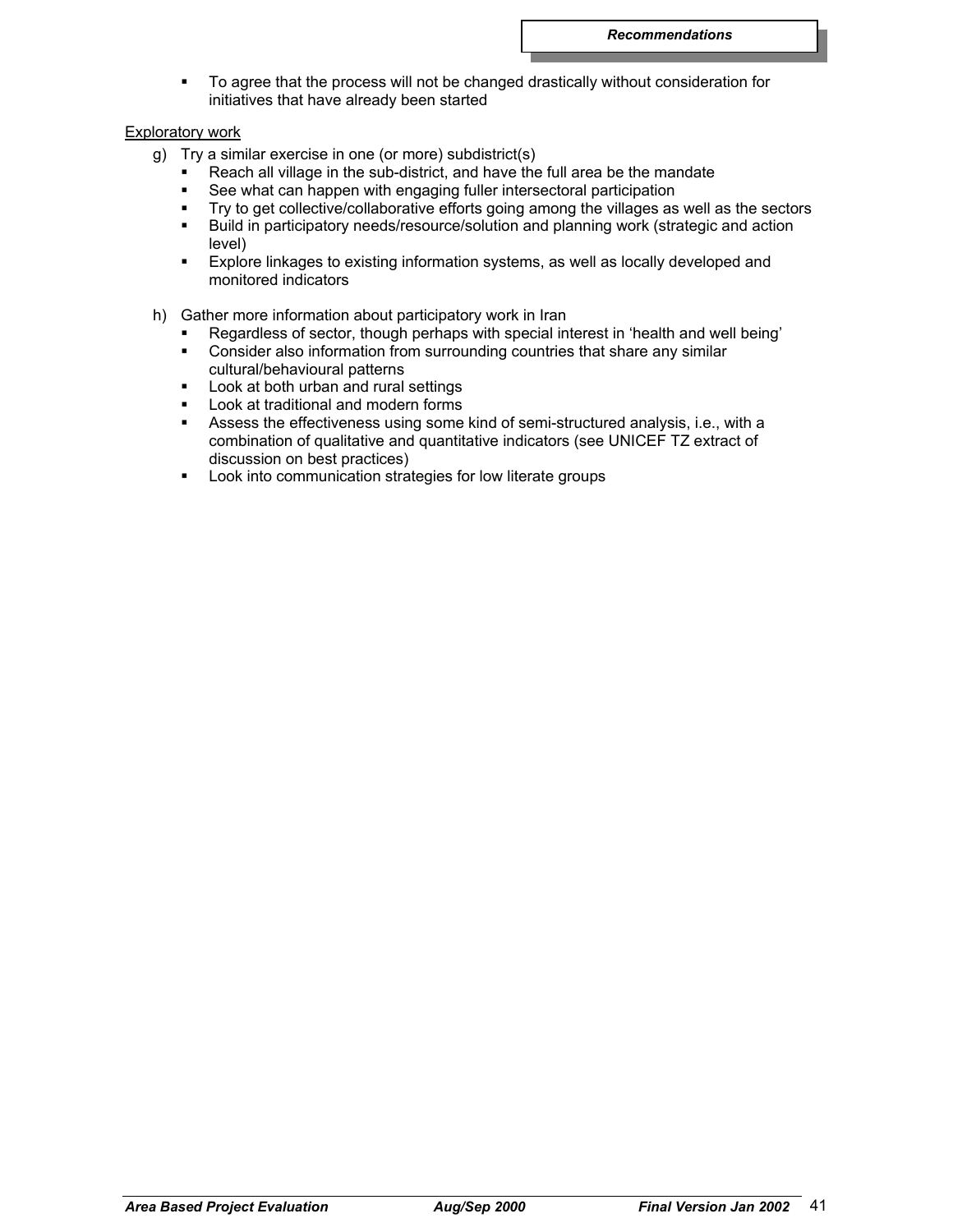# **ANNEXES**

## *Methodology used in the ABP evaluation*

## **Main approaches**

This was a very participatory evaluation, both in the members of the team (which included all three key stakeholders – MoH, UNICEF and CENESTA), and in the techniques that were used for information gathering about the project. The principal methods were as follows:

- Semi-structured interviews list of topics/themes to explore; with stakeholders, gatekeepers, and residents, both male and female
- Focus group assigning discussion about a set of topics or guiding questions, and then handing over to the community; followed by discussion with probes; conducted with men and women separately; occasionally with youth
- Village walkabout viewing achievements and problems in the community; seeing aspects of everyday community life; conducted with community animator/co-ordinator and some residents
- Participatory observation eating and sleeping in the community, using community facilities; seeing their shops, storerooms, latrines, homes, etc.
- Participatory plenary/large focus group meeting with multiple stakeholders (using idea cards); conducted with sectoral and intersectoral groups plus community animators and co-ordinators
- Documents review (for materials available in English)

## **Specific techniques/tools in groups (summary)**

- SWOT (strengths, weaknesses, opportunities, threats) and SW/R (strengths, weaknesses and recommendations); focused on the ABP project. Note that the weaknesses often yielded unmet needs in the community level discussions.
- Collaborative review of community documents (maps and action plans) discussing point by point about what has changed or been achieved since the documents were originally prepared
- Social group assessment free listing of groups, age/gender of members, size of membership, main activities and link to Sanduq
- Participatory mapping of resources and risks in the community multiple persons contributing to the drawing simultaneously (e.g., with boys in Lenj Abad).
- Decision-making free listing of decisions being made, who is the leader/main decision-maker, and other participants; recommendations for improved decision-making. Much of the recommendations had to do with specific decisions.
- Benefit/harms or risks analysis for decisions that were difficult that the community wanted to make, e.g., how to compensate an animator.
- Indicator analysis identification and prioritisation (based on feasibility and sensitivity) of indicators for children and women well-being and for Sanduq committee performance. Free listing for identification, with probes and suggestions of additional ideas by various experts after the community puts theirs up first. Prioritisation using buzz groups for discussion (allows similar categories of people to work together, helps ensure there are enough people talking together that at least one is literate enough to record the results of the discussion), with contributions by the community residents first, confirmed as to whether the same issue is present on the lists of any other groups, and then followed by additional items from the lists of the other (non-community) participants.

## **Additional issues**

- Early meetings with key stakeholders before going to the field requested their inputs about highlighting any topics or issues to explore in the field
- The implementing agency was picking up ideas from the earlier evaluation experiences and reviewing some topics with community animators at the time of mobilising them for the evaluation.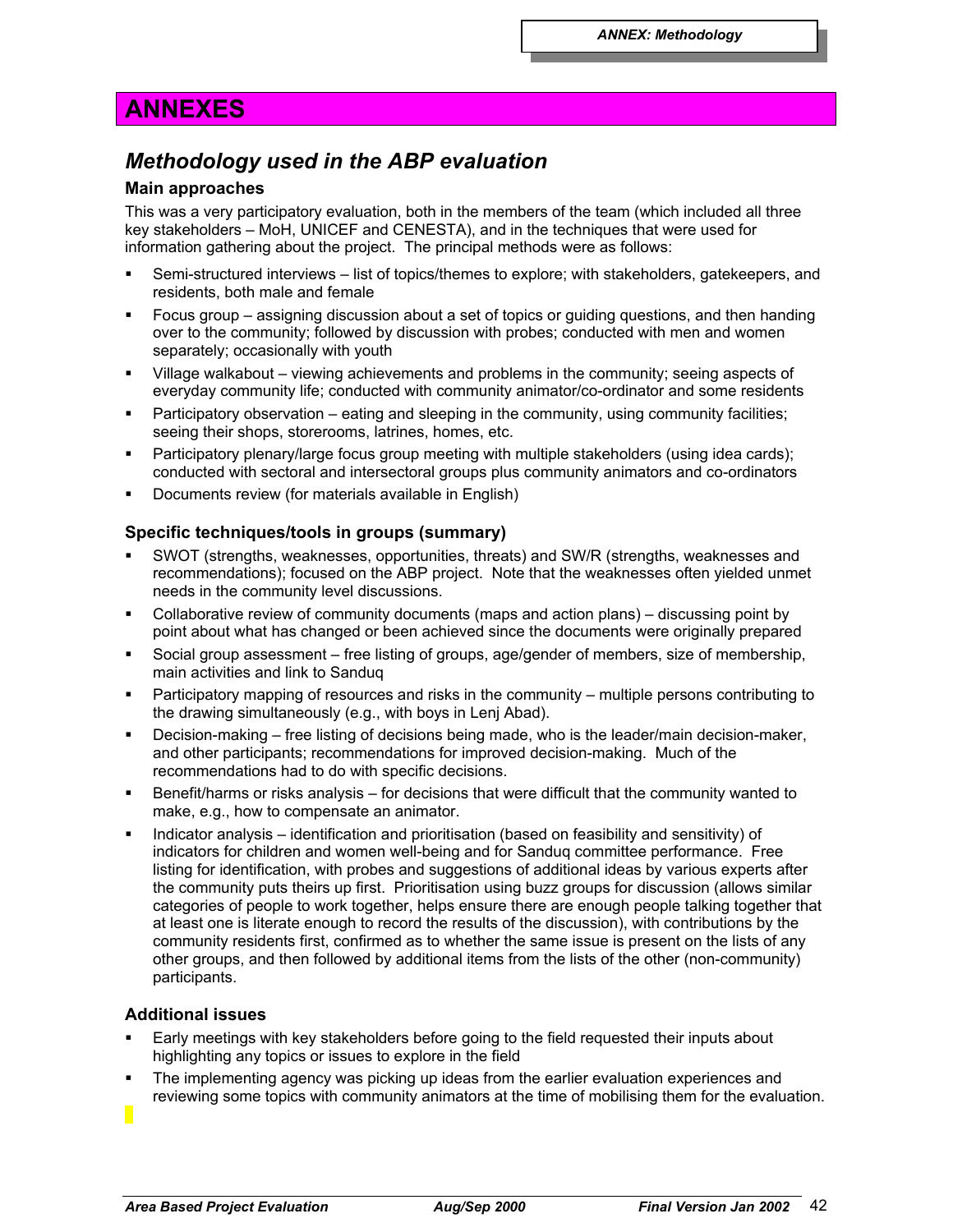## *Methodology – outcomes with specific tools*

## **General comment on participatory tools**

Communities generally responded very positively to the variety of participatory tools that were utilised in the evaluation/assessment. In addition, the stakeholders (UNICEF, MoH, and CENESTA) were all quite eager to learn new participatory methods when we tried them out for these settings.

## **Specific tools used**

### Assessment of progress toward plans

This exercise was conducted in Surgalm and Siromj, and revealed considerable differences in levels of understanding the plan, as well as achievements toward the aims of the plan. Although communities did not have the plan memorised, they did seem to have some general understanding of the elements in the plan as they were probed about them. It seems that the elements have been discussed, though possibly not reviewed in such detail previously. The community response to the exercise, however, seemed to indicate that a careful review of this kind could be part of at least an annual internal review in the project, and possibly even more often. This could be useful in triggering the community to consider ways to ask itself how they are doing with their plan.

#### Strengths, weaknesses, recommendations (SWR) and Strengths/Weaknesses/Opportunities/Threats (SWOT)

These tools were used in two different settings – the shorter one in some of the villages (e.g, in Bar Aftab and Amir Abad), and the longer one in some of the larger meetings (e.g., Yasuj). Respondents in the villages were generally quite good at identifying strengths, but somehow the concepts of weaknesses and recommendations were usually understood as "community needs" rather than "project weaknesses" or "areas of the project needing improvement". This may have been a genuine belief that the project has no inherent problems of its own, a difficulty in translating the concept of project weakness, or it may represent evaluation fear and unwillingness to reveal weaknesses because they perceive that it might cause alterations in support to the village.

### Participatory mapping

The approach used to a mapping exercise in Lenj Abad seemed to be a new exercise for CENESTA and the community – facilitating multiple people working on the same map at the same time rather than breaking them up into pairs or individuals to do the map. The boys' map, with drawing efforts by at least a half dozen boys, and contributions from about 10-12 boys, ended up less pretty but more informative than the women's map done at the same time. The women's map was drawn by one person with contributed ideas from a group of women and girls.

Once completed, the maps previously created by the communities in the project have not so far been used as an active tool in the process of self-evaluation and monitoring of project achievements. Former maps were not always easy to locate, or not in the village; and people had not been looking back at the maps since the initial stages of planning the projects in the different villages. No updating of maps had taken place, e.g., showing new latrines, new roads, home gardens, project stores, new houses, or even deaths and outbreaks of disease.

#### Social group profile

The social group profile tool was used in Lenj Abad village, and resulted in an active discussion that fully engaged the participants. It revealed many issues that were new to the stakeholders from outside of the community, i.e., CENESTA, UNICEF and MoH. Representatives of two of these stakeholders (UNICEF and MoH) had previously asserted that community based organisations do not exist in Iran.

#### Indicator development

The indicator exercise, as conducted in Kikan village, was done quite well by the community. With more time, they clearly would have been able to carry it further for identifying specifics of indicators for actual monitoring, not just conceptual themes. At the same time, it seems that the project had not yet focused any effort on this rather crucial step. The external experts from the stakeholders and the local elites (such as the school teachers and behvarz) were quite impressed with the list coming from the farmers, as well as their selection of important issues. There is a lot of interest by community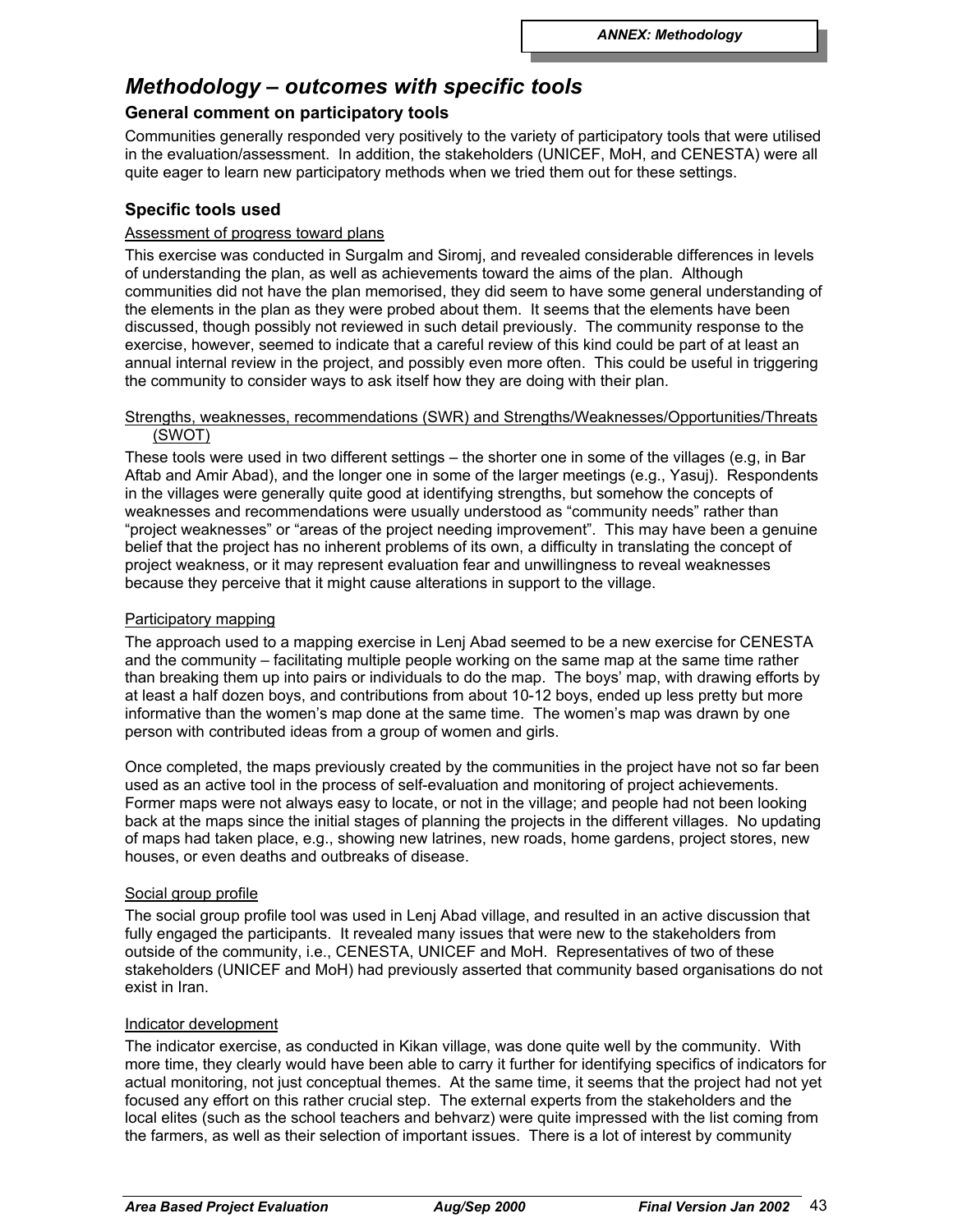people and technical people in community level indicators for analysis of village changes/achievements/outcomes.

#### Decisions and decision-makers

The analysis of decisions and decision makers was new to the project, as was the benefits/risks analysis for possible decisions and courses of action. Both of these tools were quite effective at getting participation in the community. They are relatively simple tools to use, but powerful for facilitating work in the community on sticky issues.

#### Documentation techniques

The idea of consistent and complete labelling of community-generated products seemed to be a new approach to the communities and to CENESTA. When some of the older documents, such as maps were reviewed, it was not always possible to tell who or what kinds of persons had been involved in producing the documents. This can make it difficult for comparison or clarifying at later points in time.

The use of idea cards was an exciting innovation for many participants in the larger meetings where it was used. People appreciated the democratic opportunity for all voices and concerns to be heard. There were occasionally some persons with limited writing skills, but doing the exercise in Farsi, and ensuring that some willing persons helped the slower writers, facilitated good idea sharing for the group.

### **Social group profile – process and results**

The social group profile tool was used as a participatory exercise with a group of about 20-25 men and youth in Lenj Abad village. The discussion that resulted was quite active and completely taken over by the group.

| No.              | Name of group                                            | <b>Sex</b> | <b>Size</b>     | <b>Main activities</b>                                  | <b>Link with Sandug</b>       |
|------------------|----------------------------------------------------------|------------|-----------------|---------------------------------------------------------|-------------------------------|
| 1.               | Sandug board of directors                                | М          | 8               | Active role in the Sanduq                               | XX                            |
| 2.               | Sandug committee                                         | M, F       | 14              | Make decisions over Sandug                              | XX                            |
| $\overline{3}$ . | Sanduq general assembly                                  | M, F       | 240 (120 each)  | Surveillance over the Sandug                            | <b>XX</b>                     |
| $\overline{4}$ . | Rural Islamic Council                                    | Male       | 3               |                                                         | Member of Sandug<br>committee |
| 5.               | Literacy movement                                        | M, F       | 30              | Making people literate                                  | Using books                   |
| 6.               | Rural rep group                                          |            | 12              | Religious affairs                                       |                               |
| 7 <sub>1</sub>   | Parents and children<br>association                      | M          | $\overline{7}$  | Bridge between parents and<br>students, school problems |                               |
| 8.               | Rural co-operative company                               | M          | $\overline{2}$  | Agricultural affairs, repairing<br>equipment            |                               |
| 9.               | Rural industries co-operative                            | F          | 12              | Rural small scale industries                            |                               |
| 10.              | Rural special task groups                                | M          | 4               | Follow up village special problems                      |                               |
| 11.              | Consuming co-operation                                   | M, F       | 18              | Purchase community needs                                |                               |
| 12.              | Ghaderi dervish group                                    | M, F       | 100 (60,40)     | Praying and meditation                                  |                               |
| 13.              | Nakshbandi group                                         | M.F        | 200 (100 each)  | Praying and meditation                                  |                               |
| 14.              | Elder group                                              | M          | 10 <sup>1</sup> | Solving disputes between people                         |                               |
| 15.              | Rural leaders (white bearded<br>men, white haired women) | M, F       | 200 (100 each)  | To oversee the elder group                              |                               |
| 16.              | Health volunteer                                         | M, F       | 4               | Identify problems, health, support<br>health house      |                               |
| 17.              | Lenj Abad HHs living in cities                           |            | 80              | Helping in agriculture                                  |                               |
| 18.              | Aid committee                                            |            | 40              | Helping the needy people                                |                               |
| 19.              | Youth association                                        | M, F       | 50              | To discuss about social, cultural                       |                               |
|                  |                                                          |            |                 | and economic issues                                     |                               |
| 20.              | Rural assembly of women                                  | F          | 40              | Family health issues                                    |                               |

#### **Lenj Abad village – social groups**

Many issues emerged that were new or interesting to the participants, and especially so for the stakeholders from outside of the community, i.e., CENESTA, UNICEF and MoH (representatives of the latter two had previously been convinced that community based organisations do not feature in rural Iran). The stakeholders became quite enthusiastic about the social group exercise when they started to understand some of the implications:

Entry points for health (and other kinds) of education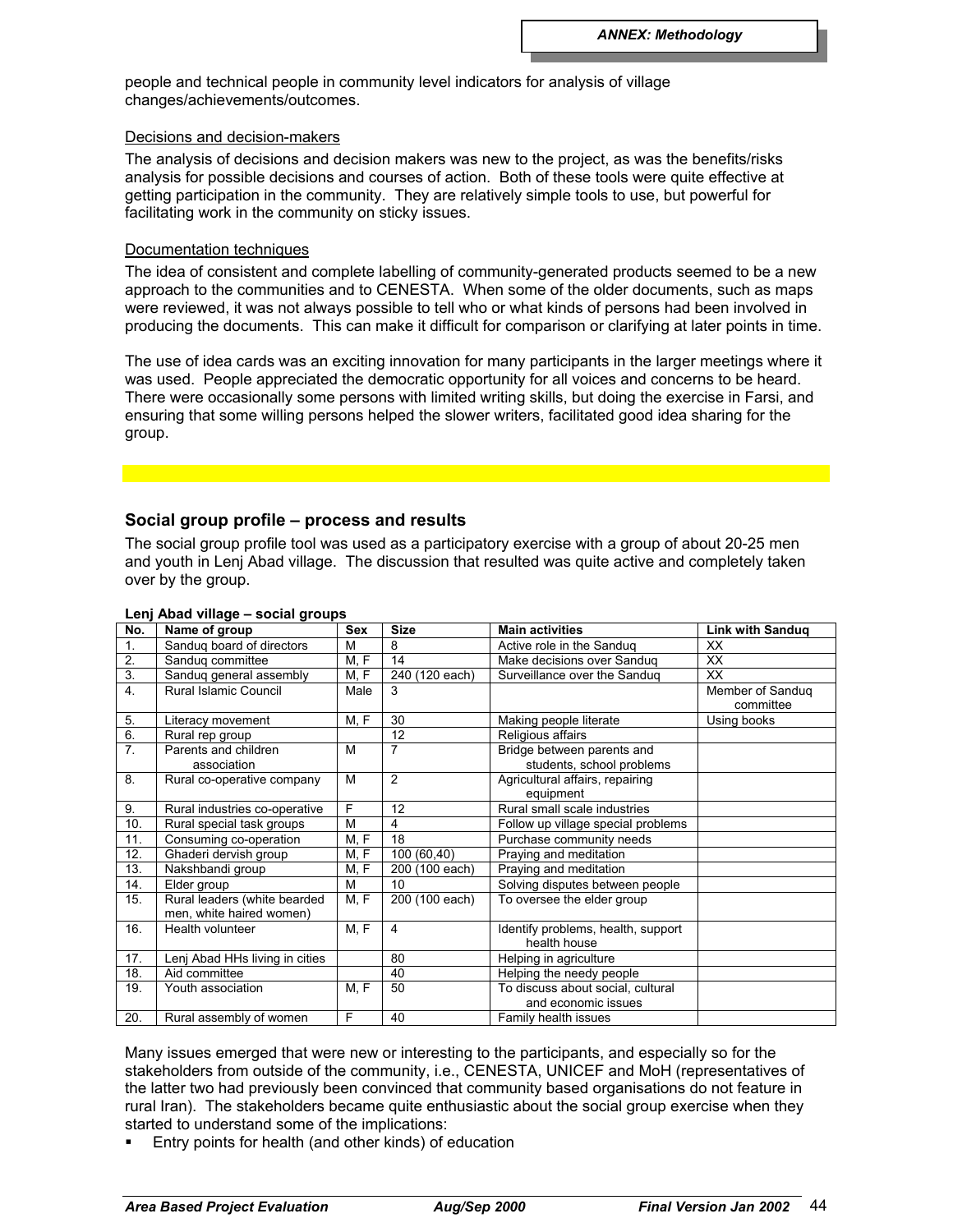- Groups that can positively influence the Sanduq (or obstruct it)
- Entry points for project-related (or vulnerable target group related) activities that fit the agenda of the various groups

#### **Decision making in the community – process and results**

In Oraman village, a participatory exercise was conducted with a group of men (farmers, teachers, elders, businessmen, local council representatives and young men) to explore local decision making processes related to the Sanduq. The group was facilitated to think of all the major kinds of decisions being made locally by or for the Sanduq, and then to think about who participates in the decisions – as the principal decision maker and the others who are also involved. The following table shows the results of this exercise.

#### **Decisions and decision-makers related to the Sanduq** (Oraman village, group of men; clustered by main decision-maker)

| No.             | ~ , a ~~~~~~~ a<br><b>Decisions</b>                            | <b>Main decision maker</b> | Other persons participating in the<br>decision process |
|-----------------|----------------------------------------------------------------|----------------------------|--------------------------------------------------------|
| 1.              | To purchase goods                                              | Mr. Ahmadi, the animator   | Shopkeepers, board of directors for<br>the Sanduq      |
| 2.              | Store capital                                                  | Mr. Ahmadi                 |                                                        |
| 3.              | Pricing the merchandise                                        | Mr. Ahmadi                 | Sanduq committee<br>Sandug committee                   |
| 4.              |                                                                | Mr. Ahmadi                 | Sanduq committee                                       |
| 5.              | How to use the copy machine                                    | Mr. Ahmadi                 | Board of directors                                     |
|                 | To sell merchandise not by cash (give credit)                  |                            |                                                        |
| 6.              | Salary for the store person                                    | Sanduq committee           | Local elders                                           |
| 7.              | How to use the computer                                        | Sanduq committee           | Local council                                          |
| 8.              | To make the decision for the Sanduq meetings                   | Sandug committee           | Board of directors                                     |
| 9.              | In the case of robbery or fire, who is responsible             | Sandug committee           |                                                        |
|                 | for helping the needy                                          |                            |                                                        |
| 10.             | How to help the needy people                                   | Board of directors         | Mr. Ahmadi                                             |
| 11.             | How to help the whole community                                | Board of directors         | Local council                                          |
| 12.             | To provide facilities for welfare activities                   | Board of directors         | Local council, community                               |
| 13.             | To build a sport arena (football field) for youth              | Board of directors         | The youth, the local council                           |
| 14.             | To establish an appropriate place for baby delivery            | Board of directors         |                                                        |
| 15.             | To build grocery building                                      | Board of directors         | Mr. Ahmadi, local council,<br>community                |
| 16.             | Provision of funds for guests and Sanduq<br>committee          | Board of directors         | Sanduq committee                                       |
| 17 <sub>1</sub> | How to pay the salary of bookkeeper and<br>executive director  | Board of directors         | Sanduq committee                                       |
| 18.             | Training courses for family health and<br>environmental health | Board of directors         | Islamic council, Sanduq committee                      |
| 19.             | To change the activity of the Sanduq                           | Friday leader              | Mr. Ahmadi                                             |
| 20.             | Auditing (once in awhile)                                      | Friday leader              | The Sandug committee, and<br>inspector                 |

Comment: this exercise generated enthusiastic participation by the community. The exercise was not hard to do, and could be a useful tool for community level participatory monitoring of community participation and sanduq performance. It demonstrated some of the local solutions and ways of working, ways that are not always codified in committee by-laws and organisational constitutions. It also helped to identify where there are some difficulties with decision-making. It would be very interesting to conduct a similar decision-making exercise with some of the other social categories in the community, e.g., women, youth, children – and get their perceptions about not only these decisions, but what decisions they think are important and how they think the decisions are made.

One particular decision was very difficult and agitating for the community – what to do about the compensation arrangements for the storekeeper. In the process of a rather warm discussion of the issue, several reasons came to the fore, e.g., that there are a lot of other shops in the community already, and the Sanduq store is underselling them, cutting away some of their business. The animator was concerned because his present role was unsustainable without some kind of support.

Recognising that there was potentially some conflicting opinions about this issue, the community was encouraged to do some benefit/risk assessment of options, starting with free listing of options and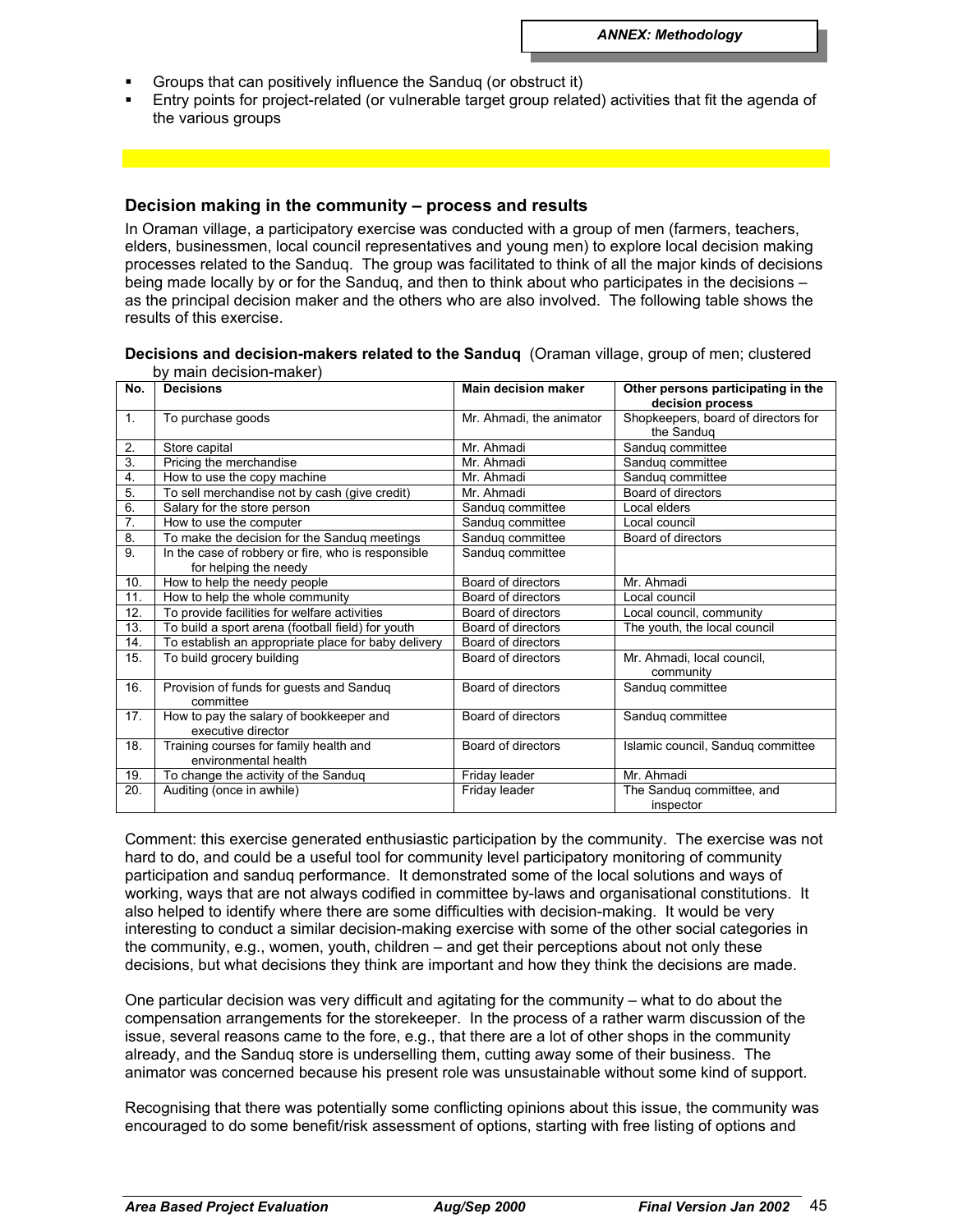then looking at the benefits and harms of the various options. The group ran out of time to complete this second exercise, but still felt that it had been helpful to them in exploring the balance of issues.

| villaye, urillarineg iistiriy)                                                       |                                                                                                                                                                                                           |                                                                                                                                                                                                                     |
|--------------------------------------------------------------------------------------|-----------------------------------------------------------------------------------------------------------------------------------------------------------------------------------------------------------|---------------------------------------------------------------------------------------------------------------------------------------------------------------------------------------------------------------------|
| Option for action                                                                    | <b>Benefits</b>                                                                                                                                                                                           | <b>Risks</b>                                                                                                                                                                                                        |
| Pay the storekeeper<br>(animator) from the<br>profits of the store (a<br>percentage) | This way the salesman will work actively<br>in order to get more profit<br>The capital will stay in<br>Promotes sustainability for the Sanduq<br>Purchases will be made from cost-<br>effective locations | The net profit is low since the capital is low<br>Might lose the person who is active and<br>committed<br>Payment can't wait for the accounting every six<br>months<br>May have times of greater or lesser earnings |
| Increase the capital                                                                 |                                                                                                                                                                                                           |                                                                                                                                                                                                                     |
| Get voluntary contributions<br>from others in community                              |                                                                                                                                                                                                           |                                                                                                                                                                                                                     |
| Pay from the capital                                                                 |                                                                                                                                                                                                           | The capital will decrease<br>Cannot pay much, and the family of the salesman<br>is large                                                                                                                            |

**Preliminary benefit/risk analysis of decision options for payment of shop manager** (Oruman village, unranked listing)

Comment: this list is still incomplete, both in terms of the options available, and for filling in all the cells in the table, i.e., all the risks and benefits attached to the options. At the same time, the interest generated by the exercise demonstrated a strategy for conflict resolution/problem solving that may be useful in this and other communities in the project that are facing some difficulties with making critical decisions.

Demonstrating the preliminary nature of the list, and the opportunity for facilitating further discussion, as the car was leaving the village, two MoH staff (a driver and a central level expert) both contributed some additional options that could be considered:

- Relocate the store there is a nearby village with no store, and a store in the alternate location would serve 3-4 mountain villages. It might raise more profit, serve more people, and not be seen as a direct competition by the existing storekeepers.
- Establish a wholesale enterprise instead of retail could reduce the acquisition costs for the existing shopkeepers, lower costs for the community, and make more profit. Might be able to recruit the shopkeepers to invest in the wholesale business in exchange for a portion of the profits. It would be possible for the Oraman sanduq to learn how to do such an activity from the Gohert project in Hormozgan.
- Hire a younger shopkeeper one without a large family to support. It would be cheaper, but would have the risk of losing the initiative and community linkages of the present shopkeeper
- Blend the strategies it does not have to be a single solution, but could include a mixture of approaches.

## **Assessment of progress toward plans – process and results**

Below are two examples of performance against the plan by villages, as reported in focus group discussions with the village animators and some sanduq members. One community (Surgalm) has been far more successful in implementing their plan than the other. While there are many cultural and occupational similarities between the two villages, one of the critical differences affecting performance may be fact that the lower performing community is a 'new' community, having only come into existence three years ago. As such, social groupings may be still getting formed, there is less in the way of organised infrastructure, and the community is a bit more remote from the markets and educational centres for the region.

| Item in the plan                           | <b>Status</b> | <b>Comments</b>                                                                                 |
|--------------------------------------------|---------------|-------------------------------------------------------------------------------------------------|
| Collection of local                        | Done          | People can remember the animators coming around to collect the information at their             |
| data                                       |               | households                                                                                      |
| Activate female                            | Done          | She is the wife of the male animator. He works in the grocery store.                            |
| animator                                   |               |                                                                                                 |
| Set up library and<br>development<br>house | Done          | Was in the animator's home, now in the school. There have been no additions of new<br>materials |
| Elaborate a local<br>action plan           | Done          | This document                                                                                   |

## **Surgalm village - Review of the short term action plan (i.e., for 1999)**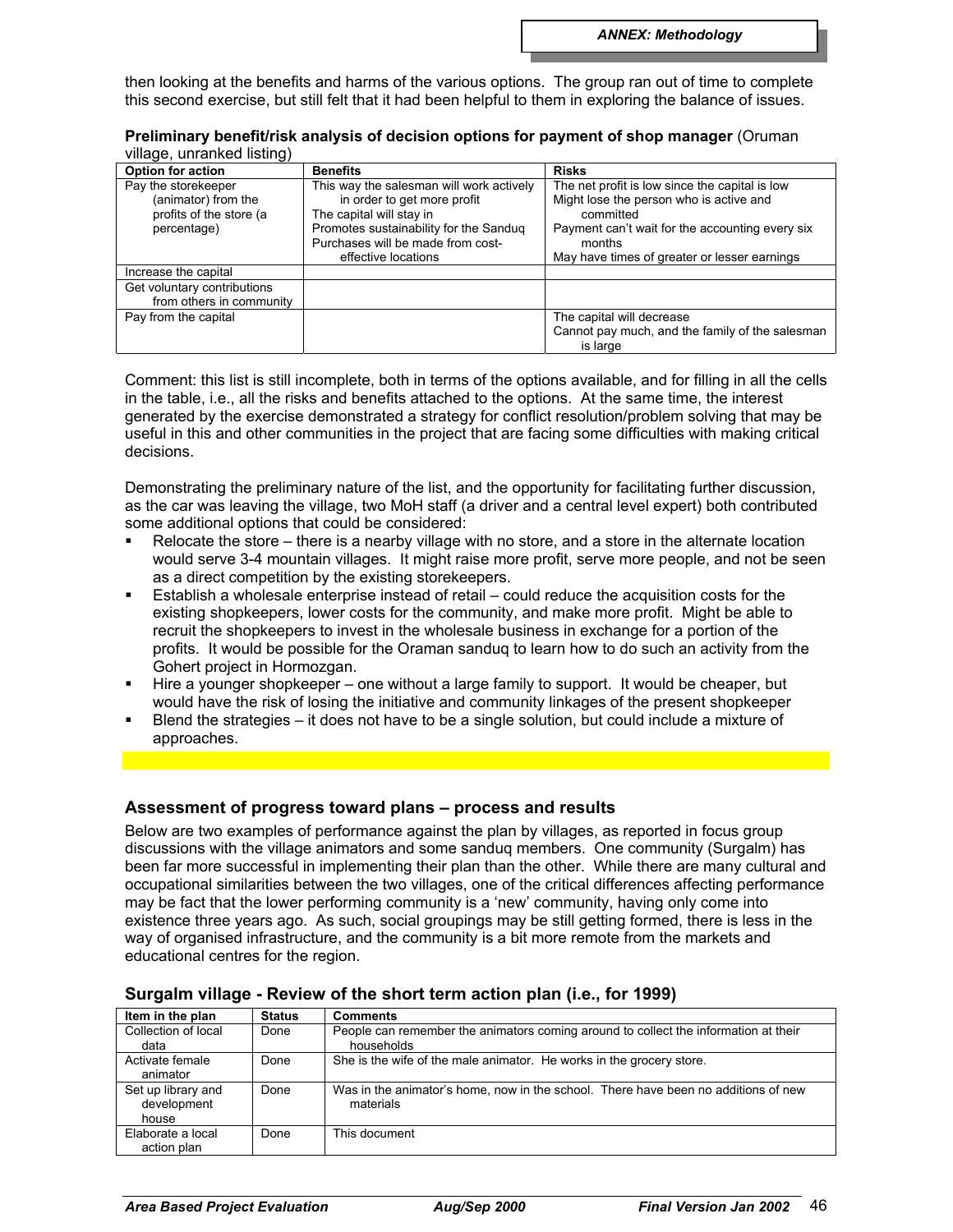| Help set up sandug<br>as local CBO | Done      | Continues to be active                                                                        |
|------------------------------------|-----------|-----------------------------------------------------------------------------------------------|
| Starting IGAs in                   | Done      | Is the store. Strong interest to do other projects. Want a subsection of the store for        |
| community                          |           | personal hygiene items for women and contraception                                            |
| Continue use of solar              | Partially | 7 cookers were distributed here; led to some conflicts because others wanted them also.       |
| cooker                             | done      | All are working well                                                                          |
| Construction of                    | Partially | None at the school. According to the animator, maybe "20%" do not; but according to the       |
| toilets                            | done      | head of the Islamic Council and some of the others in the village who did a household         |
|                                    |           | by household tally, there are 50 HHs without, and 32 HHs with a latrine.                      |
| Computer training                  | Some      | Some training done, including some by a researcher who stayed in the village for awhile.      |
| and use                            |           | Some use locally for writing reports                                                          |
| Workshop on pre-                   | Done      | 3 men, 3 women attended, came back and transferred ideas to rest of village. Some             |
| school issues                      |           | application in play with children                                                             |
| Training for TMWs                  | Not done  | Tried to get the TMWs to go for training, but unwilling to go to town. Cards started, but on  |
| and child growth                   |           | hold due to medical discomfort when there is not enough staff                                 |
| cards                              |           |                                                                                               |
| Support to vulnerable              | Done      | Three children who needed help were identified in the village; one is a 'tree child', a child |
| groups                             |           | abandoned by outsider parents who was sleeping under trees – he has been fostered,            |
|                                    |           | and a sibling of his was already being fostered. Problem of getting ID cards for the          |
|                                    |           | children.                                                                                     |
| Periodic reports on                | Done      | Animators are writing regularly                                                               |
| progress                           |           |                                                                                               |
| Promotion of child                 | Partially | Adoption/fostering of children. Identity promotion for children, and prevention of beating    |
| rights                             | done      | children                                                                                      |

## **Siromj village - Review of the short term action plan (i.e., for 1999)**

| Item in the plan    | <b>Status</b>   | <b>Comments</b>                                                                                                          |
|---------------------|-----------------|--------------------------------------------------------------------------------------------------------------------------|
| Collection of local | Done            | Animator kept original data about HHs - has data in a notebook with assistance of his                                    |
| data                |                 | son. Was some discussion of results of the survey with community 1 year ago, and                                         |
|                     |                 | exchange of ideas. But results of the formal analysis are only coming back now.                                          |
|                     |                 | When baseline data was gathered, there had been 7 deaths of young children in the                                        |
|                     |                 | one year before the survey. 11 births in the past year, and three newborn deaths                                         |
|                     |                 | (neonatal mortality rate of nearly 300/1000)                                                                             |
| Activate female     | Attempted but   | Recruited two female animators, both aged TMWs and low activity; men did not follow-                                     |
| animator            | none            | up. No literate women in the village                                                                                     |
| Set up library and  | Little activity | Books received, but very little use. Report from team that on the last visit, the books                                  |
| development         |                 | had still been in their original wrappers. Now, some of the books are being read by                                      |
| house               |                 | about a half dozen children, but there is no system for keeping track of the books.                                      |
| Elaborate a local   | Done            | Members of the discussion group can recall some discussion last year after the data                                      |
| action plan         |                 | collection was done.                                                                                                     |
| Helping set up      | Attempted       | Some members from village council became the Sanduq committee plus three women,                                          |
| the sandug as a     |                 | but the women gradually dropped out/became passive. The village recognised its                                           |
| local CBO           |                 | lack of capacity and put their money in with that of the central Sanduq in Jask.                                         |
| Starting IGAs in    | Not done        | Transferred money to the central Sandug. There have been no withdrawals, and they                                        |
| community           |                 | have not received any detailed accounting yet.                                                                           |
| Continue use of     | Not done        | The co-ordinator has received solar cookers for this community, but is waiting for them                                  |
| solar cooker        |                 | to come and get them so that there is some demonstration of commitment to their                                          |
|                     |                 | use.                                                                                                                     |
| Construction of     | Little activity | People said that before the project, they were using 'field toilets', i.e., the bush. Women                              |
| toilets             | reported by     | reportedly said no toilets even now. Male animator reports, however, that there are                                      |
|                     | community       | 11 HHs that have toilets out of 35 (none of the 20 nomadic HHs have toilets).                                            |
|                     |                 | Project staff also report considerable activity in this area, though unfortunately                                       |
|                     |                 | constrained by following an expensive 'Pakistani' toilet model.                                                          |
| Computer training   | Little activity | The male animator, who is mostly illiterate, has been the only one. While his learning to                                |
| and use             |                 | type on the computer is a remarkable achievement, some other communities had                                             |
|                     |                 | already spontaneously extended the opportunity to learn on the computer to other                                         |
|                     |                 | community members.                                                                                                       |
| Workshop on pre-    | 2 attended      | The male animator and his daughter attended. The men's focus group did not recall                                        |
| school issues       |                 | any follow-up or discussions afterwards. The women's discussion group also there                                         |
|                     |                 | had been no follow-up.                                                                                                   |
| Training for        | None            | The TMWs refused to move away from the village for training                                                              |
| TMWs and child      |                 | Did get some growth card training, but no scale, no health house, and the RHC did not                                    |
| growth cards        |                 | come to implement. The doctor from that unit is also gone; means the nearest                                             |
|                     |                 | services are close to Jask, about 45 kms from here. Nearest public transport is a 1/2                                    |
|                     |                 | km walk to the highway                                                                                                   |
| Support to          | Little activity | Made list of vulnerable HHs, including those suffering from an unusually common                                          |
| vulnerable groups   |                 | occurrence of progressive blindness in various ages; went to the RHC, got letters.                                       |
|                     |                 | Went to Welfare organisation where they were very slow but finally did files on the                                      |
|                     |                 | vulnerable children, and then no activity for months; after 7 months, they said they                                     |
|                     |                 | had lost the files. Went to the governor's office to complain; the organisation made<br>files again, but still no action |
| Periodic reports    | Being done      | Sometimes by the animator with his son; sometimes by CENESTA staff interviewing the                                      |
| on progress         |                 | animator and writing up the discussion                                                                                   |
|                     |                 |                                                                                                                          |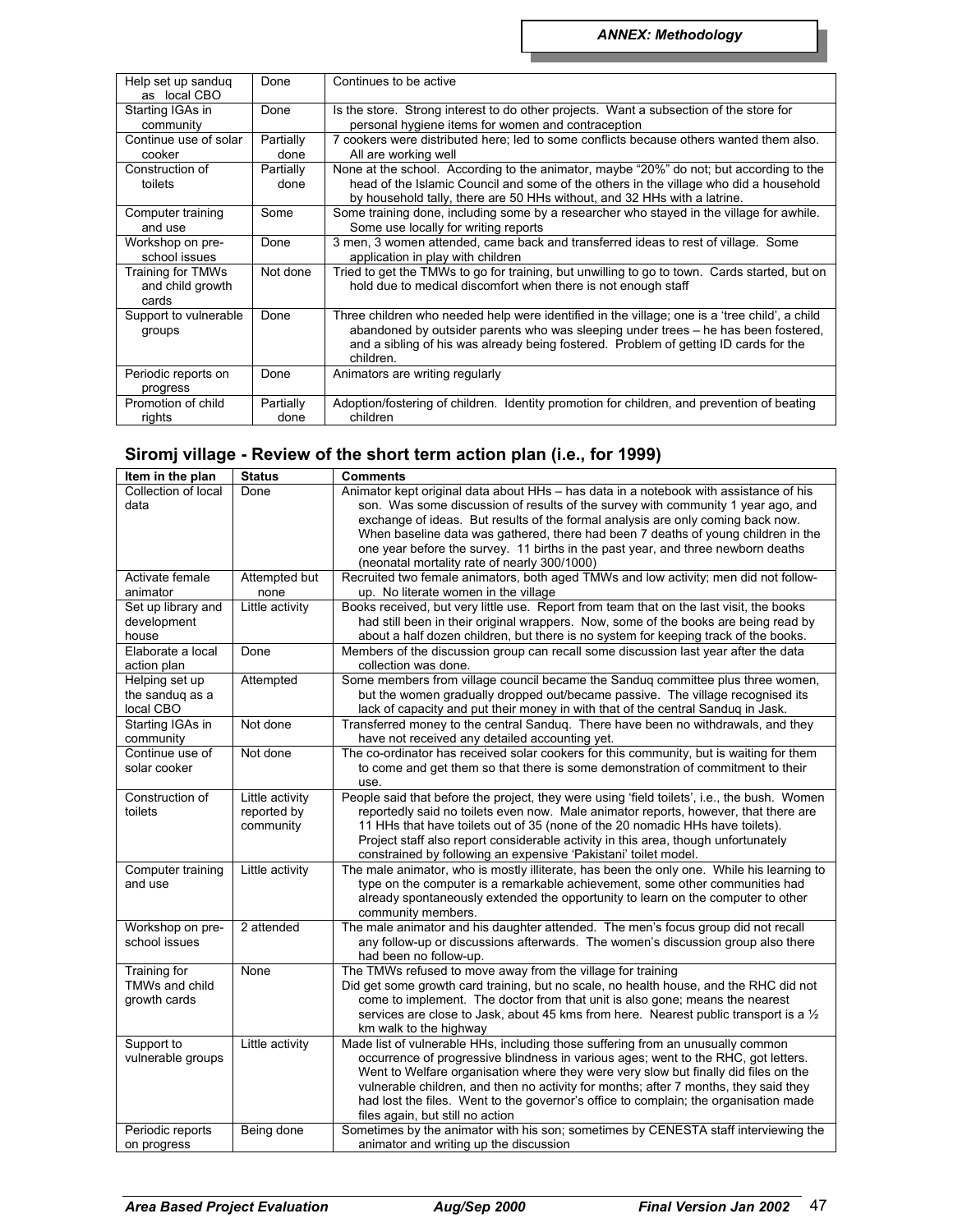| Promotion of |  |
|--------------|--|
| child rights |  |

Little activity  $\Box$  The animator reports that he told the parents, but little has happened. Some parents had no money for their children's school stationery, some can't help their children study because they are illiterate themselves.

## **Participatory development of community indicators – process and results**

An exercise was conducted with a group of men in Kikan village that included farmers, teachers, the local behvarz, and some visitors with the evaluation team. The exercise was started by asking about the general concept of indicators, e.g., how do people in this community know how a child is doing with education. After this, the group was guided to discuss other indicators that are commonly used in the village. At this point, the group spontaneously came up with indicators for wealth. From there, the group worked on a list of indicators for children and women well-being, which they knew as an issue in their own community development plan.

**Indicators for children and women well-being** (Kikan village, organised by group ranking results) **No. Indicator Vote**

| IVV. | πιαισαισι                                                                                                   | v v l c                 |
|------|-------------------------------------------------------------------------------------------------------------|-------------------------|
| 1.   | Personal hygiene (bathing, taking care of finger nails and hair; brushing teeth; personal items like towel) | 4                       |
| 2.   | Environmental health (wastewater disposal; solid waste management; disposal of animal waste; safe           | $\overline{\mathbf{4}}$ |
|      | drinking water; pesticides and control of insects in home)                                                  |                         |
| 3.   | Mental health                                                                                               | 4                       |
| 4.   | Children's education                                                                                        | 3                       |
| 5.   | Housing condition (e.g., walls)                                                                             | 3                       |
| 6.   | Women's occupation (women's income, job opportunities)                                                      | 3                       |
| 7.   | Income                                                                                                      | $\overline{2}$          |
| 8.   | Nutrition (facial colour/appearance; physical status; weight; growth; goitre)                               | 2                       |
| 9.   | Recreation facilities (football pitch, etc.)                                                                | 1                       |
| 10.  | No fighting of parents in front of their children                                                           | 1                       |
| 11.  | Status of public places (markets, school, etc.)                                                             | 1                       |
| 12.  | Appearance of women (clothing)                                                                              |                         |
| 13.  | Not getting sick frequently; absence of disease                                                             |                         |
| 14.  | Using toys                                                                                                  |                         |
| 15.  | Buying bicycle                                                                                              |                         |
| 16.  | Travelling (able to go on trips)                                                                            |                         |
| 17.  | Home appliances (buying refrigerator, cooking implements)                                                   |                         |
| 18.  | Gold/jewellery                                                                                              |                         |
| 19.  | Not beating children for punishment                                                                         |                         |
| 20.  | Not making children carry loads that are too heavy                                                          |                         |
| 21.  | Vaccinations for children and women                                                                         |                         |

The majority of the nominated indicators came from the farmers; some from various other 'experts', such as the behvarz, the teacher, and animators from the other villages in the project, and MoH staff visiting with the evaluation team.

Voting was done by dividing the groups into small buzz groups – there were two groups of farmers, one of teachers, one with the behvarz, one with animators from other villages, and one with MoH staff. The opinions of the farmer groups came first, then the behvarz for any additions, then the teacher, the other animators and finally the external experts. Voting or prioritisation was done on the basis of feasibility (ease/difficulty of obtaining the information) and sensitivity (rapidity/slowness of change).

Comment: this listing shows the potential for involvement of the community with monitoring and evaluating the outcomes of this participatory project on the most vulnerable target groups. Perhaps it is pointing out the obvious, but this newly generated list is as yet untested in this community, and has not yet been verified by conducting similar exercises with other groups in the same community (e.g., women, adolescents) or with other communities. However, both of these steps are ones that would not be difficult for the project to carry out.

Only a short amount of time remained, but in that time the group was very interested to start thinking about indicators for the performance of the Sanduq committee.

#### **Preliminary ideas about indicators for Sanduq committee performance** (Kikan village, unranked)

- 1. Income generation
- 2. Boost the economy of the village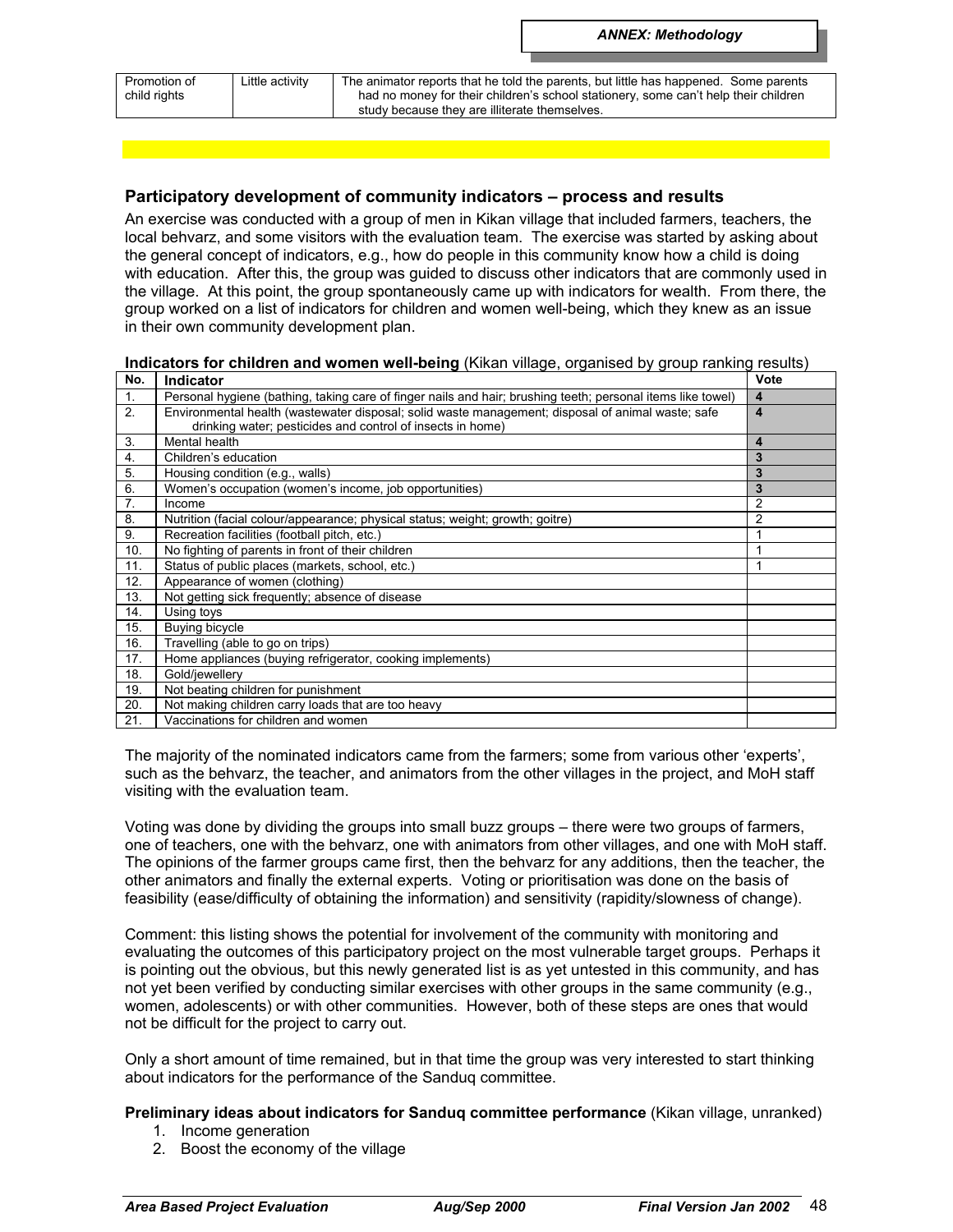- 3. Conducting different activities
- 4. Increasing agricultural products from the village
- 5. Establishing Sanduq and community organisations
- 6. Accountability reporting back on finances
- 7. Transparency reporting back on decisions, and consultation in planning
- 8. Holding regular meetings
- 9. Accessibility available and willing to listen to community concerns
- 10. Active participation of women and men members of the sanduq committee
- 11. To do practical programmes in consensus with the community
- 12. Activities proportional to needs of community and maintaining equity
- 13. Is the sanduq getting the interest of surrounding communities
- 14. Is the sanduq's capital increasing
- 15. The link of the sanduq with other organisations and sectors

Some of the indicators in this second list were nominated or suggested by various other visiting experts, but all of them were verified with the community members before including them on the list – so the list does represent some consensus of value, though it is still incomplete and not yet ranked or prioritised.

Comment: It would be useful to do it in some other communities, and to link the indicators chosen to various participatory methods for data collection and analysis so that the communities themselves could see how to track their own progress.

There are a number of other categories of indicators that could be usefully explored with such a strategy, for example:

- Social group function how do community members assess the performance of their own social groups (see also social group tool in this methodology section)
- Project performance what would be community-based criteria for tracking an agricultural project, or a community development project
- Performance of specific roles e.g., the animator, or other special resource persons in a community (trying to do this in a way that focuses on criteria, not the specific person – if possible)
- Health behaviour of households could extract and then develop further some of the criteria above for children and women well-being.
- Needy families what would be community criteria for such households
- Community empowerment what would be community criteria; how do they know if it is happening
- Female empowerment what would be community criteria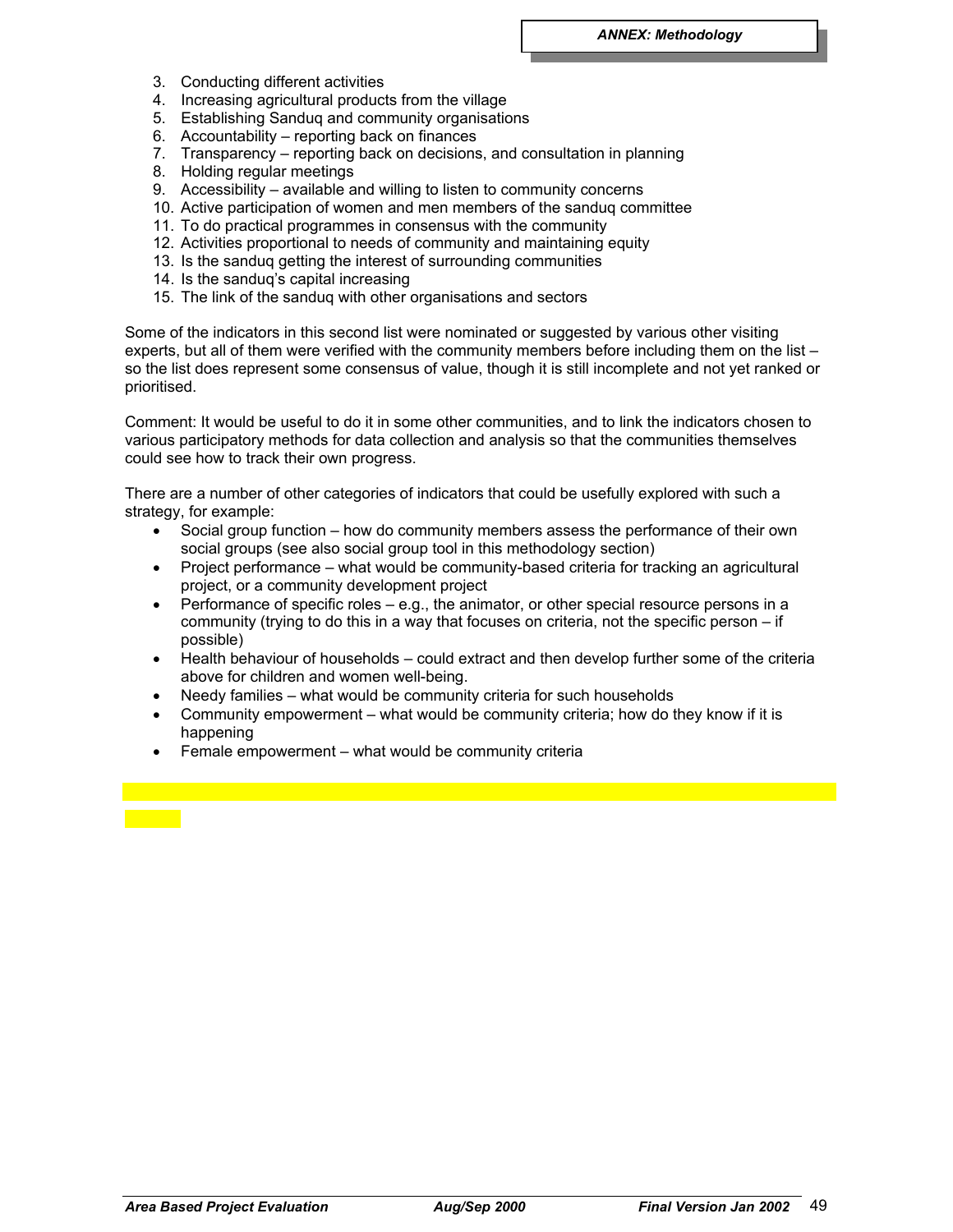# *Draft Terms of Reference for Mid-Term Evaluation*

| Government of the Islamic Republic of | <b>Union of Community Funds for Sustainable</b> |
|---------------------------------------|-------------------------------------------------|
| Iran/ Ministry of Health              | <b>Development</b>                              |
| <b>UNICEF-Iran</b>                    | <b>Centre for Sustainable Development</b>       |

## Area-Based Development in Iran

A Demonstration Project for Improving the Status of Children and Women through Integrated Participatory Community Development

## **Introduction**

The Area-Based Development project is part of the UNICEF Country Programme for the Islamic Republic of Iran. The project has been implemented by the Centre for Sustainable Development (CENESTA) with the Co-operation of the Universities of Medical Sciences of the Provinces of Hormozgan, Kohgiluye-Boyer Ahmad, Kurdistan (Ministry of Health and Medical Education), and other government agencies including the Ministry of Interior (local governments).

The project's main objectives are:

- 1. Protecting and promoting the rights of children and women and improving their health and wellbeing in three provinces of Iran that show negative disparities with national indicators (Kurdistan, Hormozgan and Kohgiluye-Boyer Ahmad);
- 2. Ensuring that such achievements remain sustainable beyond the life of the project.

To reach the above objectives, the project adopted a framework of working principles (such as cultural respect, transparency, mutual trust, sustainability) and a strategic approach focused on integrated, participatory community development for the creation of local *sustainable* wealth and capacities. The rationale for this approach is that the well being of women and children cannot be isolated from the well being of their communities and their natural environment. This is particularly true for rural folks in Iran, endowed with lively traditional customs and practices, dependent on their communities for social solidarity and cultural identity, and on the local natural resources for survival and economic needs. Only as members of well-organised communities in healthy and productive environments women and children of rural Iran have a good chance of a fulfilling life. In addition it is apparent that changing the status of women and children, including changing the traditions of nutrition and the role of women, requires changes in the dominant cultural and economic environment of the rural communities.

The project pursues enhanced awareness and action for women and child health and well being on three strategic pillars:

- 1. Community organising and empowerment;
- 2. Local wealth generation; and
- 3. Sustainable management of natural resources.

After initial surveys and contacts carried out by CENESTA in late 1997 and early 1998, the UNICEFsponsored project officially began in August 1998 with the strong endorsement of the Ministry of Health and the signature of a contract based on the project document. However, the community activities only started in December 1998— after the first intensive participatory training and awareness-building workshop organised for the community animators. In other words, the lifetime of the project on the ground has been about 15 months as of March 2000.

The evaluation to be carried out in July 2000 will thus be an "early" or mid-term evaluation from the point of view of the involved communities and partners.

Due to the constraints of project cycles, however, this will be an evaluation at the end of its pilot phase for UNICEF. The evaluation will:

- c) Assess the process, results and preliminary impacts so far achieved;
- d) Assess the appropriateness and effectiveness of the adopted strategic approach; and
- e) Provide recommendations to UNICEF, the government of Iran, CENESTA, the project institutional partners and the participating communities for optimising the project impacts and pursuing lessons learned in all appropriate contexts, including possible extension of the project in the original or new areas.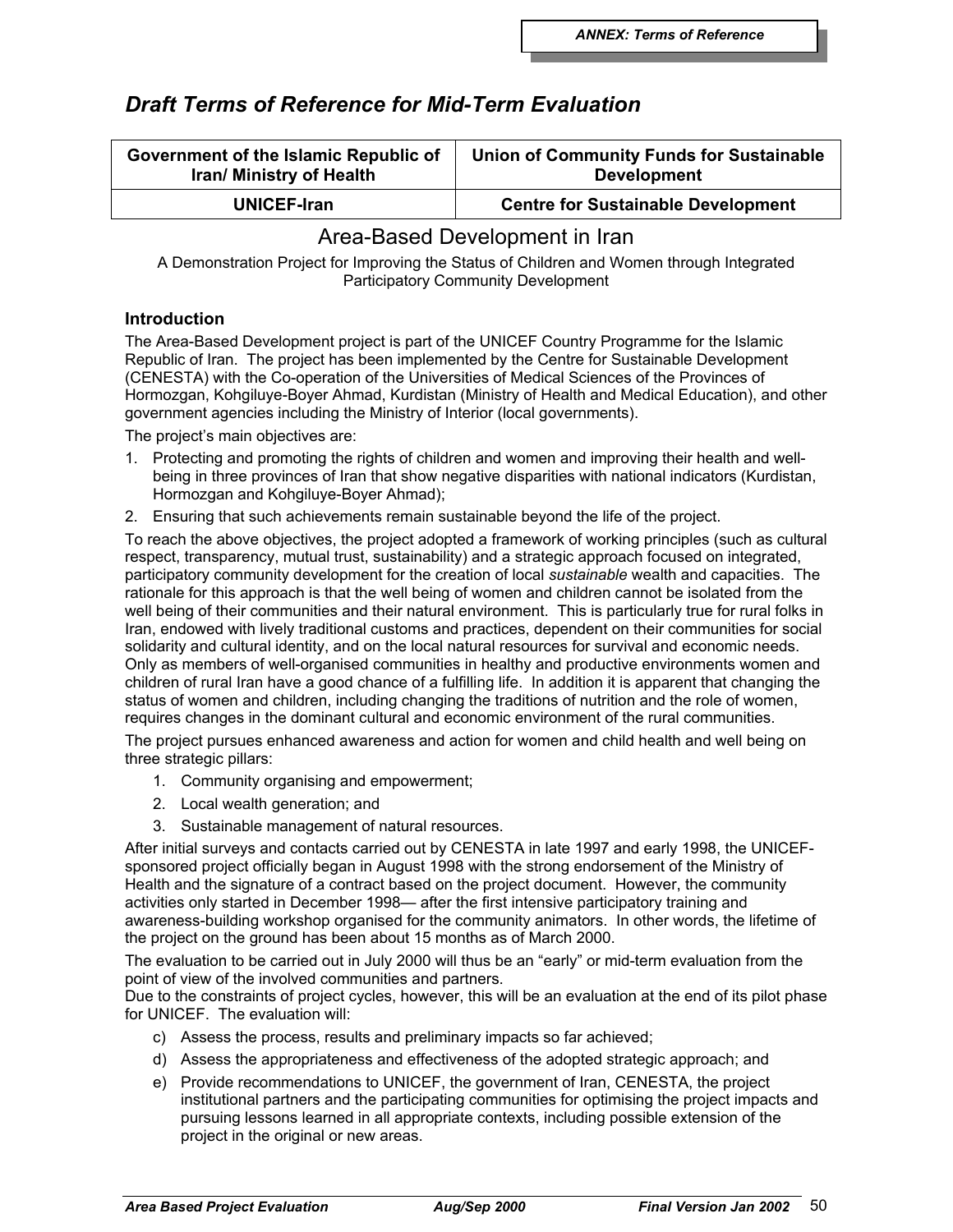## **Evaluation methodology and Terms of Reference for the mission**

The Area-based project will be evaluated in terms of process, outputs and preliminary impacts on the health and well being of women and children in the fifteen pilot communities. It will also be evaluated regarding the surrounding conditions that may foster or impede the sustainability of the achieved gains. Quantitative and qualitative indicators and lessons learned shall be identified and assessed in field-based conditions. As some of the impacts will only be quantitatively discernible in the longer run, the evaluation exercise will attempt to estimate those on the basis of trends, qualitative indicators and prior experiences from similar projects elsewhere. A participatory evaluation approach will be adopted, involving all major project stakeholders: beneficiary communities, donors, partners and implementers.

The evaluator(s) will:

- $\triangleright$  Carry out a short literature review of projects and approaches aimed at enhancing women and child well-being in areas of unfavourable socio-economic and environmental conditions in various countries and environments. The review will focus on UNICEF projects but will not be limited to those;
- $\triangleright$  From the review, draw a summary report (a few pages) of lessons learned from prior projects. The lessons will be later counter-checked vis-à-vis the experience of the Area-based project in Iran;
- $\triangleright$  Once in Iran, meet with the national stakeholders in the project (Ministry of Health, UNICEF, CENESTA, etc.) And review their main concerns and expectations regarding the evaluation report to come;
- $\triangleright$  In collaboration with the national partners, devise a set of quantitative and qualitative indicators to assess the project process, outputs and preliminary impacts in line with the project strategy (as outlined in the project document and subsequent additions), and on the basis of lessons learned in similar projects elsewhere;
- $\triangleright$  Visit project communities in the three provinces and, in close collaboration with local Community Animators, *sanduq* committees, community members and provincial partners, review the identified indicators and any other lessons people may have learned along the way;
- $\triangleright$  Pay special attention to the views and experiences of women, children and community elders in the project communities;
- $\triangleright$  Pay special attention to the conditions for sustainability of the project gains;
- $\triangleright$  Hold a summary workshop in each of the three regions with the major stakeholders, discussing and finalising with them the evaluation's on-going results;
- $\triangleright$  Hold a final debriefing workshop with national stakeholders in Teheran;
- $\triangleright$  Prepare a final report including recommendations to the Ministry of Health, UNICEF, CENESTA, the project institutional partners and the beneficiary communities for optimising the project impacts and pursuing lessons learned in all appropriate contexts.

The mission will cover three to four weeks, of which one week could be spent outside Iran to prepare the initial review and write the final report.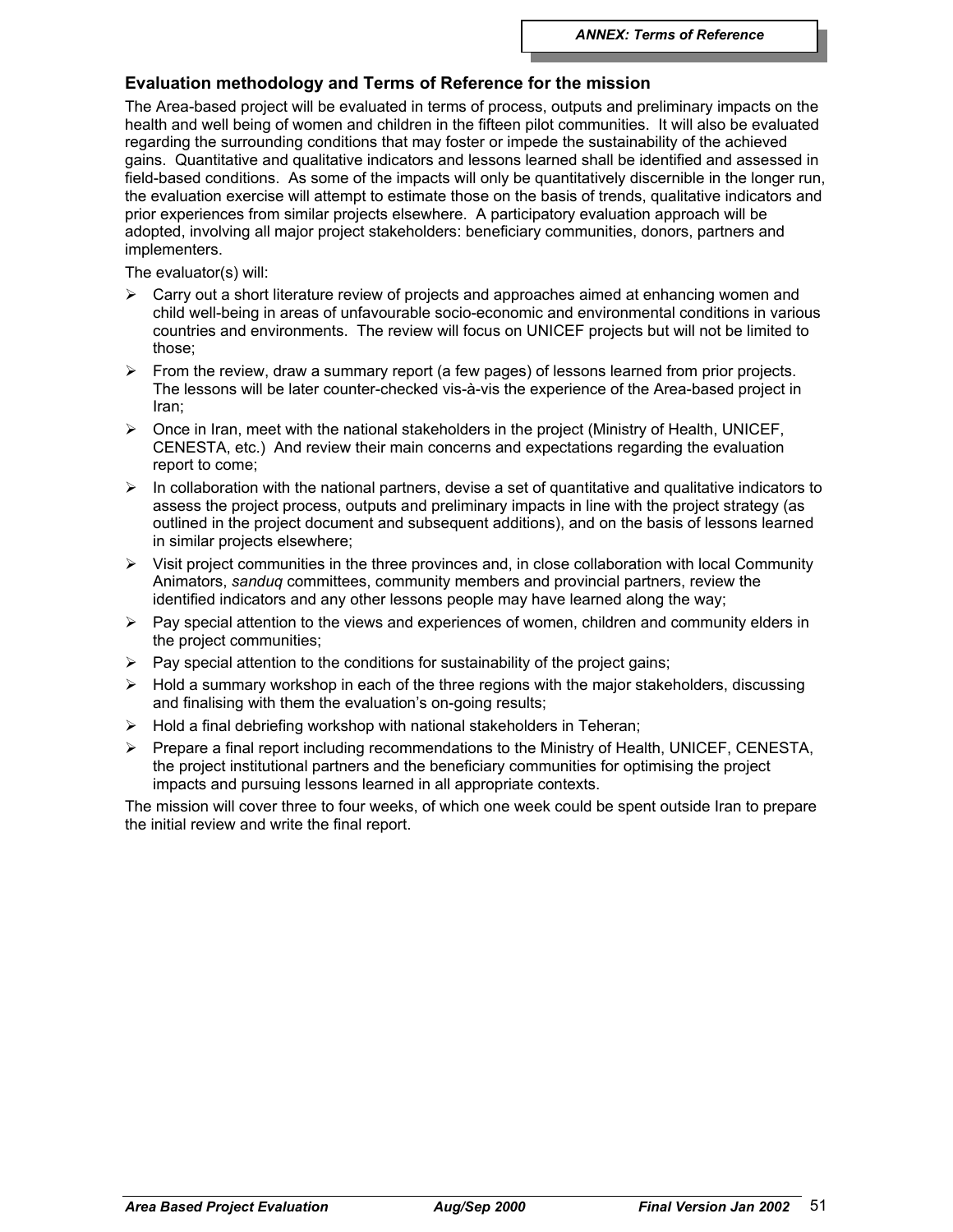# *Programme for the evaluation*

Tentative plan for evaluation of the Area-based Project

Entire evaluation team including MOH, UNICEF, CENESTA, and representatives of local CBOs

| <b>Date</b>     | Day  | Little Craigation toam indiganty mont, UNIOLI , OLNLOTIN, and representatives of local ODOS<br><b>Activity</b> | Province            |
|-----------------|------|----------------------------------------------------------------------------------------------------------------|---------------------|
| Aug             | Sat. | Arrival in Tehran; Meeting at UNICEF; Meeting with MOH Officials                                               | Tehran-Shiraz       |
| 26              |      | <b>Travel to Shiraz</b>                                                                                        | (Evening)           |
|                 | Sun. | Travel by land to Yasooj                                                                                       | Kohkilooyeh&        |
| Aug<br>27       |      | Meeting at Governor General's Office including health officials                                                | Boyerahmad          |
|                 |      | Travel to Amir-Abad village,                                                                                   |                     |
|                 |      |                                                                                                                |                     |
|                 |      | lunch, Meeting with village animators, village people, introduction to village activities<br>Return to Yasooj  |                     |
|                 |      | Travel to Bar-Aftab Village                                                                                    |                     |
| Aug             | Mon. |                                                                                                                |                     |
| 28              |      | Meeting with animators and village people and introduction to village activities                               |                     |
|                 |      | Return to Yasooj<br>Meeting at Governor General's office (inter-sectoral, inlcuding local community reps)      |                     |
| Aug             | Tue. |                                                                                                                | Travel              |
| 29              |      | Lunch; Return to Shiraz (local visits)                                                                         | Shiraz-Tehran       |
| Aug             | Wed. | Travel to Tehran                                                                                               | Tehran              |
| 30              |      | Working on Report                                                                                              |                     |
| Aug             | Thu. | Travel to Bandar-Abbass                                                                                        | Travel              |
| 31              |      | Provincial Health authorities                                                                                  | Tehran-Bandar Abbas |
|                 |      | Travel to Jask (lunch, handicrafts visit in Minab)                                                             |                     |
|                 |      | Meeting with District Governor                                                                                 |                     |
|                 |      | Travel to Surgalm village & dinner; Night at Surgalm village                                                   |                     |
| Sep 1           | Fri. | Visit to fishing coast                                                                                         | Hormozgan           |
|                 |      | Meeting with animators & local community; Solar lunch                                                          |                     |
|                 |      | Travel to Siromj village                                                                                       |                     |
|                 |      | Meeting with village people and discussions on activities                                                      |                     |
|                 |      | Travel to Gohert village                                                                                       |                     |
|                 |      | Meeting with local community & animators; Overnight at Gohert                                                  |                     |
| Sep 2           | Sat. | Travel back to Jask                                                                                            |                     |
|                 |      | Visit to Central Community Investment Fund (joint project with Siromj)                                         |                     |
|                 |      | Meeting at District Governor (intersectoral)                                                                   |                     |
|                 |      | Travel to Baghan Village; Solar Lunch; Meeting with community and its project                                  |                     |
|                 |      | Travel to Bandar Abbas; Overnight in BA                                                                        |                     |
| Sep 3           | Sun. | Meeting at Governor General's Office and Provincial authorities                                                | Travel Bandar-A.-   |
|                 |      | <b>Travel to Tehran</b>                                                                                        | Tehran              |
|                 |      | Working on Report                                                                                              |                     |
| Sep 4           | Mon. | Stay in Tehran, work on evaluation report                                                                      | Tehran              |
| Sep 5           | Tue. | Flight to Kermanshah                                                                                           | Travel              |
|                 |      | Lunch in Paweh                                                                                                 | Tehran-Kermanshah   |
|                 |      | Travel to Naw village through Ouraman valley                                                                   |                     |
|                 |      | Meeting at Naw village with people, Walk to Hawar Naw and staying overnight                                    |                     |
| Sep 6           | Wed. | Walk to Hawar Road                                                                                             |                     |
|                 |      | Travel to Ouraman village                                                                                      |                     |
|                 |      | Visit to Ouraman, meeting with people and introduction to village activities                                   |                     |
|                 |      | Lunch; Travel to Marivan                                                                                       |                     |
| Sep 7           | Thu. | Travel to Lenj Abad village                                                                                    |                     |
|                 |      | Meeting at District Governor's office (inter-sectoral)                                                         |                     |
|                 |      | Lunch at Lake Zariwar                                                                                          |                     |
|                 |      | Travel to Kikan village; Meeting with local community                                                          |                     |
|                 |      | Travel to Sanandaj                                                                                             |                     |
| Sep 8           | Fri. | Working on report                                                                                              |                     |
| Sep 9           | Sat. | Meeting at Governor General's Office (inter-sectoral)                                                          | Travel Sanandaj-    |
|                 |      | Travel to Kermanshah; Flight to Tehran                                                                         | Tehran              |
| Sep             | Sun. | Work on evaluation report                                                                                      | Tehran              |
| 10 <sup>°</sup> |      | Discussions                                                                                                    |                     |
| Sep             | Mon. | Meetings with MOH, UNICEF, CENESTA, Final de-briefing with the Vice-Minister                                   |                     |
| 11              |      | for Public Health, Dr. Sayyari                                                                                 |                     |
|                 |      | Workshop planning                                                                                              |                     |
| Sep             | Tue. | Final sum-up workshop                                                                                          |                     |
| 12 <sup>°</sup> |      |                                                                                                                |                     |
| Sep             | Wed. | Final sum-up & planning workshop                                                                               |                     |
| 13              |      |                                                                                                                |                     |
| Sep             | Thu. | Work on Report                                                                                                 |                     |
| 14              |      |                                                                                                                |                     |
| Sep             | Fri. | Departure                                                                                                      |                     |
| 15              |      |                                                                                                                |                     |
|                 |      |                                                                                                                |                     |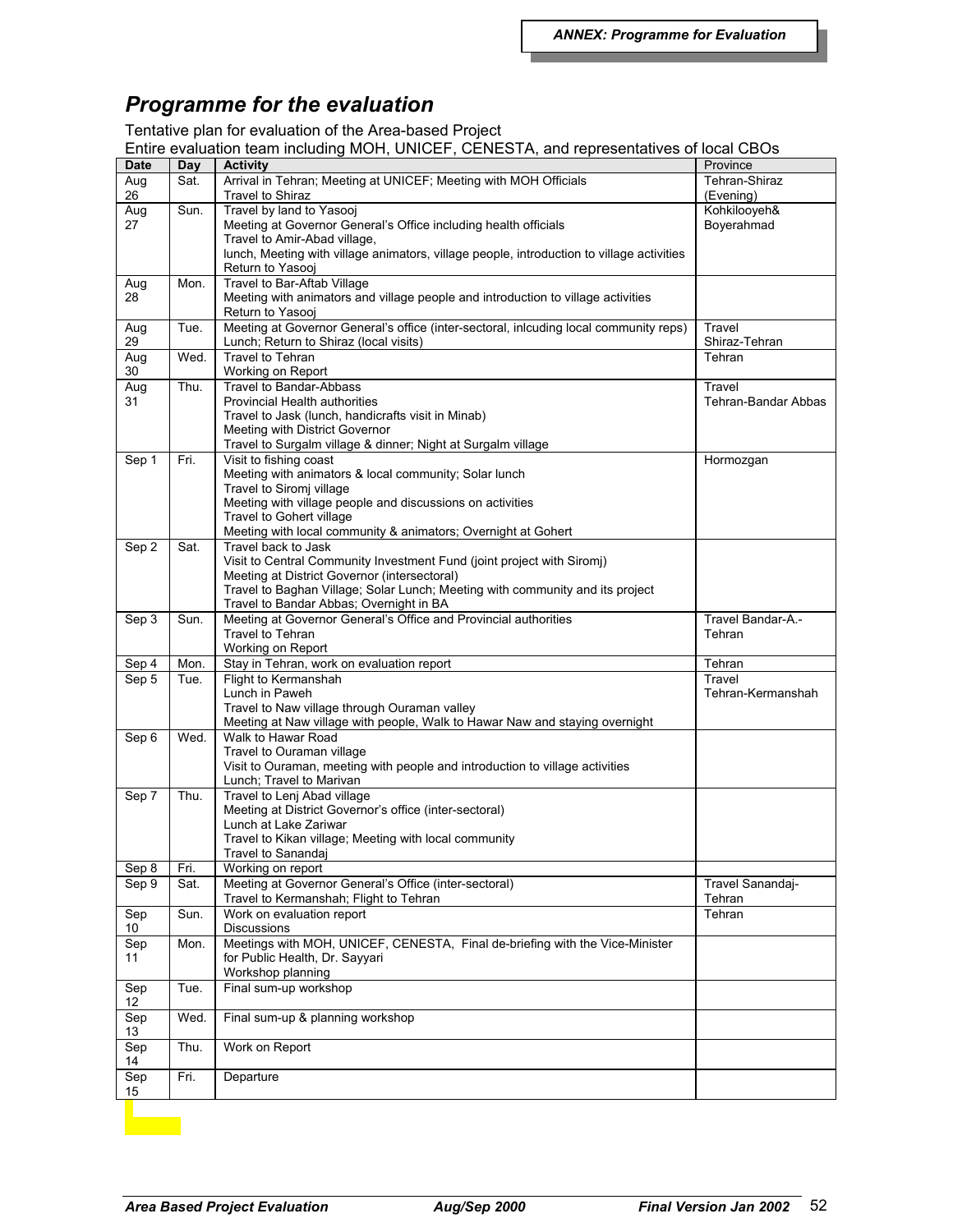## *Bibliography/references*

- Asaei, S.E. (2000) Country report presented to the workshop for revising and updating technical and administrative tools for systematic implementation of BDN among the member states, Alexandria, Egypt. 28 May – 1 June 2000. Ministry of Health and Medical Education, and WHO.
- Barton, T. (1997) How Are We Doing? Monitoring and Evaluation Guidelines. CARE Uganda/USA
- CENESTA (1999) The Jask Workshop Report: Training community animators for the Area Based Development Project in the Provinces of Hormozgan, Kohgiluyeh-Boyer Ahmad and
- Kurdestan (in association with UNICEF and Ministry of Health). CENESTA (1999?) Area-Based Project: proposed extension January to June 2000; presented to UNICEF.
- CENESTA (2000) Summary Report of Initiatives, 1979-2000.
- CENESTA (nd) Introducing solar cookers in the communities of the Area-Based project: a participatory field-trial and scaling up protocol
- Farshad, A.A. and Asaei, S.E. (1997) National Strategy and Plan of Action for Health and Environment. Ministry of Health and Medical Education and WHO
- Government of the Islamic Republic of Iran; UNICEF (2000) Reducing disparity in local communities of five least developed provinces in Iran: a collaborative programme for 2000-2004 (draft); with collaboration of the Ministry of Health and Medical Education, other government agencies and national NGOs.
- Lenjabad Village (1999) The by-laws of community sustainable development fund. Marivan district, Kurdistan Province.
- Ministry of Health and Medical Education, UNICEF (1998) The Progress of Provinces, Islamic Republic of Iran.
- Namazi, M.B. et al (2000) Non-governmental organizations in the Islamic Republic of Iran: a situation analysis. UNDP-Iran Technical Papers 1. UNDP
- UNICEF, Ministry of Health and Medical Education (1994) Guide to filling-out the vital horoscope and extracting various indices.
- UNICEF, Ministry of Health and Medical Education, CENESTA (1998?) Area-Based Development in Iran: A demonstration project for improving the status of children and women through integrated participatory community development 1998-2000 (project document).
- UNICEF (1998) The State of the Young, Islamic Republic of Iran (including supplement 1 and 2)
- UNICEF (1998) The State of Women, Islamic Republic of Iran
- UNICEF (1999) Annual Report 1999: Islamic Republic of Iran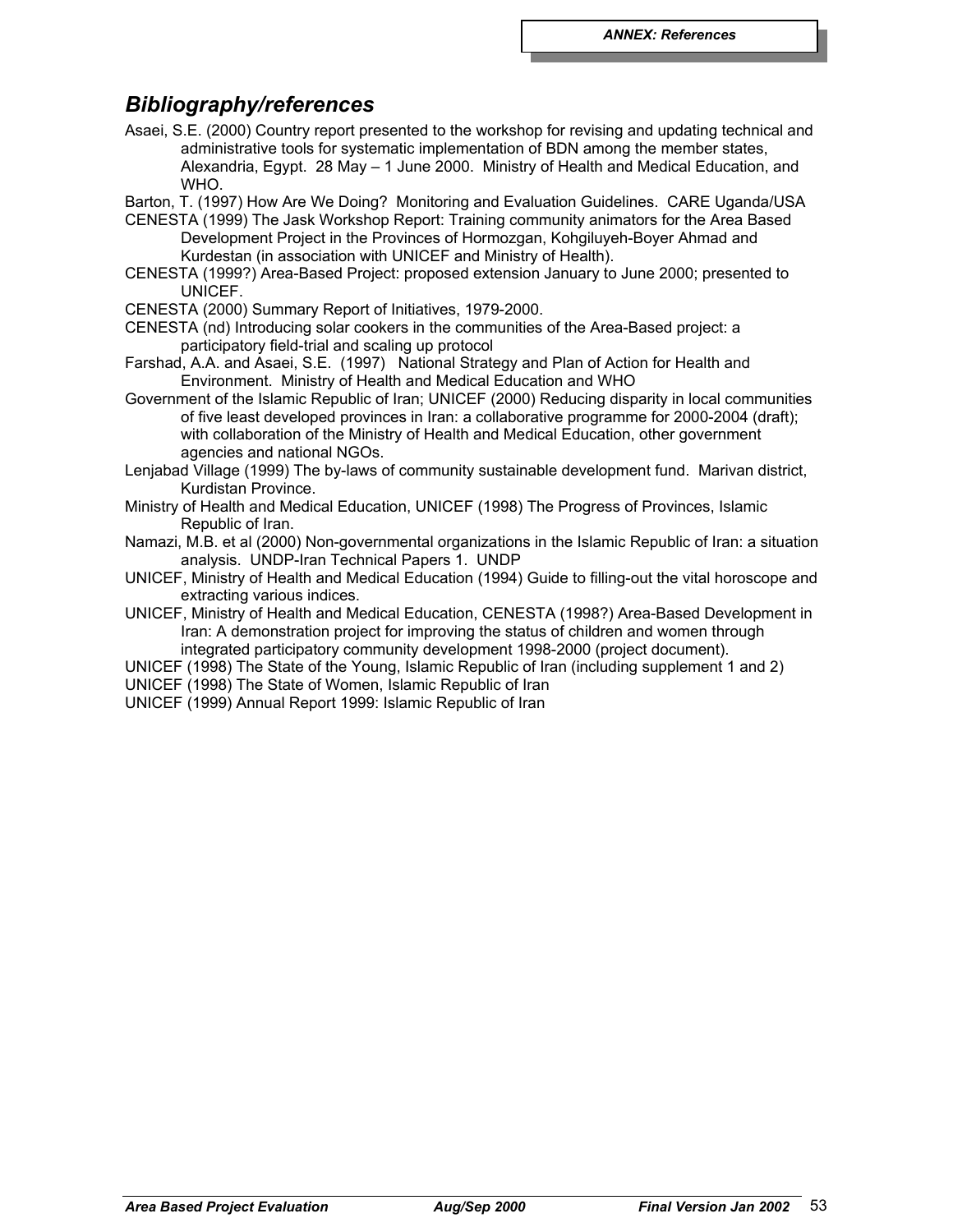*ANNEX: Project Logical Framework*

# *Logical Framework of the Area-Based Development Project, Iran*

September 99 Summary Update & Revision of Project Logical Framework [As Prepared by CENESTA]

(The project implementing organisation– CENESTA– is responsible for project activities unless otherwise stated)

| <b>Outputs</b>                                 | <b>Activities</b>                                                                                                                                                                     | <b>Main assumptions</b>                                                | % Done                                                                                                                                                                                                                                                                                                                                                                                                                                      | <b>Due</b>    |                      |
|------------------------------------------------|---------------------------------------------------------------------------------------------------------------------------------------------------------------------------------------|------------------------------------------------------------------------|---------------------------------------------------------------------------------------------------------------------------------------------------------------------------------------------------------------------------------------------------------------------------------------------------------------------------------------------------------------------------------------------------------------------------------------------|---------------|----------------------|
| 15 trained male                                | Introductory visits to project areas including establishment of linkages with local government,<br>$\blacktriangleright$                                                              | Introduction and support from national                                 | 100                                                                                                                                                                                                                                                                                                                                                                                                                                         | $N/A$ .       |                      |
| community animators                            | health services, traditional leaders, etc.                                                                                                                                            | political and health authorities                                       |                                                                                                                                                                                                                                                                                                                                                                                                                                             |               |                      |
| in 15 pilot                                    | Selection of pilot communities                                                                                                                                                        |                                                                        | 100                                                                                                                                                                                                                                                                                                                                                                                                                                         | N/A           |                      |
| communities in 3                               | Assisting pilot communities to identify and appoint their own male animators                                                                                                          |                                                                        | 100                                                                                                                                                                                                                                                                                                                                                                                                                                         | N/A           |                      |
| project regions                                | Participatory analysis of training needs with animators                                                                                                                               |                                                                        | 100                                                                                                                                                                                                                                                                                                                                                                                                                                         | $N/A$ .       |                      |
|                                                | Initial training of animators                                                                                                                                                         |                                                                        | 100                                                                                                                                                                                                                                                                                                                                                                                                                                         | $N/A$ .       |                      |
|                                                | Further training of animators, including multi-sectoral training and workshops, e.g. on<br>$\blacktriangleright$<br>awareness of needs of women and children, the rights of the child |                                                                        | 60                                                                                                                                                                                                                                                                                                                                                                                                                                          | Dec 99        |                      |
| 15 trained female                              | Assisting pilot communities to identify and appoint their own female animators<br>⋗                                                                                                   | Introduction and support from national                                 | 60                                                                                                                                                                                                                                                                                                                                                                                                                                          | <b>Nov 99</b> |                      |
| community animators                            | Participatory analysis of training needs with animators                                                                                                                               | political and health authorities                                       | 60                                                                                                                                                                                                                                                                                                                                                                                                                                          | <b>Nov 99</b> |                      |
| in 15 pilot                                    | $\blacktriangleright$<br>Initial training of animators                                                                                                                                | Trust and willingness of leaders and males                             | 60                                                                                                                                                                                                                                                                                                                                                                                                                                          | <b>Nov 99</b> |                      |
| communities in 3<br>project regions            | Further training of animators including multi-sectoral training and workshops on identified<br>$\blacktriangleright$<br>needs                                                         | in pilot communities                                                   | 40                                                                                                                                                                                                                                                                                                                                                                                                                                          | Dec 99        |                      |
| Participatory<br>initiatives to address        | Participatory community analysis of main local problems and<br>$\blacktriangleright$<br>opportunities5                                                                                | All of these facilitated by<br>community                               | Communities willing to invest time and<br>resources in analysis<br>animators with the<br>Cohesion and co-operation stronger than<br>rivalries and internal conflicts<br>support of<br>CENESTA, as<br>Animators capable of mobilising their fellow<br>needed<br>community members<br>Needed external resources and support<br>available on time and in appropriate<br>quantity and quality, including continuous<br>support by CENESTA staff | 100           | Iterative<br>process |
| main problems and<br>opportunities in 15       | Participatory planning of community initiatives (including sanduqs)<br>$\blacktriangleright$<br>and-as needed-development of project proposals                                        |                                                                        |                                                                                                                                                                                                                                                                                                                                                                                                                                             | 70            |                      |
| pilot communities                              | $\blacktriangleright$<br>Identification and procurement of outside support to implement<br>initiatives                                                                                |                                                                        |                                                                                                                                                                                                                                                                                                                                                                                                                                             | 67            |                      |
|                                                | Implementation of initiatives<br>$\blacktriangleright$                                                                                                                                |                                                                        |                                                                                                                                                                                                                                                                                                                                                                                                                                             | 15            |                      |
|                                                | On going participatory monitoring and "learning by doing"                                                                                                                             |                                                                        |                                                                                                                                                                                                                                                                                                                                                                                                                                             | 25            |                      |
|                                                | Adjustment of initiatives and procurement of further resources as<br>⋗<br>needed                                                                                                      |                                                                        |                                                                                                                                                                                                                                                                                                                                                                                                                                             | 15            |                      |
| Participatory<br>initiatives to address        | Participatory community analysis of situation of women and<br>$\blacktriangleright$<br>children                                                                                       | All of these facilitated by<br>community animators                     | Communities willing to discuss and analyse<br>the specific needs of women and children                                                                                                                                                                                                                                                                                                                                                      | 50            |                      |
| the needs of women<br>and children in 15       | $\blacktriangleright$<br>Identification and procurement of outside support to implement<br>initiatives                                                                                | with the support of<br>CENESTA, as needed                              | Animators capable to mobilise their fellow<br>community members (includes effective                                                                                                                                                                                                                                                                                                                                                         | 50            |                      |
| pilot communities                              | $\blacktriangleright$<br>Implementation of initiatives                                                                                                                                |                                                                        | performance of female animators)<br>Needed external resources and support                                                                                                                                                                                                                                                                                                                                                                   | 20            |                      |
|                                                | On going participatory monitoring and "learning by doing"<br>↘                                                                                                                        |                                                                        | available on time and in appropriate                                                                                                                                                                                                                                                                                                                                                                                                        | 20            |                      |
|                                                | Adjustment of initiatives and procurement of further resources as<br>$\blacktriangleright$<br>needed                                                                                  | quantity and quality, including continuous<br>support by CENESTA staff |                                                                                                                                                                                                                                                                                                                                                                                                                                             | 10            |                      |
| Internal and external<br>"mid term" evaluation | External and internal review of area-based process and on-going results of participatory<br>$\blacktriangleright$<br>initiatives in 15 pilot communities                              |                                                                        | Financial resources available, in<br>particular to contract external                                                                                                                                                                                                                                                                                                                                                                        | 15            |                      |
| of area-based<br>nrocass and                   |                                                                                                                                                                                       |                                                                        | evaluators                                                                                                                                                                                                                                                                                                                                                                                                                                  |               |                      |

**process and**

**performance**<br>These analyses were generally facilitated by existing male and female community animators. In most cases significant segments of the community participated in the exercises, including traditional leaders, male and female heads and members of households, youth and sometimes children. More detailed information is being compiled by animators.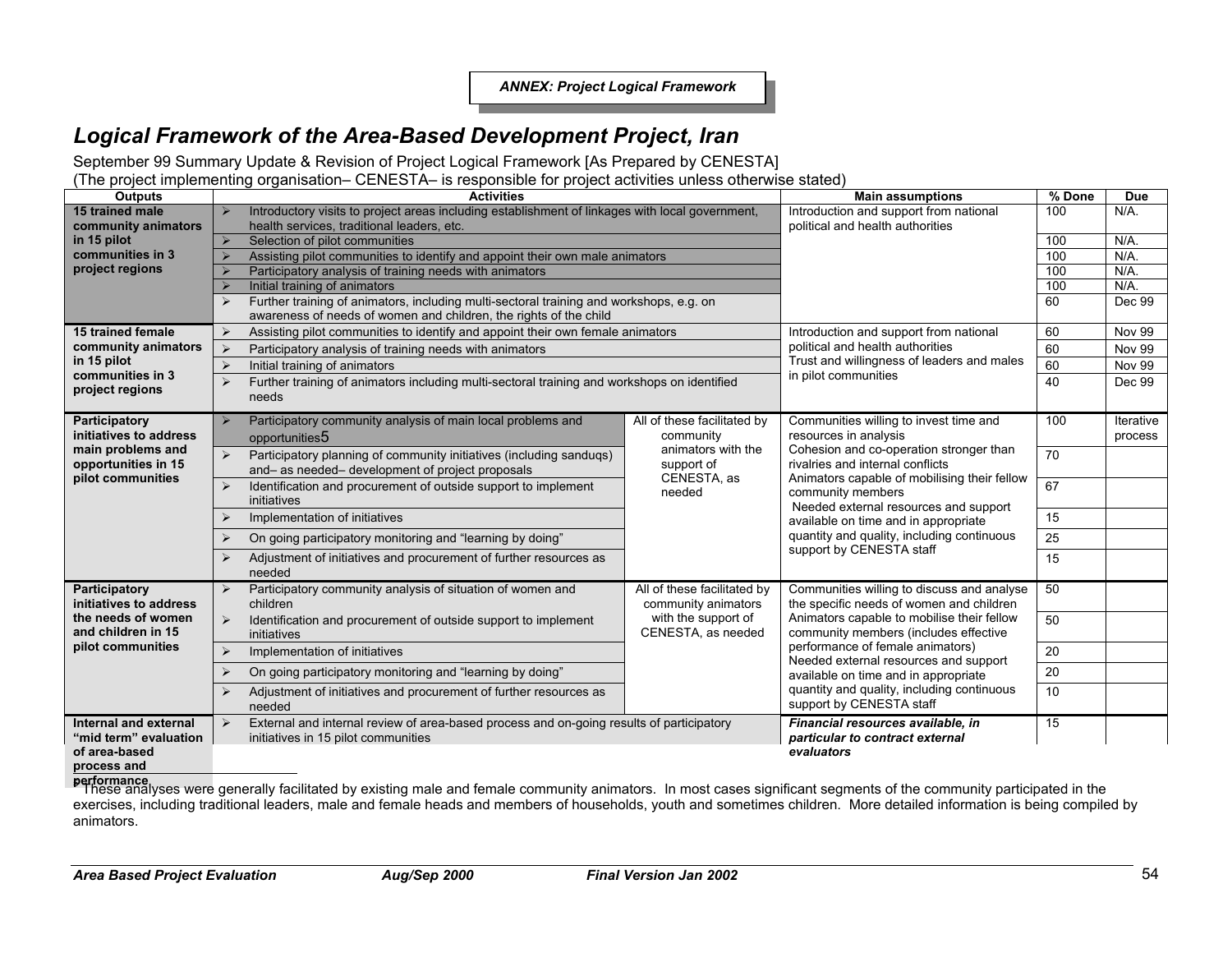#### *ANNEX: Project Logical Framework*

|                                                             |                                                                                                                                  | Adjustments of process (e.g. by provision of further training and inputs) following the<br>evaluation results                                                                                                                           |                                                                                   |                                                                                                                            |                                                                                                                                                                                                                                                                    | 15 |  |
|-------------------------------------------------------------|----------------------------------------------------------------------------------------------------------------------------------|-----------------------------------------------------------------------------------------------------------------------------------------------------------------------------------------------------------------------------------------|-----------------------------------------------------------------------------------|----------------------------------------------------------------------------------------------------------------------------|--------------------------------------------------------------------------------------------------------------------------------------------------------------------------------------------------------------------------------------------------------------------|----|--|
| Strengthening<br>sustainability of<br>community initiatives |                                                                                                                                  | Full review and evaluation of initiatives by pilot communities                                                                                                                                                                          | ⋗                                                                                 | All of these facilitated                                                                                                   | <b>Results of community initiatives</b><br>available soon enough to demonstrate<br>positive impact<br>Legal and administrative support available<br>to set up CBOs<br>Electronic means (computers and phone<br>connections) available and performing<br>adequately |    |  |
|                                                             |                                                                                                                                  | Celebration of results achieved and public discussion of<br>lessons learned                                                                                                                                                             |                                                                                   | by community<br>animators with the                                                                                         |                                                                                                                                                                                                                                                                    |    |  |
|                                                             |                                                                                                                                  | Registration of action groups from pilot communities as CBOs                                                                                                                                                                            |                                                                                   | support of CENESTA,<br>as needed                                                                                           |                                                                                                                                                                                                                                                                    | 25 |  |
|                                                             |                                                                                                                                  | Setting up of electronic network linking the pilot communities<br>and initiatives among themselves and with their non-local<br>partners supporters                                                                                      |                                                                                   |                                                                                                                            |                                                                                                                                                                                                                                                                    | 25 |  |
| Scaling up the area-<br>based process to                    |                                                                                                                                  | Full review and evaluation of area-based processes in pilot communities by health services in<br>concerned regions                                                                                                                      |                                                                                   | Results of community initiatives available<br>soon enough to demonstrate positive                                          | 50                                                                                                                                                                                                                                                                 |    |  |
| other communities in<br>the 3 project regions               | Replication of area-based processes in new selected communities with facilitation provided by<br>Community Animators and CENESTA |                                                                                                                                                                                                                                         | impact in community well-being and the<br>well-being of women and children in the | 30                                                                                                                         |                                                                                                                                                                                                                                                                    |    |  |
|                                                             | ⋗                                                                                                                                | On-going meetings of animators of pilot communities and animators of new selected<br>communities to share and discuss lessons learned, jointly facilitated by community animators<br>and CENESTA                                        |                                                                                   |                                                                                                                            | pilot communities                                                                                                                                                                                                                                                  | 30 |  |
|                                                             |                                                                                                                                  | Monitoring of new processes and "learning by doing" by health services personnel and relevant<br>communities                                                                                                                            |                                                                                   |                                                                                                                            |                                                                                                                                                                                                                                                                    | 15 |  |
| Scaling up the area-<br>based process to new                |                                                                                                                                  | Review and evaluation of area-based process by relevant authorities, health services, NGOs<br>and other concerned partners from other regions<br>Planning and implementing area-based processes in other regions by the relevant actors |                                                                                   | Understanding of processes involved, and<br>convincingly demonstrated positive impact                                      | 50                                                                                                                                                                                                                                                                 |    |  |
| regions                                                     |                                                                                                                                  |                                                                                                                                                                                                                                         |                                                                                   | of area-based process and participatory<br>initiatives on community well-being and the<br>well-being of women and children | 50                                                                                                                                                                                                                                                                 |    |  |
| Internal and external<br>final evaluation of                |                                                                                                                                  | External and internal review of area-based processes and results of participatory initiatives in<br>15 pilot communities and "scaled up" situations                                                                                     |                                                                                   | Financial resources available, in particular<br>to contract external evaluators                                            | 5                                                                                                                                                                                                                                                                  |    |  |
| area-based impact                                           |                                                                                                                                  | Adjustments of process (e.g. by provision of further training and inputs) following the<br>evaluation results                                                                                                                           |                                                                                   |                                                                                                                            |                                                                                                                                                                                                                                                                    |    |  |

## **Reviewer comments:**

The project has largely been quite successful at meeting their appointed outputs and activities, as per the log frame – with the exception of extension to other areas and application of this model in other regions. This limitation was explained by the implementers as a revised plan in line with more limited funds than the initial proposal.

As a general comment, this log frame does not show a full log frame, i.e., with a full hierarchy of objectives (including goals/objectives higher than output level), indicators, means of verification and assumptions. This is actually closer to being an action plan. If a more complete log frame had been prepared, the assessment of impacts and effects (i.e., outcomes) would have been facilitated. [See explanatory notes about log frames below]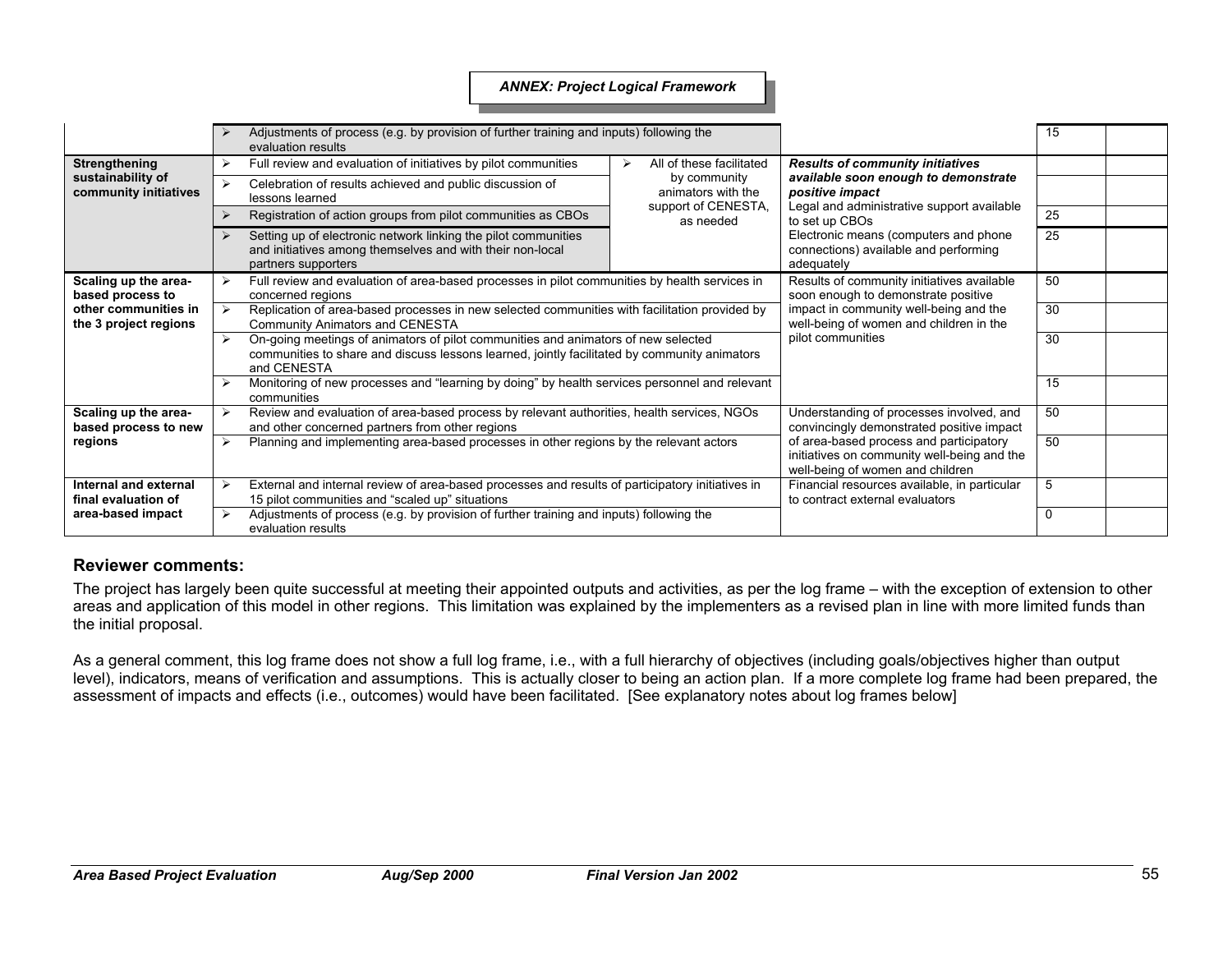# **Usual log frame elements and implications for planning and monitoring**

# Typical Log Frame Structure

**Hierarchy of objectives Objectively verifiable indicators (OVIs) Means of verification (MoVs) Assumptions**

| Final Goal (FG)                  |  |  |
|----------------------------------|--|--|
| (IG)<br><b>Intermediate Goal</b> |  |  |
| <b>Outputs</b>                   |  |  |
| <b>Activities</b>                |  |  |

#### **Hierarchy of objectives**

| Hierarchy of<br><b>Objectives</b> | <b>Results</b><br>level | <b>What: description</b>                                                                                | <b>Caused by Who</b>                                                                            | <b>Claimed by Who</b>                                                                       | Time-Frame                                                                                            |
|-----------------------------------|-------------------------|---------------------------------------------------------------------------------------------------------|-------------------------------------------------------------------------------------------------|---------------------------------------------------------------------------------------------|-------------------------------------------------------------------------------------------------------|
| <b>Final Goal</b>                 | Impact                  | Sustainable changes in human conditions<br>or well-being of target population at<br>household level     | Target groups experience it; may<br>come from target group or local<br>institutions             | Attribution is difficult with other<br>influences substantial and<br>inevitable             | Sometimes measurable within life of<br>project (e.g., through case studies) but<br>most often ex-post |
| Intermediate<br>Goal              | Effect                  | Reactions and actions of target<br>populations as a consequence of<br>exposure to project interventions | Target groups experience it; comes<br>from response of target group to<br>project interventions | Should be largely attributable to<br>the project, with other influences<br>relatively minor | Within life of project                                                                                |
| Output                            | Output                  | Products produced by the project                                                                        | Project staff produce it (and are<br>accountable)                                               | 100% attributable to the project                                                            | Within life of project                                                                                |
| <b>Activity</b>                   | Process                 | Interventions or activities done by the<br>project                                                      | Project staff do it (and are<br>accountable)                                                    | 100% attributable to the project                                                            | Within life of project                                                                                |
| Input                             | Input                   | Resources used by the project                                                                           | Project staff use them (and are<br>accountable)                                                 | 100% attributable to the project                                                            | Within life of project                                                                                |

[From Barton, T. (1997) How Are We Doing]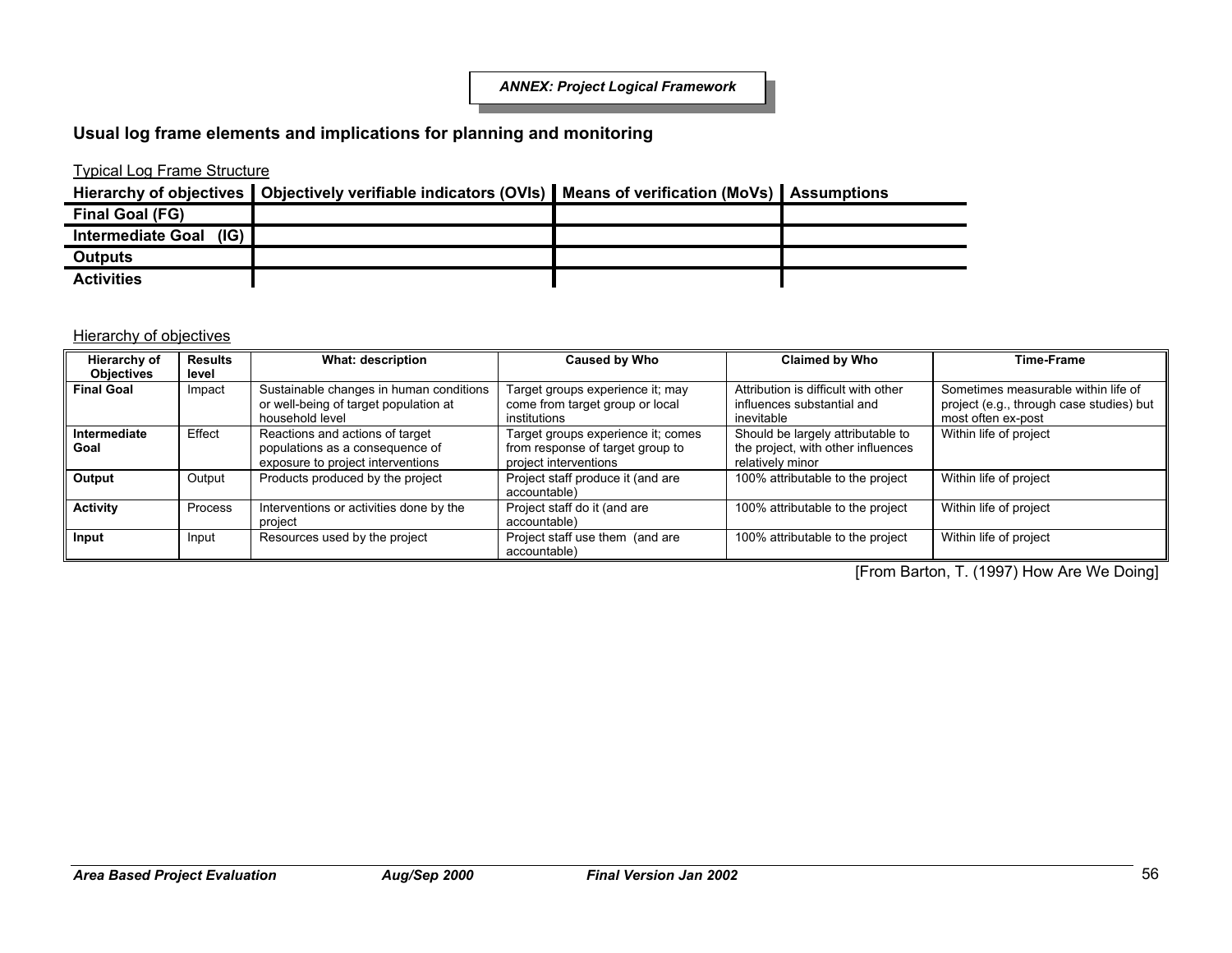# *Selection criteria for villages in provinces*

[From Jask workshop, as supplied by CENESTA]

# **Description of Villages Selected in each Province**

#### Hormozgan Province

In the Southeast of Hormozgan Province, in Jask District, eight villages were selected to participate in the workshop. Covering a large area of the district, from the west to the east, villages chosen are named Bonji, Gangan, Baghan, Surgalm, Siromj, Gabrig, Gouhert and Lirdaf. The climate of this district is very hot, humid and windy, with an average annual rainfall of 151.2 mm, falling mostly during the winter months. In the summer months, the temperature frequently rises to above 50°C. In the north of the region, the geography is mostly mountainous, and to the south, there are sandy hills and beaches. Rivers running through the district are named Jegin, Gabrik, Sadich, Behmadi, and Jask-e Kohne.

The coastal areas of the district are rich with marine life, and all eight villages selected are active fishing communities that mainly fish shrimp. Their main problem is a general lack of facilities due to the isolation of the area. With proper technical development and investment, this deprived area could be transferred into the beneficiary of a thriving shrimp industry.

#### Kohgiluye-Boyer Ahmad Province

Four villages from Kohgiluye-Boyer Ahmad Province were selected for participation in the workshop. The Moshemi Sofla village is located in the mountainous Zilaie Area, and its inhabitants, who work in agroforestry and rear livestock, are completely isolated from the nearby Yasuj City. The Bar Aftab village is located in the Dehdasht District, and unlike Moshemi Sofla, can be accessed by the cities, which has led many young men to give up agricultural activities for other income-generating activities in nearby cities. Other participants were chosen from the group of nomads who migrate between the Dasht-e Roum in Amir Abad and the Dasht-e Mourd in Poshtkuh-e Basht.

This province contains a section of the Zagros chain of mountains, and nomads migrate to these cooler highlands during the summer to then return to the lowlands for winter. About 30% of the province is wooded, there are 1,300,000 hectares of rangelands, and there are also several powerful rivers running though the province, although only about 5% of their power-generating capacity is currently being used.

Livestock used to be the main source of income for the people of the province, although now many nomads are taking up agricultural activities as well. The presence of rainfed agricultural lands, orchards, and crops of wheat, barley and rice, as well as other income-generating activities including fish breeding and bee keeping, mean that this area has a great potential to benefit greatly from this project that will develop further this wealth of resources that already exists there.

### Kurdistan Province

Four villages from the Marivan District of Kurdistan, in the Northwest of Sanandaj were selected for the workshop. The Kikan and Lenjabad villages are located in the Khavan Mirabad Dehestan, and Naw and Houram-e Takht are located in the Hurumanat Dehestan.

The climate of this district is cold and semi-humid, with a maximum summer temperature of +36°C, and a minimum winter temperature of -25°C. The average rainfall is 750mm. The district consists mainly of a large fertile plain, and the primary crops grown there are wheat and barley. Villagers living in Kikan and Lenjabad have easy access to Marivan City, and thus many young men leave their villagers to work there, leaving those few who remain to work on the rain-fed agricultural lands. Subsequently, crops are often now adequately attended to, and an insufficient amount of food is stored for the winter months when villages are cut off by snow. In the Hurumanat Dehestan, there are rich orchards, and villagers also generate income from various local handicrafts, such as the producing of the *giveh* shoe. Research has shown that if the production of such handicrafts were further exploited, villagers could create a successful and profitable industry.